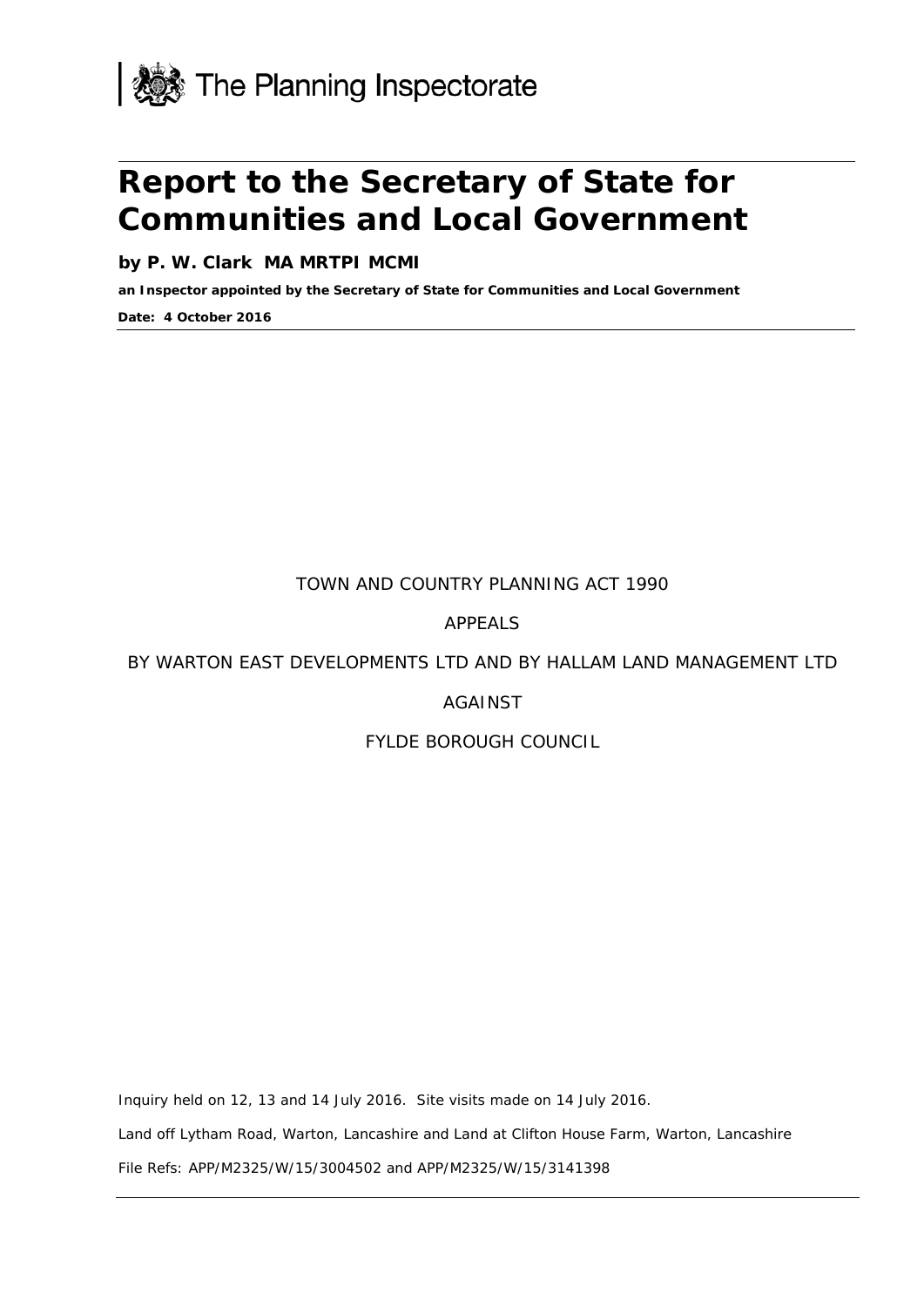# **Appeal A File Ref: APP/M2325/W/15/3004502 Land off Lytham Road, Warton, Lancashire**

- The appeal is made under section 78 of the Town and Country Planning Act 1990 against a failure to give notice within the prescribed period of a decision on an application for outline planning permission.
- The appeal is made by Warton East Developments Ltd against Fylde Borough Council.
- The application Ref 14/0410 is dated 11 June 2014.
- The development proposed is the erection of up to 375Nº dwellings

# **Summary of Recommendation: The appeal be allowed and planning permission granted subject to conditions**

# **Appeal B File Ref: APP/M2325/W/15/3141398 Land at Clifton House Farm, Warton, Lancashire**

- The appeal is made under section 78 of the Town and Country Planning Act 1990 against a failure to give notice within the prescribed period of a decision on an application for outline planning permission.
- The appeal is made by Hallam Land Management Ltd against Fylde Borough Council.
- The application Ref 15/0562 is dated 14 August 2015.
- The development proposed is the erection of up to 115 residential dwellings (C3 Use Class) including details of access, with all other matters reserved.

#### **Summary of Recommendation: The appeal be allowed and planning permission granted subject to conditions**

# **Procedural Matters**

- 1. Both appeals were recovered by the Secretary of State for his own determination by Directions both dated 12 February 2016 and made under s79 and paragraph 3 of Schedule 6 of the Town and Country Planning Act 1990. The reasons in both cases are that the appeals relate to proposals for residential development over 10 units in an area where a qualifying body has submitted a neighbourhood plan proposal to the local planning authority, or where a neighbourhood plan has been made.
- 2. Although the appeals are conjoined and have been heard together at a single Inquiry, they remain separate proposals and separate recommendations are made for separate decisions to be taken. Nevertheless, because the main issues are common to both appeals and are clear and not complex and because parties largely made their cases common to both appeals and because my reasoning is largely common to both appeals, it is expedient to report on both appeals together, distinguishing between each where necessary and appropriate.
- 3. Both appeals are made in outline. Details of vehicular accesses to each appeal site are submitted for approval now. Details of pedestrian and cycle accesses and access within each site, appearance, landscaping, layout and scale are reserved for later consideration if permission is granted.
- 4. Appeal A is dated 11 February 2015. Appeal B is dated 23 December 2015. On 4 April 2016, Appellant B requested that the access to Appeal B be considered on the basis of a revised plan. On 8 April 2016, this revised plan was corrected by a further revision. On 3 May 2016 Appellant B requested that Appeal B be determined on the basis of a yet further revised access plan, drawing number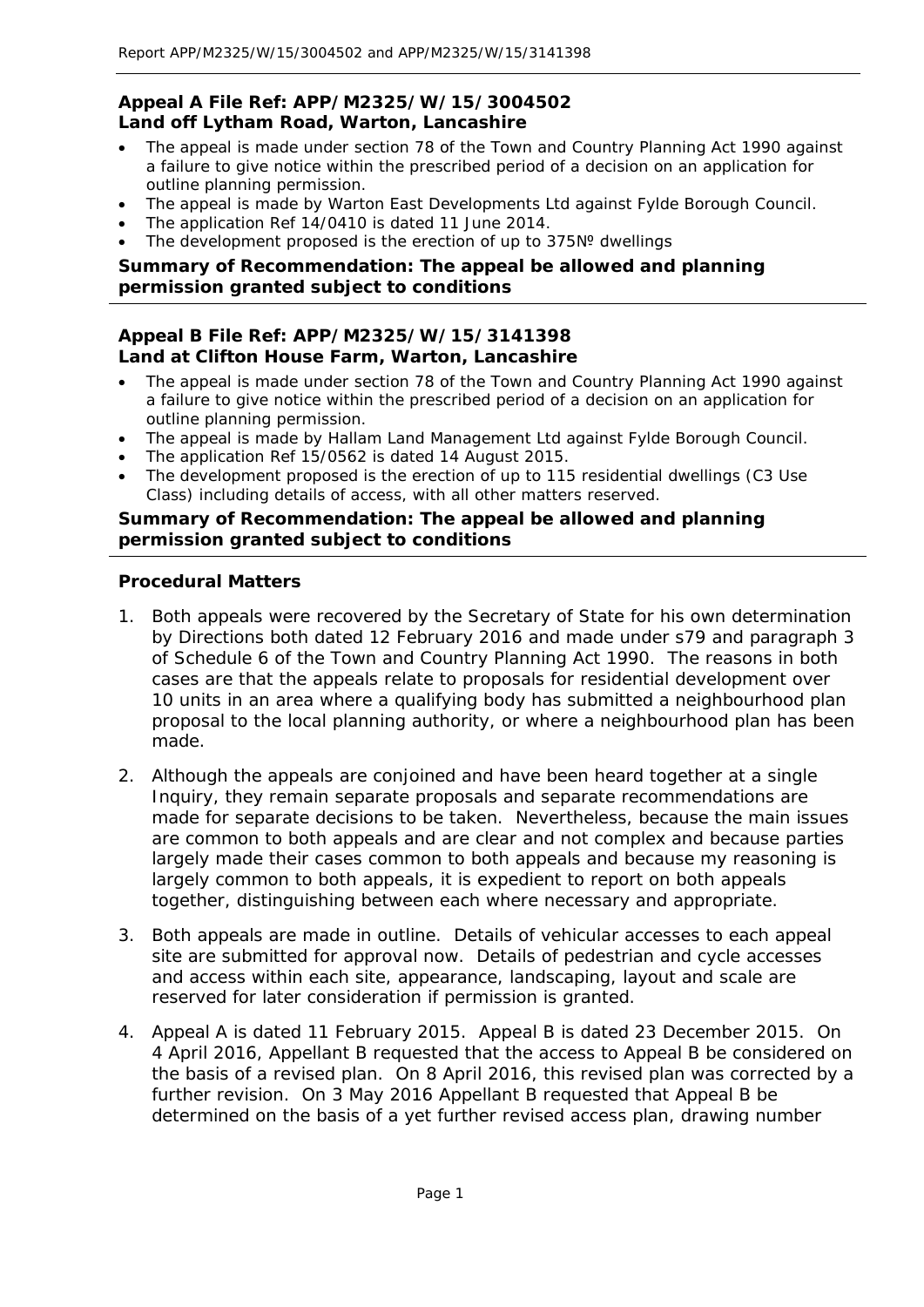0988/F0[1](#page-2-0)/revision F.<sup>1</sup> The Council agrees to the determination of the appeal on the basis of this revised plan. $<sup>2</sup>$  $<sup>2</sup>$  $<sup>2</sup>$ </sup>

- 5. The April revisions to Appeal B were substantially different from the original proposal. The May revision largely reverted to the original proposal, with only minor differences. The Council consulted the public on the May version but only in relation to a duplicate application which they were still considering, not in relation to the current appeal. However, copies of representations made in respect of that duplicate application are provided and so they can be considered in relation to this appeal. Moreover, I specifically asked a member of the public who spoke at this Inquiry and who lives close to the proposed access about her understanding of the basis on which the appeal was proceeding. She confirmed her understanding that it was to proceed on the basis of the May revision. Accordingly, I consider that nobody would be prejudiced if Appeal B proceeds on the basis of the revised access drawing 0988/F01/revision F.
- 6. Details of the proposed access to appeal site A were changed several times prior to the appeal being made, the most recent drawing being numbered SK21338- 012 but no further changes have been requested during the course of the appeal. By e-mail dated 27 May 2016<sup>[3](#page-2-2)</sup> Appellant A seeks to amend the description of Appeal A from "up to 375 dwellings" to "up to 350 dwellings". It is understood that this request derives from revisions to the illustrative material supporting the proposal. There is no information to show that these revisions have been the subject of consultation with the public in relation to this appeal.
- 7. Because "dwelling" is an imprecise unit of measurement and also because the principles of *I'm Your Man Ltd v SSE (1998)* establish that there is no direct or implied power to impose limitations on a permission except by means of a planning condition, this request does not, of itself, have any significance except in relation to possible conditions to apply in the event of permission being granted. Details of layout and of scale are reserved matters but it may be necessary to impose limitations on those matters at this outline stage in order to make the proposal acceptable in principle. I consider the matter in that section of my report.
- 8. In respect of Appeal A, on 21 May 2015 the Secretary of State directed that the development is not Environmental Impact Assessment (EIA) development. In respect of Appeal B, the Council issued a Screening Opinion under the Town and Country Planning (Environmental Impact Assessment) Regulations 2011 (as amended) in respect of a proposed development at Clifton House Farm on 1 May 2015.<sup>[4](#page-2-3)</sup> This concluded that the proposed development is not EIA development.
- 9. Not far from Warton is the Ribble and Alt Estuary Special Protection Area (SPA) and Ramsar, the Ribble Estuary Site of Special Scientific Interest (SSSI) and the Newton Marsh SSSI. Natural England advises that, in considering these appeals,

 $<sup>1</sup>$  Found at document 13.3(10)</sup>

<span id="page-2-1"></span><span id="page-2-0"></span><sup>&</sup>lt;sup>2</sup> Paragraphs 2.5 to 2.9 of Planning Statement of Common Ground between Hallam Land Management & Fylde Borough Council signed and dated 1 July 2016 (document 11.26)  $3$  The e-mail is at Appendix  $7$  to Mr Griffiths's Proof of Evidence (document 9.2, provided in

<span id="page-2-3"></span><span id="page-2-2"></span>hard copy only)

<sup>4</sup> Document 12.2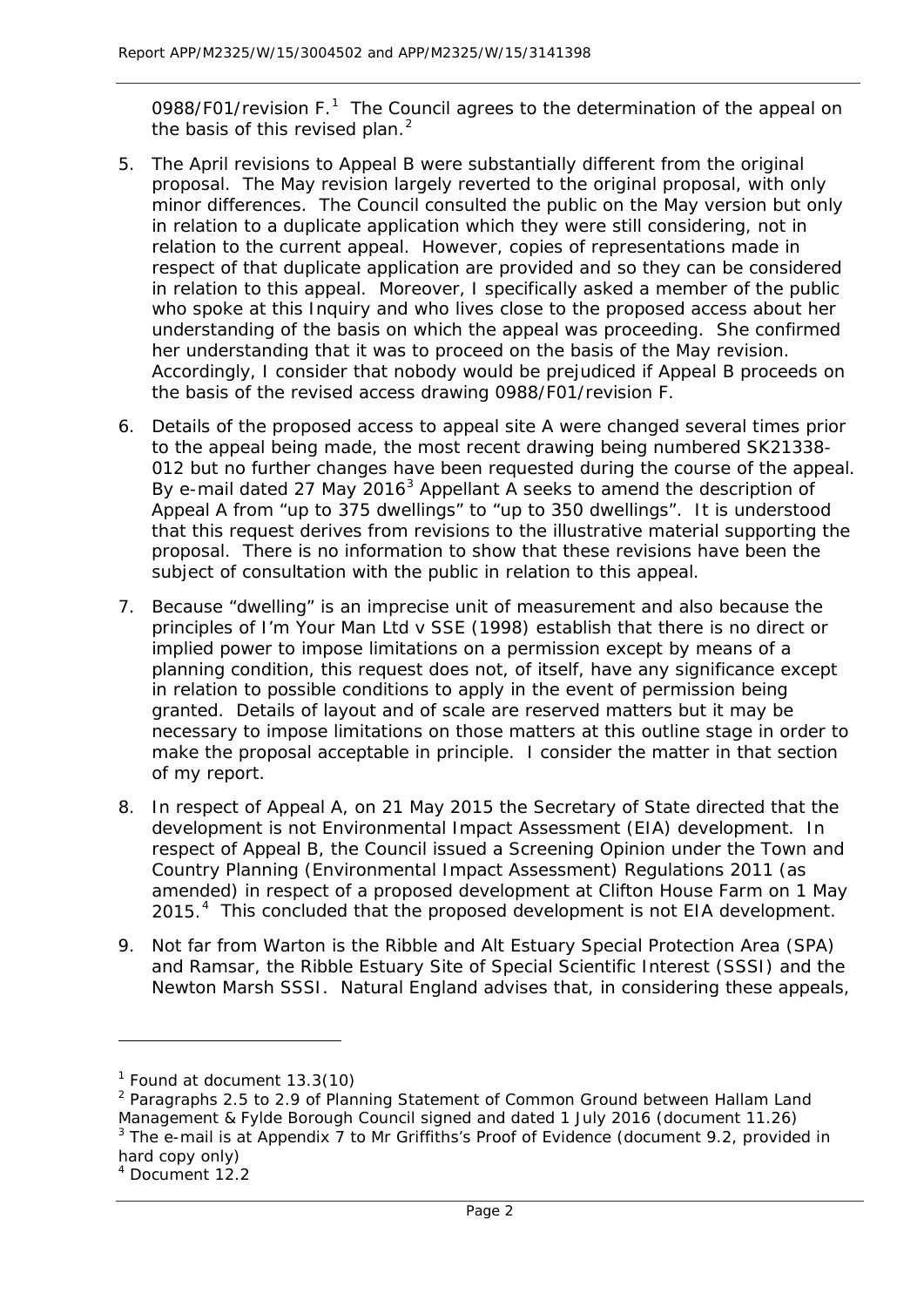regard should be had to any potential impacts these proposals may have on these protected sites. This consideration is given later in my report.

- 10. The appeals were made against the failure of the Council to give notice of its decisions on the planning applications within the prescribed period.
- 11. By resolution of its Development Management Committee on 29 July 2015, preparation of the Council's case in response to appeal A was delegated to the Head of Planning and Regeneration, in consultation with the Chairman and Vice-Chairman of Development Management Committee and representatives of the Warton and Westby ward.
- 12. The resulting Statement of Case dated August 201[5](#page-3-0)<sup>5</sup> accepted that the normal position in the preparation of a Statement of Case would involve the Council expressing a clear view over the merits of the principle of the proposal. However uncertainty over the outcome of the Blackfield End Farm appeal<sup>[6](#page-3-1)</sup> was of such significance to that view that it was not possible to conclude on that point at the time. The Council expressed a precautionary view and outlined the areas on which it would present evidence should that remain necessary once the Blackfield End Farm decision was known.
- 13. A duplicate application identical to Appeal A was considered on 25 May 2016 and a decision made to refuse that application for two reasons;
	- *1 The applicant has failed to demonstrate to the reasonable satisfaction of the local planning authority that the traffic generated by the development can be accommodated within the local highway network without the implementation of a series of highway improvements that are outside the control of the applicant. In the absence of being able to deliver the necessary highway improvements, the impact of the development on the local highway network will be severe, contrary to the provisions of the National Planning Policy Framework and Criterion 9 of Policy HL2 of the Fylde Borough Local Plan (as amended October 2005).*
	- *2 The proposed development is required to make contributions towards the delivery of affordable housing and public open space on the site and financial contributions off-site towards the provision of new primary and secondary school places, public realm enhancements and transport improvements. The applicant has failed to put any mechanism in place to secure these contributions and, accordingly, the development is contrary to the requirements of Fylde Borough Local Plan policies TREC17, CF2, EP1, TR1, TR3 and TR5, policies SL3 and H4 of the Fylde Local Plan to 2032: Revised Preferred Option (October 2015), the submission version of the Bryning-with-Warton Neighbourhood Plan and chapters 4, 6 and 8 of the National Planning Policy Framework.*
- 14. Immediately before the Inquiry commenced, agreement was reached between the Council and Appellant A on most outstanding matters. A Statement of Common Ground on Highway matters between SK Transport Planning (on behalf of Appellant A) and Lancashire County Council is signed and dated 13 June

<span id="page-3-0"></span><sup>5</sup> Document 8.1

<span id="page-3-1"></span><sup>6</sup> APP/M2325/A/14/2217060, determined on 24 September 2015 (document 6.17)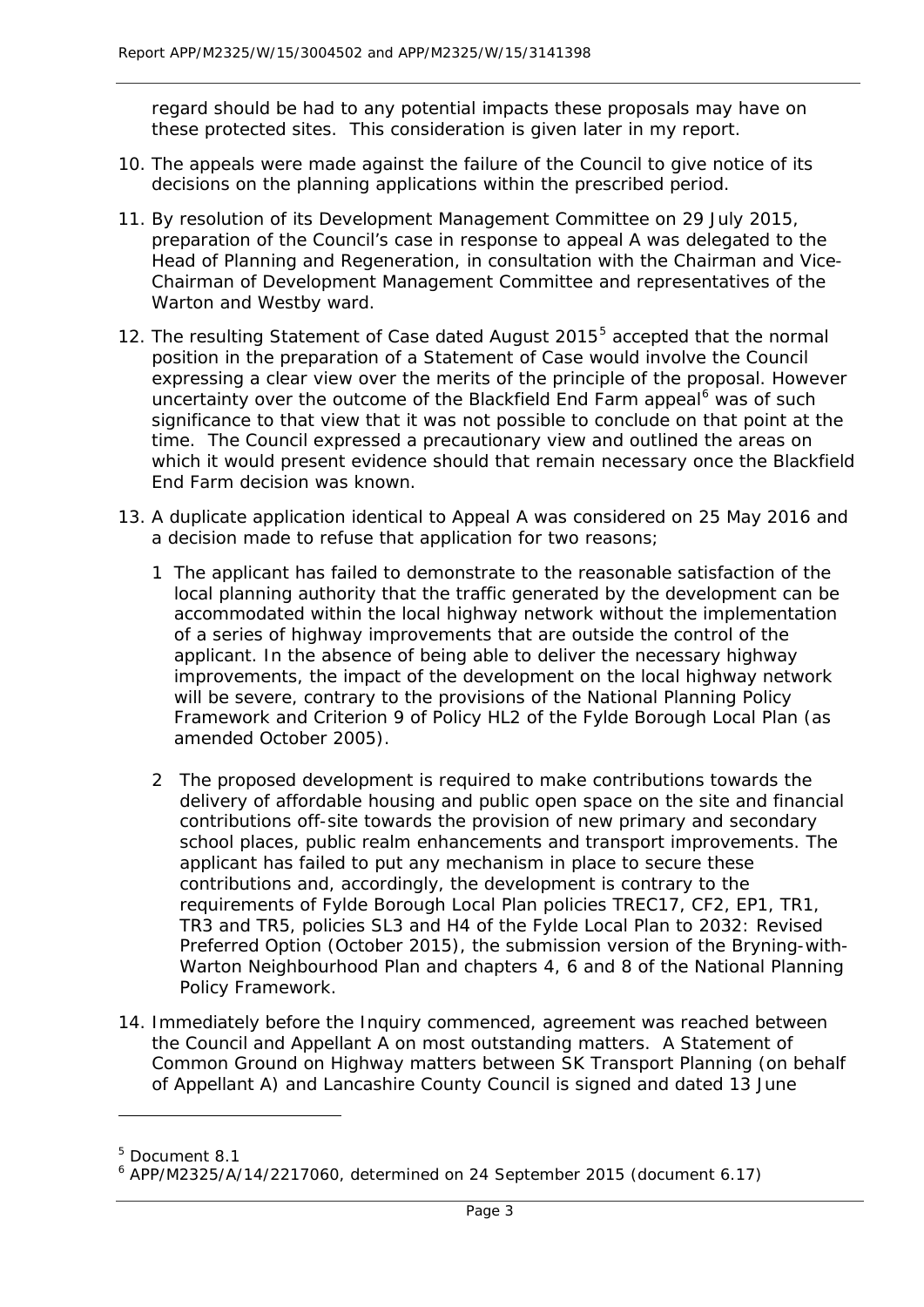2016. $<sup>7</sup>$  $<sup>7</sup>$  $<sup>7</sup>$  A Statement of Common Ground (Planning Issues) is signed and dated</sup> 11 July 2016.<sup>[8](#page-4-1)</sup> Although the Council had by then produced proofs of evidence, it did not present any evidence at the Inquiry, nor did it cross-examine the appellant's case. However, its proofs of evidence were not withdrawn and indeed, that of Martin Porter is specifically referred to by the Council's advocate as providing a detailed explanation for the Council's conclusion.<sup>[9](#page-4-2)</sup>

- 15. Appeal B was the subject of a report to the Council's Development Management Committee on 27 April 2016 at which time the following putative reasons for refusal were agreed;
	- *1. The proposed access for the development is onto the busy thoroughfare of the A584 (Lytham Road) – a main arterial road which provides a direct route between Lytham St Annes and Preston. The proposed access is located approximately 0.75km from the Lytham Road/Church Road/Highgate Lane junction. Once other committed developments in Warton are implemented (most notably that associated with planning permission 13/0674 at Blackfield End Farm) this junction will operate over capacity and, accordingly, will be incapable of accommodating the level of additional traffic generated by the development. The proposed development, when considered in combination with increased vehicle movements arising as a result of other committed developments in Warton, would have significant adverse effects for traffic movements at the Lytham Road/Church Road/Highgate Lane junction and would lead to greater, unacceptable queue lengths at this junction which would obstruct the free flow of traffic along Lytham Road. The additional vehicle movements arising as a result of the development would unacceptably exacerbate existing network capacity issues and, accordingly, its residual cumulative impact would be severe. No mitigation measures have been proposed in order to alleviate this impact. The proposal is therefore contrary to the requirements of Fylde Borough Local Plan policy HL2, policy BWH2 of the submission version of the Bryning-with-Warton Neighbourhood Plan, and paragraph 32 of the National Planning Policy Framework.*
	- *2. The proposed development is required to make contributions towards the delivery of affordable housing and public open space on the site and financial contributions off-site towards the provision of new secondary school places, public realm enhancements and transport improvements. The applicant has failed to put any mechanism in place to secure these contributions and, accordingly, the development is contrary to the requirements of Fylde Borough Local Plan policies TREC17, CF2, EP1, TR1, TR3 and TR5, policies SL3 and H4 of the Fylde Local Plan to 2032: Revised Preferred Option (October 2015), the submission version of the Bryning-with-Warton Neighbourhood Plan and chapters 4, 6 and 8 of the National Planning Policy Framework.*
- 16. A month later, a duplicate application identical to Appeal B was considered and refused for two reasons, the second of which was identical to the second of the putative reasons for refusal for Appeal B. But the first reason for refusal was modified as follows;

<span id="page-4-0"></span><sup>7</sup> Document 9.15

<span id="page-4-1"></span><sup>8</sup> Document 15.3

<span id="page-4-2"></span> $9$  Paragraph 11 of Mr Easton's opening position statement (Document 15.22).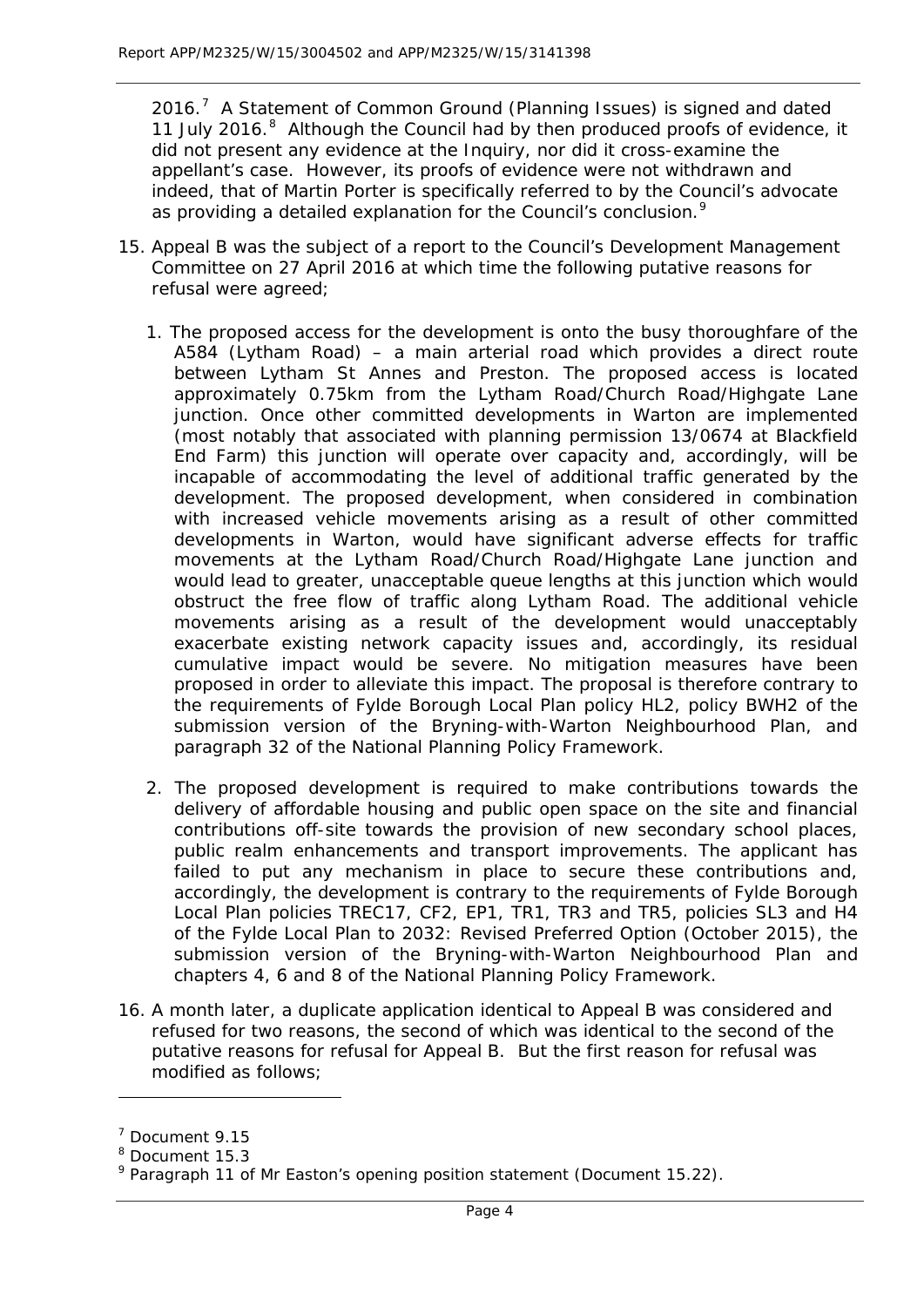- *1. The applicant has failed to demonstrate to the reasonable satisfaction of the local planning authority that the traffic generated by the development can be accommodated within the local highway network without the implementation of a series of highway improvements that are outside the control of the applicant. In the absence of being able to deliver the necessary highway improvements, the impact of the development on the local highway network will be severe, contrary to the provisions of the National Planning Policy Framework and Criterion 9 of Policy HL2 of the Fylde Borough Local Plan (as amended October 2005).*
- 17. Immediately before the Inquiry commenced, agreement was reached between the Council and Appellant B on outstanding matters. A Statement of Common Ground on Highway matters between Hallam Land Management (Appellant B) and Lancashire County Council is signed and dated 1 July 2016.<sup>[10](#page-5-0)</sup> A Planning Statement of Common Ground is signed and dated 8 July 2016.<sup>[11](#page-5-1)</sup> Although the Council had by then produced proofs of evidence, it did not present any evidence at the Inquiry, nor did it cross-examine the appellant's case.
- 18. In addition to the two appellants, thirteen individuals participated to a significant degree, including representatives from the local Parish Council and from the Bryning-with-Warton Neighbourhood Plan Steering Group. In response to the notification of the appeals there are 3 letters relating to appeal A and 2 relating to appeal B. There are also copies of 19 representations relating to appeal A and 11 relating to appeal B made by the public at the application stage to be taken into account, together with the 10 representations made to application 15/0903 (the resubmission of scheme B) $^{12}$  $^{12}$  $^{12}$ .

# **The Sites and Surroundings**

- 19. Warton is a settlement of about 3,600 people. It has developments with planning permission or under construction which would increase this to about  $5,400$  people.<sup>13</sup> It lies on the south side of the Fylde peninsula, about half-way between Preston and Blackpool but on the A584 coastal road rather than the direct A583.
- 20. Most of the village lies to the north of the A584, which at this point runs generally east-west. Most of the village's facilities<sup>[14](#page-5-4)</sup> are dispersed along the length of this road. There are permissions to expand retail facilities and sites fronting the main road which could be made available for additional facilities<sup>[15](#page-5-5)</sup>. It is a busy road carrying two-way flows of 1700-1800 vehicles in peak hours, <sup>[16](#page-5-6)</sup>

<span id="page-5-0"></span><sup>&</sup>lt;sup>10</sup> Document 11.25

<span id="page-5-1"></span><sup>&</sup>lt;sup>11</sup> Document 11.26

<span id="page-5-2"></span> $12$  These are appended to e-mail to the Inspectorate from Graham Lamb of Pegasus dated 8 July 2016, held on PINS's pink case file.

<span id="page-5-3"></span> $13$  Colin Griffiths proof of evidence (Document 9.1) paragraph 2.2

<span id="page-5-4"></span><sup>&</sup>lt;sup>14</sup> Listed in appendix 8 of Colin Griffiths proof of evidence (document 9.2) and in paragraph 9.2 of each of Andrew Stell's proofs of evidence (documents 10.1 and 14.1)

<span id="page-5-5"></span><sup>&</sup>lt;sup>15</sup> Mr Tibbenham's response to my questions

<span id="page-5-6"></span><sup>&</sup>lt;sup>16</sup> Document 7.16, table 2.2. Appendix 4 to Martin Porter's proof of evidence (document 10.4) shows peak one-way flows of 820 (am) and 838 (pm). In oral evidence Jaqueline McDermott reported one-way morning peak hour counts of 1140 and 1280 vehicles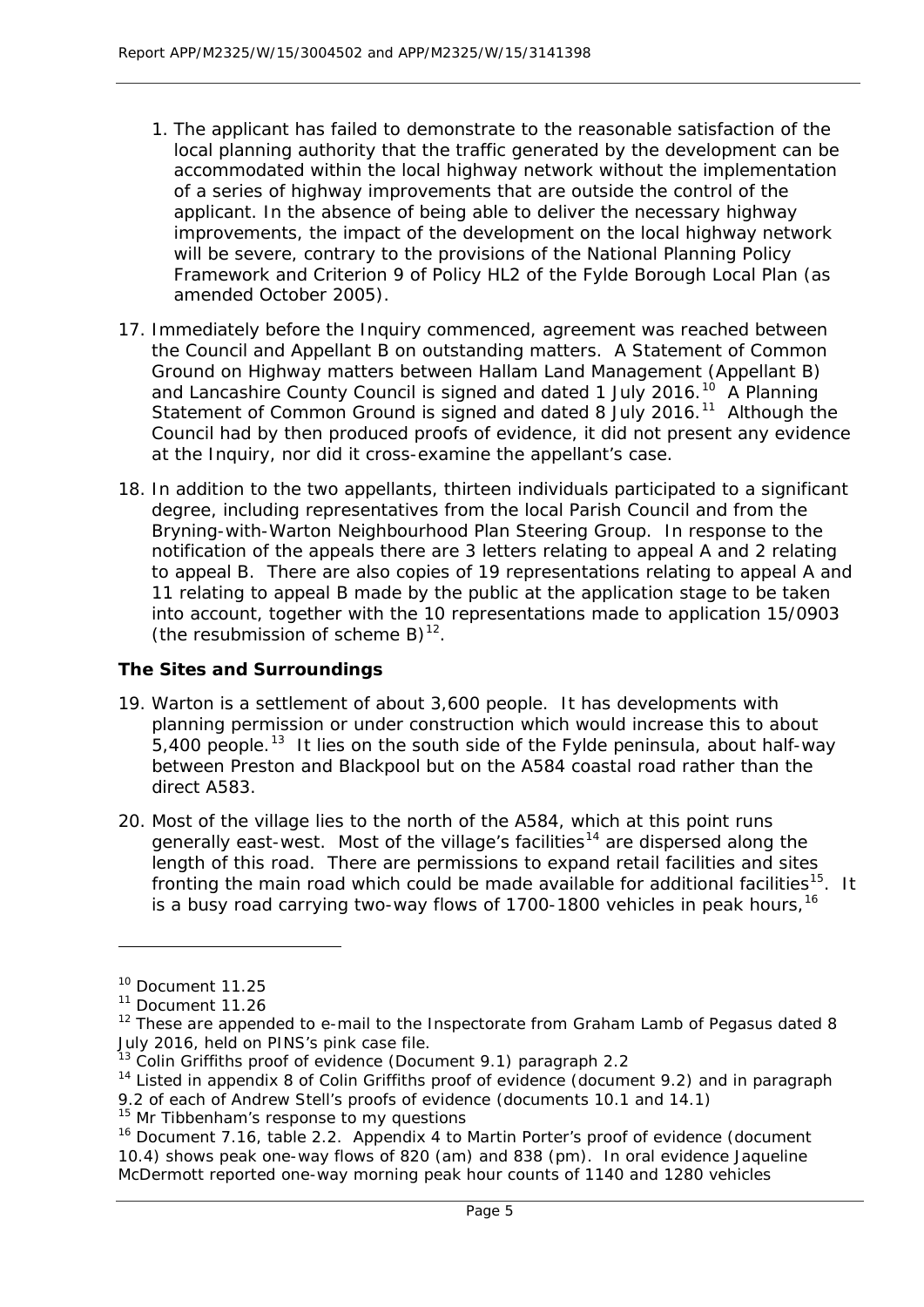l

though these are reducing as local employment restructures.<sup>17</sup> At its east end the village conjoins the neighbouring village of Freckleton. The area to the south of the A584 is largely occupied by Warton Aerodrome and the associated aircraft manufacturing plant of BAE Systems. Employment at BAE Systems Warton is being restructured and an Enterprise Zone has been established.

- 21. The site of appeal A lies to the north of Warton, at its eastern end. There are numerous descriptions of the site in the supporting documentation.<sup>18</sup> It is reported to be about 12.78 ha in extent. It comprises four agricultural fields bounded by drainage ditches and hedgerows. Within the site are three ponds, drainage ditches and hedgerows. To its south and west it borders existing residential development and a caravan park. On its north side it borders the Bridges recreation ground and open countryside, which also lies to its east. The land slopes gently upwards from south to north. Its shape is largely rectangular except for an area which protrudes to the north alongside the eastern edge of the Bridges recreation ground and for an area to the south east which provides a corridor for the vehicular link to an existing roundabout on the A584 Lytham Road.
- 22. The site of appeal B is at the western edge of Warton, north of the A584 Lytham Road. Its frontage to Lytham Road is separated into two parts by an existing dwelling and its curtilage (278 Lytham Road) around which the site wraps. It is reported to be about 3.74 ha in extent. There are several descriptions of the site in the appeal documentation.<sup>19</sup> It comprises one large agricultural field and part of a second to the north. The boundary of the site cuts across the second field in a line connecting the northern boundaries of developed sites to east and west. The site slopes up from the Lytham Road on its southern boundary. The site is generally open apart from a residual hedgerow on the boundary between the two fields. There are mature hedgerows on the other three boundaries. Those to east and west include native trees. To the east of the site is a caravan park and storage depot, part of which is subject to proposals for housing development. To

<span id="page-6-2"></span><span id="page-6-1"></span><span id="page-6-0"></span><sup>&</sup>lt;sup>17</sup> Clifton House Farm Transport Assessment (document 11.8) paragraphs 2.4.3 to 2.4.6 <sup>18</sup> Arboricultural and Hedgerow Assessment (document 7.5) paragraph 1.3, Design and Access Statement (document 7.6) section 1, Flood Risk Assessment (document 7.8) section 2, Phase 1 Geo-Environmental Site Assessment (document 7.9) section 2, Planning Statement (document 7.14) paragraph 2.3, Transport statement (document 7.16) section 2, Framework Travel Plan (document 7.16a) section 2, Colin Griffiths proof of evidence (document 9.1) paragraphs 2.6-2.11, David Appleton's proof of evidence (document 9.10) section 2 and Statement of Common Ground (Planning Issues)(document 15.3) section 1. <sup>19</sup> Statement of Case (document 11.22) section 2, Planning statement (document 11.5) section 3, Design and Access Statement (document 11.6) page 7 and chapter 5, Landscape and Visual Impact Assessment (document 11.7) section 3 paragraphs 3.2 and 3.85 to 3.99, Transport Assessment (document 11.8) section 2, Flood Risk assessment (document 11.9) section 2, Preliminary Ecological Appraisal (document 11.11) paragraph 2.4.2, Tree survey Report (document 11.12) paragraph 5.2.1, Bat survey Report (document 11.13) paragraphs 2.4.2 and 4.2.1, Great Crested Newt survey (document 11.14) paragraphs 1.4 and 2.5.2, Noise assessment (document 11.17) paragraph 2.1, Soil Resources and Agricultural Use & Quality of Land Report (document 11.19) paragraphs 1.2 to 1.4, Sebastian Tibenham's proof of evidence (document 13.1) paragraphs 3.9 to 3.16, Brian Denney's Landscape and Visual Impact Statement (document 13.5) paragraphs 4.1 to 4.6 and Planning statement of Common Ground, section 3.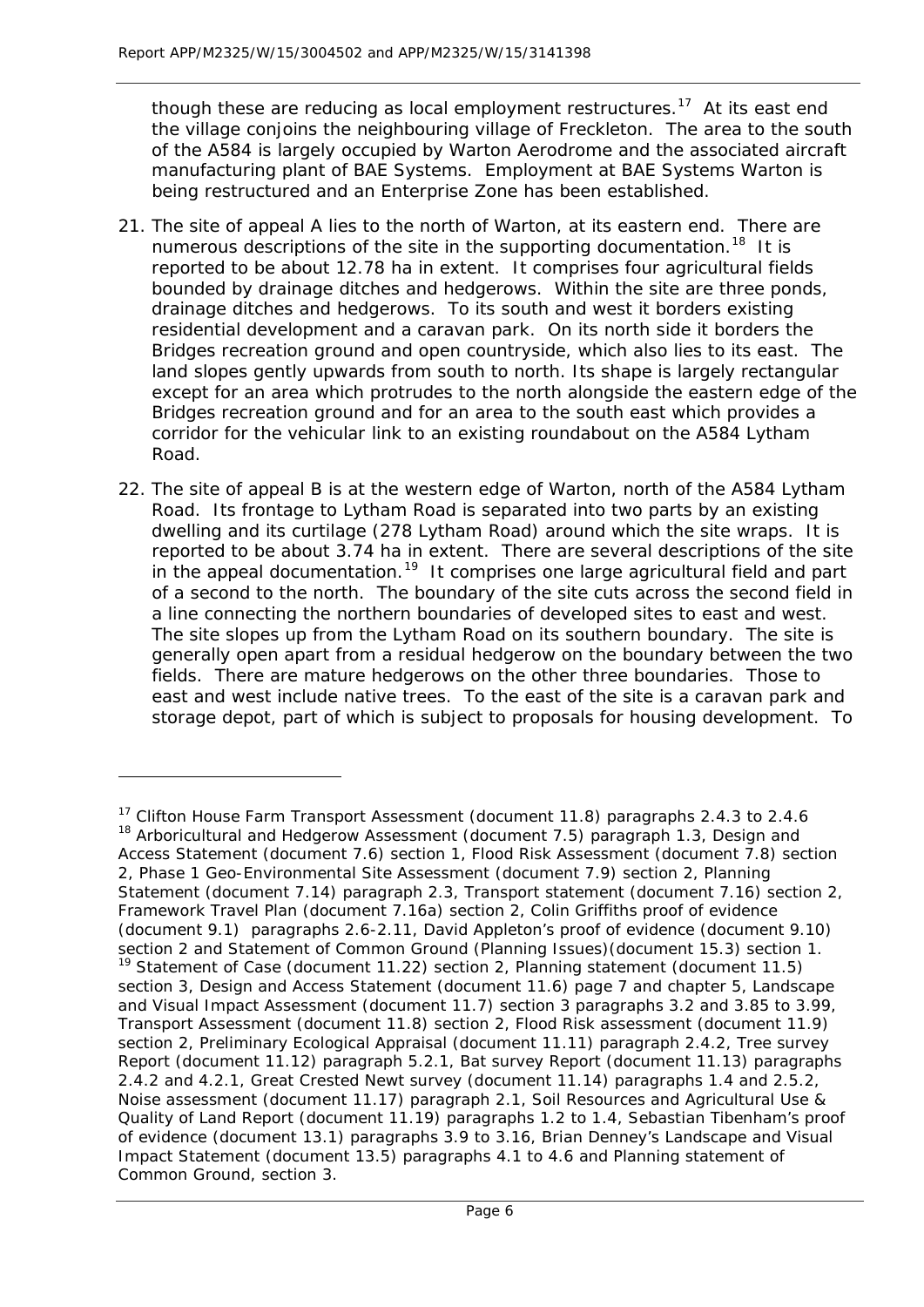the west of the site is Clifton House Farm itself and employment uses on the site known as Braithwaite's Yard.

## **Planning Policy**

#### *The Local Plan*

- 23. The development plan consists of the saved policies of the Fylde Borough Local Plan As Altered, October 2005. As altered, the extended plan period runs up to 2016 and it is therefore, dated, if not actually out of date.
- 24. On the Proposals Map, the sites of both appeals are outside the Limits of Development (policy SP1). This policy establishes a settlement hierarchy of five levels, of which Warton comprises one of three settlements in the second level of the hierarchy. As a result of various constraints limiting significant further growth at Kirkham, the plan envisages that most development under this policy will take place at Wesham and Warton. Subject to other policies, this policy would permit development within the defined settlement limits.
- 25. The sites of both appeals are designated Countryside Areas on the Proposals Map. Subject to certain exceptions not applicable to either appeal, policy SP2 would not permit development in countryside areas. The reasoned justification to the policy makes reference to an urban concentration strategy, a fundamental element of which is the need for strict control of development in the open countryside, commensurate with the objective of sustainable development and the (then) government's policies of safeguarding the countryside for its own sake and protecting non-renewable and natural resources.
- 26. Neither of the above policies is referred to in the putative reasons for refusal of either appeal. Those which are referenced include policy EP1 which proposes to maintain and improve environmental conditions within the urban areas, HL2, TREC17, CF2, and TR1, 3 and 5. The Statement of Common Ground (Planning Issues) for appeal A<sup>[20](#page-7-0)</sup> agrees that policies SP1, SP2 and HL2 are out of date. The Planning Statement of Common Ground for appeal  $B<sup>21</sup>$  $B<sup>21</sup>$  $B<sup>21</sup>$  agrees that policies SP1 and SP2 have been satisfied.
- 27. Policy HL2 establishes a sequential approach to prioritise brownfield land before greenfield and sets eleven criteria for permitting housing; (i) acceptability in principle and compatibility with adjacent and nearby land uses, (ii) the character of the locality, (iii) a net density of 30-50 dwellings per hectare, more where public transport is good, (iv) the amenity and privacy of neighbours, (v) maintaining or enhancing biodiversity, (vi) taking account of archaeological and historic features, (vii) the sustainability of the location, (viii) prejudice to the development of a larger area, (ix) access, parking and highway safety, (x) the capacity of essential services including drainage and, (xi) the adequacy of amenity space.
- 28. Policy TREC17 sets standards for the provision of amenity open space and play areas within housing developments. Policy CF2 is to negotiate s106 agreements to ensure the provision of primary and secondary school places needed as a result of new housing development. Policy TR1 lists measures to be taken to

<span id="page-7-0"></span> $20$  Document 15.3, paragraph 6.4

<span id="page-7-1"></span> $21$  Not provided as a Core Document but held on PINS's pink case file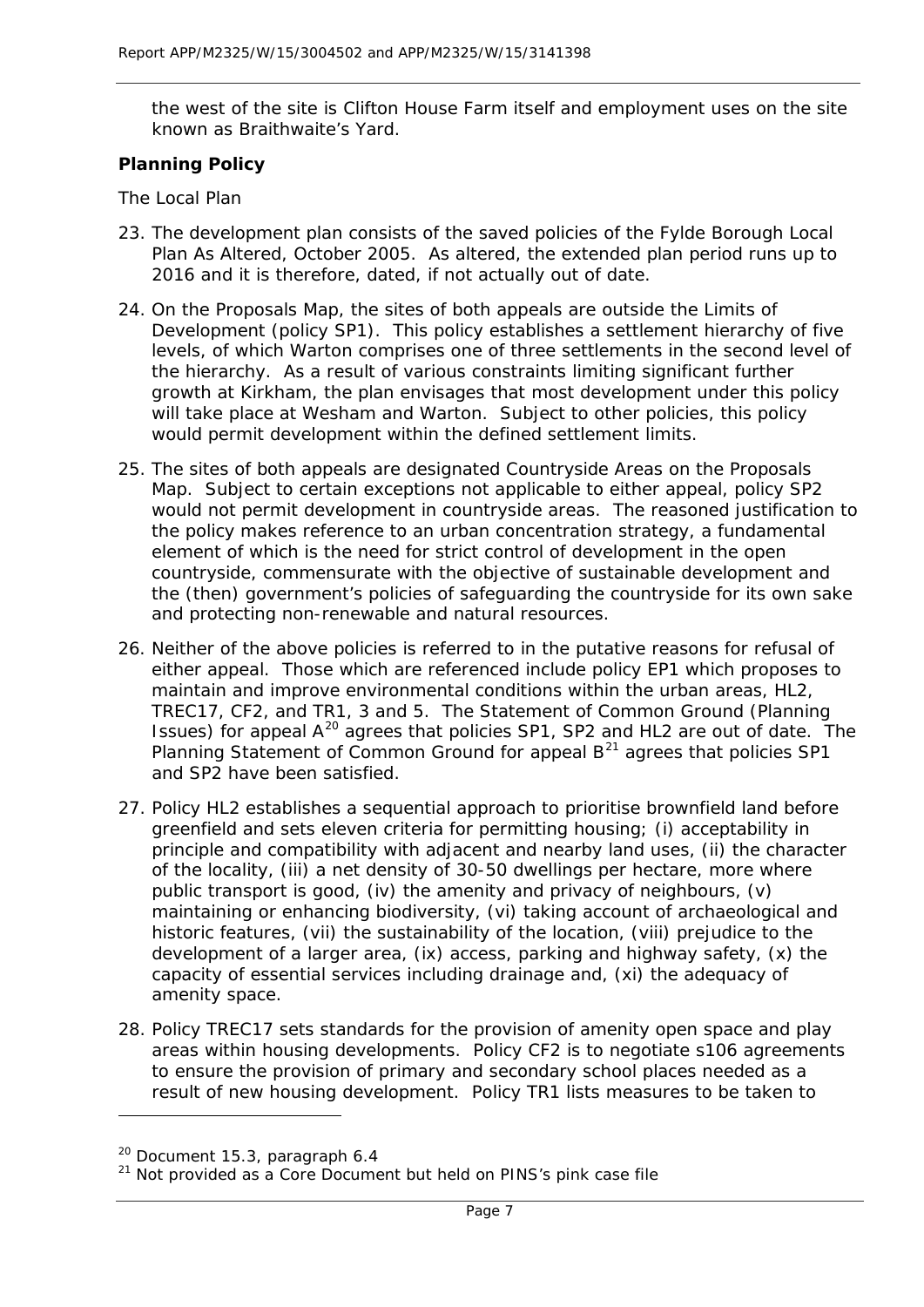improve facilities for pedestrians and to encourage walking. Policy TR3 is to increase provision and facilities for cycling. Policy TR5 requires developments of more than 100 dwellings to be located where served by adequate public transport.

- 29. In addition to the above, the Planning Statement of Common Ground for appeal B lists the following relevant polices which are satisfied by that proposal (third parties disagree with the compliance of either or both appeals in some cases);
	- HL6 Design of Residential Estates
	- EP10 Character, habitat and landscape features to be protected
	- EP11 Development in rural areas to be sited in keeping with landscape character types and features
	- EP12 Conservation of Trees, Woodland and Hedgerows
	- EP13 Plant new trees
	- EP14 Landscape planting to be made in new housing
	- EP21 Regard given to archaeology
	- EP22 Protect best and most versatile agricultural land
	- EP25 Adequate design and capacity of foul sewers
	- EP26 New residential development not permitted if subject to Air Pollution
	- FP27 Noise Pollution

# *Emerging Local Plan*

- 30. The Local Plan is being reviewed to cover the period to 2032. Issues and Options were published in June/July  $2012.<sup>22</sup>$  $2012.<sup>22</sup>$  $2012.<sup>22</sup>$
- 31. Preferred Options were published in June 2013. $^{23}$  In these, Warton was identified as a Local Centre and as a Strategic Location for Development for 1,160 new homes by 2030 across four strategic sites, including both the appeal sites.
- 32. Revised Preferred Options were published in October 2015.<sup>24</sup> In these. Warton was identified as a Local Centre and as a Strategic Location for Development for 650 dwellings by 2032, to be allocated through the Neighbourhood Plan process.
- 33. The publication version of the Fylde Local plan to  $2032^{25}$  $2032^{25}$  $2032^{25}$  was approved by the Council on 15 June 2016 for publication during August 2016. In this, Warton is identified as a Local Centre and as a Strategic Location for 840 dwellings reflecting the number of dwellings approved in recent permissions and in resolutions to grant permission. No site allocations in Warton are put forward.

<span id="page-8-0"></span><sup>22</sup> Document 2.1

<span id="page-8-1"></span><sup>23</sup> Document 2.5

<span id="page-8-2"></span><sup>&</sup>lt;sup>24</sup> Document 2.28

<span id="page-8-3"></span> $25$  Document 2.36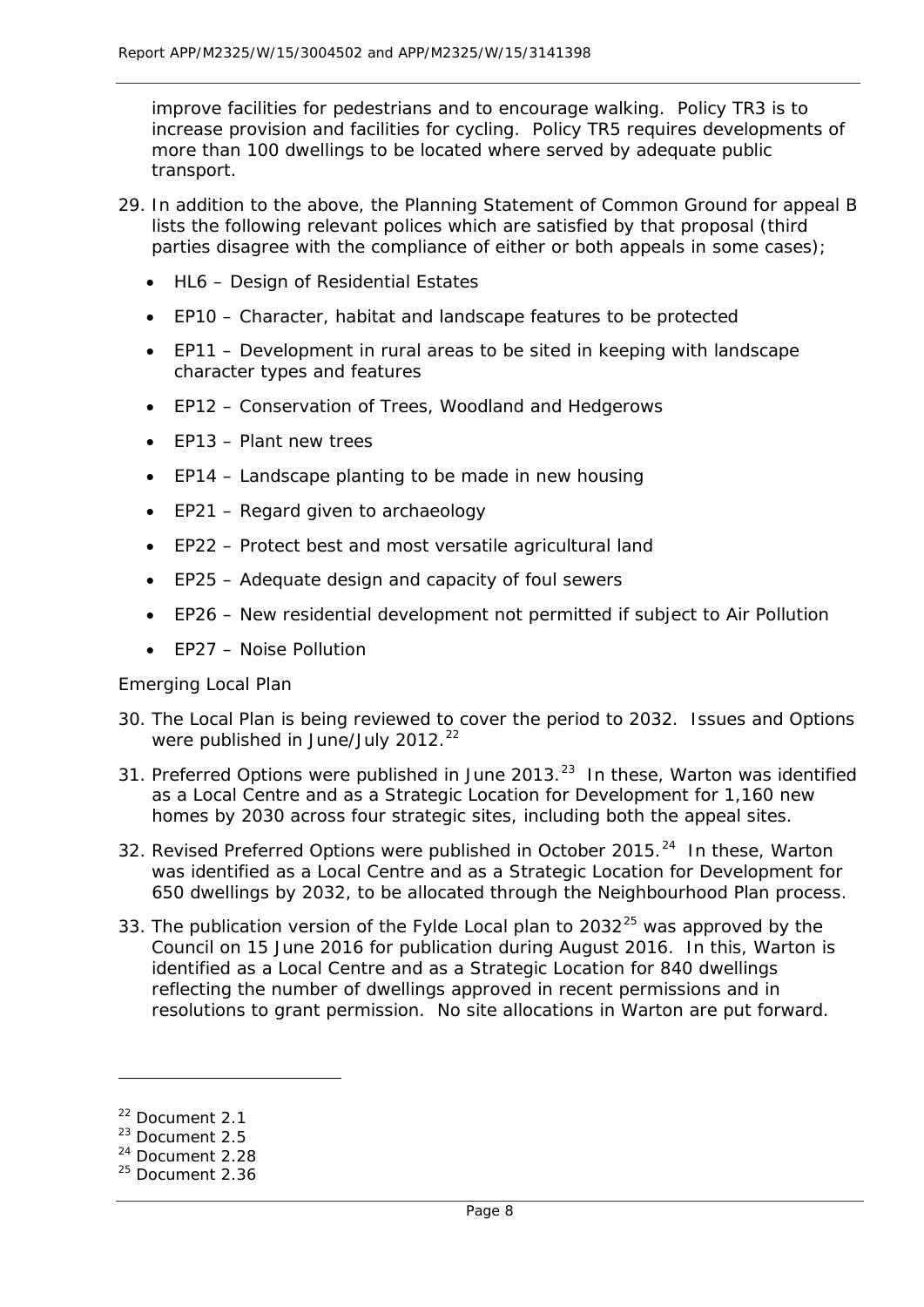# *Emerging Neighbourhood Plan*

- 34. The Bryning-with-Warton Neighbourhood Plan (BWNP) was submitted to Fylde Council on 23 September 2014.<sup>26</sup> Formal consultation took place from 9 October to 28 November 2014. It proposed defining a new settlement boundary including all of appeal site A and most of appeal site B. It proposed that 650 homes would be developed within the settlement boundary by the year 2030 and that the bulk of this housing development (353 dwellings) would be on two sites H1 and H2, developed at only 55% of their potential density. Part of H1 comprised much of appeal site B. Site H2 extended slightly more widely than appeal site A.
- 35. Section 1.6 of the Submission Neighbourhood Plan explains that there are two European sites within the NP boundary and that plans that may have a significant effect on these have to undergo a Habitat Regulations Assessment (HRA). The BWNP reported the Habitat Regulations Assessment carried out for the Fylde Local Plan Preferred Options and its conclusion that further assessment of these could be avoided if policies were strengthened to include specific references to European sites and to seek project specific HRA. The two development allocations within the BWNP are both smaller allocations of sites made in the Preferred Options and project specific HRA was specified. For those reasons, it was concluded that a separate HRA was not required for the BWNP.
- 36. The Neighbourhood Plan Examiner disagreed. In the section on European Union (EU) Obligations on page 10 of his report<sup>[27](#page-9-1)</sup> he comments that it is inappropriate in such an environmentally sensitive area as Bryning-with-Warton, for the Neighbourhood Plan to place reliance on supporting evidence for emerging local policy in respect of demonstrating compatibility with European obligations. He goes on (on page 11 of his report) to note Fylde Borough Council's reservations about compliance with EU regulations and that it is for Fylde Borough Council to be satisfied of such compliance before the Neighbourhood Plan proceeds to a referendum or is made. He concludes (on page 12) that there is no certainty that the part of the Neighbourhood Plan which allocates land would be compatible with European Union obligations and so recommends that these allocations be deleted together with the whole of section 4.2 of the neighbourhood plan defining a new settlement boundary and proposing that 650 homes be developed within that settlement boundary.
- 37. The Examiner recognises that these recommendations would fundamentally alter the content of the BWNP. The Neighbourhood Plan has not progressed further since the publication of the Examiner's report in April 2016.

# **Planning History**

38. A site of 15.4 ha of land, similar in extent to that of appeal A, was the subject of a planning application made in January 1999 for the construction of the first phase of the then proposed Warton bypass and development of land for residential purposes. The Council failed to issue a decision on this application within the prescribed period and an appeal was made (reference APP/M2325/A/99/1032594). Like the current appeals, that appeal was recovered for the Secretary of State's own decision.

<span id="page-9-0"></span><sup>26</sup> Document 3.5

<span id="page-9-1"></span> $27$  Document 3.10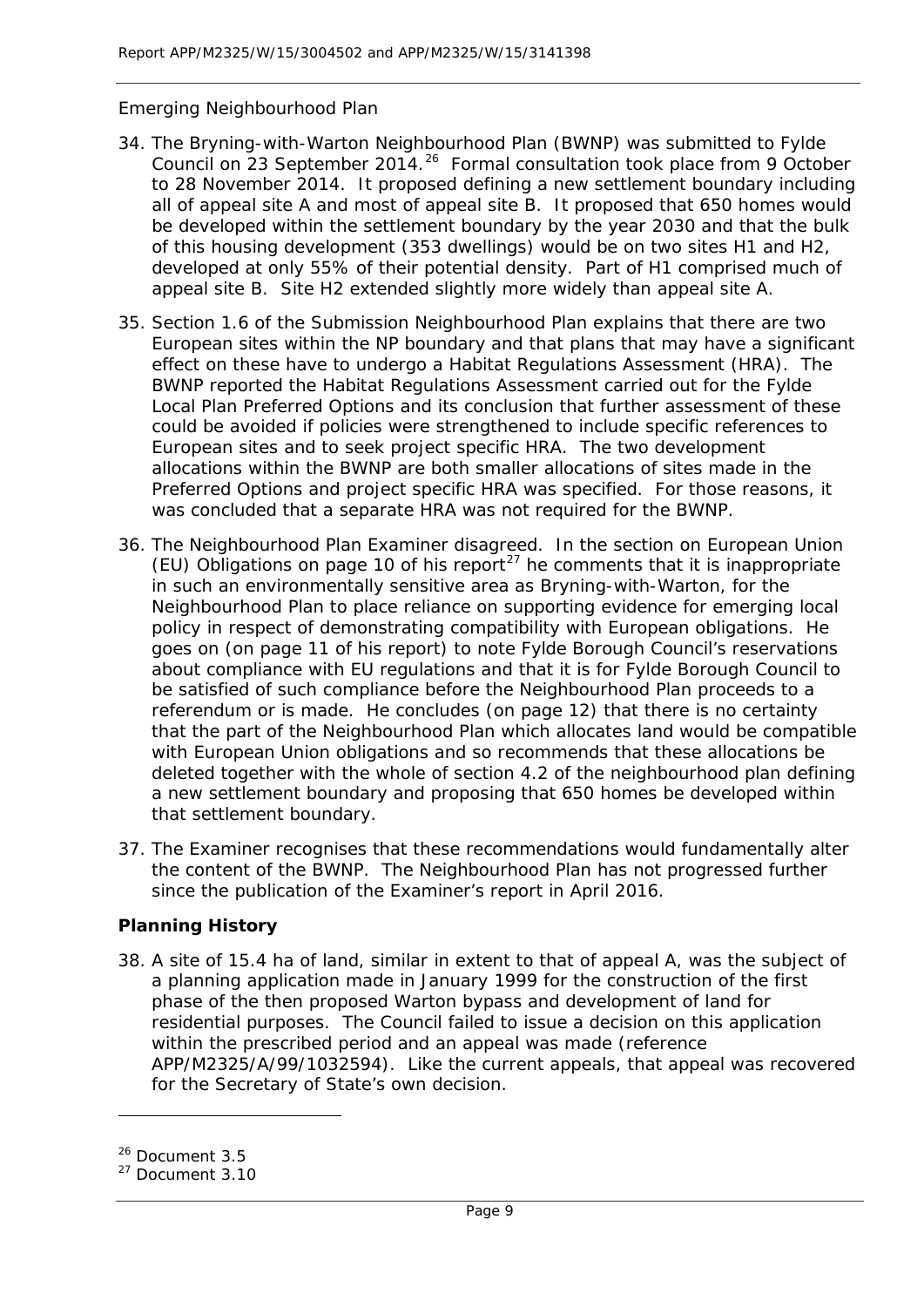- 39. After an Inquiry held in March and April 2000 and reopened in August 2001 a report recommended that permission be granted subject to conditions. The Secretary of State disagreed with the Inspector's conclusions, largely in the light of weaknesses in the Council's 1998 Urban Capacity Study providing basic justification for the development as against the then national policy expressed in paragraph 32 of Planning Policy Guidance 3 which emphasised the importance of making more efficient use of land by maximising the re-use of previously developed land and the conversion and re-use of existing buildings. The appeal was therefore dismissed.<sup>[28](#page-10-0)</sup>
- 40. Also relevant to these cases are recent housing development proposals permitted or submitted in Warton. They are tabulated in paragraph 3.13 of the Planning Statement of Common Ground for site B, reproduced here.

| <b>HLM Ref</b><br>(App <sub>2</sub> )<br>CD13.3) | <b>LPA Ref</b><br>(CDS.9) | <b>Address</b>                | <b>Status/Comments</b>                                                                                     | Units |
|--------------------------------------------------|---------------------------|-------------------------------|------------------------------------------------------------------------------------------------------------|-------|
| 2                                                | 4                         | <b>Blackfield End Farm</b>    | Granted. Discharging conditions and preparing RM                                                           | 360   |
| 3                                                | 3                         | Riversleigh Farm              | Granted and under construction                                                                             | 83    |
| <b>5b</b>                                        | 9                         | Georges Garage                | Granted (also permission for 7 dwellings)                                                                  | 16    |
| 6                                                | 10                        | <b>GEC Marconi</b>            | Granted and under construction                                                                             | 254   |
| 9а                                               | 7                         | Meadows Vlew                  | Completed                                                                                                  | 66    |
| 9c                                               | 5                         | Nine Acres Nursery<br>(West)  | Granted                                                                                                    | 9     |
| <b>SUB TOTAL PERMITTED</b>                       |                           |                               |                                                                                                            | 788   |
| $\mathbf{1}$                                     | $\mathbf{1}$              | Clifton House Farm            | Refused/ Decision awaited (this appeal)                                                                    | 115   |
| $\overline{7}$                                   | 8                         | Land East of Warton           | Refused/ Decision awaited (other appeal to be<br>heard here). Scheme reduced from 375 to 350<br>dwellings. | 350   |
| 8                                                | 2                         | Oaklands Caravan<br>Park      | Supported subject to S106, new application<br>relating to continued use as caravan park                    | 53    |
| 9 <sub>b</sub>                                   | 6                         | Nine Acres Nursery<br>(North) | Issues with Ecology and Newt Licensing. Scheme<br>reduced from 13 to 9 dwellings                           | 9     |
| <b>SUB TOTAL PENDING DECISION</b>                |                           |                               |                                                                                                            | 527   |
| <b>OVERALL POSSIBLE TOTAL</b>                    |                           |                               |                                                                                                            | 1,315 |

41. An Enterprise Zone for advanced engineering and manufacturing uses was designated at Warton in 2012.<sup>[29](#page-10-1)</sup> It was extended in 2015. It lies on land in the southern part of the village, between Lytham Road and the airfield. Its job growth is expected to balance the restructuring effects of BAE. A Masterplan for Phase 1 of the Enterprise Zone has been prepared and adopted by the Council for development management purposes.<sup>[30](#page-10-2)</sup>

<span id="page-10-0"></span> $28$  Appendix 10 to Colin Griffiths proof of evidence (document 9.2)

<span id="page-10-1"></span><sup>&</sup>lt;sup>29</sup> Document 5.1

<span id="page-10-2"></span><sup>30</sup> Document 5.4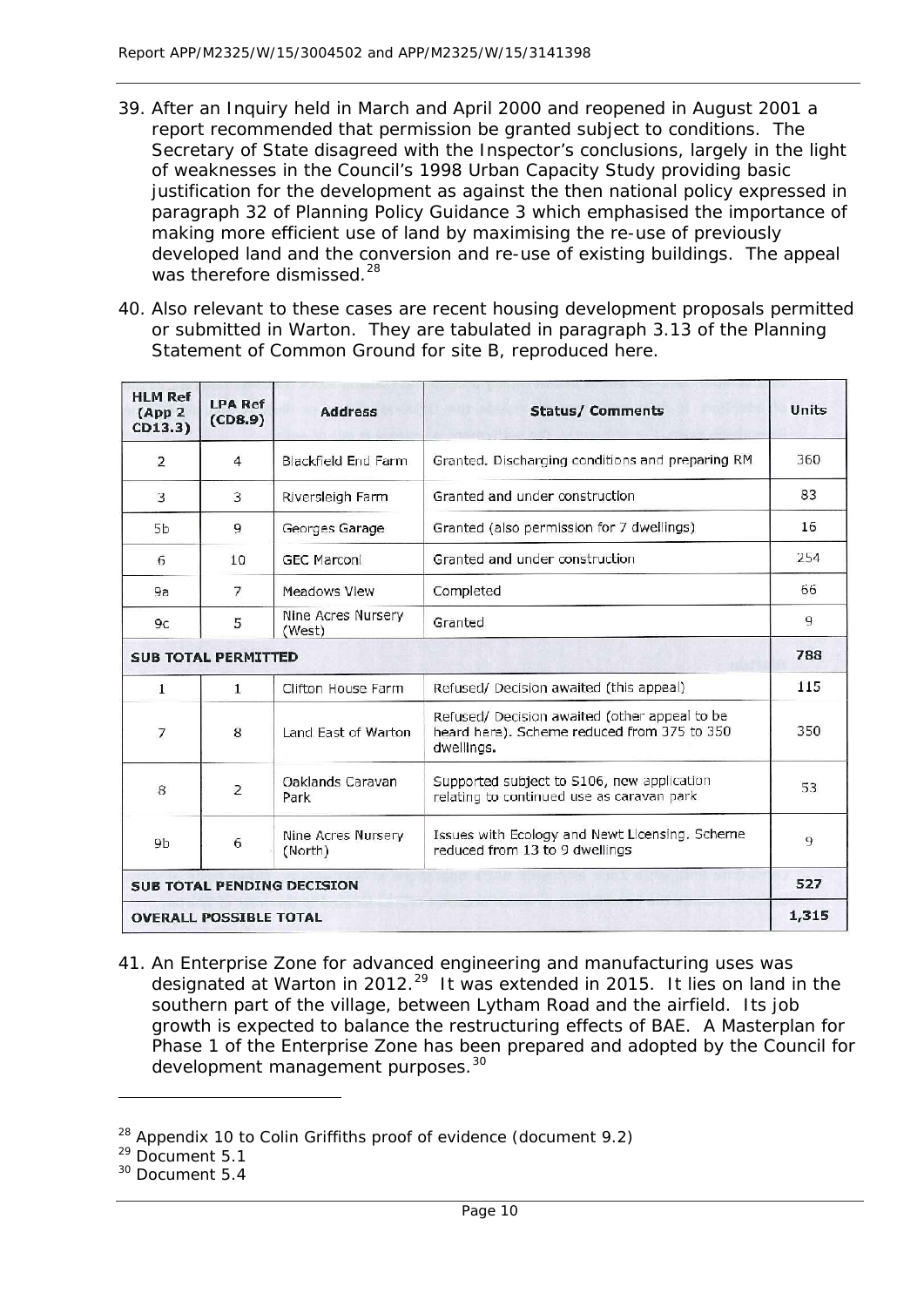42. Certain of its access provisions are relevant to these appeals. The main access to the Phase 1 site would be from a new road on the eastern side of Warton (referred to in the Masterplan as the GEC eastern access road, now constructed as part of the GEC Marconi development referred to in the table above, originally known as Liberator Way and now known as Typhoon Way<sup>31</sup>). This access would also serve BAE Systems and the firm's gatehouse would be relocated from Mill Lane to a position on the southern side of the Phase 1 site.  $32$ 

# **The Proposals**

- 43. Appeal A proposes the development of up to 375 dwellings on a site of 12.78ha comprising four fields (and parts of two others required for access) at the east end of Warton village. Following changes to the supporting documentation, a request has been made to reduce the number of dwellings proposed to up to 350.
- 44. Details of the site access show that it would be taken as a fourth arm of the existing three arm roundabout junction between Lytham Road and the Freckleton bypass. The vehicular approach to the roundabout would have a half width of  $3.65$ m and an entry width of 6m.  $33$  The east side of the access would have a footway 2m wide. The west side would have a combined footway/cycleway 3m wide. This would continue round the west side of the roundabout to connect with an existing provision on the north side of Lytham Road. There would also be provision of a 3m footway/cycleway crossing the new site access at its entry to the roundabout, passing alongside the north of the roundabout to a new toucan crossing of the A584 Freckleton bypass, then passing alongside the east of the roundabout as far as its existing southern arm. Cyclists would rejoin the carriageway of the southern arm at that point but a 2m footway would continue along the eastern side of the southern approach to the roundabout as far as an existing footway in Lytham Road.
- 45. Appeal B proposes the development of up to 115 dwellings on a site of 3.74ha comprising one field and part of a second at the west end of Warton village. The Transport Assessment accompanying the application was based on the site delivering up to 120 dwellings, although the illustrative masterplan actually shows only 114.<sup>[34](#page-11-3)</sup>
- 46. Details of the site access show that it would form a T junction positioned towards the western end of the site opposite numbers 297 and 299 Lytham Road. The new access would have a carriageway width of 6.5m with 2m footways on either side. The radii of the kerb line at the junction would be 10m. The carriageway of Lytham Road would be widened within the existing extent of the adopted highway to provide a right turn lane from the east into the site and a central

<span id="page-11-0"></span> $31$  Paragraph 3.5 of Martin Porter's Proof of Evidence, document 10.3. It is shown as Thunderbolt Avenue on Google Maps and is so named in the Parish Council clerk's evidence (document 15.27).

<span id="page-11-1"></span><sup>32</sup> Shown on Access Strategy Plan on page 15 of Warton EZ Phase 1 Masterplan (document 5.2)

<span id="page-11-2"></span><sup>&</sup>lt;sup>33</sup> Roundabout geometry data provided in Appendix 16a to Martin Porter's proof of evidence (document 10.4)

<span id="page-11-3"></span> $34$  Paragraphs 4.1.1 and 7.4.3 of Phil Wooliscroft's evidence (document 13.7)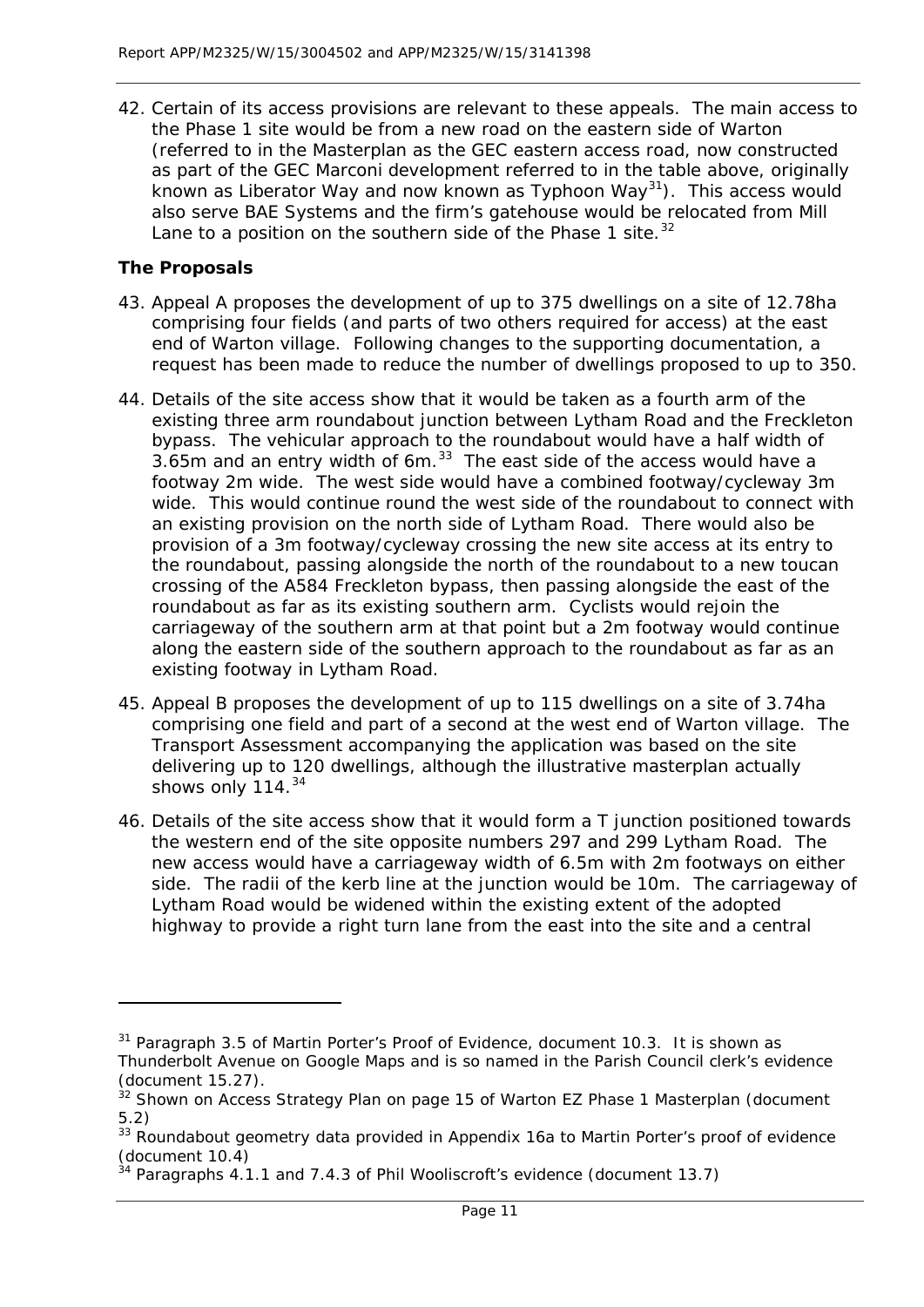pedestrian refuge to the west of the site entrance with facilities to assist pedestrians crossing the road at that point.  $35$ 

- 47. There are a number of supporting documents. For Appeal A there is an Indicative Masterplan, a Lytham Road/Church Road Junction Improvement Scheme drawing number SK21338-013 revision A, an Affordable Housing Statement, an Agricultural Land Classification report, an Air Quality Assessment, an Arboricultural and Hedgerow Assessment, a Design and Access Statement<sup>[36](#page-12-1)</sup>, an Ecological Survey and Assessment together with a Response to Ecological Comments 7 August 2014 and a Response to Further Ecological Comments 1 December 2014, a Flood Risk Assessment, a Phase 1 Geo-Environmental Assessment, a Noise Impact Assessment, a Planning Statement, a s106 proforma, a Transport Assessment with supplementary Information following consultation dated 18 September 2014 and a Supplementary Information Update Note of 23 October 2014, a Framework Travel Plan, a Utilities Statement and Wintering Birds Survey Results. Later in this report I consider the degree to which the recommendations of these supporting documents need to be applied by condition.
- 48. For appeal B there is an Illustrative Masterplan (13-006-P009 rev C), a Site Parameters Plan (013-006-P007 rev D)(paper copy only), Illustrative House Types and Street Scenes (013-006-P013)(paper copy only), a Warton West Spatial Masterplan (013-006-P008), a Planning Statement, a Design and Access Statement, a Landscape and Visual Impact Assessment together with a Landscape response to the Regeneration Team comments (electronic copy only), a Transport Assessment, a Flood Risk Assessment and Outline Drainage Strategy, a Phase 1 Detailed Desk Top Study, a Preliminary Ecological Appraisal Report, a Tree Survey Report (with covering letter), a Bat surveys Report, a Great Crested Newt Surveys Report, a Utilities Report, a Heritage Statement, a Noise Assessment, an Air Quality Assessment, a Soil Resources and Agricultural Use report and a Planning Obligations Statement. Later in this report I consider the degree to which the recommendations of these supporting documents need to be applied by condition.
- 49. Both schemes have completed Unilateral Undertakings.<sup>[37](#page-12-2)</sup> For appeal A, this provides that 30% of the number of dwellings approved at reserved matters stage shall be affordable housing. It also provides for financial contributions, in accordance with formulae for additional primary school places at St Peter's Catholic Primary School Lytham and secondary school places at St Bede's Catholic High School, of £126,000 towards improved footpath links to, and public realm improvements in, the centre of Warton, of £375,000 over five years (£75,000 pa) to provide enhanced evening and weekend services on bus route 78 and of £24,000 towards administering and monitoring a Travel Plan. It also requires the developer to ensure that the Travel Plan includes a funding budget of £73,500.
- 50. For appeal B, the Unilateral Undertaking provides that 30% of the number of dwellings shall be provided as affordable housing. It also provides for financial

<span id="page-12-0"></span> $35$  Paragraphs 4.2.5 and 4.2.8 of Phil Wooliscroft's evidence (document 13.7)

<span id="page-12-1"></span><sup>&</sup>lt;sup>36</sup> On purple PINS file

<span id="page-12-2"></span> $37$  Documents 15.16 and 15.17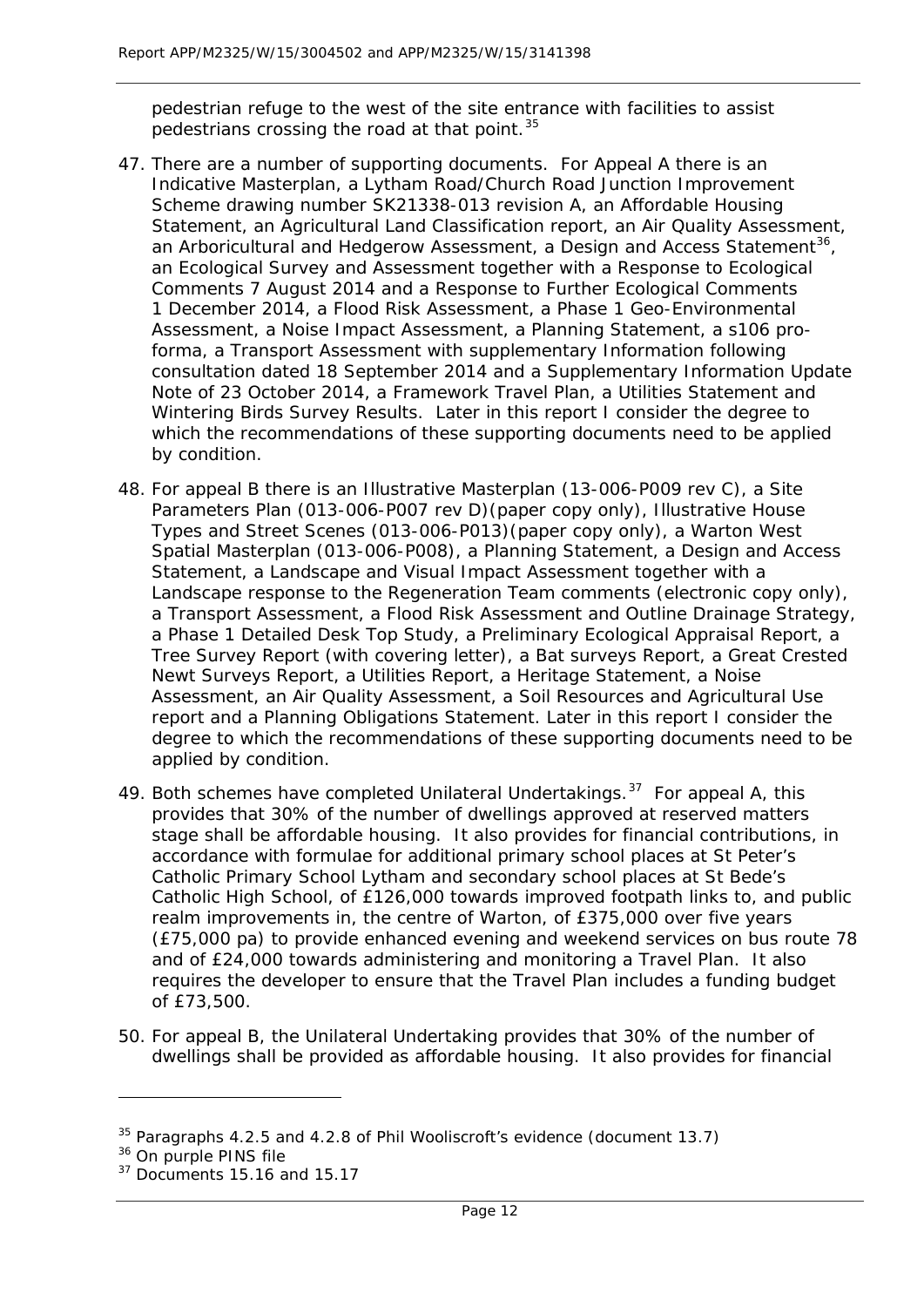contributions of £125,000 (£25,000 pa for five years) towards improvements in the service and frequency of bus route 68, in accordance with formulae for additional primary school places at Bryning-with-Warton St Paul's Church of England Primary School and additional secondary school places at Lytham St Anne's Technology & Performing Arts College, of £41,567 towards public realm improvements in the centre of Warton or between the centre and the site, of £24,150 towards the provision of green transport initiatives in the event that targets in the Travel Plan are not met and of £6,000 towards the cost of travel plan support and monitoring.

# **Agreed Matters**

- 51. For appeal A there is a Statement of Common Ground (Planning Issues)<sup>[38](#page-13-0)</sup> and a Statement of Common Ground on Highways Matters.<sup>[39](#page-13-1)</sup> These describe the application site, the surrounding area, the application proposals, the planning history of the site, the evaluation of the development's impact on the highway network, its sustainable accessibility and policy matters. They confirm agreement between the appellant and the Council (but not between the appellant and any interested party) on the following matters
	- The NPPF is a significant material consideration.
	- Paragraph 49 of the NPPF is engaged because there is less than 5 years' supply of housing in the Borough.
	- NPPF paragraph 216 is engaged and although it is for the decision maker to determine, the parties consider that emerging local and neighbourhood plans carry limited weight.
	- The March 2016 Council Monitor confirms less than five years (4.8 years) supply currently exists within the Borough.
	- The Council regards the 4.8 year figure as robust. The appellant does not.
	- There should be a buffer of 20% in recognition of persistent underdelivery.
	- Warton is a sustainable settlement and site A is a sustainable location.
	- Subject to design, layout and infrastructure improvements, the scheme is capable of delivering sustainable development so NPPF paragraph 14 is engaged.
	- The Development Plan comprises the saved policies of the Fylde Borough Local Plan as altered October 2005.
	- The Development Plan was prepared against a background of severe housing restraint which no longer applies.
	- The role of Warton within the Development Plan is as one of the main urban areas capable of accommodating development.

<span id="page-13-0"></span><sup>&</sup>lt;sup>38</sup> Document 15.3

<span id="page-13-1"></span><sup>&</sup>lt;sup>39</sup> Document 9.15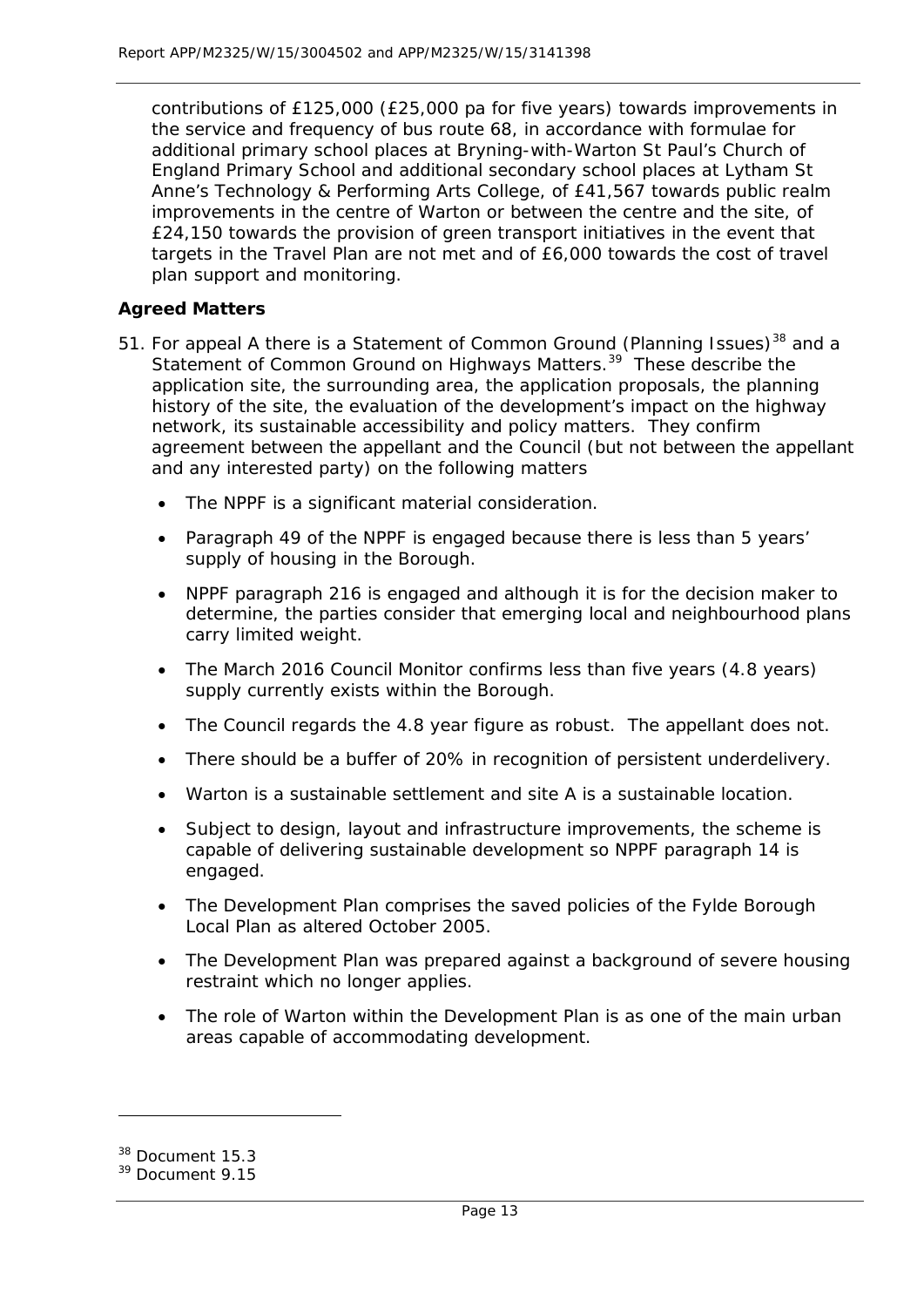- Policies SP1, SP2 and HL2 are out of date in so far as they relate to the location of new housing and, in any event, are overtaken by events set out in the local plan review.
- The local plan review continues Warton's role as a main urban area capable of accommodating development and development of a strategic scale is appropriate at the settlement.
- The Neighbourhood Plan has limited weight.
- There is not expected to be any landscape objection and so the development could comply with policy SP2 in relation to harmful effects arising.
- There are no harmful ecological issues which could not be dealt with through conditions or through Natural England licensing and so the proposal would comply with policy EP19.
- On and off-site drainage and infrastructure matters can be dealt with by conditions and so policies EP23, 24, 25 and 30 of the Local Plan would be met.
- Internal layout matters can be dealt with by condition or at reserved matters stage by reducing the scale of development below the upper limit proposed and so the development is capable of complying with policy HL6.
- A secondary education contribution is necessary and provided for through the Unilateral Undertaking.
- A primary education contribution is necessary and provided for through the Unilateral Undertaking.
- A safe and suitable access for the site can be achieved as shown in submitted drawing SK21338-012
- A package of highway mitigation measures.
- 52. For appeal B there is a Planning Statement of Common Ground<sup>[40](#page-14-0)</sup> with an Addendum<sup>[41](#page-14-1)</sup> and a Statement of Common Ground on Highway matters between Hallam Land Management (Appellant B) and Lancashire County Council.<sup>[42](#page-14-2)</sup> These describe the appeal proposal and its supporting documents and plans, the appeal site and planning background, the Council's post-appeal determination, the responses from Statutory Consultees and from third parties, relevant planning legislation, policy and guidance. They confirm agreement between the appellant and the Council (but not between the appellant and any third party) on the following matters
	- The proposal is not EIA development.
	- The differences between the originally submitted access plan and the latest revision are negligible.

<span id="page-14-0"></span><sup>40</sup> Document 11.26

<span id="page-14-1"></span><sup>41</sup> Document 15.1

<span id="page-14-2"></span><sup>42</sup> Document 11.25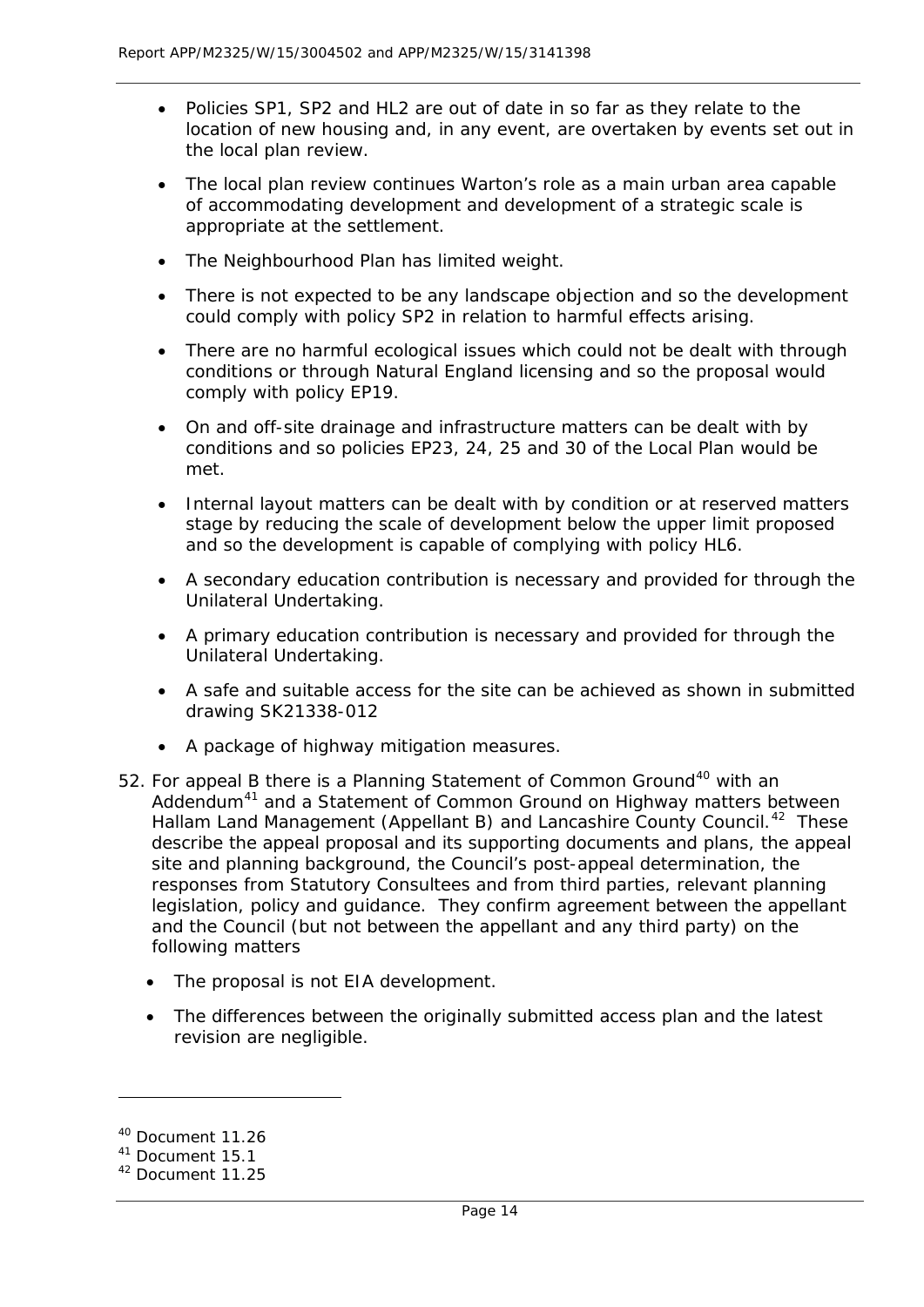- All parties were consulted on the latest access plan by reference to a duplicate application.
- The appeal ought to be determined on the basis of the latest access plan.
- The table of committed and proposed developments in Warton.
- The Core documents referencing the Enterprise Zone.
- The Council's case is limited to (i) cumulative effect on the capacity of the surrounding highway network and (ii) the need for the development to contribute to the provision and enhancement of local infrastructure.
- A Unilateral Undertaking would address the second strand of the Council's case.
- The responses and objections received
- Relevant planning policy and guidance includes
	- o The Town and Country Planning Act 1990
	- o The Localism Act 2011
	- o Community Infrastructure Levy Regulations 2010
	- o NPPF

- o National Planning Practice Guidance (Guidance)
- The Development Plan predates NPPF, was not prepared in accordance with the now revoked Regional Strategy but was founded on two now revoked Structure Plans.
- Policies referred to in the putative reasons for refusal are HL2, TREC17, CF2, EP1, TR1, TR3 and TR5 which can all be addressed through a Unilateral Undertaking.
- Other relevant policies include the following and have been satisfied; SP1, SP2, HL6, EP10, EP11, EP12, EP13, EP14, EP21, EP22, EP25, EP26 and EP27.
- No other policies have a bearing on the appeal.
- Evidence based documents relevant to the determination of the appeal<sup>[43](#page-15-0)</sup>
- Planning law requires determination in accordance with the development plan unless material considerations indicate otherwise and that the NPPF is a material consideration.
- The Development Plan is the Fylde Borough Local Plan As Altered (2005)
- The only policies relevant to determination are those listed above
- Warton is identified as a settlement where development should take place under policy SP1.

<span id="page-15-0"></span><sup>43</sup> Documents 1.9, 2.4, 2.8, 2.10, 2.12, 2.13, 2.14, 2.16, 2.17, 2.18, 2.19, 2.20, 2.34, 2.42, 5.1, 5.5 and 5.7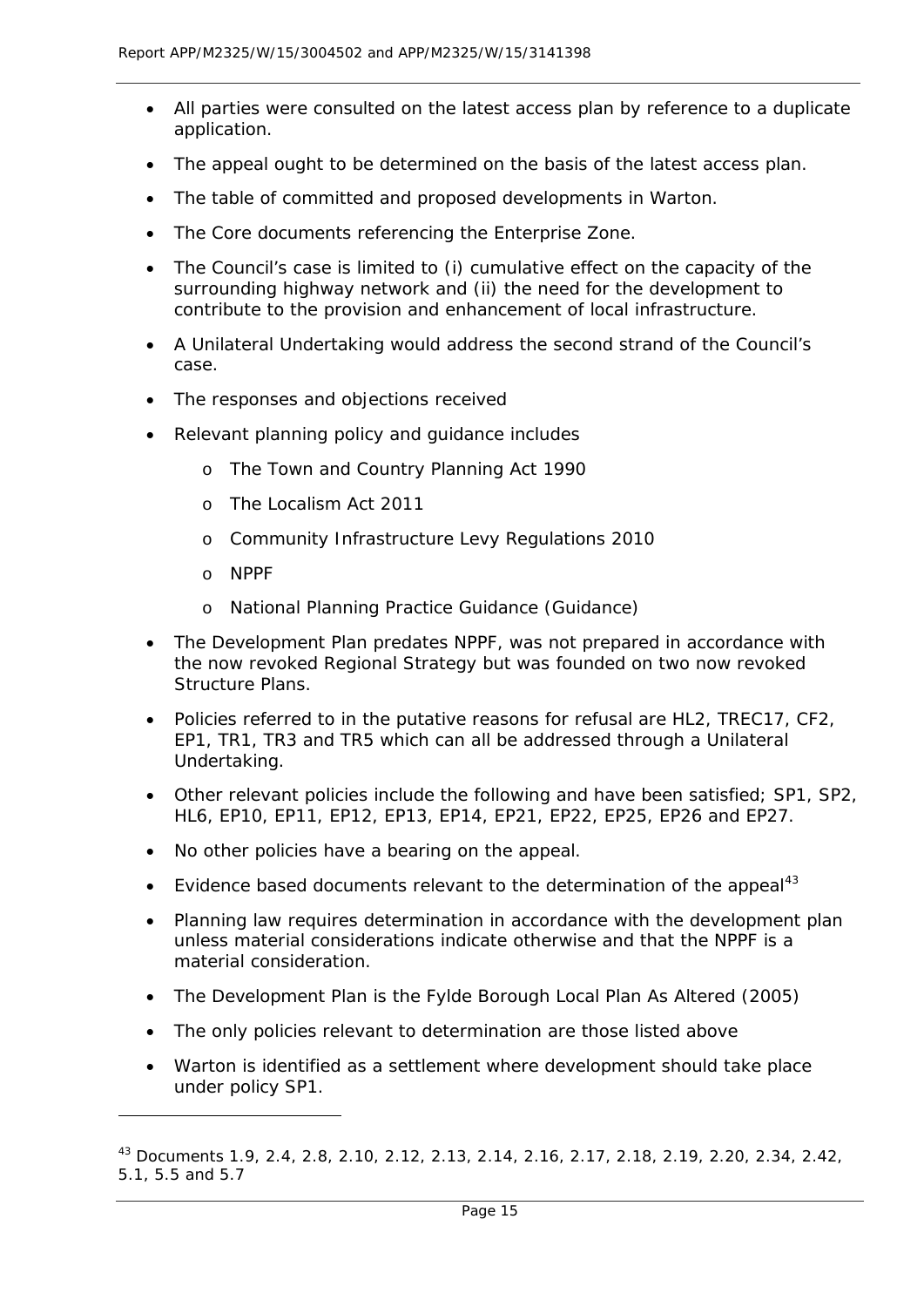- A twelve month period has expired since publication of the NPPF so paragraph 215 applies.
- Local plan policies relating to the supply of housing and employment land are time expired but remain the statutory development plan policies and their relevance must be tested in accord with NPPF paragraph 215.
- Points which demonstrate that various policies relating to the supply of housing development are out of date.
- Other policies such as HL2 broadly accord with the NPPF and can still be afforded some weight.
- No policy applies the presumption in favour of sustainable development, the need to boost significantly the supply of housing or the balancing exercise imposed by NPPF paragraph 14.
- NPPF paragraph 47 requires LPAs to boost significantly their supply of housing by identifying a five year housing supply with a 5% or 20% buffer.
- A 20% buffer should be applied. Guidance recommends the Sedgefield approach to shortfalls.
- The Council cannot demonstrate a five-year housing land supply.
- Irrespective of the exact five-year supply, substantial weight should be given to additional housing where a five-year supply cannot be demonstrated.
- The Council's evidence base suggests that an OAN of 440-450 would be required to support forecast economic growth
- A requirement of 445 dpa would mean a supply of 3.74 years.
- The Council's method of calculating its five year supply includes a 10% allowance for sites not coming forward.
- The LPA cannot demonstrate a five year housing land supply and NPPF paragraph 49 applies.
- The proposal would make a valuable contribution to the LPA's housing requirement which represents a key benefit of the proposal.
- The weight to be given to the emerging plans should be limited.
- The site is within a countryside area (policy SP2), adjacent to the Warton Settlement Boundary (policy SP1) but neither policy is referred to in the reasons for refusal.
- The Fylde SHLAA identifies the site as being potentially suitable, not at risk from flooding, accessible and making a suitable extension to the settlement.
- The appeal site is not located within the Green Belt, National Park, AONB or any other landscape or ecological designation listed within NPPF footnote 9.
- The site falls within Flood Zone 1 and therefore complies with policy EP30.
- The site predominantly comprises Agricultural Land grades 3b and 4, loss of which would accord with policy EP22.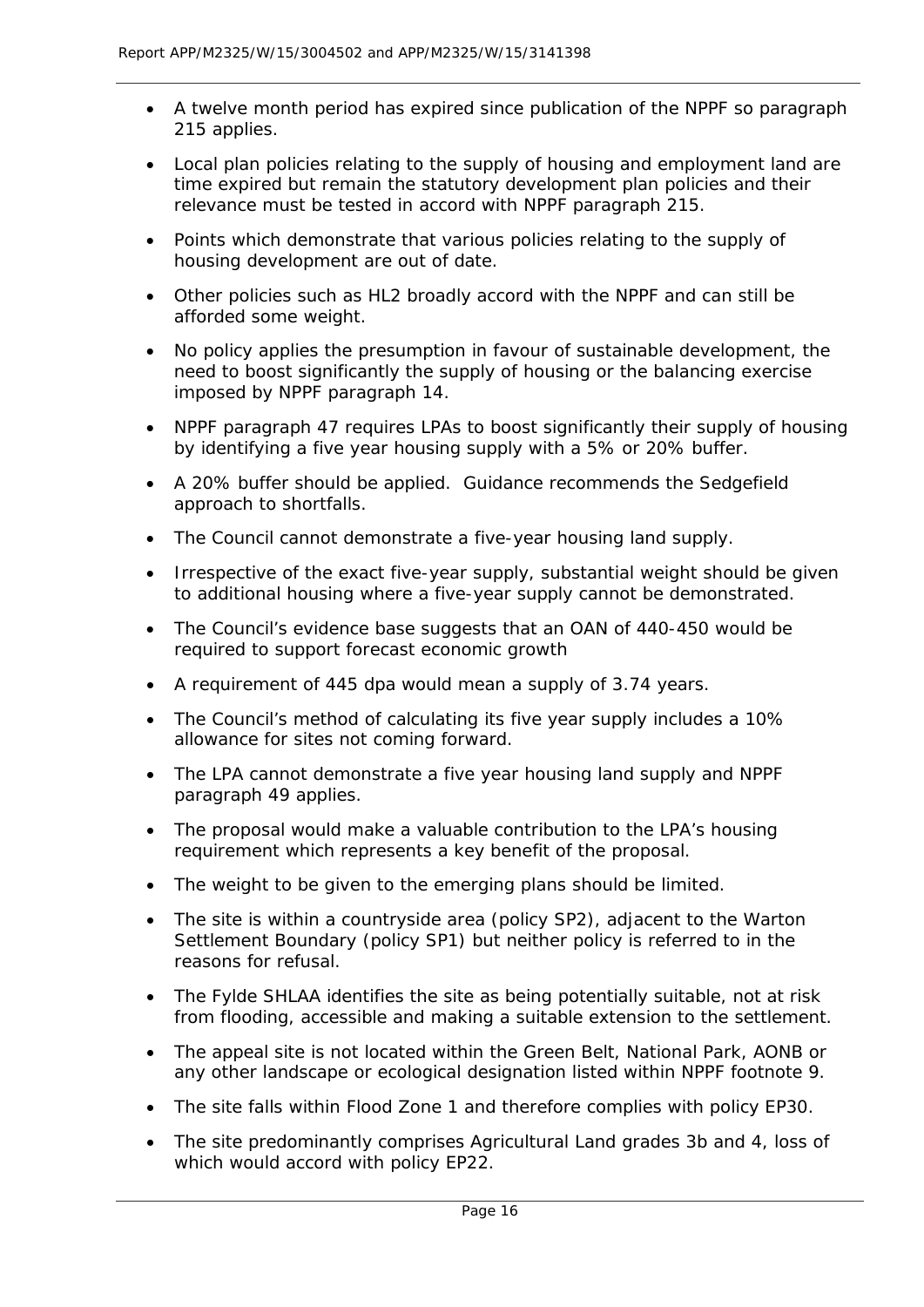- The site occupies a sustainable location in accordance with policies HL2, TR1, TR3 and TR5.
- The site is contained on three sides by existing development. Rising land levels minimise impact to open areas to the north.
- The proposal will not have an unduly harmful impact on visual amenity or landscape character within the countryside and so accords with policies HL2, EP10, EP14 and EP18.
- Submitted ecological reports and consultation responses confirm that the site has low ecological value and that the habitats of greatest importance are capable of retention and enhancement.
- All other technical matters such as air quality, drainage, heritage, noise, ground conditions, trees, utilities and construction impacts can be effectively mitigated on site and/or controlled through conditions.
- There are no other technical constraints which would prevent residential development of the site.
- The indicative masterplan provides 0.87ha of open space, representing an overprovision of approximately 20% in accordance with the requirements of policy TREC17. Its provision and future maintenance can be secured through a condition.
- The appellant will provide 30% affordable housing on site, a valuable contribution to the Council's affordable housing requirements and a key benefit of the proposal.
- The Council's Housing Officer originally requested a tenure split of 60% affordable rented and 40% low cost home ownership but subsequent negotiation agreed 60% affordable rented and 40% intermediate housing for sale only.
- An education contribution for secondary school places is required.
- There is no current need for a primary school contribution but such could be required if both current appeals come forward and so provision is made in the Unilateral Undertaking.
- The education contributions meet the CIL tests.
- On completion of the Unilateral Undertaking, the proposal will comply with policy CF2 and NPPF paragraph 72.
- Shops, community facilities and the public realm at the Church Road/Lytham Road junction are likely to be used by future occupants of the development.
- A public realm contribution of £41,567 is proportionate to the contribution made by the Riversleigh Farm Scheme.
- The proposed public realm contribution meets the CIL tests.
- These works will have several important benefits and will comply with policy EP1, emerging policy TR1 and NPPF paragraph 32.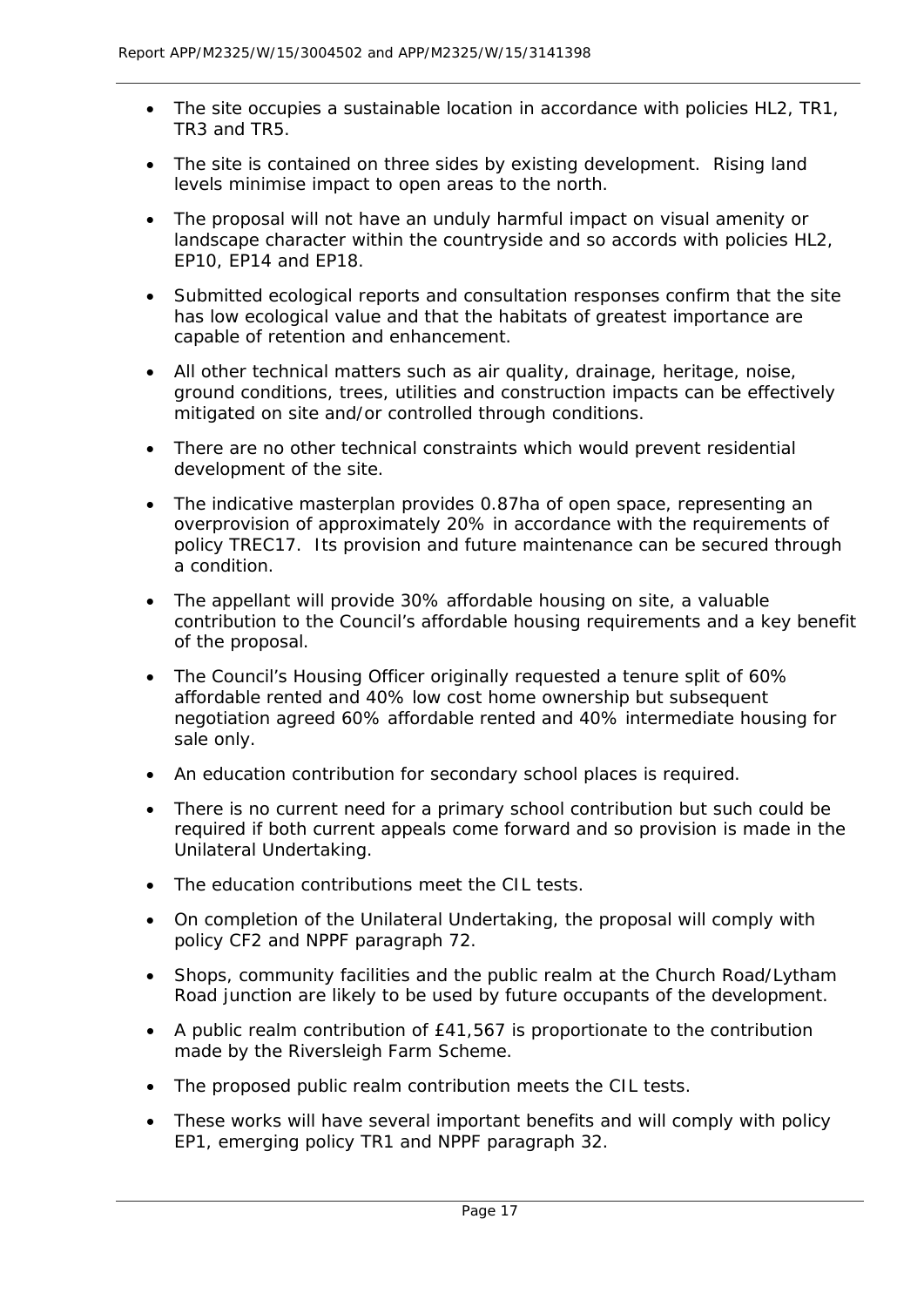- The Unilateral Undertaking makes provision for all necessary contributions and so the proposals comply with policies EP1, TR1, TR3, TR5, CF2 and TREC17.
- The development will generate significant economic benefits which should be given positive weight.
- The principle and detail of access into the site.
- The committed developments, the extent of junctions, traffic count data and their suitability, times of greatest traffic impacts, modelling assessment years, trip distribution and estimates of generated traffic to be included within the Transport Assessment.
- The residual impact of the appeal proposals when considered in conjunction with other relevant schemes is not considered severe.
- Inevitable disruption during construction will be minimised through a Construction Management Plan, secured by condition.
- Pedestrian and cycle improvements are a benefit of the scheme.
- Contributions to public transport are acceptable.
- A planning condition is capable of requiring a final version of a Travel Plan.

# **The Case for Warton East Developments Ltd (Appeal A)**

53. The original application was not determined because the Council wanted to await the determination of an appeal on the Blackfield End Farm site. A subsequent duplicate application was refused against officer advice.<sup>[44](#page-18-0)</sup> This recommended that the application be accepted in principle. $45$ 

# *Warton; a sustainable location*

54. Warton has a good range of facilities including primary schools, food shops, newsagent, library, village hall and church. It is the location of regionally important employment areas. It is recognised in both statutory and emerging development plans as an appropriate location for significant additional development.<sup>[46](#page-18-2)</sup>

# *Outdated policy*

l

55. Inspector JS Nixon held a public inquiry into appeals for residential development of the site in April/May 2000 and August 2001. His recommendation that permission be granted was rejected, based upon the then national policy that prioritised the development of previously developed sites. That reasoning no longer applies as the NPPF has not continued the sequential approach to site selection.<sup>[47](#page-18-3)</sup>

<sup>44</sup> Mr Barrett's opening remarks, paragraphs 7-8 (document 15.20)

<span id="page-18-1"></span><span id="page-18-0"></span><sup>45</sup> Mr Barrett's closing remarks, paragraphs 24-25 (document 15.29)

<span id="page-18-2"></span><sup>&</sup>lt;sup>46</sup> Mr Barrett's opening remarks, paragraphs 4-6(document 15.20), referencing the Council's officer report, appendix 4 of Mr Griffiths's evidence (document 9.2)

<span id="page-18-3"></span><sup>&</sup>lt;sup>47</sup> Paragraph 9 of Mr Barrett's closing remarks (document 15.29) referencing appeal decision APP/M2325/A/99/1032594 (Appendix 10 to document 9.2)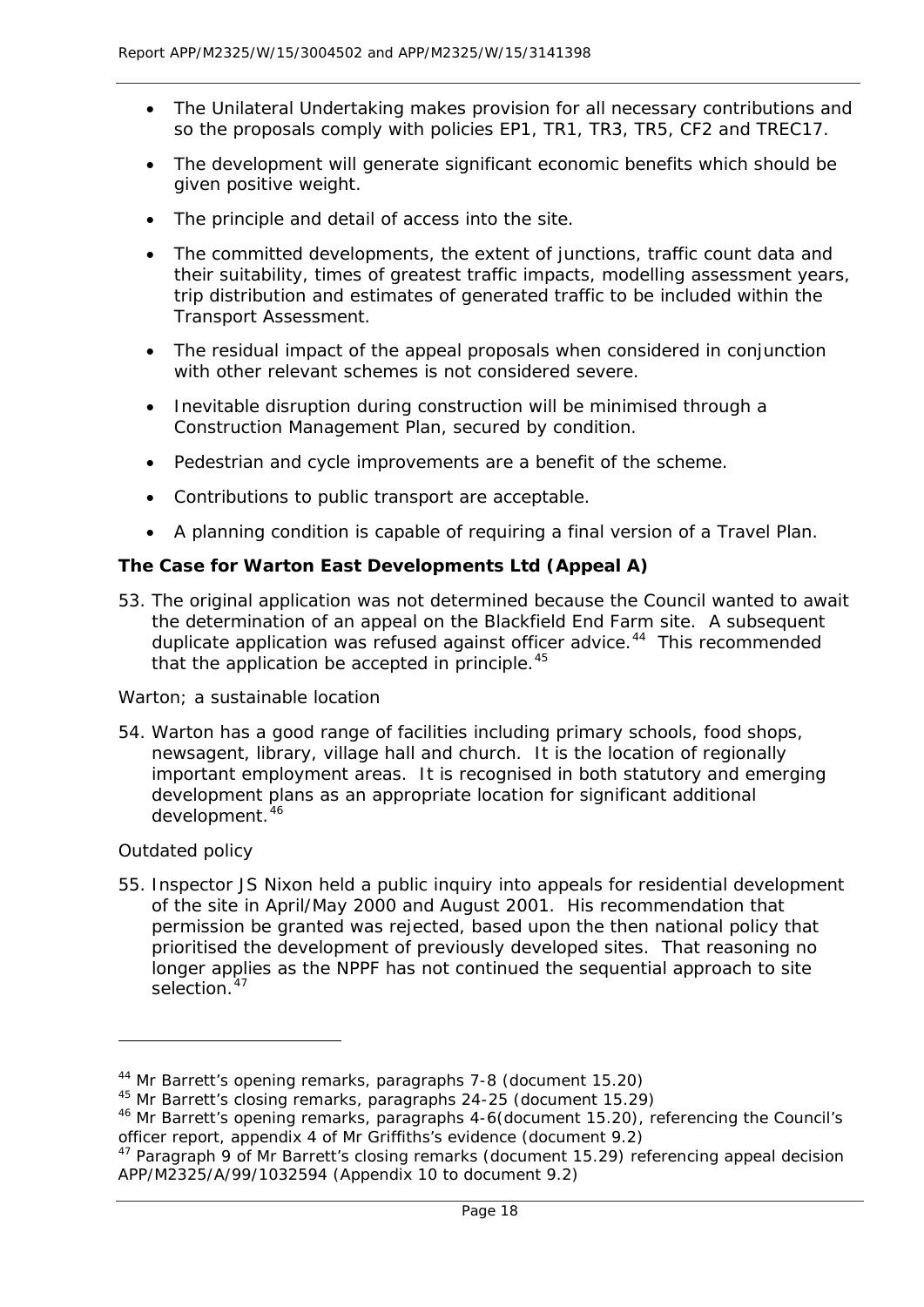56. The development plan as adopted in 2005 is a product of its time, reflecting national and regional policies of growth and development in the main urban areas of the north-west and restraint in Fylde. It is accepted that the proposal would be contrary to policy SP2 which contains a prohibition on most forms of development within the countryside. But this should not be determinative as the policies are clearly out of date, conflict with the NPPF and the Council is unable to identify a five year housing land supply.<sup>[48](#page-19-0)</sup>

# *The emerging plans supportive but of little weight*

- 57. The stage reached gives the emerging local plan little weight but consideration was given to the acceptability of the site in principle and the proposal was the subject of Sustainability Appraisal. The Preferred Options of the emerging local plan published in 2013 confirmed Warton as one of only four strategic locations for development of up to 1,160 homes in the plan period. It included the appeal A site within proposal site H10.[49](#page-19-1)
- 58. The Revised Preferred Options published in October 2015 retained Warton as one of only four strategic locations for development of a reduced requirement of 650 dwellings. Site allocations in Warton were devolved to a Neighbourhood Plan. The reduced requirement and the absence of allocations are the subject of major objections to the emerging local plan.<sup>[50](#page-19-2)</sup> As noted in the Inspector's report on the Blackfield End Farm appeal, there is no clear explanation in the Responses Report to justify the reduction in housing numbers. There remains no clear explanation to this day, as the representative of the Neighbourhood Plan Steering Group confirmed in cross-examination.<sup>[51](#page-19-3)</sup>
- 59. The Neighbourhood Plan, published in September 2014 allocated appeal site A for development under policy H2. The Neighbourhood Plan (including its allocations) was said to ensure that the essential character and function of the village was maintained. The allocation was not revisited despite the Blackfield End Farm decision in September 2015. The Examiner's Report was published in April 2016. It rejected much of the plan as submitted because of the lack of an Appropriate Assessment and a failure to meet Basic Conditions. It is not logical to oppose the development of the most appropriate sites that the local plan, the neighbourhood plan and the community identified for development on the basis of the Blackfield End Farm decision.<sup>[52](#page-19-4)</sup>

<span id="page-19-0"></span><sup>&</sup>lt;sup>48</sup> Mr Barrett's opening remarks, paragraphs 10-11 (document 15.20) and his closing remarks, paragraphs 3-8 (document 15.29), referencing paragraphs 4.13-14 of Mr Griffiths's evidence (document 9.1) and paragraph 22 of the Secretary of State's decision letter on the Blackfield Farm End appeal (appendix 3 of document 9.2 also available as document 6.17) <sup>49</sup> Mr Barrett's opening remarks, paragraph 12 (document 15.20) and his closing remarks,

<span id="page-19-1"></span>paragraph 11(document 15.29) , referencing appendix 11 to Colin Griffiths's evidence (document 9.2)

<span id="page-19-2"></span><sup>50</sup> Mr Barrett's opening remarks, paragraphs 13-14 (document 15.20)

<span id="page-19-3"></span><sup>&</sup>lt;sup>51</sup> Mr Barrett's closing remarks, paragraphs 13-14 (document 15.29) referencing paragraph 4.61 of Colin Griffiths's evidence (document 9.1), paragraph 130 of the inspector's report on appeal reference APP/M2325/A/14/2217060 (Appendix 3 to Colin Griffiths's evidence,

<span id="page-19-4"></span>document 9.2 also available as document 6.17) and Mr Child's response to cross-examination <sup>52</sup> Mr Barrett's closing remarks, paragraphs 15-21(document 15.29), referencing Appendices 3, 12 and 14 to Colin Griffiths's evidence (document 9.2) and Mr Woods's response to crossexamination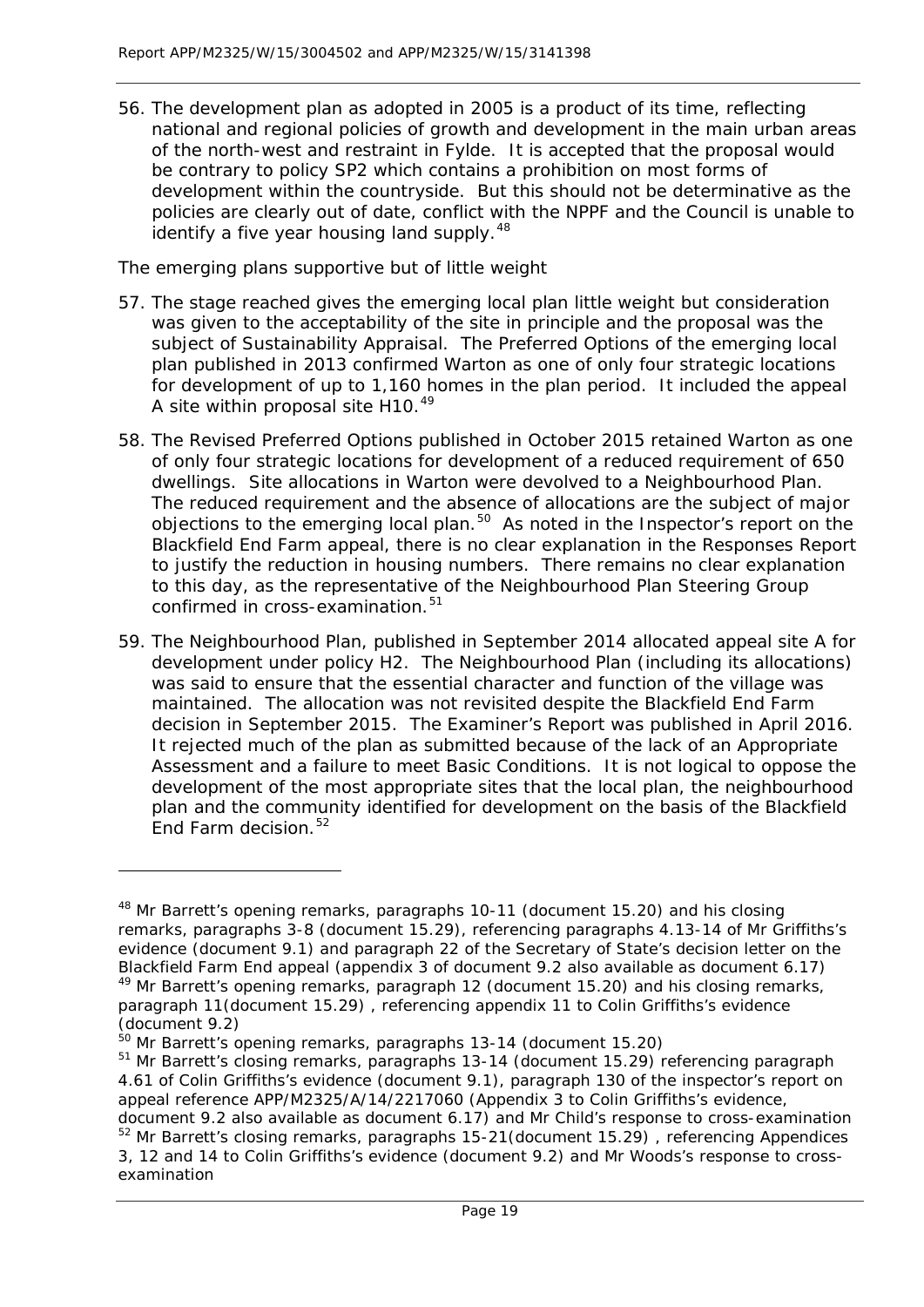#### *No five-year housing land supply*

60. The Council claims a 4.8 year supply. But even this is predicated on an out of date requirement of 370 dwellings per annum. The latest SHMA indicates a requirement of 440-450 dpa. But even this does not include a market signals uplift. The appellant suggests an objectively assessed need in the range of 425- 460 dpa which results in a 3.5 year housing land supply. The supply side of the equation is also disputed. Further dispute is unnecessary because the Council accepts the application of NPPF paragraphs 14 and 49.<sup>[53](#page-20-0)</sup>

#### *Highways*

- 61. Detailed examination of the highways issues by all parties has resulted in agreement that appeal A
	- Would have a safe and suitable form of access
	- Is a location that affords opportunities for access by a range of travel modes
	- Will be supported by a Travel Plan to maximise the uptake of sustainable transport opportunities
	- Will support additional evening and weekend bus services
	- Attracts no remaining objection from the Highway Authority as a result of the identification of a package of highway and mitigation measures.<sup>[54](#page-20-1)</sup> Subject to the delivery of the mitigation package, Lancashire County Council agrees that the cumulative impact of the development on the highway network would not be severe.[55](#page-20-2)
- 62. Both appellants' transport experts regard the analysis of future traffic conditions to be extremely robust because
	- it has applied both full NRTF growth forecasts without deductions for individual development sites as well as forecasts for the individual development sites themselves, which is an element of double counting
	- high occupancy presumptions have been made for the Enterprise Zone
	- no deduction has been made for the sustainable locations of the sites
	- no deduction has been made for the effects of the travel plan.<sup>[56](#page-20-3)</sup>

#### *Infrastructure*

1

<span id="page-20-4"></span>63. Appeal A is supported by a planning obligation providing for an off-site public open space contribution,<sup>[57](#page-20-4)</sup> education contributions, a contribution to public realm

<span id="page-20-0"></span><sup>&</sup>lt;sup>53</sup> Mr Barrett's opening remarks, paragraphs 17-19 (document 15.20) and his closing remarks, paragraphs 26-32 (document 15.29), referencing document 9.7 and Colin Griffiths's evidence paragraph 8.16.5, document 9.1

<span id="page-20-1"></span><sup>54</sup> Mr Barrett's opening remarks, paragraph 21 (document 15.20) and his closing remarks paragraph 35(document 15.29) , referencing table 3.2 of John Thompson's evidence (document 9.13)

<span id="page-20-2"></span><sup>&</sup>lt;sup>55</sup> Mr Barrett's closing remarks paragraph 35 (document 15.29), referencing paragraph 4.26 of John Thompson's evidence (document 9.13)

<span id="page-20-3"></span><sup>56</sup> Mr Barrett's closing submission, paragraph 35 (document 15.29)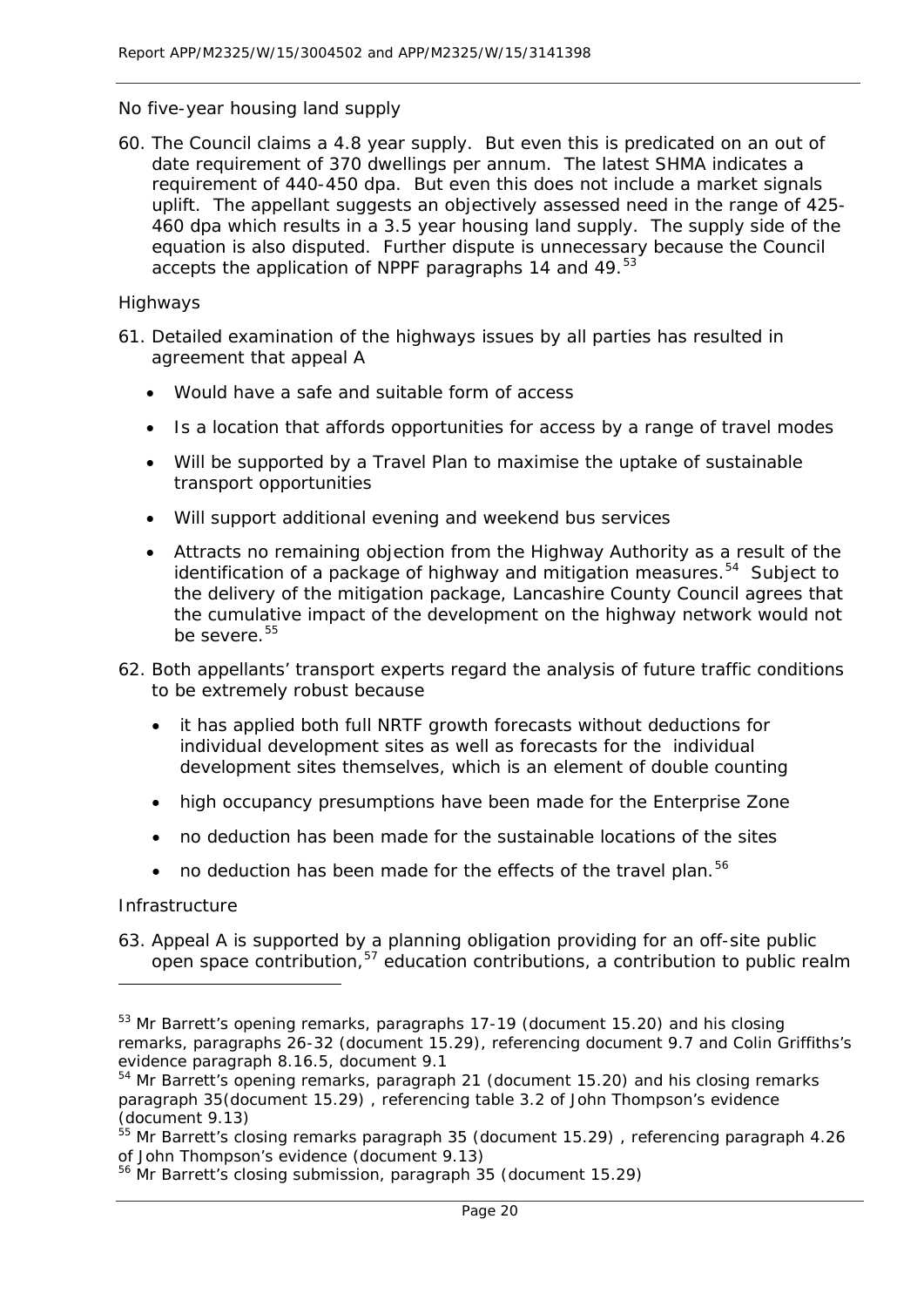improvements, 30% affordable housing, contributions for five years towards bus service improvements and a travel plan with funding for mitigation measures. Highways Act agreements will provide for an improvement scheme at Church Road (in the event that it is not implemented as a condition of the Blackfield End Farm development) and an improved traffic signal control system and junction re-markings at Typhoon Way<sup>[58](#page-21-0)</sup>.<sup>[59](#page-21-1)</sup>

#### *A sustainable development*

1

- 64. The appeal A proposal is locationally sustainable. It would make a significant contribution to economic growth both directly through construction spend and indirectly through additional expenditure in the area. The contribution of market and affordable housing would assist the social component of sustainability, a matter given considerable weight by the Secretary of State in the Blackfield End Farm decision. The more than adequate provision of open space would promote a healthy community. Although there would be a loss of greenfield land the impact on the landscape would be minor and there would be ecological benefits.<sup>[60](#page-21-2)</sup>
- 65. Conflict with locational policies of the statutory development plan should be afforded little weight because the plan is out of date, conflicts with the NPPF and the Council cannot demonstrate a five-year housing land supply, a shortfall in supply which is significant. Warton is a sustainable location. It should be regarded as a strategic location for development, consistent with the emerging local plan and the presence of the Enterprise Zone. Appeal site A adjacent to the existing settlement is locationally sustainable. The benefits of the proposal would not be significantly and demonstrably outweighed by the limited adverse effects. It represents a sustainable development.<sup>[61](#page-21-3)</sup>

#### **The Case for Hallam Land Management Ltd (Appeal B)**

- 66. The appellant is a company (part of the Henry Boot Group) which specialises in the promotion of land for development. Its interests in Warton include the Blackfield End Farm development allowed on appeal where both sale of the land and submission of reserved matters are being progressed. The appellant intends to facilitate development on the appeal site in like manner.<sup>[62](#page-21-4)</sup>
- 67. Somewhat late in the day, Statements of Common Ground have been agreed. They confirm the position of the main parties that, subject to appropriately

<sup>&</sup>lt;sup>57</sup> By the end of the Inquiry, it was agreed that it was sufficient to require on-site public open space as a condition, rather than off-site through an obligation.

<span id="page-21-0"></span><sup>&</sup>lt;sup>58</sup> Also referred to as Liberator Way and as Thunderbolt Avenue by other parties.

<span id="page-21-1"></span><sup>59</sup> Mr Barrett's opening remarks, paragraphs 22-23 (document 15.20) and his closing

remarks, paragraph 37 (document 15.29), referencing section 11 of Colin Griffiths's evidence (document 9.1)

<span id="page-21-2"></span> $60$  Mr Barrett's opening remarks, paragraphs 24-27 (document 15.2) and his closing remarks, paragraphs 38-44 (document 15.29), referencing section 12 of Colin Griffiths's evidence (document 9.1), paragraph 22 of the Blackfield End Farm decision letter and paragraph 130 of the Inspector's report (appendix 3 of document 9.2 also available as document 6.17), the Council officer's report (appendix 4 to document 9.2) and paragraph 8.4 of David Appleton's evidence (document 9.10)

<span id="page-21-3"></span><sup>&</sup>lt;sup>61</sup> Mr Barrett's closing remarks, paragraph 45 (document 15.29)

<span id="page-21-4"></span><sup>&</sup>lt;sup>62</sup> Paragraph 3 of Mr Williamson's opening remarks (document 15.21)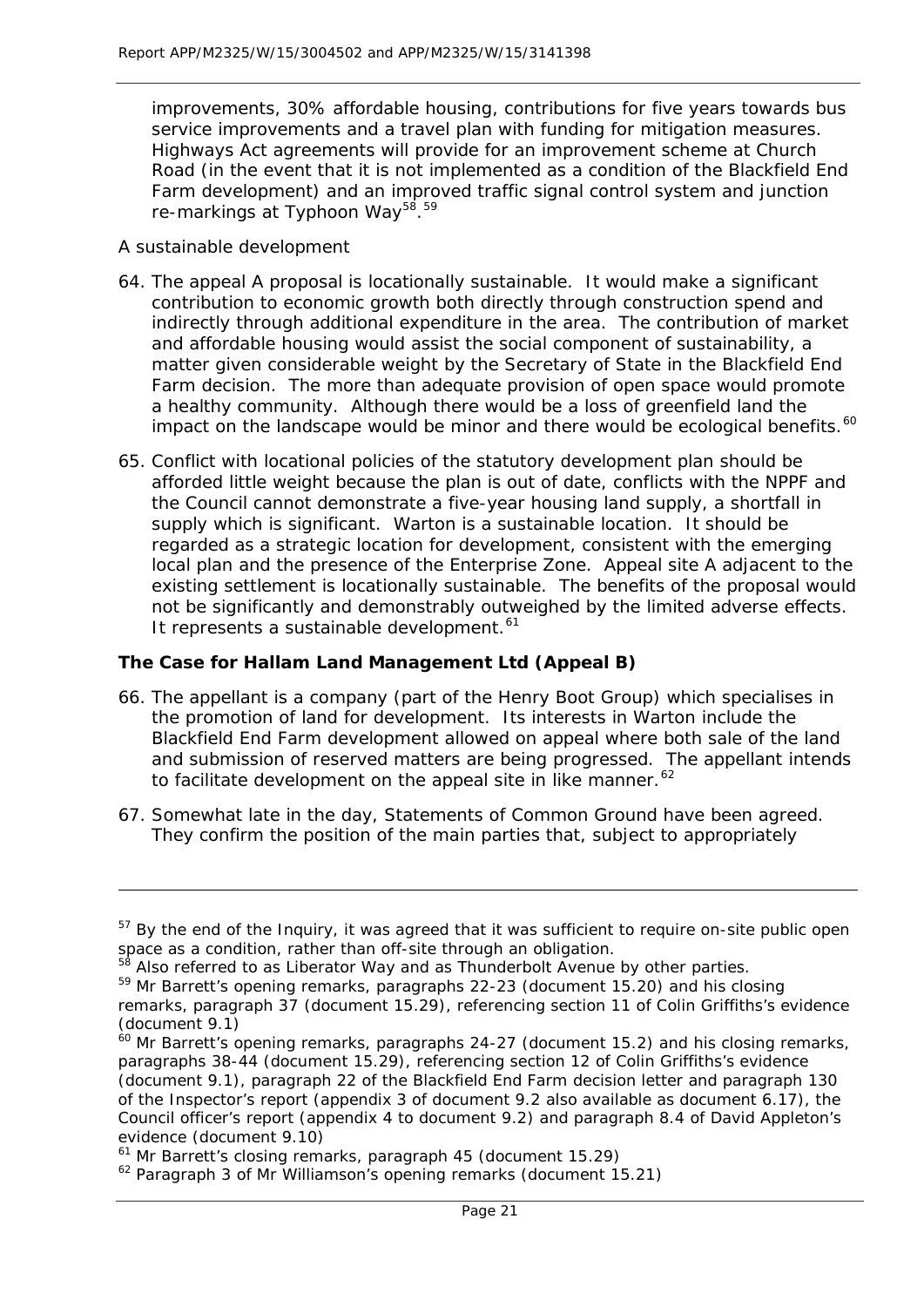worded planning obligations and conditions, there are no matters of principle between the main parties and that the appeal should be allowed.<sup>[63](#page-22-0)</sup>

#### *Local and national policy*

- 68. Section 38(6) of the Town and Country Planning Act 1990 demands that the decision maker starts with the development plan. This comprises the saved policies of the Fylde Local Plan Alterations Review (2004-2016), adopted in October 2005, updating the Fylde Borough Local Plan (1996-2006). The policies were saved by direction dated 2 October 2008 in the expectation that they would be replaced promptly. Some eight years later, there is still a considerable way to  $70^{64}$  $70^{64}$  $70^{64}$
- 69. The Local Plan predates the NPPF. Due weight should be given to its policies according to their degree of consistency with the NPPF. All its policies relevant to the supply of housing are out of date because
	- It is out of date on its face
	- It was adopted over ten years ago, based on evidence even older
	- It was not prepared in accordance with the 2004 Act or the NPPF
	- It was prepared in line with revoked and outdated national planning policy guidance which sought to constrain housing development on greenfield sites
	- It was prepared in accordance with Regional Planning Guidance for the North West (March 2003) and the Joint Lancashire Structure Plan (March 2005) not the North West Regional Spatial Strategy (September 2008) which superseded them
	- Policies specifically relating to housing needs/growth were not saved
	- The Council cannot demonstrate a five year housing supply.

It makes no reference to the presumption in favour of sustainable development nor to the need to boost housing supply. Its main housing policy  $HL1^{65}$  $HL1^{65}$  $HL1^{65}$  is the antithesis of current housing policy.<sup>[66](#page-22-3)</sup>

70. Relevant policies for the supply of housing which are out of date include policies SP1 and SP2, irrespective of Mr Guest's argument that the first of these is invalid anyway. In so far as it remains relevant, appeal B accords with it. The status of Warton as a location for growth continues through various iterations of the emerging local plan, the Enterprise Zone and the Neighbourhood Plan.<sup>[67](#page-22-4)</sup>

<span id="page-22-0"></span><sup>&</sup>lt;sup>63</sup> Paragraphs 4 and 5 of Mr Williamson's opening remarks (document 15.21) and paragraph 4 of his closing (document 15.30)

<span id="page-22-1"></span><sup>&</sup>lt;sup>64</sup> Paragraphs 10 and 11 of Mr Williamson's closing remarks (document 15.21) referencing paragraph 8.16 of Mr Tibenham's evidence (document 13.2)

<sup>&</sup>lt;sup>65</sup> Not saved. See document 1.11

<span id="page-22-3"></span><span id="page-22-2"></span><sup>66</sup> Paragraphs 12-18 of Mr Williamson's closing remarks (document 15.30)

<span id="page-22-4"></span><sup>&</sup>lt;sup>67</sup> Paragraphs 19-22 of Mr Williamson's closing remarks (document 15.30)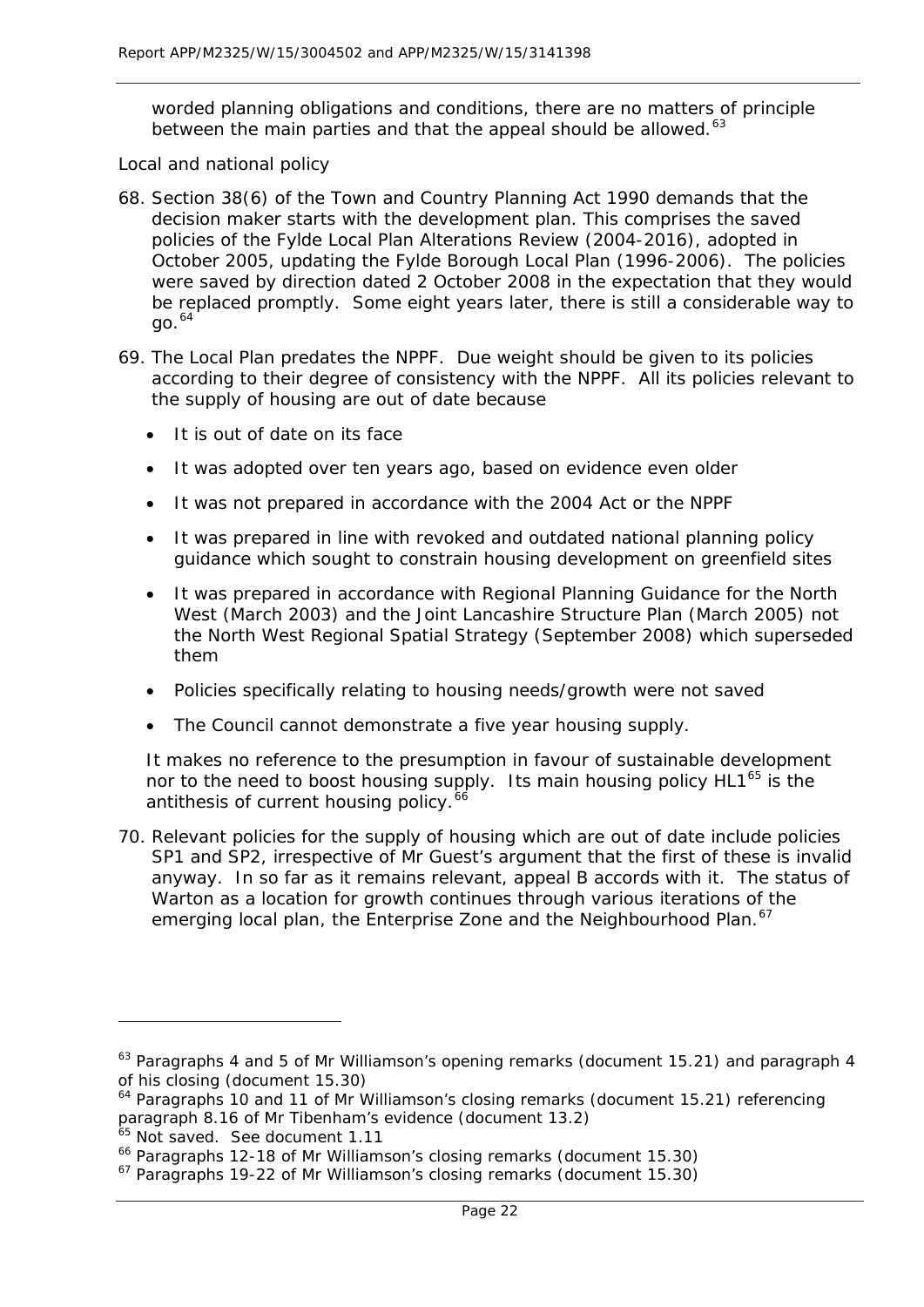# *Emerging plans*

- 71. The emerging local plan is at an early stage and subject to a number of objections, so it has limited weight. But it does describe Warton as a Strategic location for Development, as a Local Service Centre and the Preferred Options version of the plan identified four strategic locations for development, two of which included the appeal sites.<sup>[68](#page-23-0)</sup>
- 72. Warton's role as a strategic location for growth is underpinned by the Enterprise Zone, the Lancashire Local Economic Partnership's Strategic Economic Plan and its strategic transport programme seeking funding (now granted) to release both economic and housing growth potential. The Lancashire Growth Deal and City Deal support that growth by way of investments such as the Preston Western Distributor Road.<sup>6</sup>
- 73. The emerging Neighbourhood Plan can carry only limited weight and, in the form recommended by the Examiner, it will not now provide for the delivery of housing. But its submitted draft did include appeal B as part of allocation H1, which is evidence of published local interpretation of the site's suitability.<sup>[70](#page-23-2)</sup>

## *Highways*

- 74. No specific evidence was presented to undermine the detailed documentation submitted by the appellants and agreed with the County and Borough Councils, including;
	- The principle and design of the vehicular access is acceptable
	- The transport analysis takes proper account of committed development
	- The traffic count data used is a reasonable and acceptable basis for the transport analysis. It was recently validated.
	- Notwithstanding local accounts of congestion at other times, including holiday weekends, the traffic impact of the development would be greatest during the weekday peak hours used for analysis
	- Trip generation rates used in analysis are extremely robust because
		- o Analysis tested 120 dwellings, whereas the proposal is for up to 115
		- o Analysis makes no allowance for the effects of the Travel Plan
		- o Analysis makes no reduction for lower trip rates generated by affordable housing
	- Trip distribution

1

• Effects during construction can be minimised by a construction management Plan

<span id="page-23-0"></span><sup>&</sup>lt;sup>68</sup> Paragraphs 23-24 of Mr Williamson's closing remarks (document 15.30) referencing chapter 6 of Mr Tibenham's evidence (document 13.2)

<span id="page-23-1"></span> $69$  Paragraph 25 of Mr Williamson's closing remarks (document 15.30)

<span id="page-23-2"></span><sup>&</sup>lt;sup>70</sup> Paragraphs 27-28 of Mr Williamson's closing remarks (document 15.30) referencing paragraphs 6.77 and 6.79 of Mr Tibenham's evidence (document 13.2)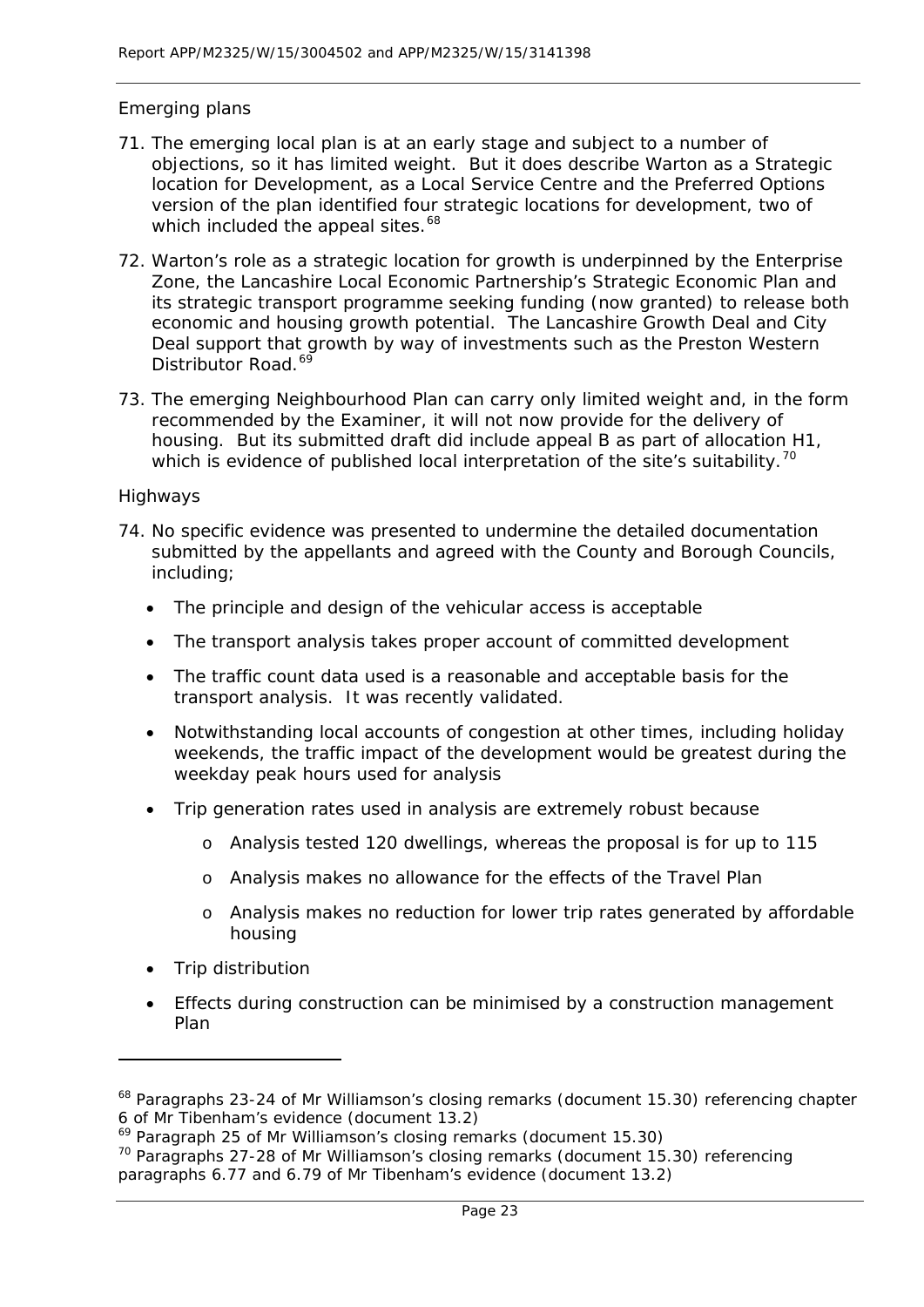- Improvements to pedestrian, cycle and public transport accessibility
- The locational sustainability of the site.<sup>[71](#page-24-0)</sup>
- 75. Ruth Fraser's dossier of photographs of traffic accidents is consistent with Mr Wooliscroft's data. Speed is a contributing factor to accidents. Speeds would be reduced by the effects of the Appeal B highway scheme and so there would be a net benefit to safety.<sup>[72](#page-24-1)</sup>
- 76. Jacqueline McDermott's counts of traffic flows are also consistent with Mr Wooliscroft's data. The data is objective. Judgment of severe impact is subjective. The A584 is a busy main road. It is reasonable to expect some queuing. Mr Wood (for the Parish Council) confirmed in cross-examination that a severe queue might involve a motorist waiting 4 or 5 cycles of the lights to transit the junction. Mr Wooliscroft's capacity analysis shows that even in the worst case scenario, the Church Road junction would operate at about 105% capacity. That would result in only about 10-15% of the traffic not transiting in one cycle. In this light, the Highway Authority expressly states that the appeal should be allowed.<sup>[73](#page-24-2)</sup>

## *Infrastructure*

77. Appeal B is supported by a planning obligation providing for affordable housing, education, public realm improvements, highway improvements including bus and cycle facilities and a travel plan. Open space provisions will be dealt with by condition.[74](#page-24-3)

## *Other matters*

- 78. Mr Denny's evidence acknowledges some effect on the character and appearance of the local area through the loss of agricultural fields but the development of appeal B would not extend the settlement into the countryside to any notable degree nor would it conflict with the local settlement pattern or overall character of Warton. Mr Bennett's concerns about the effect of appeal B on his amenities are understood and noted for attention at reserved matters stage.<sup>[75](#page-24-4)</sup>
- 79. The appellant's experts' view is that the sources of air quality information presented by interested parties are wholly misleading and inaccurate and that air quality monitored in Warton is actually very good, clearly demonstrated through local monitoring data and the absence of a declared Air Quality Management Area.[76](#page-24-5)
- 80. Despite residents' concerns about flooding, the site is at low risk, detailed design will ensure that discharge will be minimised and there are no objections to the development from the Environment Agency, the Council's Environmental Health Officer or the statutory drainage undertaker.

<span id="page-24-0"></span> $71$  Paragraph 29 of Mr Williamson's closing remarks (document 15.30)

<span id="page-24-1"></span> $72$  Paragraph 30 of Mr Williamson's closing remarks (document 15.30)

<span id="page-24-2"></span><sup>&</sup>lt;sup>73</sup> Paragraphs 30-32 of Mr Williamson's closing remarks (document 15.30)

<span id="page-24-3"></span><sup>&</sup>lt;sup>74</sup> Paragraphs 35-36 of Mr Williamson's closing remarks (document 15.30)

<span id="page-24-4"></span><sup>&</sup>lt;sup>75</sup> Paragraph 36 of Mr Williamson's closing remarks (document 15.30), referencing paragraph 8.3 of Mr Denny's Statement (Document 13.5)

<span id="page-24-5"></span><sup>76</sup> Paragraph 36.6 of Mr Williamson's closing remarks (document 15.30) referencing documents 11.18 and 15.12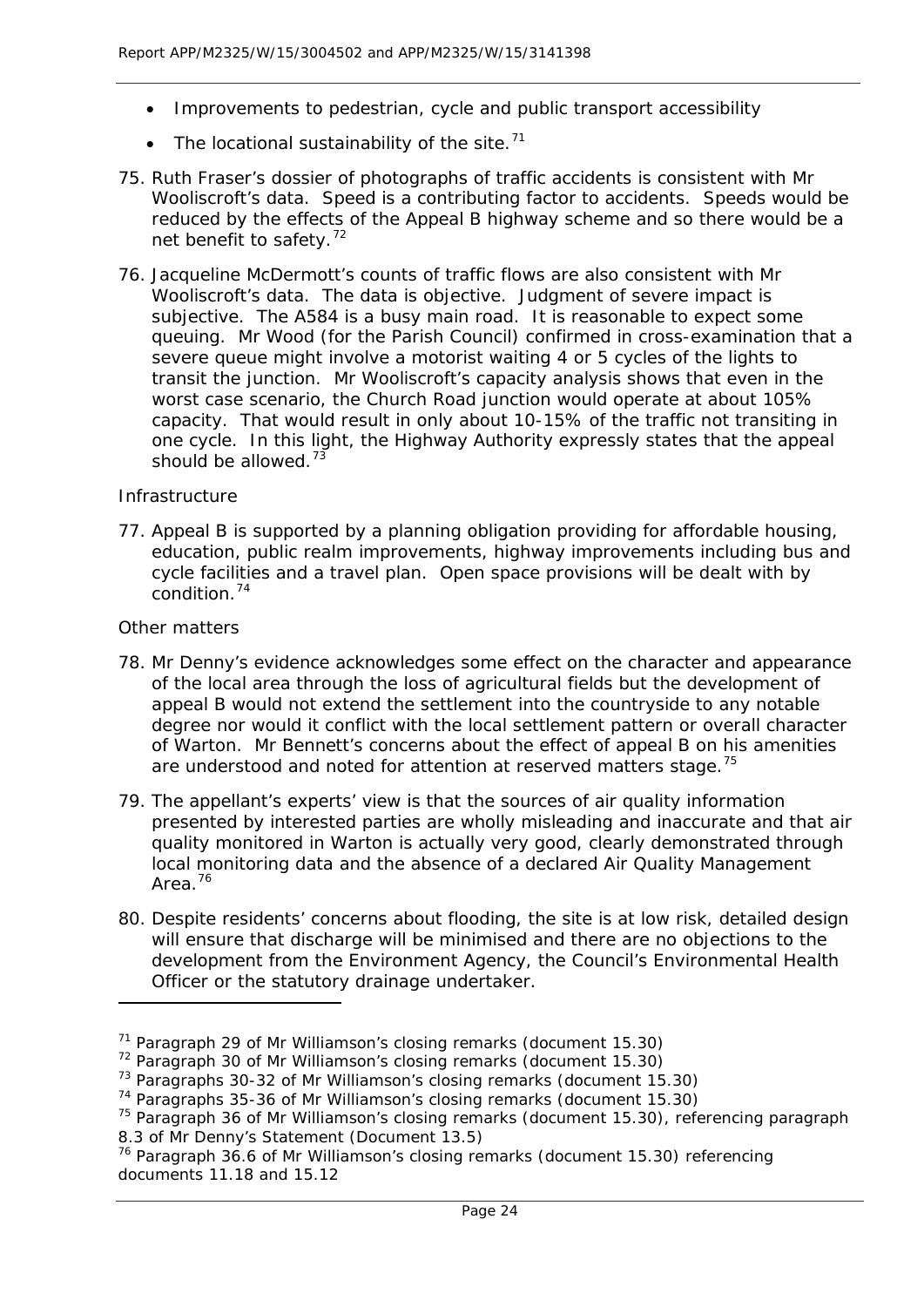# *The benefits*

81. The principal benefits of appeal B are the delivery of 115 dwellings including 34 affordable homes, clearly needed. There is no dispute that there is no five-year housing land supply and agreement that there is no need to quantify the shortfall precisely. Other benefits include public open space, support for local bus and other services, improved opportunities for biodiversity and public realm improvements. There are direct and indirect financial and economic benefits.<sup>[77](#page-25-0)</sup>

## *The overall balance*

1

- 82. A grant of planning permission would
	- Accord with local development plan policy so far as relevant and up to date
	- Be consistent with emerging development plan and neighbourhood plan policy
	- Constitute sustainable development benefitting from NPPF paragraph 14
	- Deliver significant benefits including market and affordable housing
	- Provide a safe means of access with acceptable impacts on the highway network
	- Provide a package of measures through unilateral undertaking and conditions sufficient to support the scheme
- 83. These substantial benefits would override the very limited harm of a loss of greenfield land and related impacts. Adverse impacts would not significantly and demonstrably outweigh the benefits when assessed against the NPPF taken as a whole.<sup>[78](#page-25-1)</sup>

# **The Case for Fylde Borough Council (Both appeals)**

- 84. Warton is earmarked as a strategic location for development in the emerging Local Plan. The Council recognises that it cannot demonstrate a five-year housing land supply. Neither site exhibits landscape or visual qualities which cannot be properly addressed at reserved matters stage. Natural England was originally concerned about the effect on over-wintering birds using the nearby SPA but that concern has now been addressed and Natural England has withdrawn its objection.
- 85. Lancashire County Council, with unrivalled experience of the local highway network has been instrumental in bringing forward proposals for the Preston Western Distributor Road (PWDR). This should divert a proportion of traffic away from local roads in Warton. It is to be delivered through City Deal funding, which is committed. This, together with other off-site highway improvements lead to a conclusion that the consequences for the road network would not be severe (in the terms used by NPPF paragraph 32) if these appeals were allowed.<sup>[79](#page-25-2)</sup>

<span id="page-25-0"></span> $77$  Paragraphs 37-39 of Mr Williamson's closing remarks (document 15.30), referencing paragraphs 12.13-12.15 of Mr Tibenham's evidence (document 13.2)

<span id="page-25-1"></span> $78$  Paragraphs 40-42 of Mr Williamson's closing remarks (document 15.30)

<span id="page-25-2"></span><sup>79</sup> Paragraphs 6-11 of Mr Easton's opening Position Statement (document 15.22)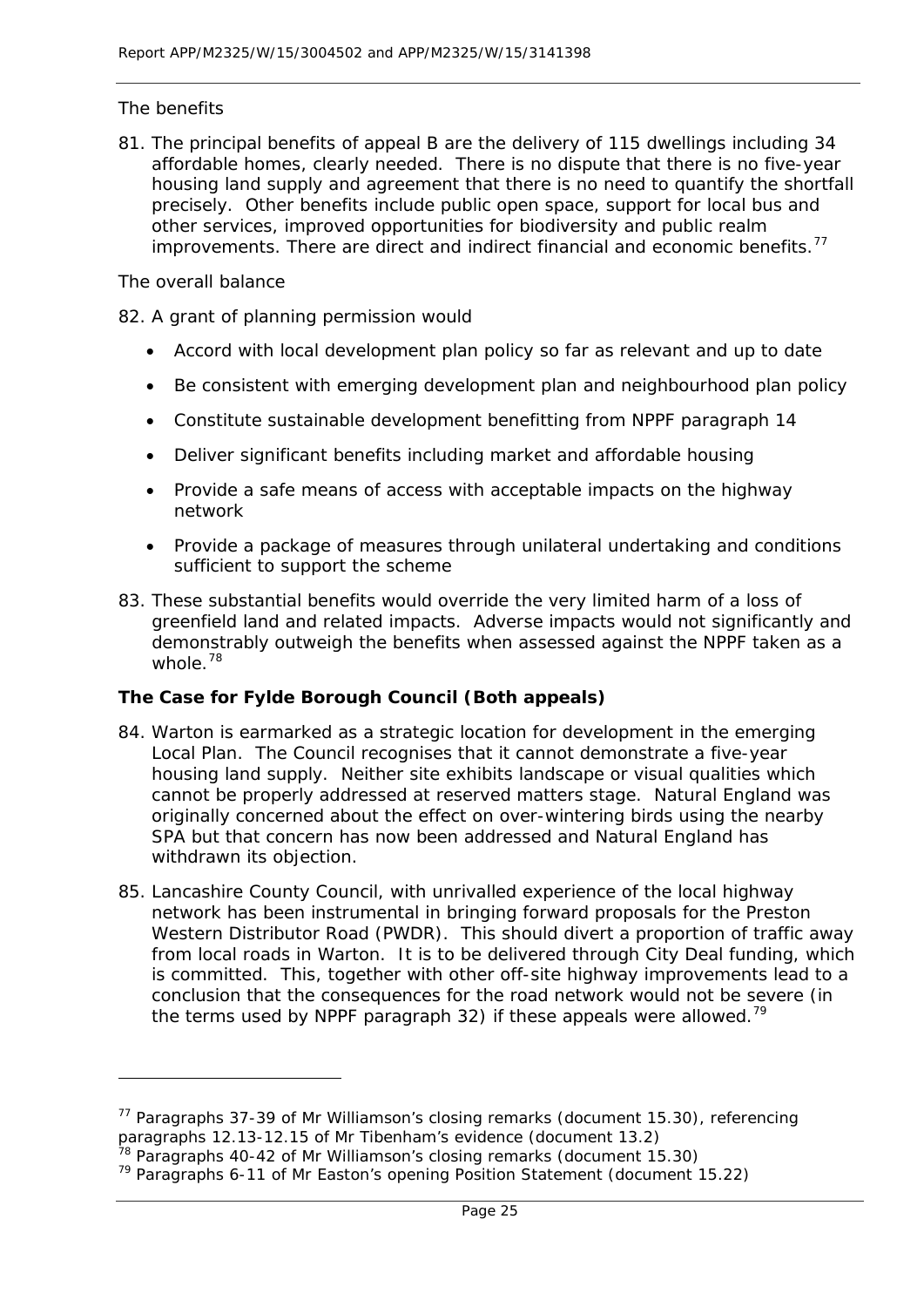- 86. Although not presented or tested by cross-examination at the Inquiry, Mr Porter's proof of evidence gives a detailed explanation of this conclusion.<sup>[80](#page-26-0)</sup> Significant points from this proof are as follows
	- Peak flows are relatively short, resulting from BAE start and finish times<sup>[81](#page-26-1)</sup>
	- Accident rates are not unusual for this type of urban road<sup>[82](#page-26-2)</sup>
	- There is a potential grand total of 1344 new dwellings in Warton<sup>[83](#page-26-3)</sup>
	- When the new BAE gatehouse and access is opened, Mill Lane will be relieved but traffic on Typhoon Way<sup>[84](#page-26-4)</sup>, which has been designed to cope, will increase<sup>[85](#page-26-5)</sup>
	- The new BAE Systems access is not expected to be delivered and operational for a few years but a scenario with it in place is still believed correct<sup>[86](#page-26-6)</sup>
	- A planning application has been submitted for the Preston Western Distributor Road (PWDR) which is to provide a link between a new junction 2 on the M55 and a new junction on the A583 at Lea Gate<sup>[87](#page-26-7)</sup>
	- The PWDR has two key aims, one of which is to improve access from the motorway network to the Warton Enterprise Zone<sup>[88](#page-26-8)</sup>
	- The PWDR is due to start on site in January 2018 and to be completed during 2020<sup>[89](#page-26-9)</sup>
	- Funding for the PWDR is through the Lancashire Enterprise Partnership which supports the Preston, South Ribble and Central Lancashire City Deal delivery Programme which includes the PWDR<sup>[90](#page-26-10)</sup>
	- There is a "Saturn model" of Central Lancashire which has been interrogated to report on the effects of the PWDR on junctions in Warton. It shows
		- o Increased traffic along the A584 to the east of Warton in both directions
		- o Reduced traffic along Church Road
		- o A lesser reduction in traffic on Lytham Road to and from the west of Warton
		- o A small increase in traffic on Harbour Lane

This output has been used to test scenarios for 2024.<sup>[91](#page-26-4)</sup>

<span id="page-26-0"></span><sup>80</sup> Paragraph 11 of Mr Easton's opening Position Statement (document 15.22)

<span id="page-26-1"></span><sup>&</sup>lt;sup>81</sup> Mr Porter's proof paragraph 3.14

<span id="page-26-2"></span><sup>82</sup> Mr Porter's proof paragraph 3.16

<span id="page-26-3"></span><sup>83</sup> Mr Porter's proof paragraph 4.3

<span id="page-26-4"></span><sup>84</sup> Also known as Liberator Way and as Thunderbolt Avenue

<span id="page-26-5"></span><sup>&</sup>lt;sup>85</sup> Mr Porter's proof paragraph 5.2

<span id="page-26-6"></span><sup>86</sup> Mr Porter's proof, unnumbered paragraph following paragraph 5.2

<span id="page-26-7"></span><sup>&</sup>lt;sup>87</sup> Mr Porter's proof paragraph 6.1

<span id="page-26-8"></span><sup>88</sup> Ibid

<span id="page-26-9"></span><sup>89</sup> Mr Porter's proof paragraph 6.2

<span id="page-26-10"></span><sup>&</sup>lt;sup>90</sup> Ibid. Funding for the PWDR was announced during the Blackfield End Farm Inquiry. See footnote 15 on page 11 of the Inspector's report (Appendix 3 to Mr Griffiths's proof of evidence (Document 9.2) also available as document 6.17)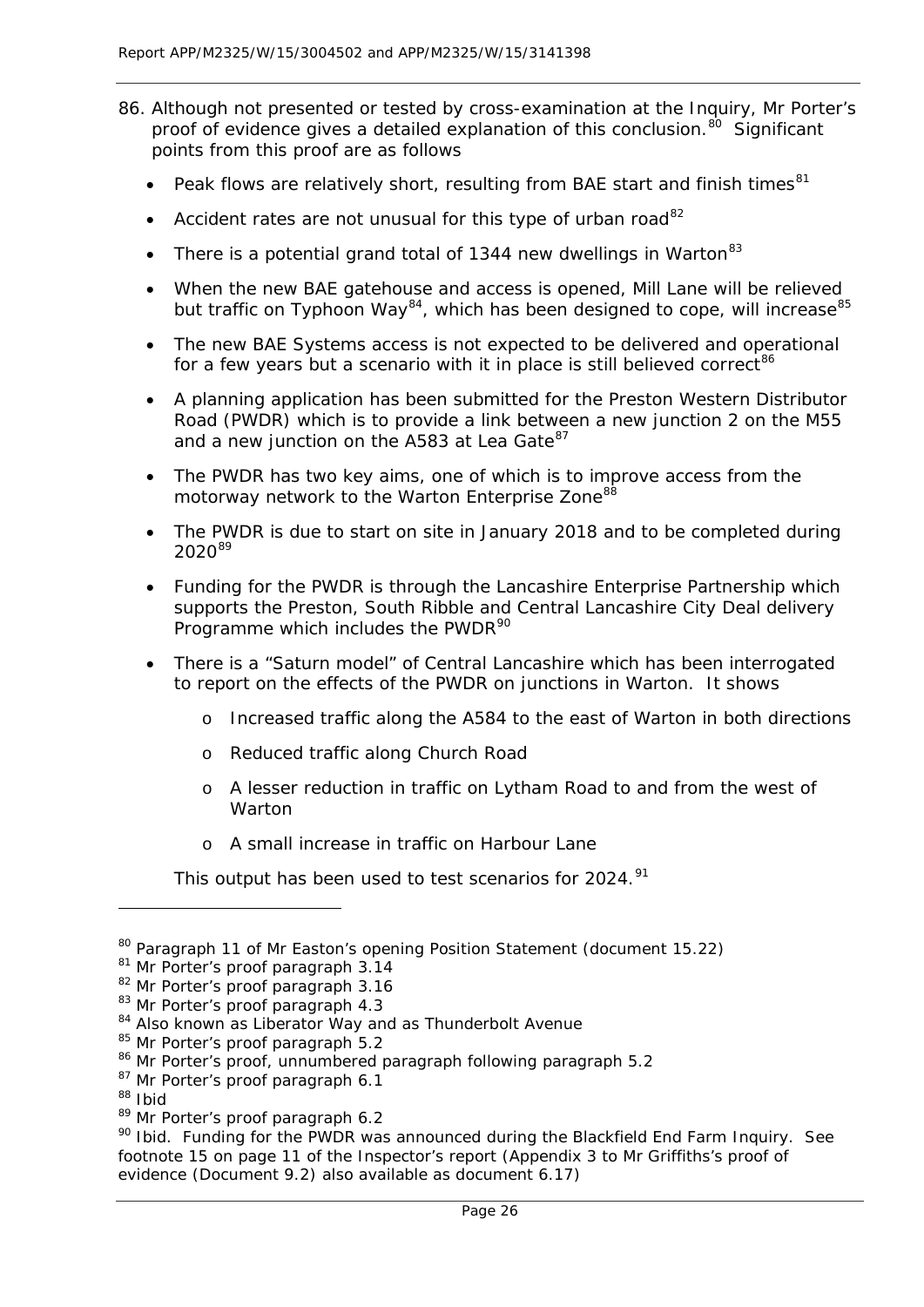- Conditions 16 and 17 of the Blackfield End Farm decision<sup>[92](#page-27-0)</sup> require no development to take place until details of a junction improvement at Lytham Road/Church Road have been submitted to and approved by the local planning authority and for no more than 119 dwellings to be occupied until the junction improvement has been implemented<sup>[93](#page-27-1)</sup>
- Elements of the Lytham Road/Church road junction design assist the Council's public realm improvements<sup>[94](#page-27-2)</sup>
- The design of the public realm improvements incorporates the junction changes $\frac{95}{5}$  $\frac{95}{5}$  $\frac{95}{5}$
- Drawing SK21338-012 represents a safe access to appeal site  $A^{96}$  $A^{96}$  $A^{96}$
- Appeal A offers<sup>[97](#page-27-5)</sup>
	- o Provision of MOVA/UTC control at the junctions of Lytham Road with Typhoon Way, Mill Lane and Church Road
	- o Provision of the Church Road junction improvements if not previously implemented
	- o A five-year financial contribution to improvement of route 78 bus service
	- o Funding for a travel plan team and a budget for additional measures initiated through the travel plan
- Drawing 0[98](#page-27-6)8-F01 revision F represents a safe access to appeal site  $B^{98}$
- Appeal B offers
	- o Provision of the Church Road junction improvements if not previously implemented
	- o Improvements to bus stops on Lytham Road
	- o A five-year financial contribution to improvement of route 68 bus service
	- o Funding for a travel plan team
- Although neither the new BAE access nor the PWDR delivery is within the control of the appellants, there is a real prospect that they will be delivered in realistic timescales, so no request for a condition limiting approval of the appeals to the delivery of these road schemes. This is consistent with the view taken by the Blackfield End Farm Inspector<sup>[99](#page-27-7)</sup>

<sup>&</sup>lt;sup>91</sup> Mr Porter's proof paragraphs 6.4-6.6

<span id="page-27-0"></span> $92$  Appendix 10 to Mr Porter's proof (document 10.4)

<span id="page-27-1"></span><sup>&</sup>lt;sup>93</sup> Mr Porter's proof paragraph 7.3

<span id="page-27-2"></span><sup>&</sup>lt;sup>94</sup> Mr Porter's proof paragraph 8.2

<span id="page-27-3"></span><sup>&</sup>lt;sup>95</sup> Mr Porter's proof paragraph 9.2

<span id="page-27-4"></span><sup>&</sup>lt;sup>96</sup> Mr Porter's proof paragraph 10.3

<span id="page-27-5"></span><sup>&</sup>lt;sup>97</sup> Mr Porter's proof paragraph 10.5

<span id="page-27-6"></span><sup>98</sup> Mr Porter's proof paragraph 11.4

<span id="page-27-7"></span><sup>&</sup>lt;sup>99</sup> Mr Porter's proof paragraph 12.5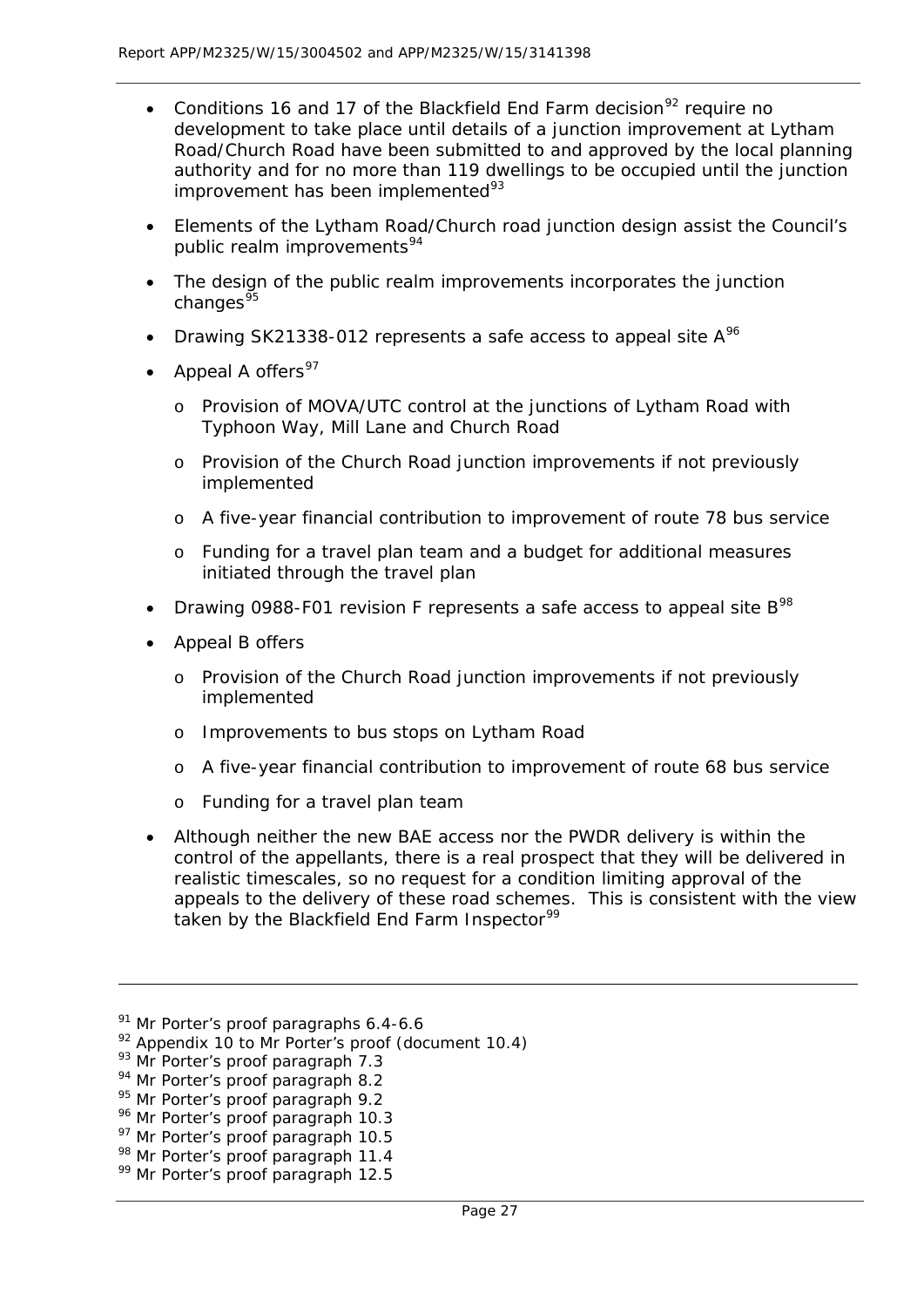- For approved housing sites in North West Preston, Lancashire County Council accepts the risk of the PWDR not being in place<sup>[100](#page-28-0)</sup>
- The scenario testing for 2024 shows that all junctions within Warton will operate within capacity except that of Lytham Road/Church Road<sup>[101](#page-28-1)</sup>
- The Lytham Road/Church Road junction will operate over capacity but to a lesser degree than that found acceptable in the Blackfield End Farm appeal.<sup>[102](#page-28-2)</sup>
- In contrast to the acceptance of the risk of PWDR not being delivered, the Church Road junction improvement is necessary because otherwise, pedestrian safety would be compromised, as would the feasibility or viability of the intended public realm enhancements.<sup>[103](#page-28-3)</sup>
- 87. The putative reasons for refusal did not make positive assertions of harm, rather a failure to demonstrate the acceptability of the proposals. Despite appeals being made, the Council has sought to engage proactively with the appellants. This process has been successful. The agreed position between the parties is set out in the Statements of Common Ground. It is subject to two caveats; (i) that the section 106 obligations are executed in the agreed form to provide affordable housing, education contributions, public realm enhancement, public open space<sup>[104](#page-28-4)</sup> and transport improvements, (ii) that an appropriately worded condition requires junction improvements at Church Road/Lytham Road to be provided as a means of accommodating the traffic generated by the two appeal schemes.<sup>[105](#page-28-5)</sup>

# **The Case for Bryning-with-Warton Parish Council (Both appeals)**

- 88. The Parish Council came to the Inquiry with the intention of supporting objections made by Fylde Council's Development Management Committee against the recommendations of its officers. The Parish Council is perplexed and frustrated by the last minute agreement between the developers, Fylde Council and the Highway Authority on Common Ground to address all traffic concerns. That reflects the experience of the Local Plan Preferred Options to 2030 which proposed an allocation of nearly 1200 new homes to Warton without previous consultation with the local community or Parish Council.
- 89. The Parish Council fully acknowledges national and local needs for new housing but it is the scale of development proposed which is the overriding issue to the Parish Council. Four major residential developments have been approved in Warton in the past five years (Meadow View, Riversleigh, Highgate (formerly Marconi) and Blackfield End Farm). They total 850 dwellings, yet now the submitted appeals seek approval for a further 465. This equates to some 85% growth, virtually doubling the size of the village.
- 90. All have been approved and progressed without any tangible improvements to local facilities, amenities, highways or drainage systems. The village has no

<span id="page-28-0"></span><sup>100</sup> Mr Porter's proof paragraph 12.5

<span id="page-28-1"></span><sup>&</sup>lt;sup>101</sup> Mr Porter's proof paragraphs 13.10-11 and table 1

<span id="page-28-2"></span><sup>&</sup>lt;sup>102</sup> Mr Porter's proof paragraph 13.12

<span id="page-28-3"></span><sup>&</sup>lt;sup>103</sup> Mr Porter's proof paragraphs 14.6-14.9

<span id="page-28-4"></span><sup>&</sup>lt;sup>104</sup> By the end of the Inquiry, all three main parties agreed that it was sufficient to require public open space as a condition, rather than through an obligation.

<span id="page-28-5"></span><sup>&</sup>lt;sup>105</sup> Paragraphs 1-5 of Mr Easton's opening Position Statement (document 15.22)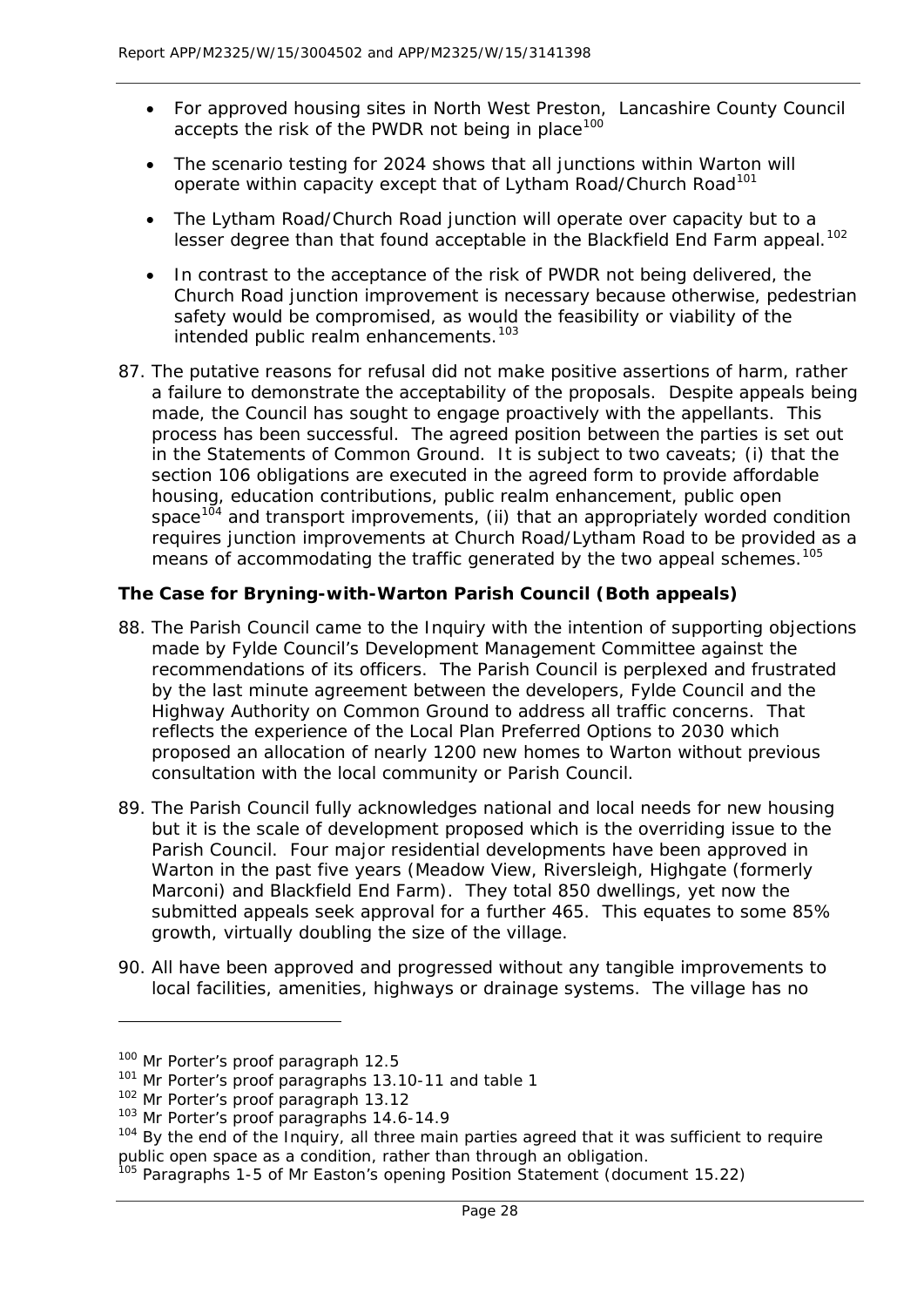doctor's surgery, dentist or pharmacy. There is no bank. Post office services are limited to a counter at the local convenience store. Local highways are at capacity. Transport links are poor and certain areas are subject to minor flooding. All that is proposed is a superficial change to the main junction, a proposal for more traffic lights along the main road and a payment to continued hourly bus trips. No credence is given to local knowledge.

- 91. The Parish Council has progressed community participation through a Parish Plan, a Design Statement and a Neighbourhood Plan as well as facilitating the local referendum on the Local Plan Preferred Options for a scale of development on par to what is now put forward. All evidence and consultation identified highways issues and a lack of facilities.
- 92. Historically, both a planning Inspector and a representative of the County Highway Authority had concluded that the road system at certain points in Warton had reached, if not exceeded capacity.<sup>[106](#page-29-0)</sup>
- 93. Three infrastructure schemes are supposed to facilitate improved traffic flows. These are at the junction of Lytham Road with Church Road, the Preston Western Distributor Road and Lytham Road at the west end of the village.
- 94. Revision of the junction of Lytham Road with Church Road is a condition of the development of Blackfield End Farm, allowed on appeal. But, even so, the junction would still operate over capacity. The certainty of heavy traffic queuing longer in the village centre at certain times of day poses health and safety concerns. Impact during its construction would be horrific. There is no certainty over the timescale of its delivery. Yet it is suggested that up to 15% of appeal sites A and B could be completed without it. Common sense would indicate that in all reason these conditions should not be exacerbated by further traffic both from the construction and subsequent operation of either appeal.
- 95. For the Enterprise Zone to be successful will require better links to the motorway network. The Parish Council appreciates the concept of the PWDR shifting access traffic from a north-south route through Wrea Green, Bryning Lane and Church Road onto an eastern approach along the A584 Freckleton bypass. But that will only feed traffic onto the very roundabout proposed for the access to appeal site A. It is yet to be explained how this will alleviate or improve existing or future traffic flow to points further west.
- 96. Moreover, the PWDR is not currently scheduled to open until 2021/22. It is reliant on government funding. Full planning permission has not yet been sought. Likewise, the new BAE access is not expected to be delivered and operational for a few years. The Parish Council would plead for common sense; no further development should be allowed at this time and not until the indicated highway infrastructure is fully operational.
- 97. The proposed junction to provide access to appeal site B represents a further hazard at a point where the speed of traffic and the curvature of the road gives

<span id="page-29-0"></span><sup>&</sup>lt;sup>106</sup> Understood to be a reference to paragraphs 71, 102-104 and 112 (summarising parties' cases), and 168 and 177 (Appraisal and conclusions) of the Inspector's report into Appeal reference APP/M2325/A/99/1032594. (Found at Appendix 10 to Mr Griffiths's Proof of evidence, document 9.2 (provided in hard copy only))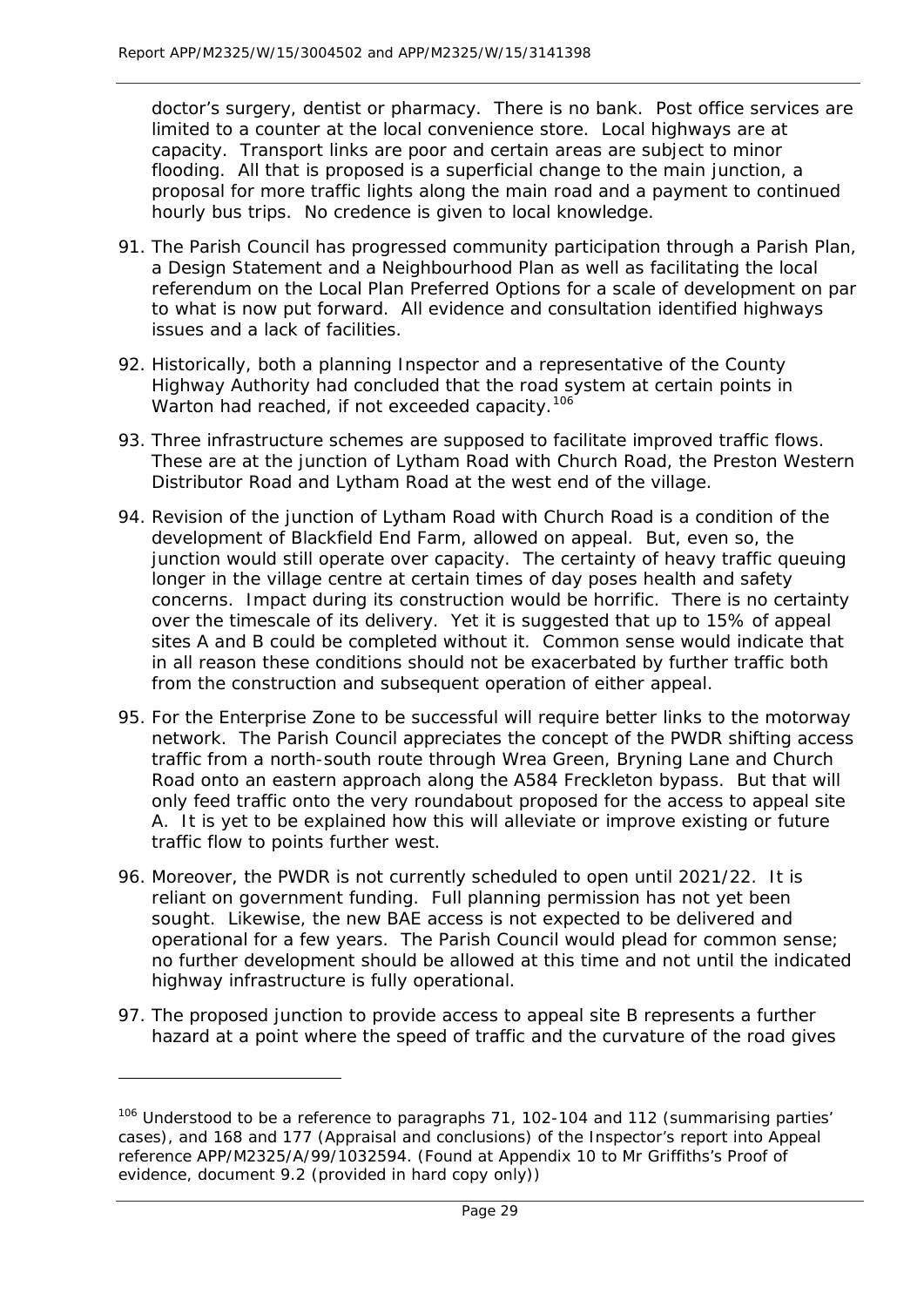safety concerns. A preferred alternative would be to provide access via a roundabout further to the west.

- 98. The significance of BAE Systems is immense. Improved access and egress to the east or west of the site, has the potential to alleviate traffic in the centre of the village, specifically if the main entrance were to close. But the Parish Council has been advised that this is not likely.
- 99. Moreover, there are issues created at the east end of the village where Lytham Road reduces from two lanes to one west of the new junction with Thunderbolt Avenue.<sup>107</sup> Several serious collisions have occurred in this proximity and it is the consensus of local opinion that it is only a matter of time before a fatality occurs.
- 100. Growth of the Enterprise Zone will add to existing problems on Lytham Road. Development of the two appeal sites in close proximity will not alleviate traffic problems. Attestations that people will move to be close to their place of work are not supported in practice; some employees at BAE Systems at Warton are known to commute from Merseyside, Manchester and Yorkshire.
- 101. Likewise, residents' trip rates used in the modelling process seem vastly disproportionate to real life experience. The nearest significant grocery stores are based in Preston, Kirkham or Lytham. The numbers of additional cars in the village during busy times is likely to be in the hundreds, in addition to the hundreds likely to be generated from existing approved developments not yet completed.
- 102. Air quality and developing health issues have become a recent concern in Warton. Figures and reassurances from experts have been accepted unchallenged. Recent reports in the media and subsequent investigation with the local authority have identified this as an area of concern that has been significantly overlooked.
- 103. Despite the strong and emotive views of a large proportion of the local electorate, the Parish Council fully embraced the Neighbourhood Plan concept in the understanding that it is not about preventing future growth but working together to provide sound and robust policies for a sustainable future for Warton. But attempts to progress the plan have reached impasse with the Local Planning Authority.
- 104. Ministerial statements encourage hope of influencing future growth but the relevance and need for Parish Councils is questionable if their views and representations are ignored. Members of the Parish Council and the Neighbourhood Plan Steering Groups are volunteers, from diverse walks of life. They offer a broad representation of community views and opinions as well as unique local knowledge often overlooked by professionals. If the concept, principles and policies of neighbourhood planning fail then the legislation, however well-intentioned would be a complete waste of time and money.

<span id="page-30-0"></span> $107$  Referred to as Liberator Way or Typhoon Way in Martin Porter's proof of evidence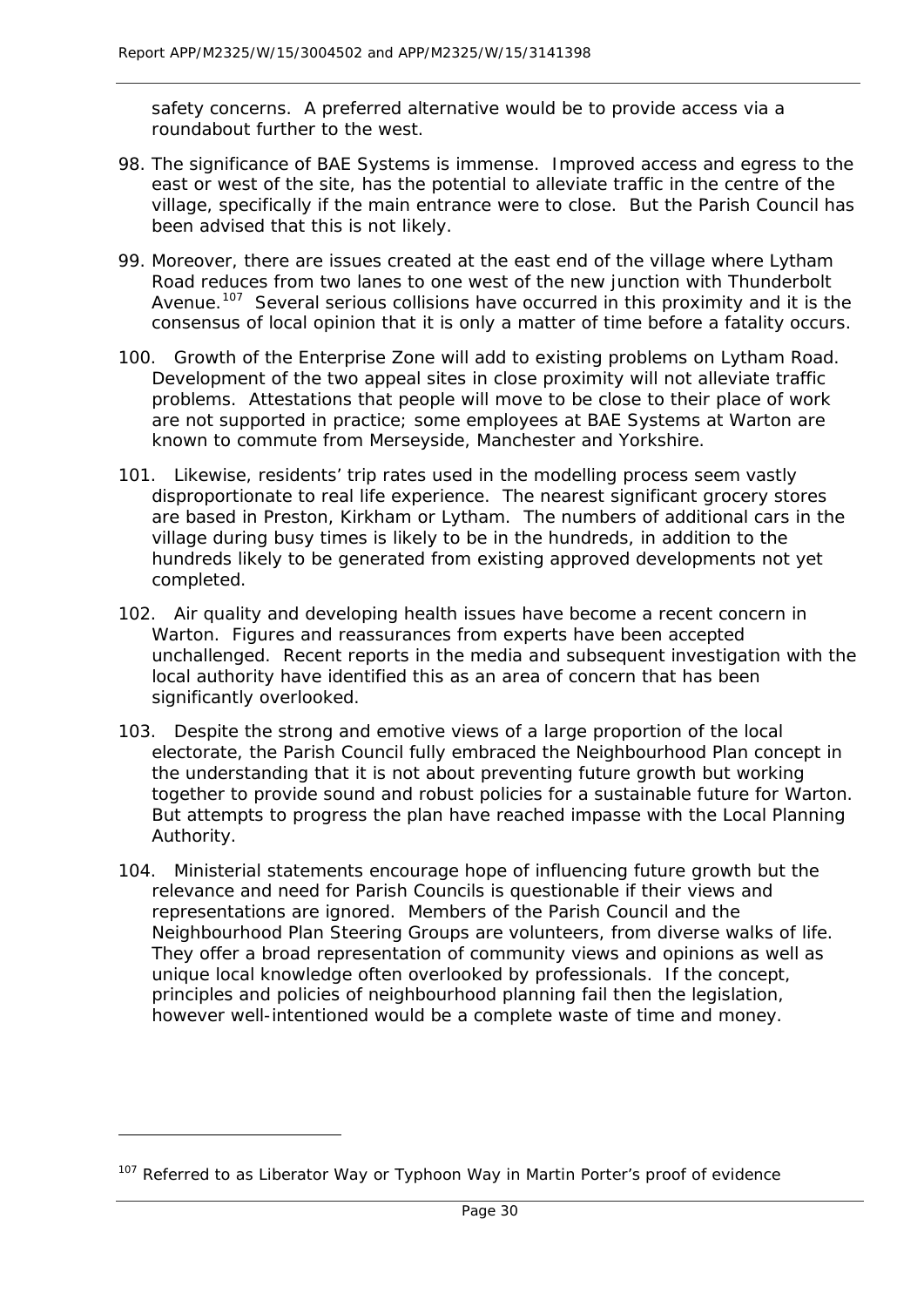# **The Case for Bryning-with-Warton Neighbourhood Plan Steering Group (Both appeals)**

- 105. Despite meeting with Council officers on 7 July 2016, no intimation was given to the Neighbourhood Plan Steering Group of the made or impending Statements of Common Ground with appellant B.
- 106. The Council initiated the concept of a masterplan coordinating the development of Warton in a meeting on 20 November 2013, following the receipt of a number of uncoordinated planning applications. It had previously itself promoted development on land without consulting the landowner. The Council continues to support the concept of masterplanning in its Fylde Local Plan Revised Preferred Options October 2015. Yet its lead Councillor had expressed the view that the lack of a five-year housing land supply would undermine the masterplanning approach.
- 107. Two years after the November 2013 meeting, the Council's Director of Development and Regeneration expressed an observation to the effect that planning in Fylde is determined by developers. Two and a half years after the November 2013 meeting, Mark Menzies MP expressed the view that applications submitted before the new local plan has been ratified represent a clear case of wilful abuse of the local plan process.<sup>[108](#page-31-0)</sup>
- 108. Nevertheless, Bryning-with-Warton Parish Council sought to influence the development of the village through the Neighbourhood Plan process. Its process was robust. The Neighbourhood Plan Steering Group continues to inform residents of planning matters in ways such as the publicity it gave to this Inquiry.
- 109. The Parish Council, through its Steering Group submitted the Bryning-with-Warton Neighbourhood Plan to Fylde Borough Council in September 2014. It is now stalled and has not progressed to a referendum. But the Inquiry should recognise the fact that Bryning-with-Warton Parish Council, through its Steering Group produced a document which truly reflected the will of the residents to see the village grow in a structured, planned way.
- 110. The Neighbourhood Plan has been recognised as a substitute for the originally intended masterplanning exercise. It envisaged development to the east and west of the village. But that concept has been undermined by applications at Blackfield End Farm, Riversleigh and Oaklands. In response to crossexamination, Mr Child, the Steering Group's representative confirmed that the BWNP had regarded the appeal sites as the best location for development in Warton but subject to a cap of 650 on development in total.
- 111. Many in the village cannot understand how the absence of a five-year housing land supply and the absence of an adopted local plan can lead to approval of such a large number of dwellings in the village. If Warton is a Strategic Location for development, then all planning decisions should be taken on a strategic basis. Yet approval has been given for over 300 dwellings at Blackfield End Farm, despite recognition in the Preferred Options consultation in 2013 that "of the three sites for development in Warton, infrastructure issues indicate that development could start on land in the east first."

<span id="page-31-0"></span><sup>&</sup>lt;sup>108</sup> Document 15.9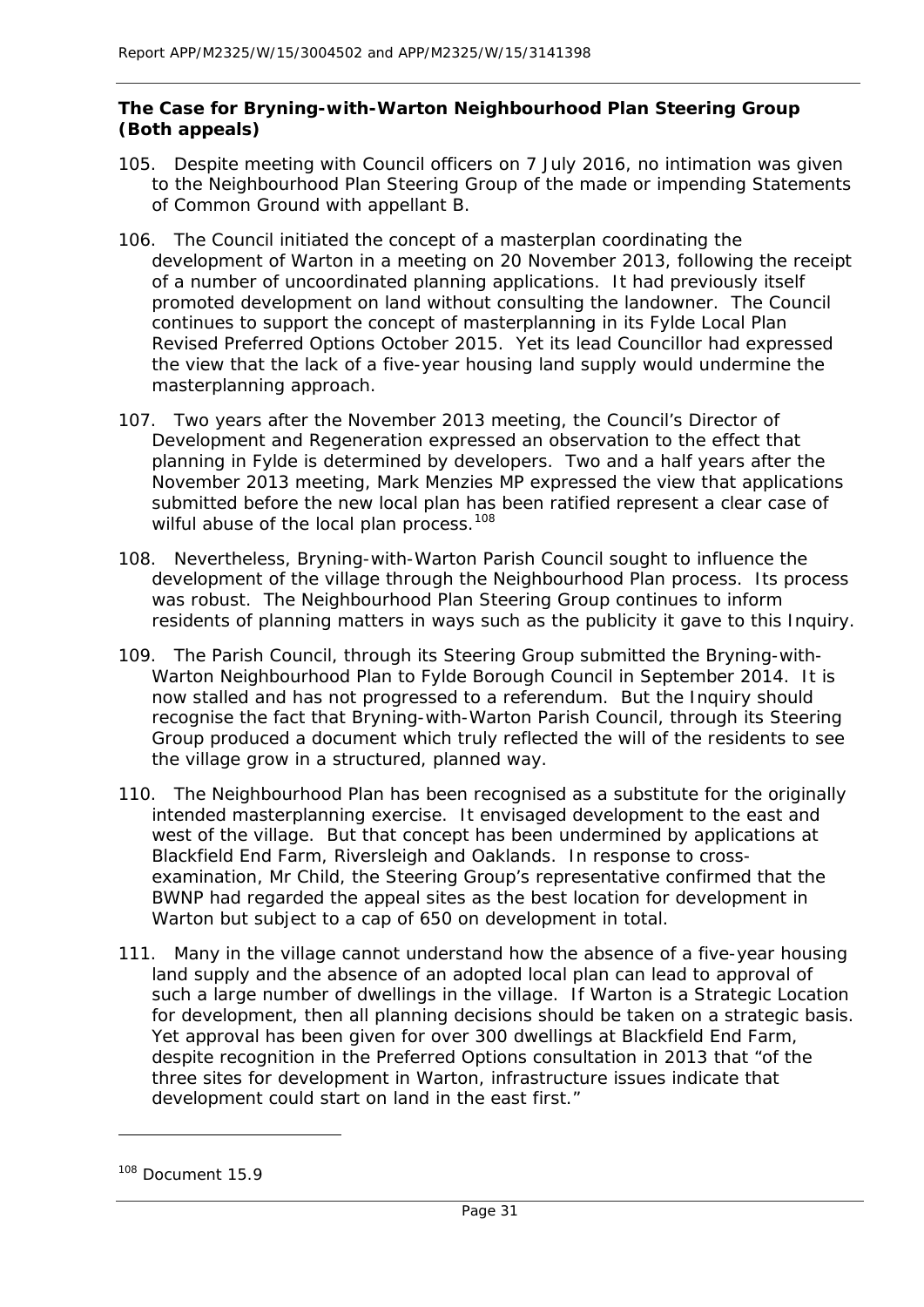- 112. Similarly, development as a strategic location is expected to involve improved local facilities and an improved local centre. Yet there is no evidence of any such enhancements associated with developments approved to date or with the two current appeal proposals. By contrast, major enhancements to the site access to BAE Systems's other site at Samlesbury looks like strategic planning as does the approval for a new 1500 dwelling development in Warwickshire, preceded by a major infrastructure project including a network of access and relief roads.
- 113. Planning approvals in Warton so far total 778 dwellings. The two appeal proposals would add 475, totalling 1253. By comparison, the Council proposed 1160, reduced through debate and discussion to 650. The village will be transformed into a town with few facilities to meet its needs. It is highly unlikely that Warton will provide sources of employment for a massive increase in its population. Consequently, those residents who are employed would experience the frustrations of an inadequate road system. It would be a disgraceful epitaph for a planning process which has failed to pay due regard to local democracy.

# **The Case for Jaqueline McDermot (Both appeals)**

- 114. She has been a resident of Lytham Road for two years. She experiences traffic fumes. She is concerned about traffic on Lytham Road and feels that the road is not big enough to take the traffic. She is concerned about the impact of cars on children walking to school.
- 115. She asserts that there is no demand for new housing and reports that developers do not necessarily deliver what they are required to do, citing new houses built behind hers where drainage gullies were not completed.

# **The Case for Jean King (Both appeals)**

- 116. More houses would lead to more cars, in turn leading to more fumes. Research from BBC News shows that there are an estimated 29,000 deaths annually in the UK from air pollution. Developments should not add to or cause significant additional issues. Air quality considerations are national policy.<sup>[109](#page-32-0)</sup> Mitigation measures should be developed.
- 117. The Journal of Thoracic Disease reports that rapid and poorly planned urbanisation is associated with high levels of ambient air pollution, mainly caused by increasing emissions from motor vehicles. Exposure to outdoor air pollution is associated with increased mortality from pollution-based respiratory complaints. Larger effects were observed in older people. It is a major environmental health problem leading to 3.7 million premature deaths world-wide in 2012.
- 118. Young people are more susceptible to air pollution because their lungs are growing and developing and because they spend more time outdoors. Children living in areas with high levels of nitrogen dioxide have up to 10% less lung capacity than normal. The Sunday Times has mapped school locations against government data of NO2 emissions per square kilometre and found that about 3,000 British Schools were sited in areas with potentially dangerous levels of air pollution. Both the Royal College of Physicians and Parliament's Environment Audit Committee have drawn attention to planning in relation to air pollution at schools because of their proximity to roads. The situation is exacerbated by new

<span id="page-32-0"></span><sup>&</sup>lt;sup>109</sup> She referred to NPPF paragraphs 109, 110 and 120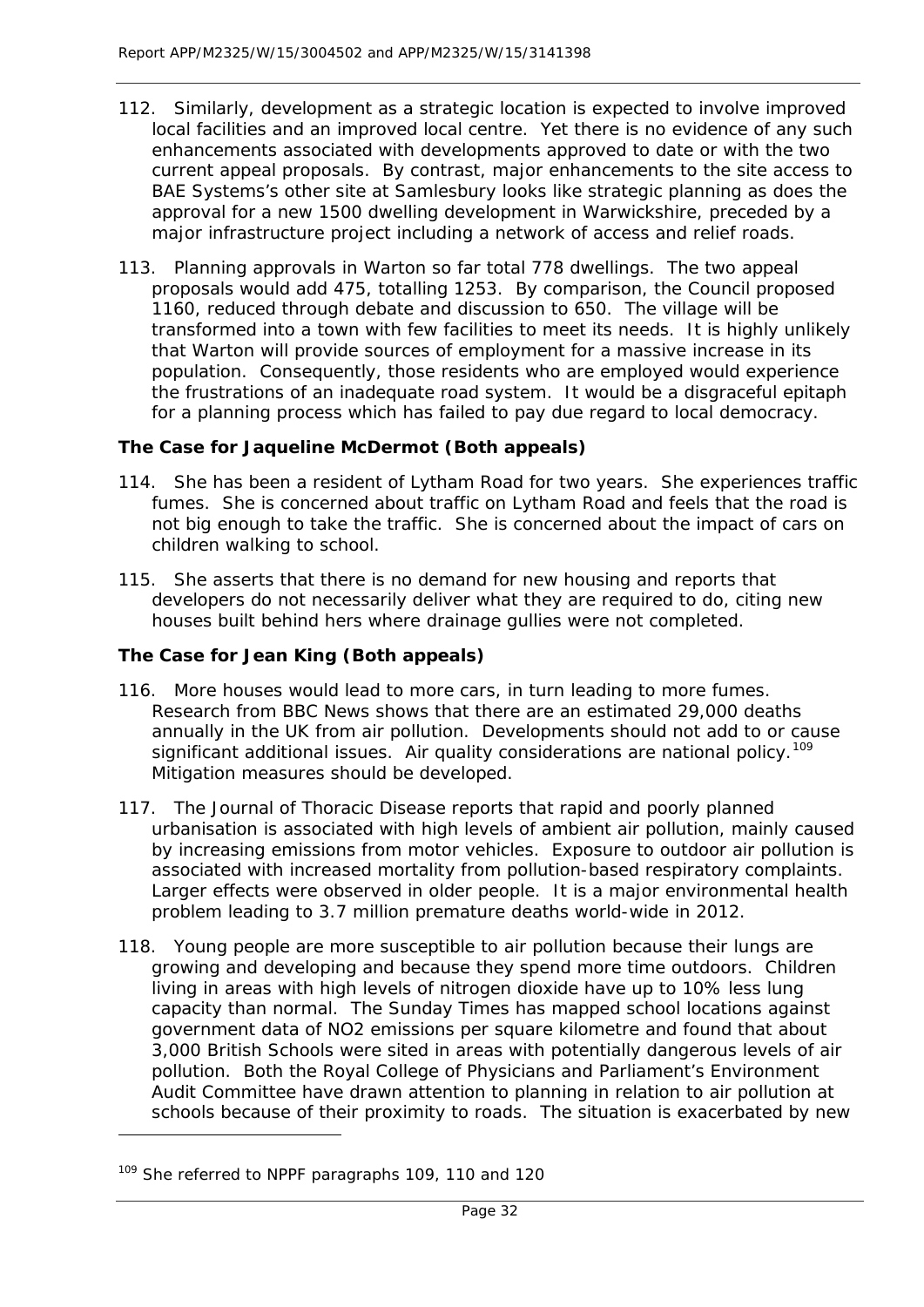housing in rural areas which increase the burden on local schools and the pollution associated with increased traffic.

- 119. Fylde Borough Council's Green Infrastructure Strategy Baseline Review acknowledges that air quality is poorest around Kirkham, Warton and the northern housing estates of St Annes. In Warton, this is attributed to traffic and to operations associated with BAE Systems. DEFRA's 2014 data (on its website) confirms Warton as an area at risk having nitrogen dioxide background levels of between 30 and 40 parts per billion, a significant increase over the Council's 2009 readings of 23 ppb.
- 120. Warton has two primary schools, two child nurseries and a community centre at the epicentre of the cumulative development that is planned. There is no evidence that the Council has sought independent opinion on the cumulative impact of 1,300 new homes and the Enterprise Zone<sup>[110](#page-33-0)</sup> within a mile radius of the centre. The developer's case is that impact on air quality is predicted to be negligible but that is based on modelling, not substantive evidence. It is obvious that almost doubling the population of the village, combined with the Enterprise Zone will make a very significant increase in traffic volume and therefore an unacceptable risk until independent and reliable evidence is available.
- 121. In response to questions put on behalf of Warton East Developments she confirmed that she supported the Neighbourhood Plan for Warton which promoted added development. She accepted that any housing will produce more pollution and that it is sensible to locate new housing where it was not necessary to use cars but that development should be focussed on the regeneration of Blackpool and Preston.

# **The Case for John Rowson (Both appeals)**

- 122. Mr Rowson contests the TRICS data which underlines the appellants' estimates of traffic generation. These are usually related to suburban areas. Traffic generation in Warton is likely to be twice as high.
- 123. He is a former police officer, resident of Wrea Green, about two miles north of Warton and has experienced increases in traffic speeds and congestion as a result of development there and in Warton. Because of congestion on the A584, much traffic comes and goes via Wrea Green but there has been no improvement to infrastructure.
- 124. Even after the Western Distributor Road is completed in five years time, peak congestion on the A584 will still encourage traffic to seek an alternative route through Wrea Green. Road infrastructure improvements need to be completed before further development is approved.
- 125. If developments are completed within five years, they will pre-exist the Western Distributor Road. Yet, if they are not completed within five years, they will not be needed as other development will be on stream by then and meet housing needs.

<span id="page-33-0"></span><sup>&</sup>lt;sup>110</sup> Environment Zone was the term initially used, with the abbreviation EZ, but the abbreviation means Enterprise Zone, which term is used later in her statement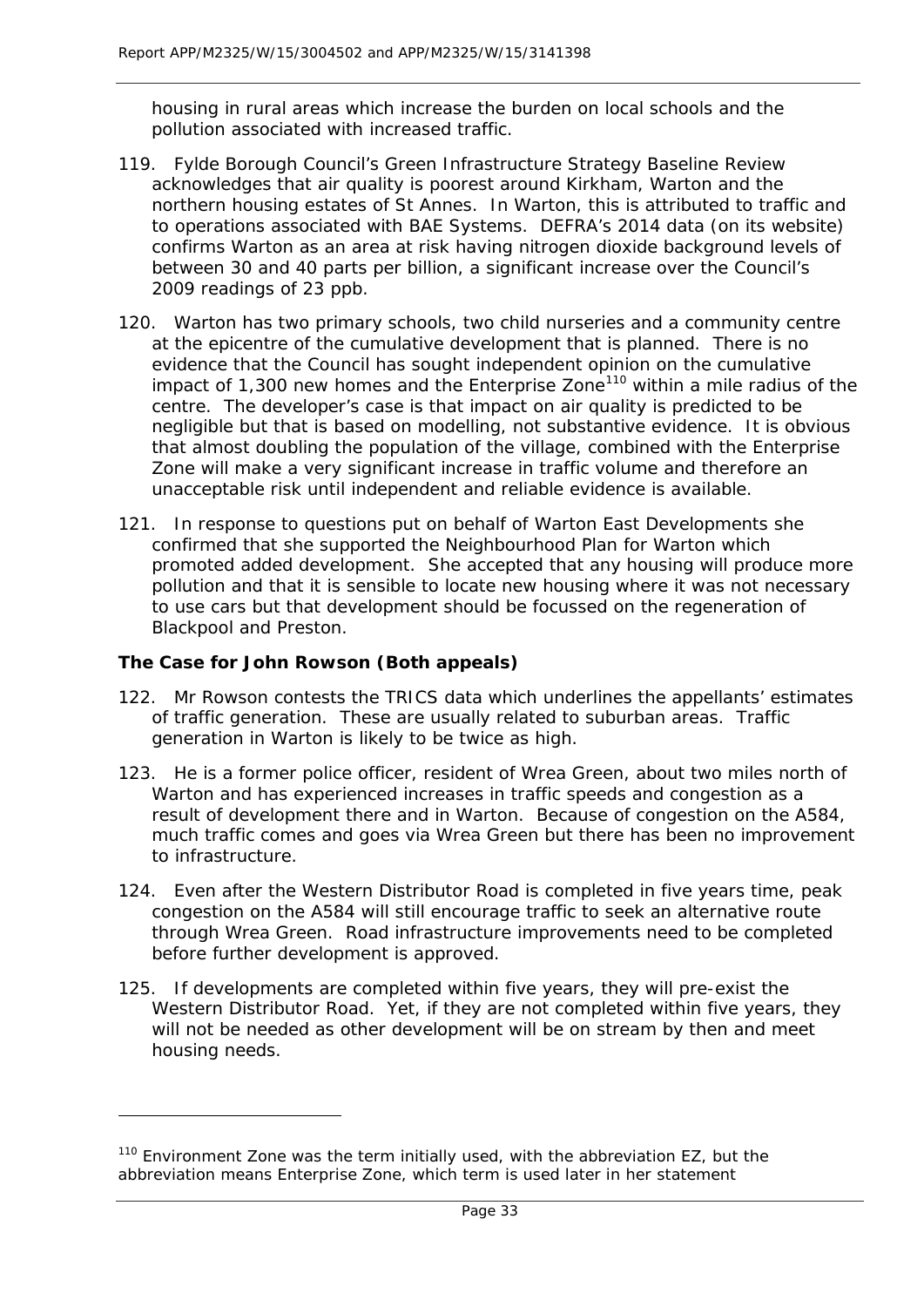126. The developments would conflict with paragraphs 9, 17, 21, 32, 132 and 172 of the NPPF. The draft Local Plan for Fylde and the draft Neighbourhood Plan would address issues but the developments fall outwith the cap of 650 in those emerging plans, although the sites are included. The cumulative effects of development in Wrea Green need to be taken into account together with that in Warton.

# **The Case for Michael Gilbert (Both appeals)**

- 127. If one were to stand outside the Inquiry venue at about 5pm, traffic from the Lytham direction would be constant as far as the eye can see. The same would also be true of the stream of traffic emerging from BAE.
- 128. The traffic produces fumes. The Sun newspaper reported on 3 May<sup>[111](#page-34-0)</sup> that the ninth worst kilometre grid square in the country was in Warton, including the site of St Paul's Primary School. The Sunday Times carried a similar report referring to the location of Holy Family Primary School in Warton within a grid square experiencing 166 tonnes of  $NO2$ ,<sup>[112](#page-34-1)</sup> many times the safe limit. The appellants forecast minimal effects from their developments but when the limits are already well exceeded, then they should not be added to.
- 129. There are three suggestions for resolving Warton's problems; (i) the Preston Western Distributor Road (PWDR) would reduce traffic; (ii) moving the entrance to BAE to the east of the village would reduce traffic in the village; (iii) improvements to the Church Road junction. But sequencing is important. If the last were to precede the others, the effects would be chaotic. PWDR could be four years away. The BAE move is still a few years away. So, development should be deferred until road capacity is complete.

# **The Case for John Barton Bennett (Appeal B)**

- 130. Mr Bennett and his wife have lived for 41 years in the property which would be surrounded on three sides and is currently blighted by the uncertainty of the development proposed in appeal B. Unless separated by a reasonable distance from the development, privacy would be lost.
- 131. The site of appeal B drains towards their property. Localised flooding occurs. Hard surfacing with roads and tarmac will make matters worse.
- 132. The proposed site access is too close to Brook Corner which drivers take at speed. Much more traffic will use the A584. Turning movements will lead to accidents.
- 133. The capacity of infrastructure such as medical surgeries, schools, and shops together with the lack of a library is a concern.

# **The Case for Ruth Fraser (Appeal B)**

134. Ruth Fraser and her partner live on Lytham Road opposite appeal site B. Her concern is with highway safety. The proposed site access is close to a bend which reduces visibility. The bend has been the site of many accidents.<sup>113</sup> The

<span id="page-34-0"></span><sup>&</sup>lt;sup>111</sup> Document 15.6

<span id="page-34-1"></span><sup>112</sup> Document 15.7

<span id="page-34-2"></span> $113$  Document 15.8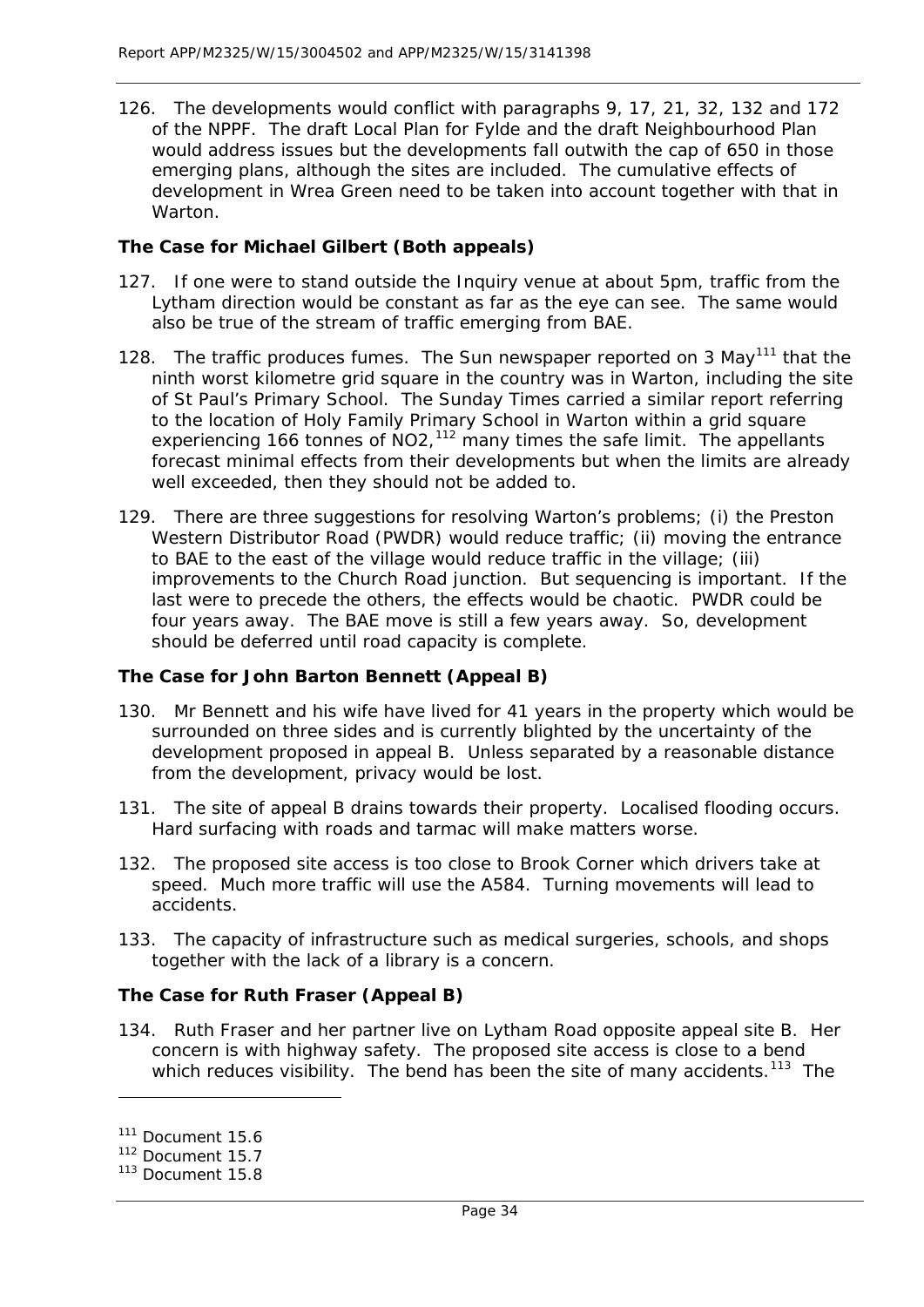access would add complexity to a location with five other access points already<sup>[114](#page-35-0)</sup> and three bus stops. She points out that the Neighbourhood Plan proposed access to the site in a different location.

135. Help for pedestrians to cross at any point on Lytham Road is appreciated but speeding traffic and the visibility of proposed central refuge from the Lytham direction would not reassure pedestrians. A similar refuge outside the Land Registry<sup>[115](#page-35-1)</sup> was hit and overturned.

## **The Case for Tony Guest (Both appeals)**

- 136. When the Local Plan was being prepared, policy SP1 set out a development hierarchy in general conformity with the Lancashire Structure Plan of the time. Before the adoption of the Local Plan the Secretary of State intervened and directed non-adoption because of inconsistency with the emerging Joint Lancashire Structure Plan. Fylde Borough Council adopted the plan unaltered, was challenged in the High Court and the Plan quashed.
- 137. When the plan was reviewed in 2006, the Council was not consistent in its alterations to the Local Plan so the hierarchy was not changed. At the time, this did not matter because the new Joint Lancashire Structure Plan supervened and policy SP1 was incapable of having effect.<sup>[116](#page-35-2)</sup>
- 138. But the joint Lancashire Structure Plan was subsequently revoked. In 2007 the Secretary of State directed that certain policies in the Fylde Borough Local Plan should be saved beyond 27 September 2007.<sup>117</sup> These included policy SP1. Yet this policy should have no validity.
- 139. The emerging Local Plan proposed to identify Warton as a Strategic Location, nearly doubling the size of the village. This proposal did not emerge from consultation. Previous consultation had not included that option and no response to consultation suggested it.
- 140. The response was dramatic. Although only 30 people attended a Local Plan meeting in St Annes, 600 attended in the village. A petition against designation as a Strategic Location was signed by 830 Warton residents.
- 141. Warton is inappropriate as a Strategic Location. The term is better used to identify sites such as the Royal Ordnance site at Chorley. BAE Systems is a major employer. The case for housing is based on proximity to employment. But a very small proportion of BAE employees live in Warton. BAE recruits skilled personnel from around the world. They live elsewhere. Support services have all been outsourced to companies such as G4S, Compass etc. They are headquartered elsewhere and do not recruit locally.
- 142. Warton is remote from the motorway system, so BAE is moving investment to Samlesbury. What Warton offers is a long runway. But BAE is moving away

<span id="page-35-0"></span><sup>&</sup>lt;sup>114</sup> Florence Avenue, the entrance to Clifton House Farm, the access road for residents of Denwood Bank and the driveways of 291 and 278 Lytham Road.

<span id="page-35-1"></span><sup>&</sup>lt;sup>115</sup> Located on Lytham Road to the west of Warton

<span id="page-35-2"></span><sup>&</sup>lt;sup>116</sup> As explained in the Preface to the Fylde Borough Local Plan As Altered, October 2005 (Document 1.1)

<span id="page-35-3"></span> $117$  Document 1.11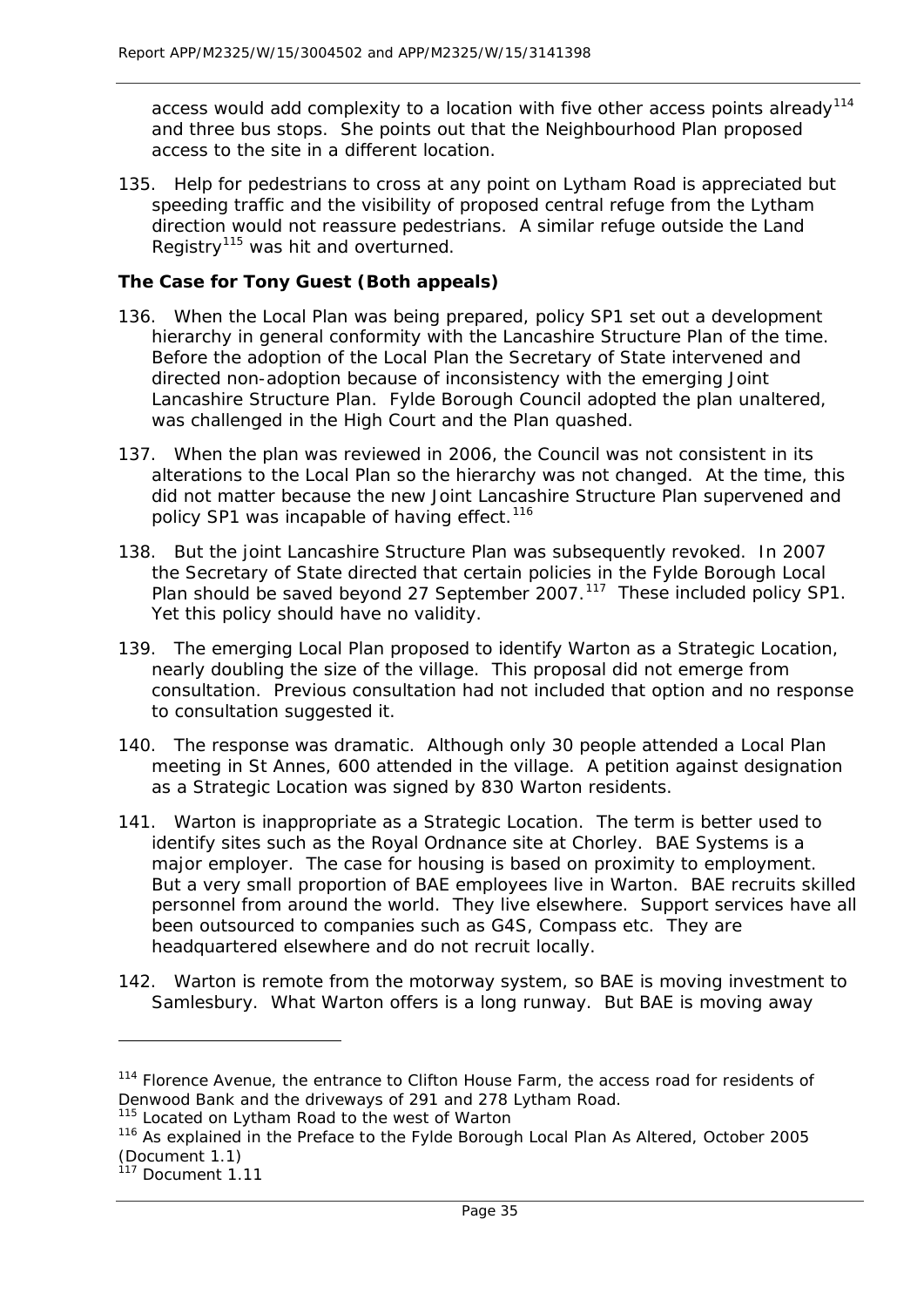from aircraft assembly and flight testing. It is likely that within the period of the emerging Local Plan BAE will have moved out of Warton and closed the runway.

- 143. The Enterprise Zone is a response to redundancies at Warton and Samlesbury. It has been established four years. It is one of the worst-performing Enterprise Zones in the country. It goal was 1,200 new jobs in the short term, 4-6,000 in the medium term. In the past four years it has created 12 new jobs. So the idea that the Enterprise Zone will be a major employer is fanciful.
- 144. The Preston Western Distributor Road will not move Warton closer to the motorway. It won't change the crucial point of the access to the motorway system. For each enquiry made in relation to the Warton EZ, 8-10 are made at Samlesbury. There is a rival EZ at Blackpool Airport. Warton's one asset is a military airfield.
- 145. Warton is promoted as a major service centre but is surrounded by others of longer standing; Freckleton to the east includes a health centre, Lytham to the west offers the complete range of services. To the north is Kirkham, a major town. The traditional pattern of development is directed by the road and rail system. There is no evidence that the effects of the PWDR will change that. It is laughable to think that people will come to Warton.
- 146. In response to cross-examination, Mr Guest accepted that both appeal sites were promoted within the emerging Local Plan and emerging Neighbourhood Plan process and both found acceptable within a much reduced housing figure but, he pointed out that since then, the decision on the Blackfield End Farm appeal (permission given for 360 units) makes the addition of the two appeal sites much less sustainable.
- 147. During his questioning of Mr Thompson (the transport expert for appeal A), Mr Guest pointed out that Warton is located in a holiday area. He obtained confirmation from Mr Thompson that holiday traffic had not been modelled because of its exceptional nature but Mr Guest made the point in response that holiday traffic is not exceptional for a holiday area.

## **Written Representations (Both appeals)**

- 148. In response to notifications of the appeals, three respondents made written representations on appeal A<sup>[118](#page-36-0)</sup> and two in response to appeal B.<sup>[119](#page-36-1)</sup>
- 149. In relation to appeal A, they point out that the Council originally proposed 1160 houses for Warton in its emerging local plan, subsequently reduced to 650 but that has not progressed to examination, that a neighbourhood plan for 650 houses is progressing, that the A584 is inadequate and land is needed for a bypass, that houses are not needed and that local employment is in decline. Doubts are cast on the dimensional adequacy of the land required for the access to appeal site A, of the need to raise land to provide the access and of its unsuitability because located within flood zone 3. Alternative land is sequentially preferable and available.

<span id="page-36-0"></span><sup>&</sup>lt;sup>118</sup> K D Copson, J H Ashworth and de Pol Associates on behalf of Chris Hill

<span id="page-36-1"></span><sup>&</sup>lt;sup>119</sup> Bryning-with-Warton Parish Council the case for which was presented to the Inquiry and reported elsewhere and Sally Wright representing Warton Residents Against Poor Planning (WRAPP)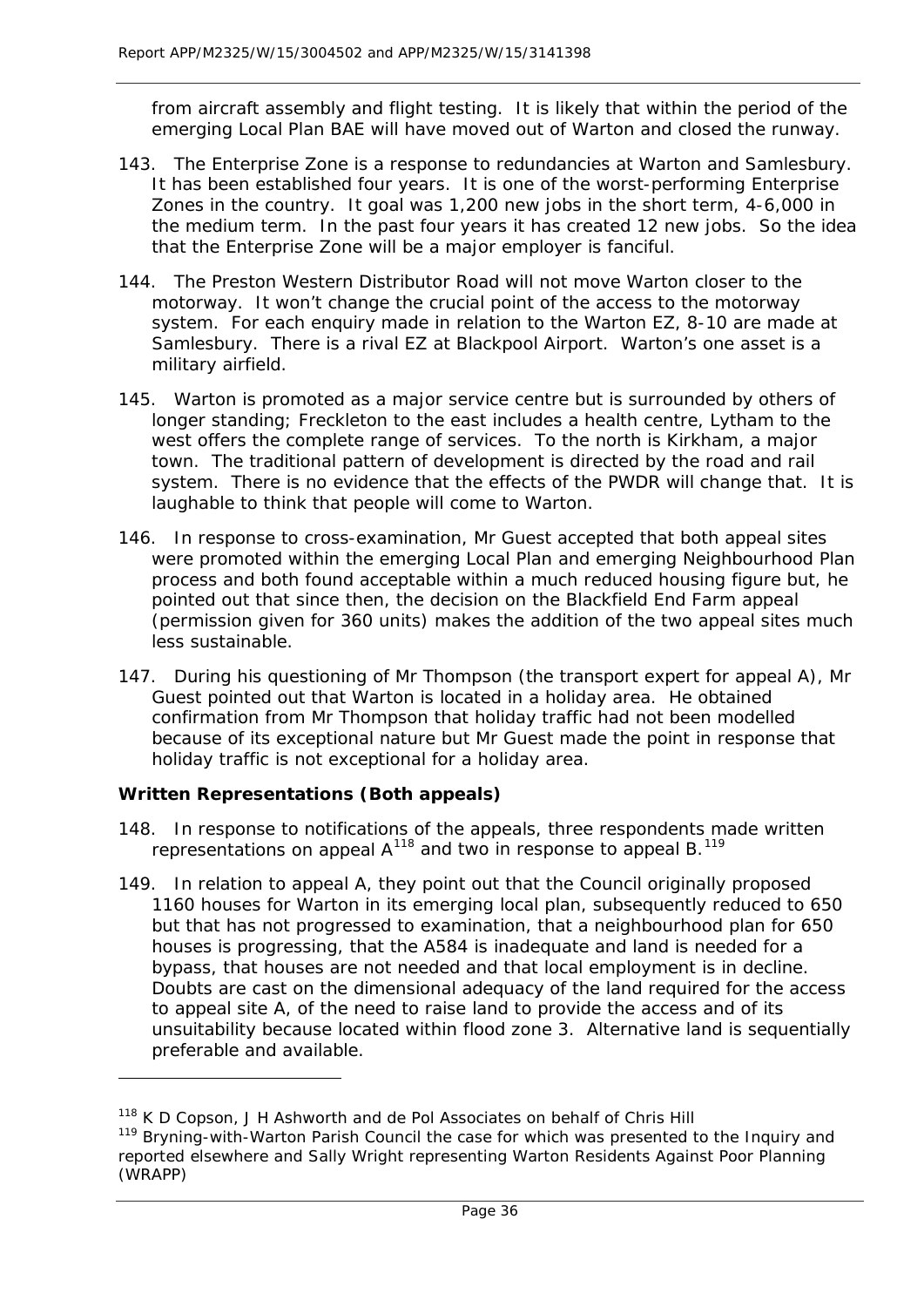- 150. In relation to appeal B, the increased risk from the access to pedestrians crossing Lytham Road was of concern. Flood risk was pointed out as was the fact that the neighbourhood plan promoted a large public open space on the site and wide buffer areas around development for walking and traffic calming on Lytham Road.
- 151. Nineteen representations were made to the Council in relation to the application which has resulted in appeal A. These raised concerns regarding the proposal's inconsistency with people's preferences, a change in the character of the village, the scale of development, its height, its need in the light of new housing remaining unoccupied, the availability of alternative sites, insufficient employment, the type of housing, traffic generation, the need for a bypass, lack of facilities, drainage, sewerage and infrastructure, flooding, loss of playing fields and recreation area<sup>[120](#page-37-0)</sup> and loss of open aspect, privacy and light.
- 152. Eleven representations were made to the Council in relation to the application which has resulted in appeal B, including one each from Mr Bennett and Ruth Fraser whose cases are reported separately. The additional representations raise concerns of a loss of view, the quantity of development in the village, the loss of its character, the lack of infrastructure, capacity for wastewater, the capacity of the highways, the safety of the access location proposed, the need for cycle priorities, facilities for pedestrians, the inability of houses to sell, the type of housing proposed and prejudice to the Neighbourhood Plan
- 153. Ten representations were made to the duplicate application on appeal site B including the access detail as now proposed. These include one from Mr Bennett, whose case is reported separately. Others raise concerns of compliance with the BWNP, the sustainability credentials of Warton, the lack of need for housing, the lack of employment, excessive numbers of houses, their saleability, the swamping of village character, the loss of green sites, the lack of infrastructure, drainage, added traffic, the danger of the location of the access, a preferred location for the access, obstruction to existing accesses, the need for a cycle path, loss of green belt<sup>[121](#page-37-1)</sup> and the loss of a view.

## **Inspector's Conclusions**

l

- 154. In this section of my report, references in square brackets [] are to previous paragraphs of this report on which my conclusions are based.
- 155. At the opening of the Inquiry, I identified the main issues in both appeals to be the effects of each proposal on the demand for and supply of supporting facilities and services and the supply of housing in the local housing market area but I also advised that, in the light of the agreements reached at the last moment between the parties, the Inquiry would focus on matters raised by those not party to these agreements. In the light of the cases presented by interested parties during the Inquiry I now revise my identification of the two main issues which arise from these cases and add two more.

<span id="page-37-0"></span> $120$  A mistaken fear; the site of appeal A does not involve any loss of playing field or recreation area.

<span id="page-37-1"></span> $121$  But, as a matter of fact, the site is not designated green belt.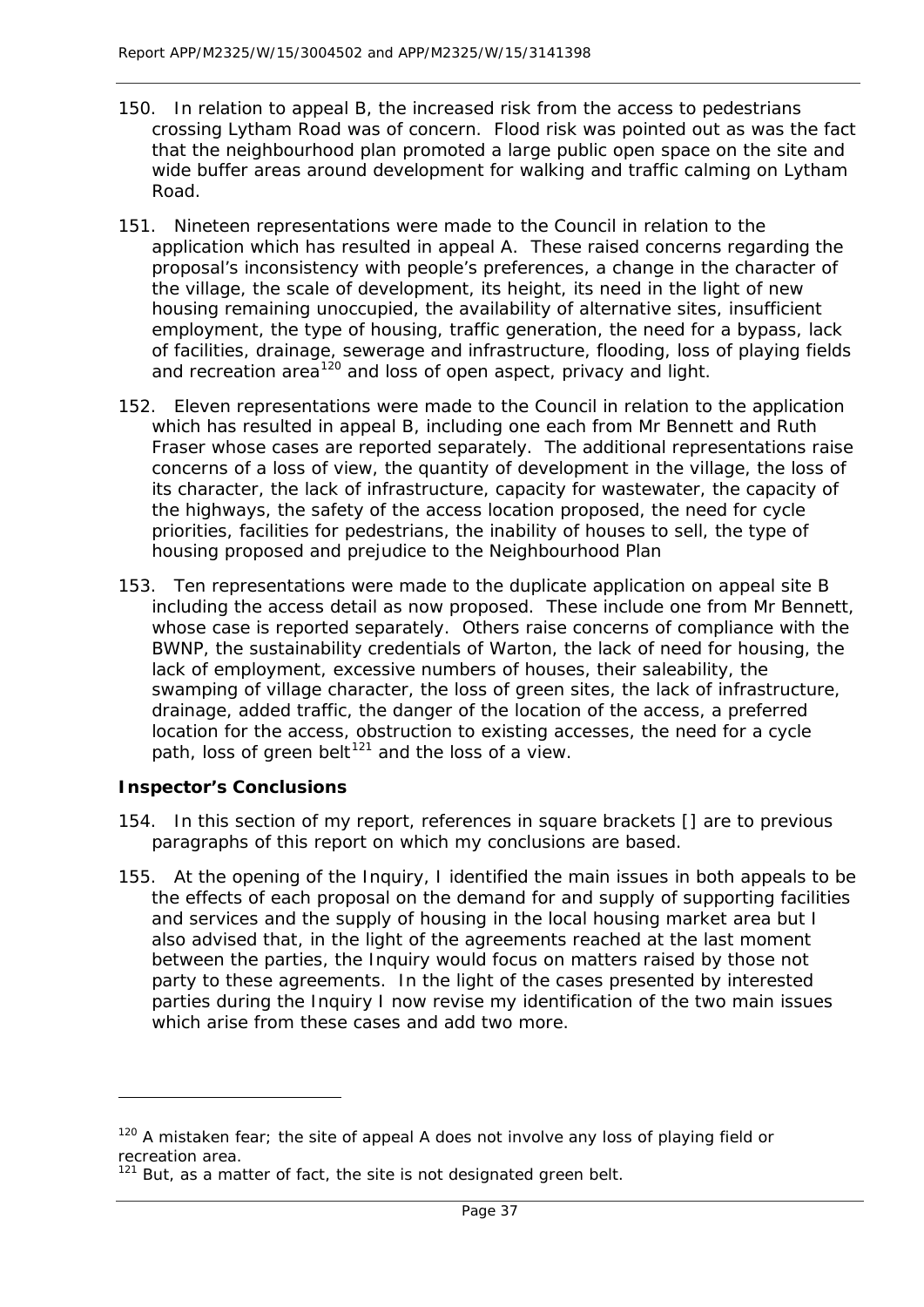- 156. The main disputed issues are the effects of development on the character of Warton and the capacity of its services and facilities; the capacity of the highway network to accommodate the cumulative effects of development in Warton; the suitability of Warton as a location for residential development in terms of air quality and; the effects of the proposals on the demand for and supply of housing in the local housing market area.
- 157. In addition there are considerations which are not disputed but which must be taken into account and on which I report because both these appeals result from the failure of the Council to give notice of a decision within the required timescale. These include consideration of the three dimensions to sustainable development set out in paragraph 7 of the NPPF, the twelve core planning principles set out in paragraph 17 of the NPPF and specific policies within the NPPF which apply those principles.

## *Habitats Regulations Assessment*

- 158. But before I report on any of these matters, it is necessary to give consideration as to whether there is a need for an Appropriate Assessment to be made for either appeal in accordance with the Habitats Regulations. Regulation 61(1) of the Habitats Regulations makes it clear that if a plan or project is likely to have a significant effect on a protected site (either alone or in combination with other plans or projects) and it is not directly connected with or necessary to the management of the site, the competent authority shall undertake an Appropriate Assessment of the implications for the site in view of its conservation objectives.
- 159. The Ribble and Alt Estuaries Special Protection Area (SPA) and Ramsar Site, and the Ribble Estuary Site of Special Scientific Interest (SSSI) are about 1.6km from appeal site A and less than 1km from site B. The Newton Marsh SSSI is about 2.5km from appeal site A. These are important for wintering birds and migratory birds in spring and autumn.
- 160. The distance between the appeal sites and any protected site and the intervention of existing development is such that direct disturbance to species on the protected sites is unlikely.<sup>[122](#page-38-0)</sup> The most likely concerns in relation to the appeal sites are that the appeal proposals may lead to a loss of habitat functionally linked to a protected site (i.e that they may be used by overwintering birds for foraging), that they may lead to increased recreational pressure of the protected site, or that they may lead to changes in water quality in watercourses hydrologically linked to a protected site.<sup>[123](#page-38-1)</sup>

## *Appeal A*

1

161. Natural England is the government's adviser for the natural environment in England. Its letter of 21 July 2014[124](#page-38-2) comments on appeal A. It advises that in relation to the second of these three concerns, a Visitor's Pack be prepared and made available to future homeowners, highlighting the sensitivity of the

<span id="page-38-0"></span><sup>&</sup>lt;sup>122</sup> Comment of Greater Manchester Ecology Unit in their letter of 6 October 2015 relating to appeal B (filed on Council's questionnaire response for appeal B)

<span id="page-38-1"></span><sup>&</sup>lt;sup>123</sup> Risks identified in the Habitats Regulation Assessment of the Local Plan Revised Preferred Options (document 2.32)

<span id="page-38-2"></span><sup>&</sup>lt;sup>124</sup> Attached to the Council's questionnaire response for appeal A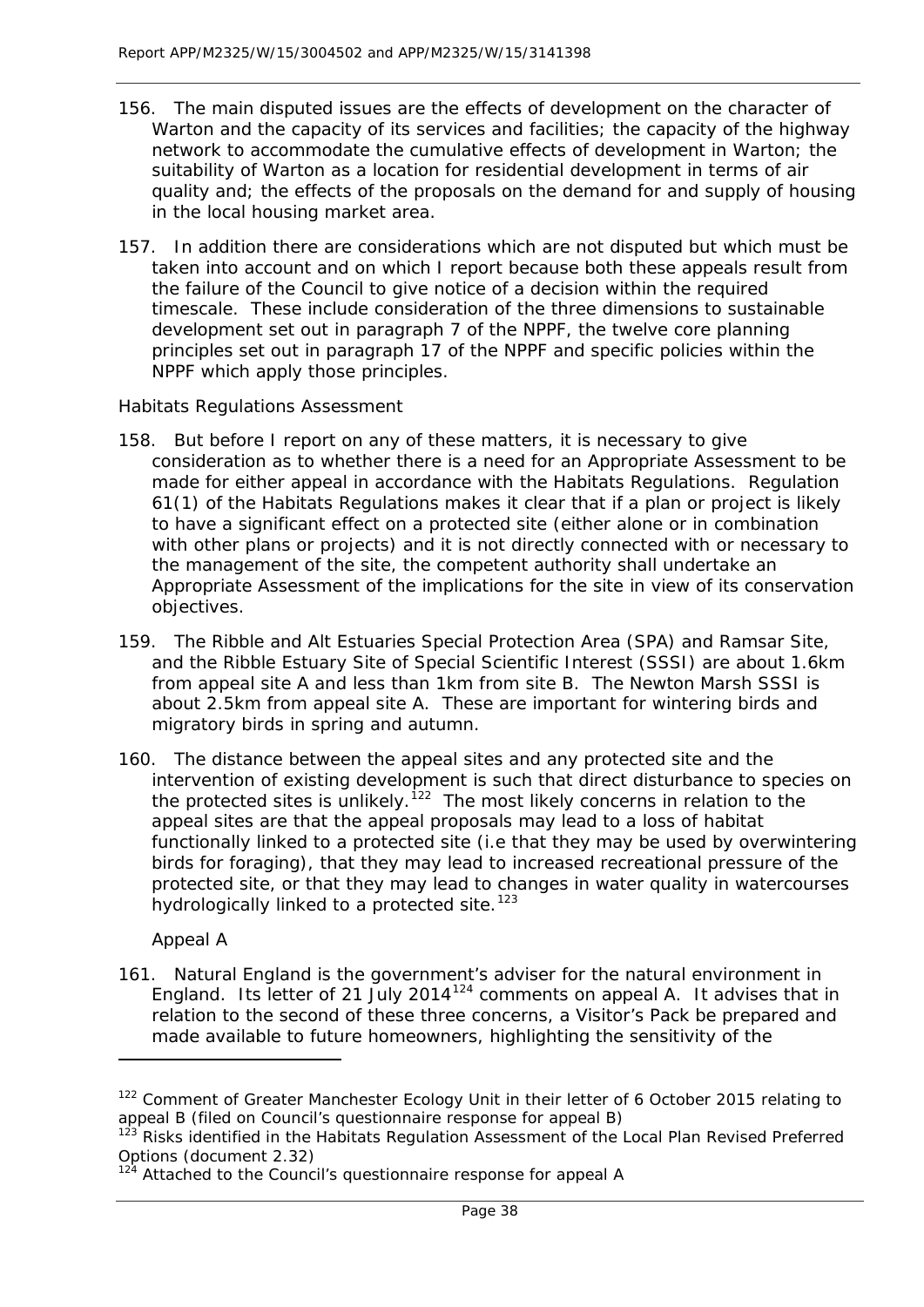protected sites to recreation and highlighting alternative recreational opportunities in the vicinity. This can be required by condition.

- 162. In relation to the last concern it points out that the drain to the east of the site flows to Pool Stream and so directly to the designated site. It suggests that details be required of suitable measures to prevent run-off and debris entering the watercourse during construction and the installation of silt traps to ensure that drainage water is uncontaminated when it leaves the site. Drainage details can be required by condition.
- 163. In relation to its first concern, it sought additional information. Following a Wintering Bird Survey carried out for appellant A,<sup>[125](#page-39-0)</sup> Natural England advises that the proposed development of appeal A would not result in a Likely Significant Effect on the designated sites either alone or in combination.<sup>[126](#page-39-1)</sup>

#### *Appeal B*

- 164. For appeal B, the Greater Manchester Ecology Unit (GMEU) advises that the site does not provide suitable habitat for the important water and wading birds which use the Estuary. It is close to other built developments and the main road, meaning that it will be subject to levels of disturbance such that birds are unlikely to settle in any numbers.
- 165. GMEU points out that the potential increase in population arising from the development of appeal site B would be less than 4% of the existing population of Warton and that it is unlikely that all new residents will use the nearby Estuary for regular recreation. Appeal site B is separated from the Estuary by a busy main road, the aerodrome and other residential development, discouraging casual access. The part of the Estuary closest to appeal site B is not readily accessible and is not well developed for recreational use. Open space will be provided within appeal site B, providing a diversionary attraction. The conclusion is that appeal B would not result in a significant increase in recreational disturbance.
- 166. Nevertheless, as a precautionary measure, GMEU recommends, similar to the recommendation of Natural England in respect of appeal A, that for appeal B a Visitor's Pack be prepared and made available to future homeowners, highlighting the sensitivity of the protected sites to recreation and highlighting alternative recreational opportunities in the vicinity. This can be required by condition.
- 167. Similar to the suggestion by Natural England in respect of appeal A, Lancashire County Council as the Lead Local Flood Authority recommends that drainage details be required by condition for appeal B. [127](#page-39-2)

#### *Advice*

168. It is for the Secretary of State to make determinations whether Appropriate Assessments are required in each case. No Appropriate Assessment would be necessary if the Secretary of State decides to refuse permission for reasons other than the effect on a designated site. An Appropriate Assessment is required if

l

<span id="page-39-0"></span><sup>125</sup> Document 7.20

<span id="page-39-1"></span><sup>126</sup> Document 8.11

<span id="page-39-2"></span> $127$  By letter of 22 September 2015 (filed on the Council's appeal B questionnaire response)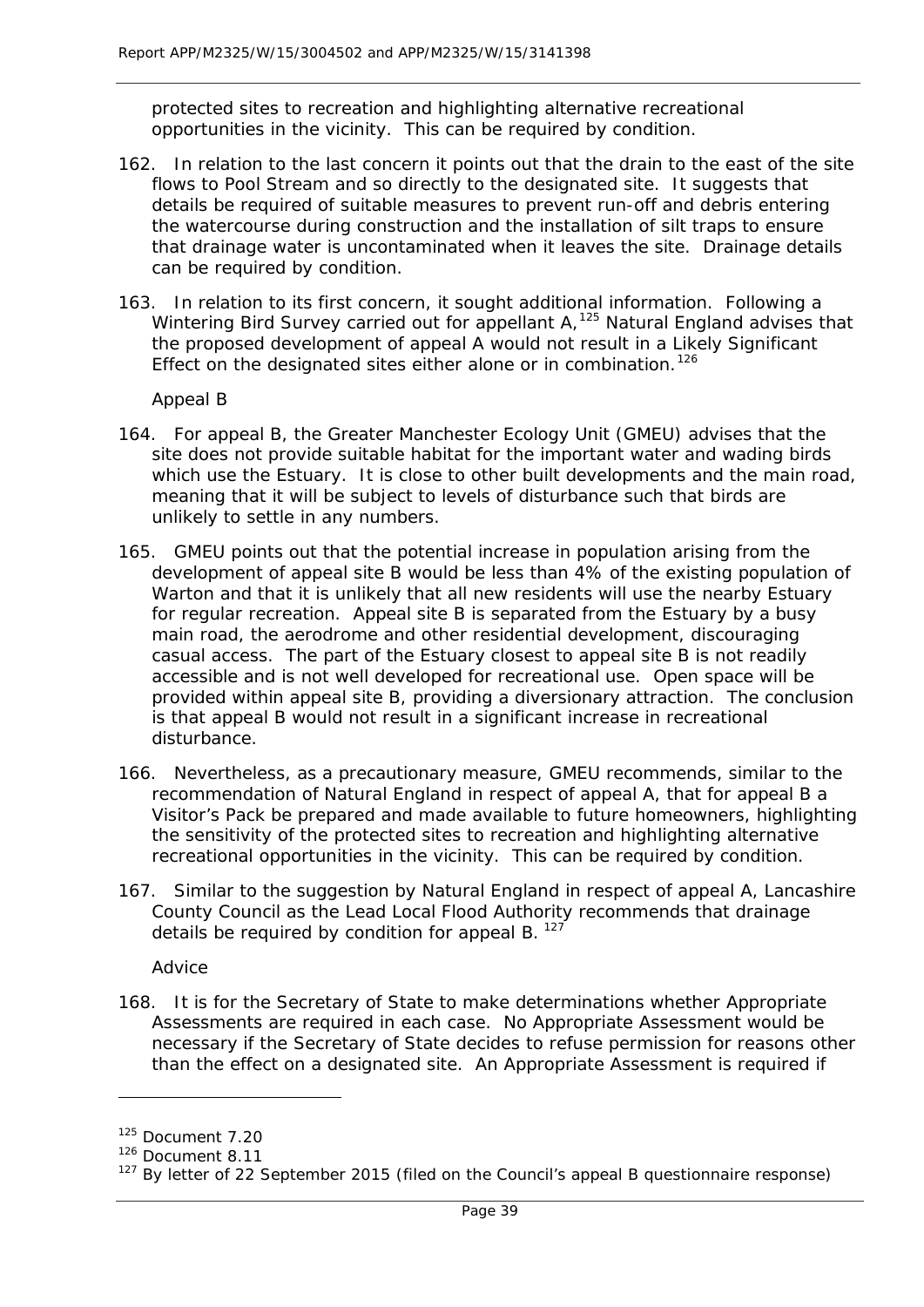the Secretary of State intends to grant permission and considers that the proposal would lead to a significant effect on the designated site.

- 169. On the basis of the judgement in *Hart District Council v SSCLG, Luckmore Limited & Barratt Homes Limited (2008)*, any proposed avoidance or mitigation measures which form part of the proposal should normally be taken into account when deciding whether the proposed development would be likely to have a significant effect on the European Site. Where appropriate mitigation has been secured, no further consideration of Habitats Regulation Assessment (HRA) is required.
- 170. My advice is that, provided the two conditions suggested by Natural England (in respect of Appeal A) and the Lead Local Flood Authority and GMEU (in respect of appeal B) are imposed on any permission in either appeal so that the mitigation measures are secured as a part of the proposal, then the view should be taken that each appeal would be unlikely to have a significant effect on the European Site. In that case, no Appropriate Assessment would be necessary for appeal A or for appeal B.
- 171. In the event that the Secretary of State takes the contrary view and decides that either appeal would be likely to have a significant effect on the designated site, then it would not be necessary to read the rest of my report in respect of the relevant appeal because the information necessary to undertake an Appropriate Assessment is not provided in either case. As with the Neighbourhood Plan [36, 37], the absence of an Appropriate Assessment where one is needed would be a "show-stopper" and it would be necessary to go no further.

#### *The character of Warton, its services and facilities*

- 172. Both appellants conducted a conventional Landscape and Visual Impact Assessment. That for appeal A leads to the conclusion that although there would be a loss of greenfield land the impact on the landscape would be minor [64]. There is no landscape objection to appeal A and so it is claimed that the development could comply with policy SP2 in relation to harmful effects arising [51 (bullet 15)].
- 173. Mr Denny's evidence for appeal B acknowledges some effect on the character and appearance of the local area through the loss of agricultural fields but the development would not extend the settlement into the countryside to any notable degree nor would it conflict with the local settlement pattern or overall character of Warton [78]. It is claimed that appeal B will not have an unduly harmful impact on visual amenity or landscape character within the countryside and so accords with policies HL2, EP10, EP14 and EP18 [52 (bullet 42)].
- 174. There is no evidence presented which would lead me to disagree with the claims of either appellant in relation to the landscape impacts of each scheme.
- 175. Valuable though they are as a component in the evaluation of these two appeals, these landscape assessments are somewhat off the point in so far as the representations made by interested parties are concerned, since the latter focus more on whether the developments proposed (in conjunction with others already with planning permission) would change the character of Warton from that of a village to that of a town [113, 151-153].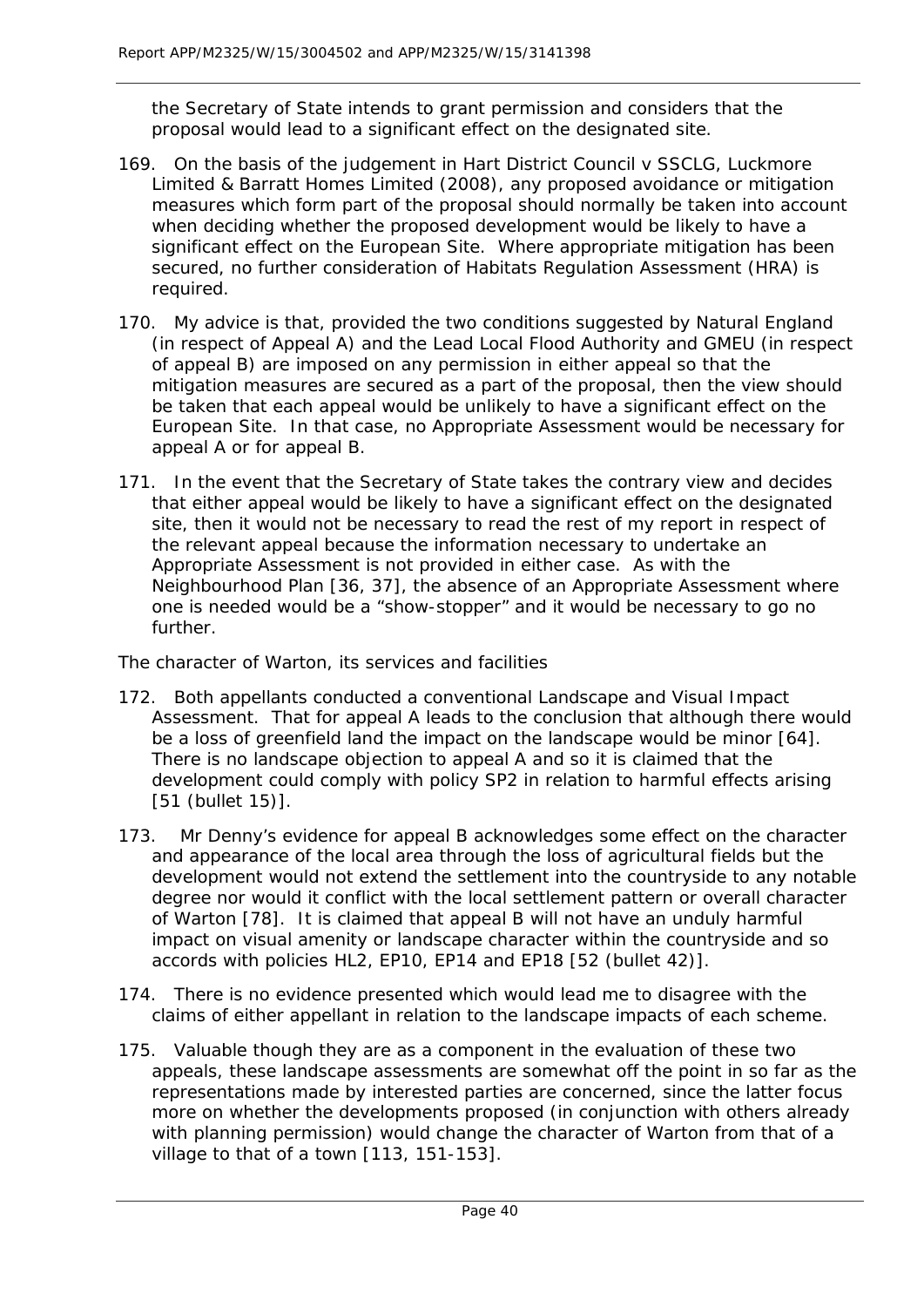- 176. Warton is a settlement of about 3,600 people. It has developments with planning permission or under construction which would increase this to about 5,400 people [19]. The population resulting from these appeals, even in combination with developments already permitted, might take the population of Warton up to about 6,500 people. It would, as interested parties report [89, 139], nearly double in size as a result of all developments combined, these two appeals included. But, it would still be no more than the few thousand population which characterises a village and nowhere near the tens of thousands which would characterise a town.
- 177. The obverse is also a concern, namely that the village facilities would be inadequate and would not increase to serve the increased population [90, 91, 112, 113, 133, 151, 153]. It is correct to say that, other than public open space and recreation facilities, neither development would make physical provision on site for additional services. But that belittles the disproportionately large contribution to the recreation facilities of the village which each appeal development would provide on site [52 (bullet 46), 64].
- 178. It also overlooks the financial contributions to the expansion of both primary and secondary schools serving the village which both appeals would make [49, 50]. It also overlooks the fact that private enterprise has been responding to the growth of the village by expanding its retail facilities, both at the new Tesco Express and permitted at J Townsend & Sons and that there are further opportunities to do so [20].
- 179. It is true that health facilities would remain absent from the village but there is no suggestion from the health authority that the provision which exists in nearby Freckleton is inadequate to serve Warton. Of necessity, to retain its character as a village, Warton will not be provided with the facilities of a town, such as a bank [90] but, in other respects, the perception that facilities in Warton would not increase is simply untrue.
- 180. I therefore conclude that neither proposal would alter the fundamental character of Warton. No party raising this point suggested any specific contravention of development plan policy. All parties accept that both appeal proposals would contravene Local Plan policies SP1 and SP2 which set limits to development for Warton [24, 25] but it is also accepted that these policies are out of date or satisfied [26]. Both proposals would comply with Local Plan policy HL2(1) which requires housing developments to be acceptable in principle.

## *The highway network*

1

181. The Inspector reporting on the Blackfield End Farm case concluded that that proposed development (of up to 360 dwellings) would be likely to cause significant adverse effects for traffic movement at the Lytham Road/Church Road junction and that there would be a limited adverse effect on highway safety but that taking account of the overall implications of the proposal on the local highway network, he did not consider the residual cumulative effects to be severe.<sup>[128](#page-41-0)</sup>

<span id="page-41-0"></span><sup>&</sup>lt;sup>128</sup> Inspector's report paragraph 125 (Appendix 3 to Mr Griffiths's proof of evidence (document 9.2), also available as document 6.17)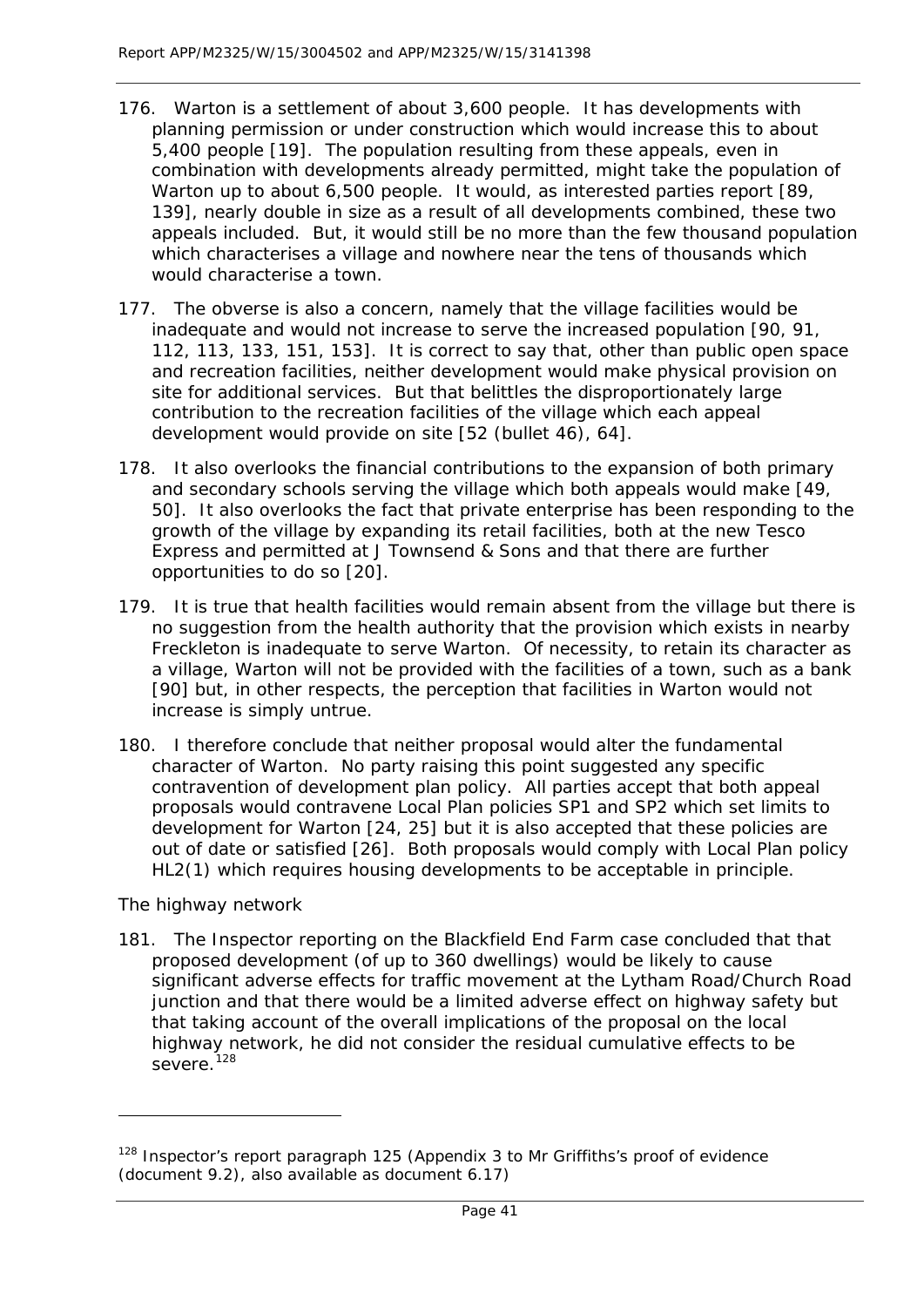- 182. With that conclusion in mind, one can understand why the Parish Council is perplexed [88] at the Council's conclusion [85] that the consequences for the road network would still not be severe with the addition of traffic from the two appeals' further 490 dwellings, apparently without additional highway capacity other than that resulting from the application of MOVA/UTC to the traffic lights along Lytham Road [86 (bullet 15)], notwithstanding Mr Porter's comments that it has now reached a point where it will be very difficult for further developments in Warton to mitigate their impacts using the current analysis information.<sup>[129](#page-42-0)</sup>
- 183. The resolution of this conundrum is twofold. Firstly, the Blackfield End Farm Inspector reached his conclusion without quantification of the effects of the PWDR (its anticipated construction "reinforced" his view, it did not contribute to it), whereas quantification is now available [86 (bullet 10)]. Secondly, peak traffic on the network through Warton is dominated by BAE Systems [86 (bullet 1)]. Compared with that, the effects of development are relatively insignificant as can be seen by an examination of the traffic flow diagram included as Appendix 15 to Mr Porter's proof of evidence.<sup>[130](#page-42-1)</sup> The flows in and out of Lytham Road from the three junctions on its southern side (largely BAE Systems traffic) represent a much larger component of the total flows along Lytham Road than the relatively small flows emanating from appeal site A. Traffic generation from appeal B would be even less.
- 184. These same two considerations should however give pause to an acceptance of the highway impacts of the two appeal schemes because neither the delivery of the PWDR, nor the relocation of the access to BAE systems can be guaranteed. The former is said to be funded [85] but at the time of writing does not yet have planning permission [86 (bullet 6)]. The latter has permission but there is no requirement for it to be implemented [86 (bullet 5), 98].
- 185. The County Council as highway authority is willing to take the risk [86 (bullets 5, 18 and 19)] and does not seek a condition limiting the implementation of the two appeal schemes to the implementation of the PWDR or to the BAE gateway relocation. Local residents argue the contrary [96, 124 and 129] in the cases they make, although it was not specifically revisited during the discussion on conditions. I agree with them for the reasons set out in my discussion of conditions below but the Secretary of State may feel that the inbuilt pessimism of the traffic forecasts [62 and 74 (bullet 5)] does not justify the concern and that the short duration of any harm arising from congestion on the highway [86 (bullet 1)] does not outweigh the benefits of avoiding delays to the delivery of housing which the imposition of the conditions I recommend might bring.
- 186. I conclude that with the conditions recommended, neither proposed development would cause the capacity of the highway network to accommodate the cumulative effects of development in Warton to be exceeded. Each proposal would therefore comply with criterion 9 of Local Plan policy HL2.

## *Air quality*

1

187. There is a clear tension between the evidence presented by third parties [94, 102, 114, 118-120 and 128] and that presented by the appellants [79]. The

<span id="page-42-0"></span><sup>&</sup>lt;sup>129</sup> Paragraph 13.14 of Mr Porter's proof of evidence

<span id="page-42-1"></span><sup>&</sup>lt;sup>130</sup> Document 10.4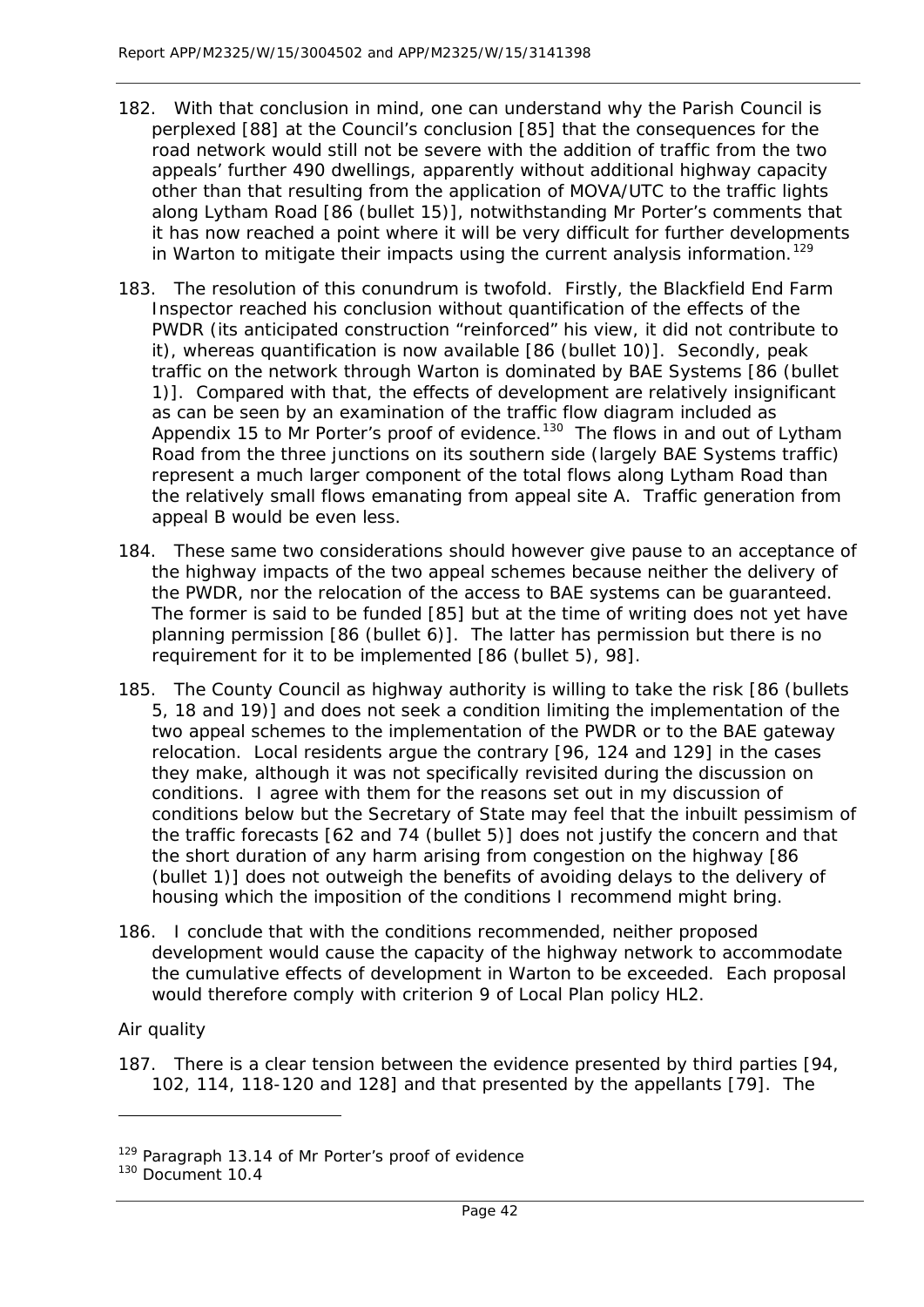third parties rely on newspaper reports (specifically, in The Sun and The Times), Fylde Borough Council's Green Infrastructure Strategy Baseline Review and the DEFRA website.

- 188. Newspaper reports can be unreliable; both in their reporting of facts and, more so, in their interpretation of them but the other two sources of information are more credible. The Council's Green Infrastructure Baseline Review is not provided in evidence but it is publicly available. Its figure T14 on its page T8 does indeed record the air quality of the two Census Lower Layer Super Output Areas which encompass Warton within the two poorest categories. The source of the table is recorded as data extracted from ONS. The commentary speculates that in Warton, it may well relate to traffic and operations associated with the BAE Systems Aerospace Engineering site.
- 189. The submitted extract,<sup>[131](#page-43-0)</sup> reportedly from the DEFRA website simply records 166 tonnes of NO2 in a square kilometre encompassing the eastern part of Warton. It does not encompass the site of either of the two appeals. It has no key to provide a context.
- 190. The appellants were unable to replicate the extracted map. The Air Quality Note submitted by appellant B examined projections for 2011 from the DEFRA website.<sup>132</sup> Those figures complied with the Air Quality Objective. The appellant's Air Quality Note also corroborates the speculations of the Council's Green Infrastructure Baseline Review that the elevated figure for the grid square concerned derives from sources other than road traffic such as BAE Systems engine tests.
- 191. I conclude that although background air quality in the eastern part of Warton may have higher levels of pollutants than surrounding areas and be the poorest quality in Fylde, it is not, in absolute terms, poor. In terms of air quality, Warton is suitable as a residential location. There is no information sufficient to contradict the findings of appellant B's experts that the effects of both appeals on air quality would be negligible.<sup>[133](#page-43-2)</sup> Objectors make no reference to any specific local plan policy but I observe that both the appeal proposals would accord with Local Plan policy EP26 which would not permit development which would give rise to unacceptable levels of air pollution [29].

#### *Housing*

1

192. All main parties agree that the Council can only demonstrate a supply of housing land of between 3.5 and 4.8 years depending on whether the latest SHMAA or the last adopted plan is used as defining the requirement and without undergoing a forensic examination of the supply component of the equation [60]. Appellant B argues that an examination of the supply component would reduce the overall figure by a further 0.6 years.<sup>134</sup> Appellant A offers a similar critique of the housing supply component but refrains from quantifying its implications.<sup>135</sup> In the absence of any further evidence from any party, I have no reason to

<span id="page-43-0"></span><sup>131</sup> Document 15.7

<span id="page-43-1"></span><sup>132</sup> Document 15.12

<span id="page-43-2"></span><sup>133</sup> Documents 7.3, 11.18 and 15.12

<span id="page-43-3"></span><sup>&</sup>lt;sup>134</sup> Table 10.4 of Mr Tibenham's evidence (document 13.2)

<span id="page-43-4"></span><sup>&</sup>lt;sup>135</sup> Paragraph 4.57 of document 9.7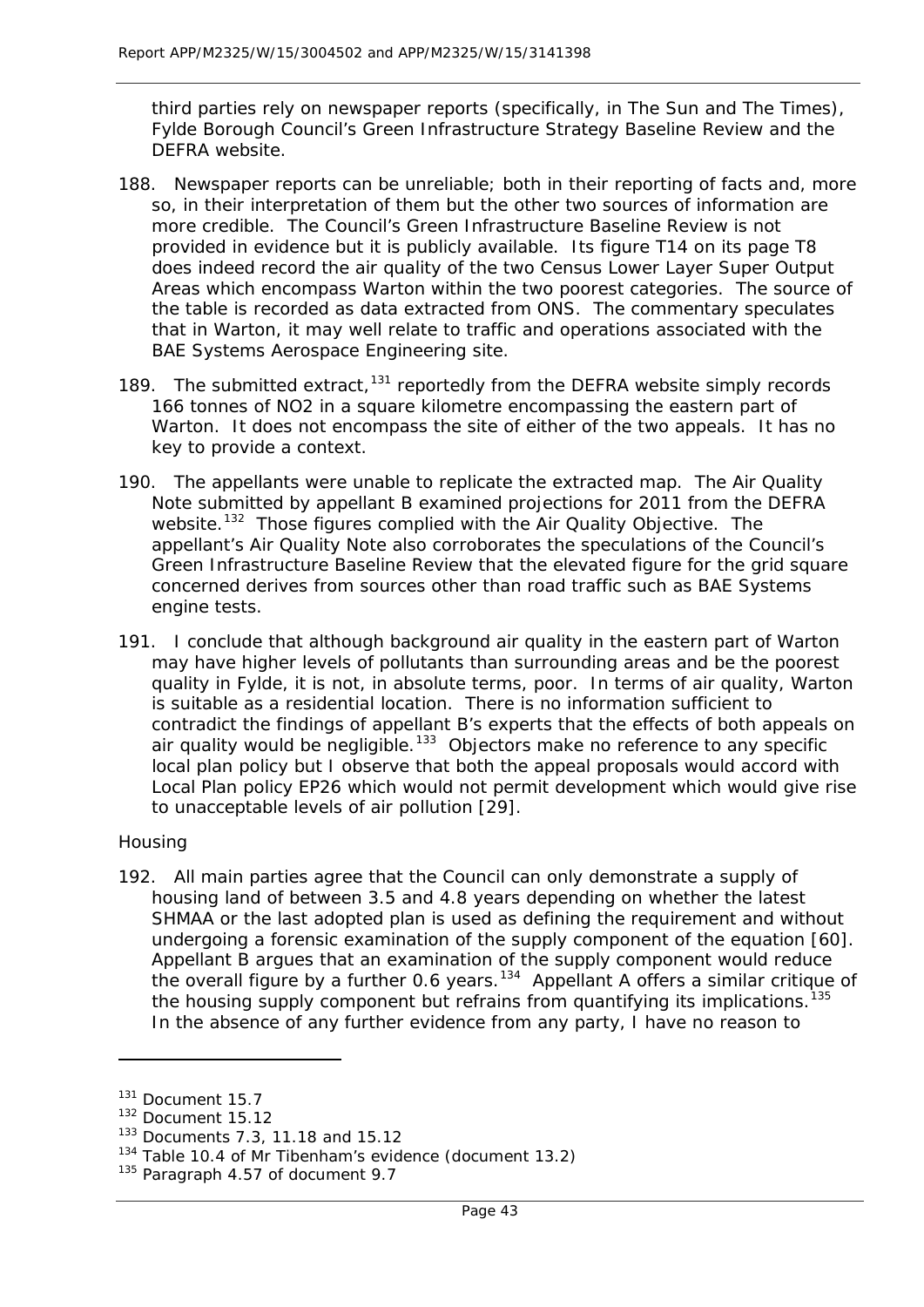disagree with the common view that the Council cannot demonstrate a five-year supply and so relevant parts of the NPPF become material considerations.

- 193. Some take the view that the size of the five-year housing supply shortfall is an indication of the benefits which would result from the housing development proposed. The appellant for appeal B accepts the Council's estimate of build-out rates as reasonable<sup>136</sup>, which implies it would be built out in about 4 years from permission. So, appeal B by itself, would make good the shortfall on the Council's assessment, but not on either appellant's assessment. To make good the shortfall as assessed by either developer would require both sites to be included in the calculation of supply.
- 194. The appellant for appeal A argues for a longer lead-in time than the Council allows for building out large sites<sup>137</sup>, accepts that larger sites (such as appeal site A) may be built out by more than one developer/outlet but should be assessed on a site by site basis but does not offer the information whether appeal site A would in fact be built out using one or two outlets. So, appeal site A might be completed within six or eleven years. By itself, it would make good the shortfall in the five-year housing supply on the Council's assessment but not on either appellant's assessment, although it would come close to doing so if built out with two outlets or developers.
- 195. In the light of uncertainties regarding delivery, perhaps a more meaningful measure of benefit is to relate the proposals to the housing requirement. Although both appeal schemes would be developed over time, appeal A represents the equivalent of a year or nearly a year's requirement, or 16-20% of the total five year requirement for the whole of Fylde. It would clearly represent a highly significant contribution to housing land supply in the borough. Likewise, appeal B would represent about one-third of a year's supply or about 7% of the total five year supply, a not inconsiderable contribution.
- 196. None of the parties in the present appeal comment on the need for, or provision of affordable housing, save to remark that the proposals would accord with the Council's requirements. Mr Stell's proof of evidence refers me to the Housing Needs Survey 2007<sup>[138](#page-44-2)</sup> and the latest SHMA.<sup>[139](#page-44-3)</sup> The former notes that it has become more difficult to afford market housing in the borough.<sup>140</sup> The latter records<sup>[141](#page-44-5)</sup> that the 2013 SHMA suggested that there was a relatively small backlog of need within Fylde, with the majority of future need newly arising.
- 197. The Annual Monitoring Report December 2011<sup>[142](#page-44-6)</sup> shows no consistent pattern of under or over delivery of affordable housing against target.<sup>[143](#page-44-7)</sup> Neither appeal would exceed the Council's requirements, so although there is clearly benefit in delivering affordable housing, there is no disproportionate benefit to be ascribed to either appeal in this case.

l

<span id="page-44-0"></span><sup>&</sup>lt;sup>136</sup> Paragraph 10.17 of Mr Tibenham's evidence (document 13.2)

<span id="page-44-1"></span><sup>137</sup> Paragraph 4.44 of document 9.7

<span id="page-44-2"></span><sup>138</sup> Document 2.42

<span id="page-44-3"></span><sup>139</sup> Document 2.20

<span id="page-44-4"></span><sup>&</sup>lt;sup>140</sup> Box following paragraph 4.17

<span id="page-44-5"></span><sup>141</sup> At paragraph 4.27

<span id="page-44-6"></span><sup>&</sup>lt;sup>142</sup> The most recent supplied to the Inquiry (Document 2.13)

<span id="page-44-7"></span><sup>143</sup> Chart H5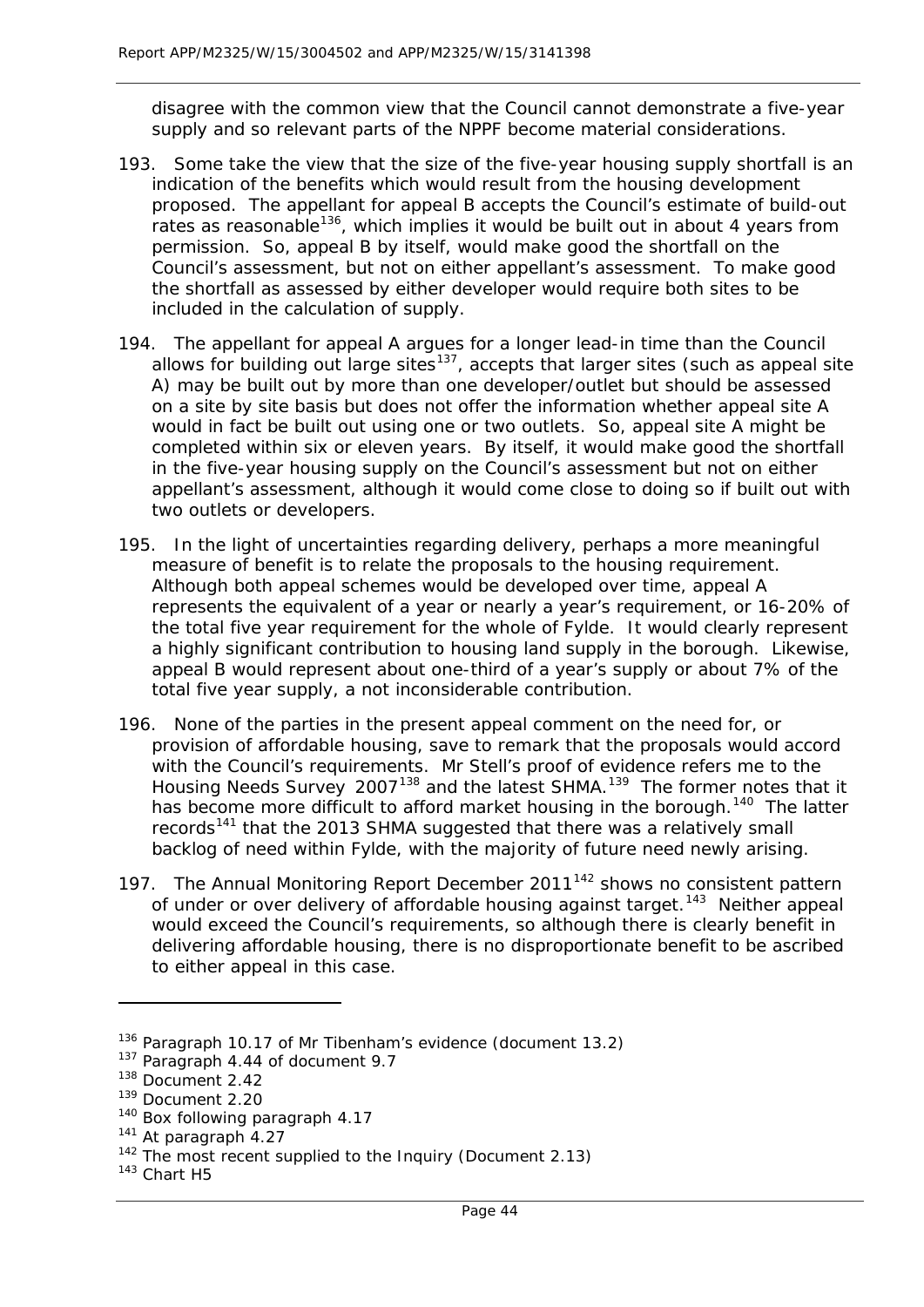198. I conclude that the effects of the proposals on the demand for and supply of housing in the local market area would be beneficial. This would be highly significant in the case of appeal A, not inconsiderably so in the case of appeal B. Both appeals would offer the benefit of affordable housing but not to any disproportionate degree. There is no currently extant adopted local plan policy governing the provision of housing or affordable housing.

#### *Other matters*

- 199. Highway safety can never be guaranteed. Lytham Road is a busy main road [76] but its accident record, some of which is recorded in Ruth Fraser's photographs, is not out of the ordinary [86 (bullet 2)]. The access to site B meets normally accepted standards for visibility and I have no reason to disbelieve the evidence of the experts [75] that the measures intended, including a central refuge and road markings, will slow traffic and so increase road safety at that location.
- 200. Both proposals are accompanied by Flood Risk Assessments.<sup>144</sup> These confirm that appeal site B and the majority of appeal site A lie within Flood Zone 1 in terms of flood risk from rivers. The part of appeal site A which is to be used for the access road is partly within flood zone 3 but no housing is proposed there and the access would have to be elevated above flood level in order to connect with the A584, which is already elevated to pass over the Pool Stream at that point<sup>[145](#page-45-1)</sup>.
- 201. The Flood Risk Assessments also confirm interested parties' reports of surface water flooding in parts of each site (in the south-east and south-west corners of site A and on the southern boundary of site B). Both Assessments make recommendations in principle for how this would be handled without causing downstream flooding problems. This would require details of surface water drainage to be submitted when the details of each scheme are submitted. There is no evidence to suggest that acceptable details could not be devised and submitted for approval.

## *Sustainable development*

202. The NPPF reminds me that there are three dimensions to sustainable development: economic, social and environmental, giving rise to the need for the planning system to perform a number of roles. The effects of these two appeals on certain of these roles have already been examined where they are raised in contention by interested parties. For completeness, I now report briefly on other roles and on specific policies in the NPPF which have a bearing on these appeals.

## *The economic role*

1

203. This seeks sufficient land of the right type, in the right place and at the right time, and the identification and coordination of development requirements, including the provision of infrastructure. In analysing housing requirements, I have already reported on the contribution which these appeals would make to a sufficiency of housing land supply. In reporting (below) on conditions and planning obligations I note their coordination with identified development and infrastructure requirements.

<span id="page-45-0"></span><sup>144</sup> Documents 7.8 (Appeal A) and 11.9 (Appeal B)

<span id="page-45-1"></span><sup>145</sup> Colin Griffiths's evidence paragraph 2.8 (document 9.1)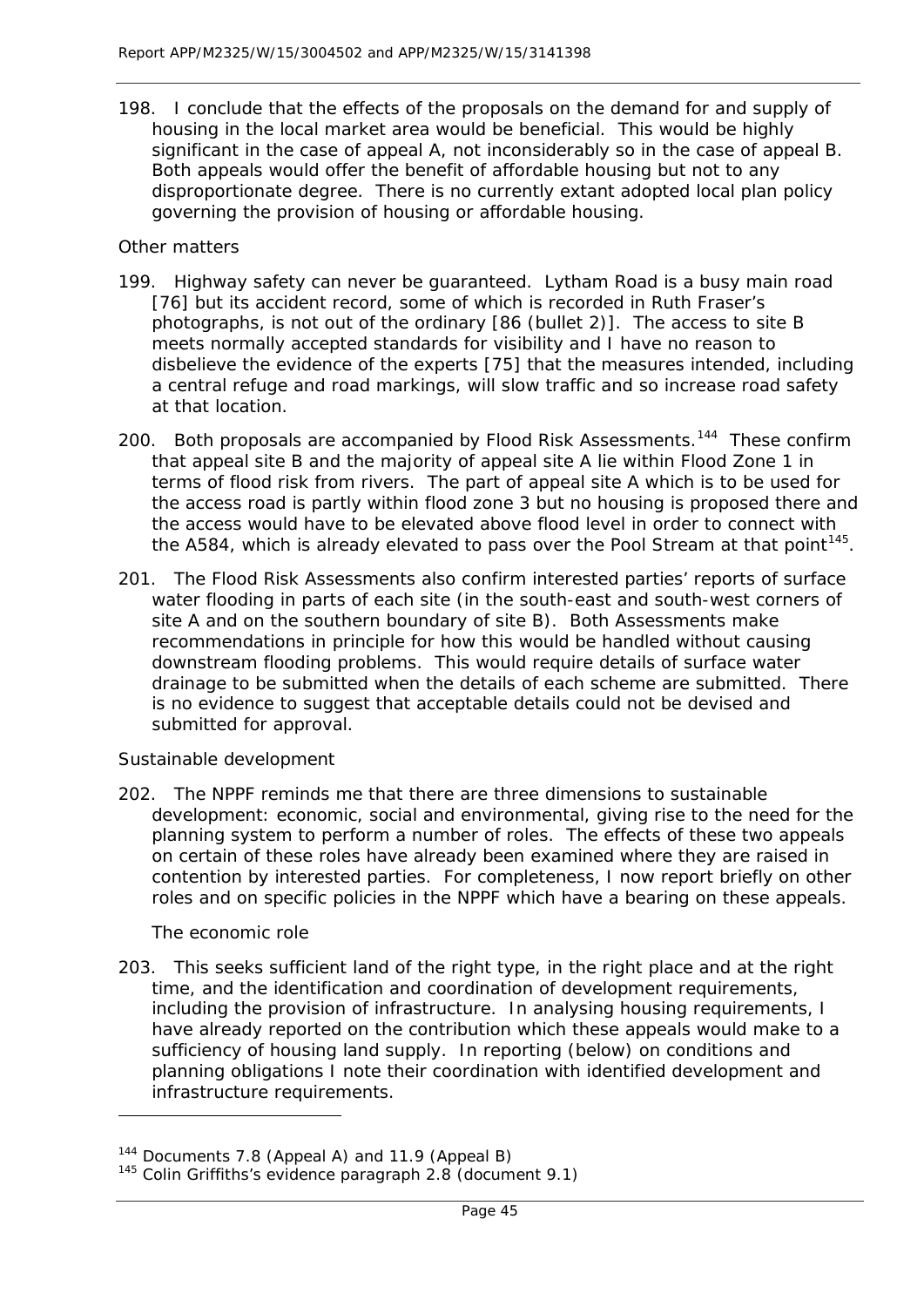- 204. The right type of land is described in NPPF paragraph 17 (bullet 7 land of lesser environmental value, bullet 8 – brownfield land and bullet 9 – recognising the existing use value of some open land). The first point is elaborated in NPPF paragraph 109 (valued landscapes and polluted or degraded land), 116 and 118 (designated areas and sites) and 121 (land stability). The second point is repeated in paragraph 111. The last point is elaborated in NPPF paragraphs 74 (existing open space), 76 (Local Green Space), 89 (Green Belt) and 112 (best and most versatile agricultural land) and 143 and 144 (safeguarding minerals sites and facilities).
- 205. My earlier Habitats Regulations Assessment considers the relationship between the appeal sites and designated sites. In reporting on the character of Warton, I have already noted both appellants' uncontested Landscape and Visual Impact Assessments which confirm that the sites are not part of valued landscapes. Other undisputed studies<sup>[146](#page-46-0)</sup> confirm that the sites are of lesser environmental value but do not fall into the categories of degraded or polluted land. The sites are not existing open space, Local Green Space or sited in the Green Belt. Both appeals are accompanied by uncontested Agricultural Land Assessments<sup>[147](#page-46-1)</sup> which confirm that they do not comprise best or most versatile agricultural land. There is no suggestion that the sites are geologically unstable or that they would prejudice the winning or distribution of minerals. Both sites appear to be land of the right type in all respects save that they are not brownfield land.
- 206. The right place is described in NPPF paragraph 17 (bullet 11 make fullest use of public transport, walking and cycling and focus development in locations which are or can be made sustainable). This precept is elaborated in NPPF paragraphs 23 (bullet 9 – residential development in town centres), 32 (sustainable transport modes, limit transport impacts), 34 (minimise the need to travel), 35 (accommodate efficient deliveries, prioritise pedestrians and cyclists, access to high quality public transport, safe layouts, facilities for low-emission vehicles and for disabled people), 38 (within walking distance of key facilities),55 (enhance or maintain the vitality of rural communities), 95 and 97 (locations which reduce greenhouse gas emissions and collocate heat customers and suppliers), 99-101 and 106 (away from flood risk and coastal erosion).
- 207. I have already reported that the two developments would have limited traffic impacts, would provide safe access and would avoid flood risk. Even though the two sites are not in a town centre, they would enhance or maintain the vitality of a rural community which has been identified as a sustainable location in general terms [51 (bullets 7, 11 and 13), 52 (bullets 19 and 40), 54, 57, 58, 59, 71, 73 and 84].
- 208. The accessibility of the two sites varies somewhat. Appeal site B is less extensive and directly abuts Lytham Road so is directly accessible to public transport and cycling facilities. Its illustrative masterplan<sup>[148](#page-46-2)</sup> demonstrates that it offers the potential of great connectivity to adjoining development. Figure 03.03 on page 21 of its Design and Access Statement<sup>[149](#page-46-3)</sup> demonstrates that the site is

<span id="page-46-0"></span><sup>&</sup>lt;sup>146</sup> Documents 7.5, 7.7 and 7.9 (Appeal A) and 11.10, 11.11 and 11.12 (Appeal B)

<span id="page-46-1"></span><sup>&</sup>lt;sup>147</sup> Documents 7.2 (Appeal A) and 11.19 (Appeal B)

<span id="page-46-2"></span><sup>148</sup> Document 11.2

<span id="page-46-3"></span><sup>149</sup> Document 11.6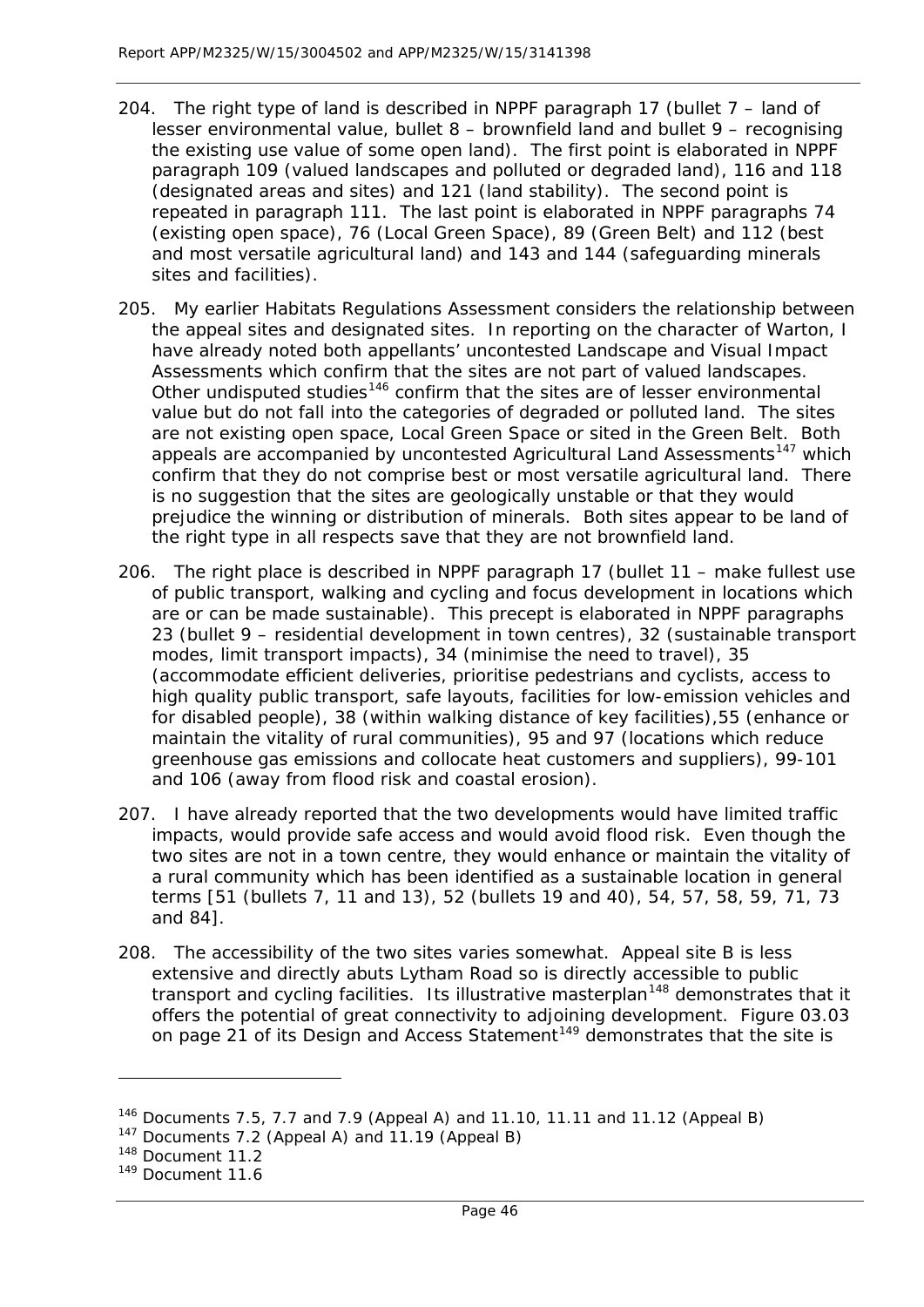within 5-10 minutes walking distance of all necessary facilities which Warton offers.

- 209. By contrast, the site of appeal A is more remote, offers less connectivity and is more extensive, so its accessibility varies across its extent. Although figure 5 of its Design and Access Statement<sup>[150](#page-47-0)</sup> appears to show that all necessary facilities which Warton offers can be found within a 10-minute walk, that is potentially misleading, as is plan JT1 within Mr Thompson's proof of evidence<sup>[151](#page-47-1)</sup>, showing distances around bus stops. In both cases, radii as the crow flies are used, whereas actual routes to all facilities are limited and, in some cases, very circuitous because of the limited connectivity of the site.
- 210. For example, Mr Thompson's plan JT1 shows that the nearest bus stop to the majority of the site would be on Lytham Road near its junction with Mill Lane. This is close to the Tesco Metro, one of the nearest retail units potentially serving the site. Yet these facilities are only reached circuitously by a pedestrian/cycle link into Butler's Meadow at the south-west corner of the site and from Butler's Meadow towards its eastern end onto Lytham Road by a pedestrian path which is a contested right of way and which has been physically barred since 2008, <sup>[152](#page-47-2)</sup> remained so at the time of my site visit and may require enforcement action by the Highway Authority to secure its reopening.
- 211. A more convincing analysis of the accessibility of site A is given by Table 5.2 of the Transport Assessment, which is based on actual walking distances.<sup>153</sup> This shows that, other than the recreation facility at Bridges Playing Field, all facilities would be beyond a "desirable" walking distance of site A, though all other than the Post Office and GP surgery would be within an "acceptable" walking distance.[154](#page-47-4) Nevertheless, even allowing for this correction, it is clear that both appeal sites are located in the right place.
- 212. The right time, in relation to these developments, is less clear cut. Clearly, the need for housing is present and pressing, as earlier analysis demonstrates. On the other hand, analysis of the effects of the proposals on the highway network suggests that timing in relation to the highway infrastructure improvements (the PWDR and the relocation of the BAE Systems gateway) may be relevant to their acceptability.
- 213. Overall, in relation to the economic role of sustainability, despite the negative characteristic of their being greenfield land, these two sites score highly.

<span id="page-47-0"></span><sup>150</sup> Document 7.6

<span id="page-47-1"></span><sup>151</sup> Document 9.13

<span id="page-47-2"></span><sup>&</sup>lt;sup>152</sup> Document 15.18

<span id="page-47-3"></span><sup>153</sup> Document 7.16

<span id="page-47-4"></span><sup>154</sup> Using the commonly accepted *Guidelines for Providing Journeys on Foot* of the Institution of Highways and Transportation. Paragraph 4.4.1 of the government's *Manual for Streets* describes "walkable neighbourhoods" as having a range of facilities within about 800m walking distance, which corresponds with the "acceptable" category of the IHT guidance. The older IHT *Guidelines for Planning for Public Transport in Developments* (document 4.15) recommend a maximum 400m walk to a bus stop, 800m to a railway station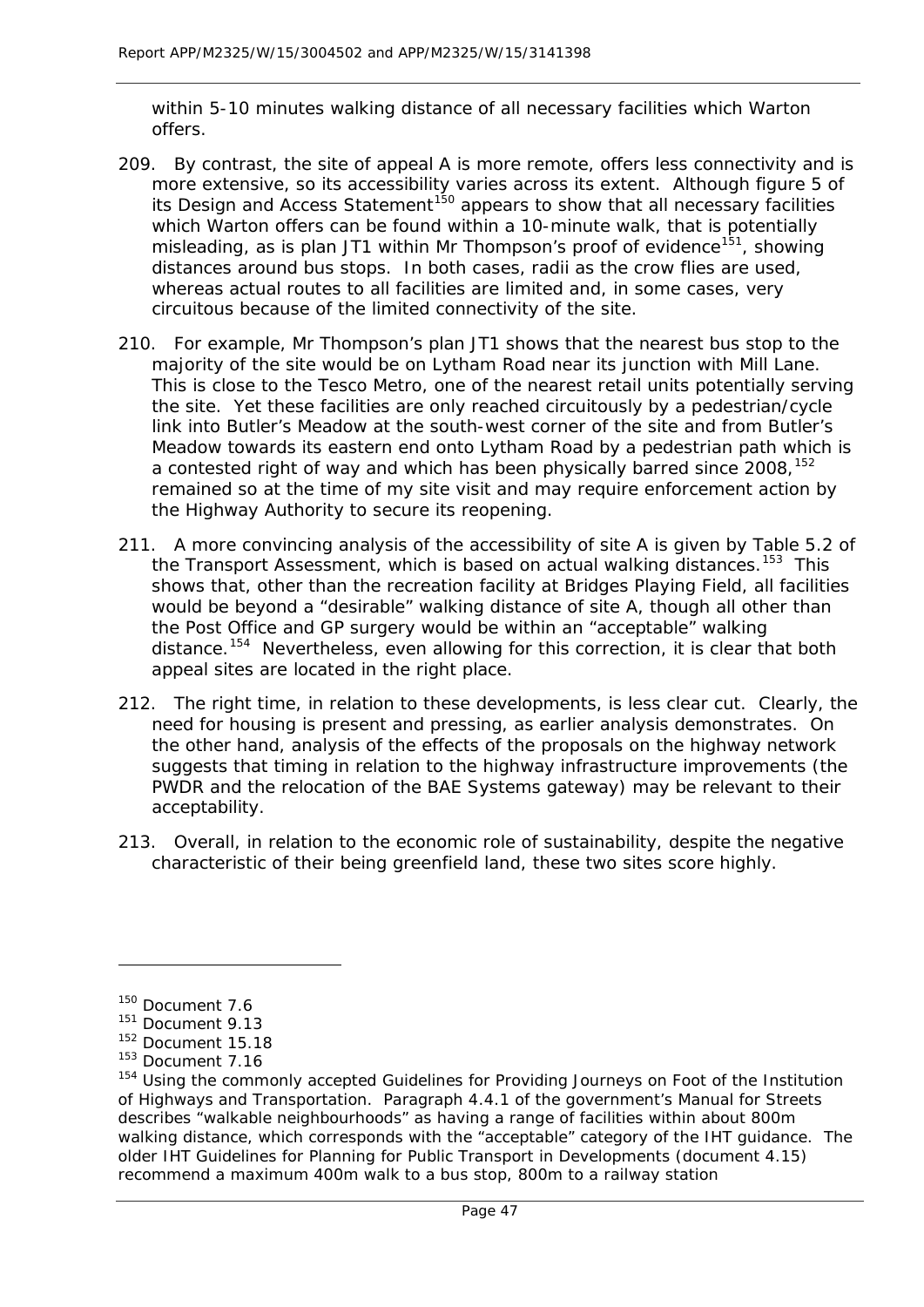#### *The social role*

- 214. This seeks a supply of housing, a high quality environment and accessible local services. These points have already been largely addressed in previous paragraphs.
- 215. As already noted, appeal A would make a highly significant contribution to housing land supply in the borough and appeal B would make a not inconsiderable contribution. Because these are both proposals made in outline, details are not presently available to demonstrate that a high quality environment would be achieved but there is no suggestion that there is any inherent obstacle to a good result. And, as already noted, both appeal proposals score moderately well in terms of their accessibility to local services, site B rather more so than site A.
- 216. I conclude therefore that in relation to the social role of sustainability, both these appeal sites score well.

## *The environmental role*

l

- 217. This is concerned with protecting and enhancing the natural, built and historic environment, improving biodiversity, using natural resources prudently, minimising waste and pollution and mitigating and adapting to climate change. Many of these matters can only be determined when details of the proposals are considered. Although the appellants for Appeal B have suggested that a condition be imposed in response to the concerns of Mr Bennett, I do not adopt that suggestion because the matter would be better dealt with when considering the layout of appeal scheme B during the consideration of reserved matters.
- 218. As already noted, when considering the effects of the proposals on the character of Warton, and in considering whether the appeal sites are land of the right type in reference to the economic role of sustainability, I have concluded that there is no evidence presented which would lead me to disagree with the claims of either appellant in relation to the landscape impacts of each scheme. Both appellants' uncontested Landscape and Visual Impact Assessments confirm that the sites are not part of valued landscapes. Other undisputed studies confirm that the sites are of lesser environmental value.
- 219. By definition, the development of a greenfield site does not protect the natural environment as presently existing but, because the sites are of lesser environmental value, the harm from their loss is also lesser. Furthermore, as noted in the discussion below on potential conditions, there is scope for improving biodiversity, minimising pollution and mitigating climate change. The intensity of development implied by the numbers proposed would be consistent with Local Plan policy HL2(3) which requires housing to be developed at a net density of between 30 and 50 dwellings per hectare  $[27]$ .<sup>[155](#page-48-0)</sup> This would be a prudent use of natural resources.

<span id="page-48-0"></span> $155$  Before deductions for open space which would be provided on both appeal sites, their gross development densities are each about 30 dph, so net densities would be higher. For Appeal B, Mr Tibenham's evidence at paragraph 5.31 records that the illustrative masterplan for that scheme demonstrates a net density of 40 units per hectare on a net developable area of 2.87 ha and a gross density of 30 units per hectare when measured across the full 3.47 ha of the site.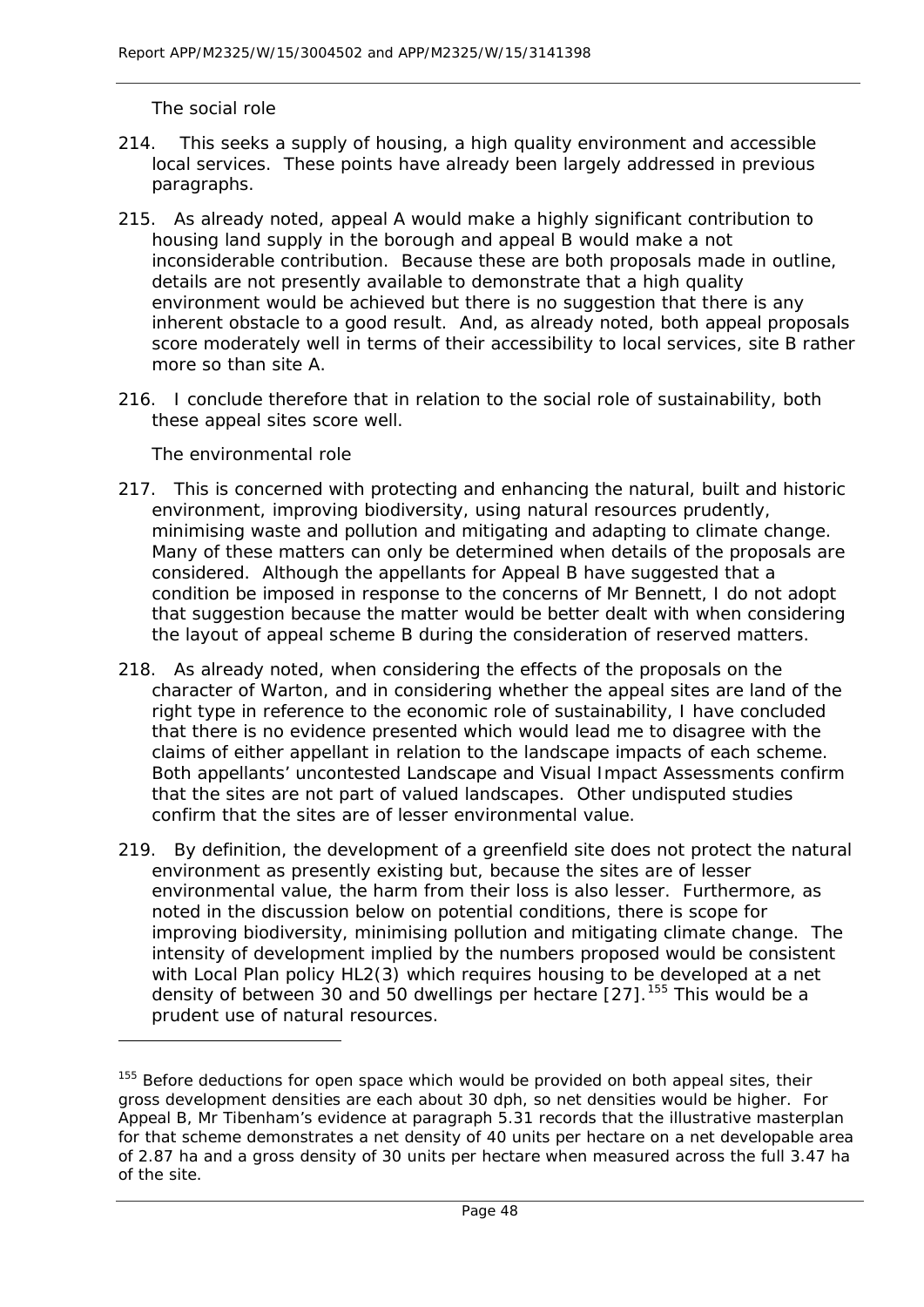- 220. In summary, given the mitigations and enhancements which could be achieved through conditions, the development of these two appeal sites would only be moderately adverse in relation to the environmental role of sustainability.
- 221. Taking the NPPF as a whole and bearing in mind that the need for housing in Fylde is such that greenfield sites will inevitably be used, the overall performance of these two appeal sites in relation to the three roles of sustainable development is such that I regard them as sustainable development. Adverse impacts are relatively few and minor and would certainly not outweigh the benefits.

#### *The Planning Balance*

- 222. Starting with the development plan, it is common ground, with which I concur, that both these appeals would be contrary to Local Plan policies SP1 and SP2 which set limits to development for Warton. But it is also common ground, with which I concur, that these policies are out of date both because they were only intended to guide the development of Warton up to 2016 [23] and also because these are policies which would have the effect of controlling the supply of housing and the Council cannot demonstrate a five-year housing supply [51 (bullets 2, 4, 10 and 12) and 52 (bullets 22, 27, 28 and 32)]. Emerging plans would have set different development limits with which appeal A and most of appeal B would comply [31, 34].
- 223. It is common ground, with which I have no reason to disagree, that with planning obligations in place both appeals comply, or could be made to comply by condition, with all other Local Plan policies [51 (bullets 15 – 22) and 52 (bullets 13, 14, 18, 38, 39, 40, 42, 44, 45, 46, 47, 53, 57, 58)]. Where compliance is contested, I have found the proposals to comply with Local Plan policy HL2 (1) which requires housing developments to be acceptable in principle, HL2(9) which requires highway safety to be a criterion in considering housing development and policy EP26 which would not permit development which would give rise to unacceptable levels of air pollution. Taking a broad view of the development plan as a whole, it can be said that both appeals accord with its remaining relevant parts and that permission should be granted in each case, without delay.
- 224. But, in part, the Local Plan is not up to date. The NPPF advises that, in such cases, permission should be granted unless either the adverse impacts of so doing would significantly and demonstrably outweigh the benefits when assessed against policies in the Framework, taken as a whole, or specific polices in the Framework indicate that development should be restricted. As I have already concluded in paragraph 221 above, that proviso does not apply to either of these sites and so I recommend that both appeals be allowed, subject to conditions, to which I now turn.

## *Conditions and Obligations*

225. The contents of the two Unilateral Undertakings have been described previously [49, 50]. The Council has supplied a Statement of Compliance with the CIL Regulations.<sup>[156](#page-49-0)</sup> Mr Barrett for appeal A pointed out that the Public Realm works are, at this stage, somewhat ill-defined and questioned whether they had

l

<span id="page-49-0"></span> $156$  Document 15.19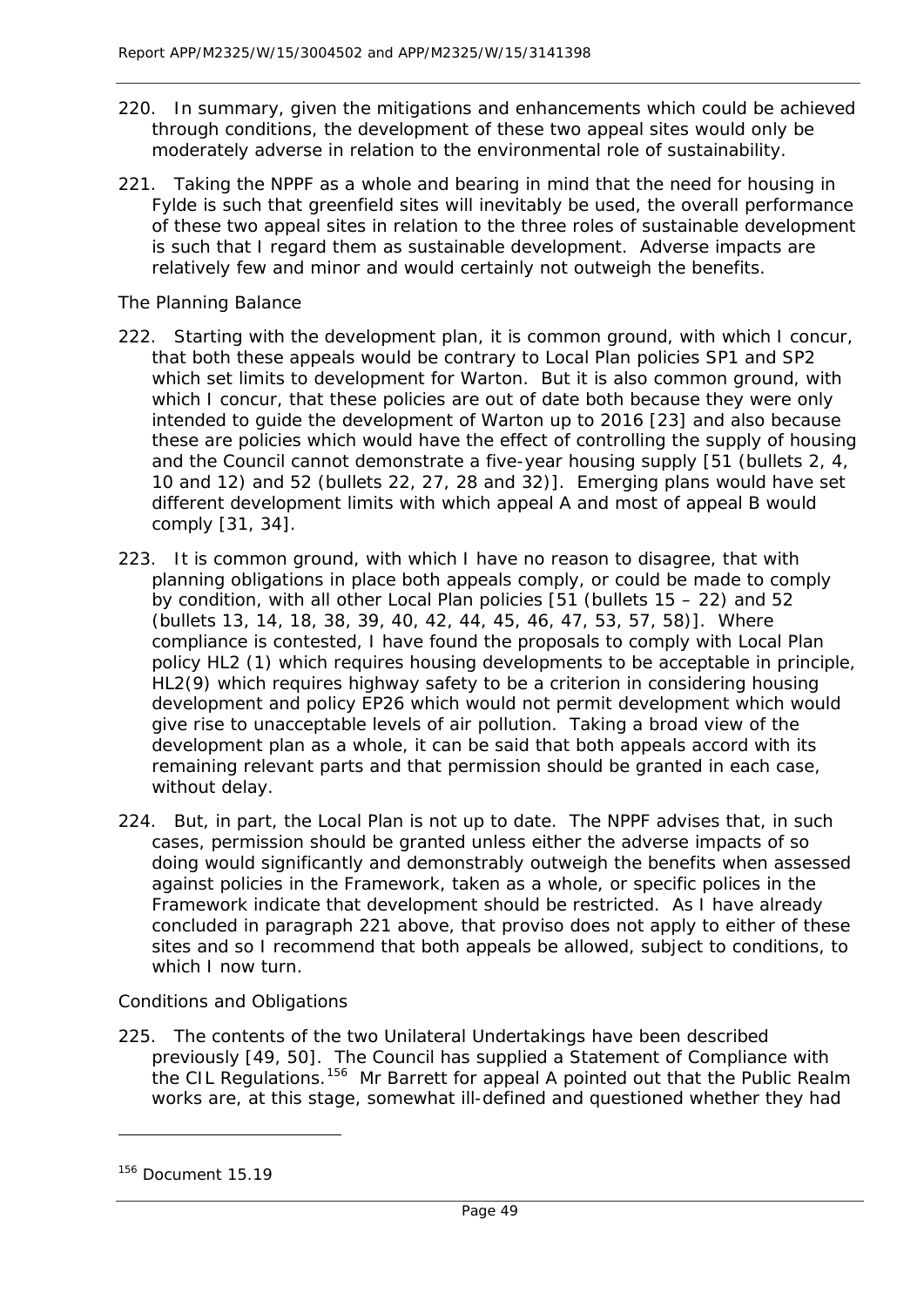been costed, how the contribution had been calculated and how it reasonably related to the development. Mr Williamson, for appeal B, pointed out that the estimated cost is £200,000 and felt that the contribution sought was proportionate. These questions are answered more fully in the Council's Statement of Compliance which I find convincing. I therefore accept that the obligations are necessary to make the developments acceptable in planning terms, directly related to the developments and are fairly and reasonably related in scale and kind.

- 226. The parties submitted agreed conditions for both appeals.<sup>[157](#page-50-0)</sup> I have considered these with reference to national Guidance and to the model conditions set out in the otherwise cancelled Circular 11/95, *the Use of Conditions in Planning Permissions*.
- 227. The subject matter of both sets of suggested conditions is similar and so, for convenience and to avoid repetition, I will report on both sets of conditions together, except where the circumstances of one appeal or the other cause me to report specifically on one or other appeal alone.
- 228. Both appeals would be large enough to be carried out in phases and so, a condition requiring the submission and approval of a phasing plan is necessary (Recommended condition 1 in both appeals). Both appeals are in outline and so, the standard conditions are applied, adjusted to reflect the fact that each development will be phased (Recommended conditions 2, 3 and 4 in both appeals). In both cases, access to the site is submitted for approval now and, so as to be clear about which drawing is approved, a condition is necessary in each case (Recommended condition 5 in both appeals).
- 229. Although the terms of the two appeals specify a certain number of dwellings, the implications of *I'm Your Man Ltd v SSE (1998)* establish that there is no direct or implied power to impose limitations on a permission except by means of a planning condition. In the light of Mr Porter's comments that it has now reached a point where it will be very difficult for further developments in Warton to mitigate their impacts on the highway network using the current analysis information,  $158$  I concur that a limitation on the quantity of development is necessary.
- 230. However, there are two difficulties with both parties' suggestion that a condition be applied limiting each development to the number of dwellings applied for. The first is that "dwelling" is not a finite unit and may range from a studio bedsit to a multi-roomed mansion, so a condition framed using that term would be imprecise. The second is that the developers' preferred number of dwellings stated in the appeals derives from a particular view of the layout, scale and mix of dwellings and not from the evaluation of impacts on the highway networks. The former are not before me and are to be the subject of reserved matters. The latter were carried out for a different number of dwellings but would be the reason for imposing the condition.
- 231. I accept that the highway impact analyses have been carried out on the basis of "dwellings" but in fact, as Mr Wooliscroft and Mr Thompson confirmed in

<span id="page-50-0"></span><sup>&</sup>lt;sup>157</sup> Documents 15.14 and 15.15

<span id="page-50-1"></span><sup>&</sup>lt;sup>158</sup> Paragraph 13.14 of Mr Porter's proof of evidence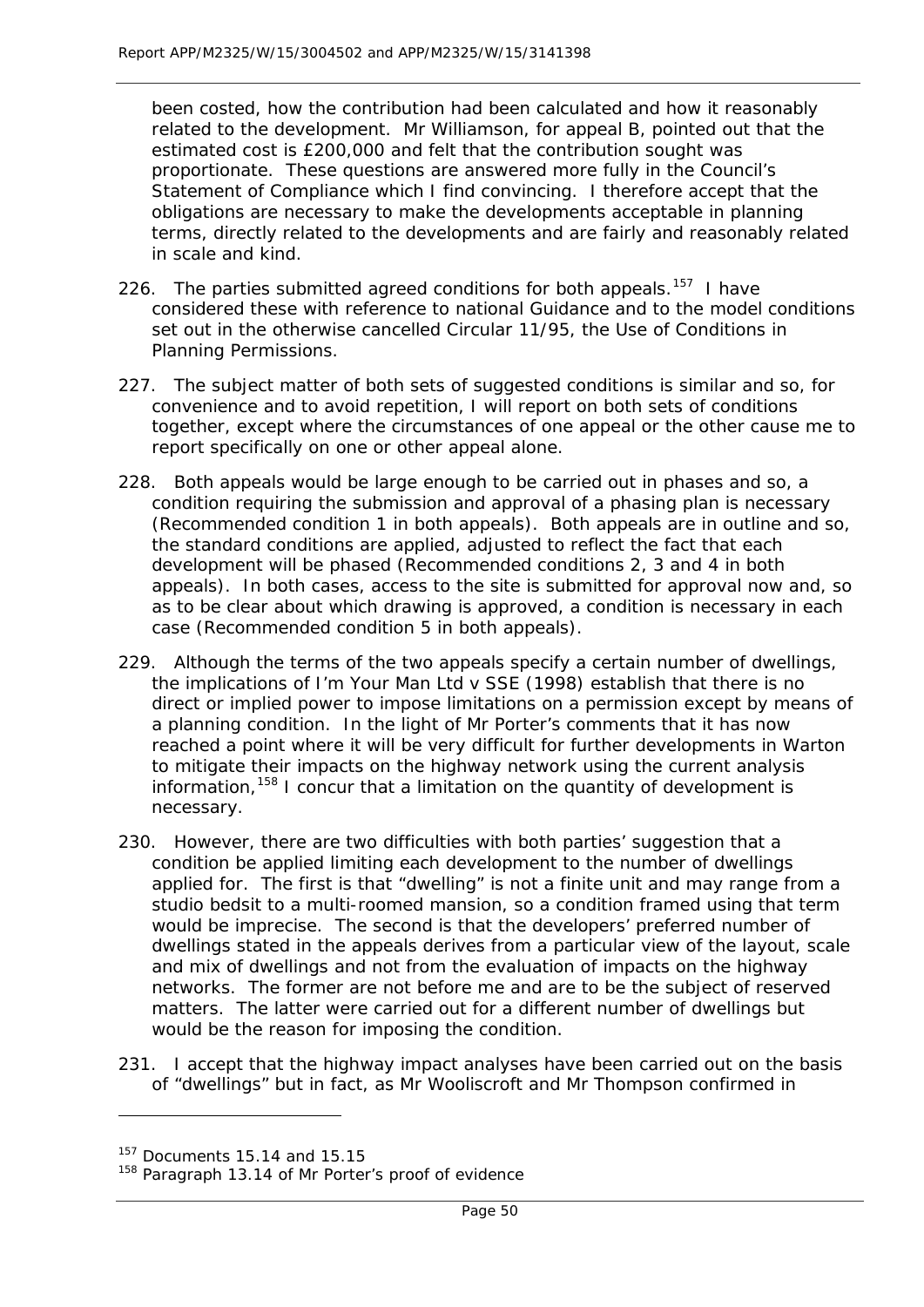response to my questions, the analysis presumed a developer's standard profile of dwelling mix<sup>[159](#page-51-0)</sup>, whereas (according to paragraphs 8.5 and 8.11 of the Planning Statement for appeal  $B^{160}$  $B^{160}$  $B^{160}$ ) the mix and type of dwellings is yet to be confirmed.

- 232. Several residents argued in their written representations on both appeals [151 and 152] that the types of houses described in the illustrative material supporting the applications would not meet local needs. Mr Tibenham, in response to a question from Mr Wood acknowledged that Barratt, in developing their GEC/Marconi site had had to chop and change their house types to reflect local demand. It would therefore be wrong to enshrine a developer's standard profile of dwelling mix into a condition because that would predetermine a matter which ought to be considered in detail at a later stage in the light of Warton's needs.
- 233. Yet limitation is necessary. I have therefore framed recommended condition 6 in each appeal by reference to a quantity of development which would give rise to no greater projected traffic generation than that projected in the respective Transport Assessments for each appeal. These projections were based on 375 and 120 units respectively of a standard dwelling mix for each site.
- 234. All parties are agreed that certain urban traffic control schemes are necessary to make the developments acceptable. I have no reason to disagree and so recommend condition 8 in each case.
- 235. In addition the parties have drafted a condition making progress beyond 15% of the developments conditional on the completion of highway schemes which would be under the appellants' control through the mechanism of s278 agreements under the Highways Act. There is no suggestion but that such a condition is necessary; rather, third parties argue that the developments should also be conditional on the prior completion of the Preston Western Distributor Road and the relocation of the BAE Systems gatehouse from Mill Lane to Thunderbolt Avenue [96, 124, 129].<sup>[161](#page-51-2)</sup>
- 236. These arguments were not challenged by the appellants. Although these two schemes are outside the control of the appellants, there is common consensus that they will be implemented within the next few years in any event [86 (bullets 5, 6-9 and 18]. Other than the obvious point that many factors can delay or stymie good intentions, I have no evidence to suggest that this expectation will be confounded and so do not recommend that permission be refused because of doubts over the eventual delivery of both these schemes. But, it is open to the Secretary of State to take a different view of the prospects for the Preston Western Distributor Road and the progress of BAE Systems reconfigurations at **Warton**

<span id="page-51-0"></span><sup>&</sup>lt;sup>159</sup> Paragraph 6.1 of the Transport Assessment for appeal A (document 7.16) records the use of TRICS land use 03/A (houses privately owned) to forecast trip generation, taking no account of affordable housing. Paragraph 6.5.2 of the Transport Assessment for appeal B (document 11.8) records the use of trip rates requested by highways officers at Lancashire County Council

<span id="page-51-1"></span><sup>&</sup>lt;sup>160</sup> Document 11.5

<span id="page-51-2"></span><sup>&</sup>lt;sup>161</sup> Also known as Typhoon Way and Liberator Way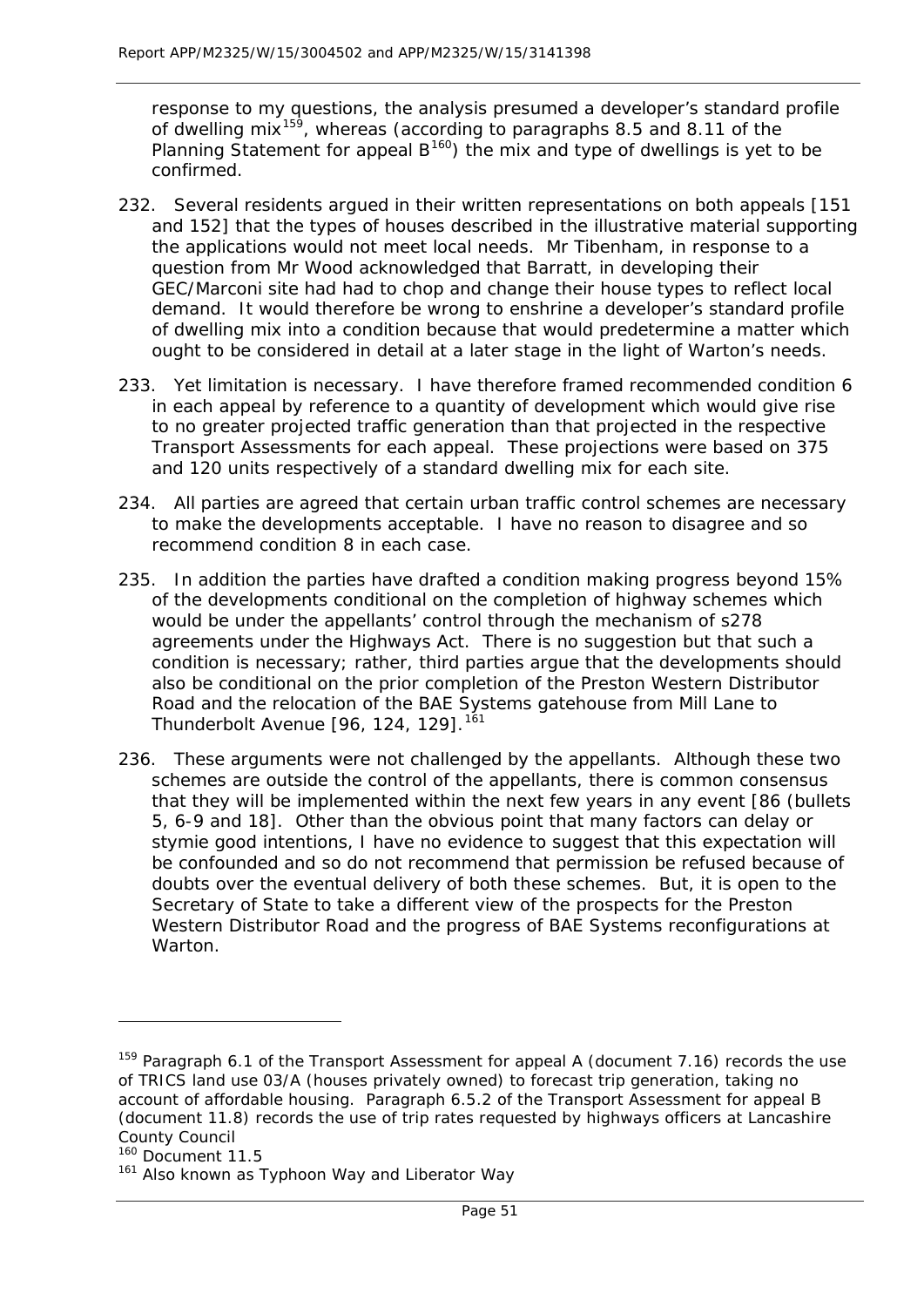- 237. For the reasons given in my conclusions, I tend to agree with the interested parties' arguments about the sequencing of events and so have expanded the main parties' agreed suggested condition to include the two additional system improvements (Recommended condition 7 in both appeals). Guidance warns that conditions requiring works on land that is not controlled by the applicant, or that requires the consent or authorisation of another person or body often fail the tests of reasonableness and enforceability, but the condition is not phrased in that positive form.
- 238. Guidance advises that it may be possible to achieve a similar result using a condition worded in a negative form (a *Grampian* condition such as that suggested by the parties)  $-$  i.e. prohibiting development authorised by the planning permission or other aspects linked to the planning permission (e.g. occupation of premises) until a specified action has been taken (such as the provision of supporting infrastructure). Such conditions should not be used where there are no prospects at all of the action in question being performed within the time-limit imposed by the permission. That is not the case here, where the expectation of all parties is that the actions in question will be performed.
- 239. However, the Secretary of State may prefer to agree with Lancashire County Council as highway authority which is prepared to risk the consequences in highway congestion of housing development in Warton progressing faster than some of the supporting highway network, except for the scheme at the Lytham Road/Church Road junction where it is thought safety concerns would arise if the junction works were not completed before the developments [86 (bullet 18)]. If the Secretary of State prefers that approach, clauses (a) and (b) should be deleted from my recommended condition (7) in each appeal.
- 240. As noted earlier, the Environment Agency (for appeal A) and GMEU (for appeal B) both request conditions securing the production of Visitors Packs giving advice about the environmental sensitivity of the nearby protected environments. This would be necessary to ensure that the two developments would have no adverse effect on the nearby Ribble and Alt Estuaries Special Protection Area (SPA) (Recommended condition 10 in both appeals).
- 241. The Environment Agency seeks a condition on appeal A requiring the submission of drainage details so that the proposal can be seen to include suitable measures to prevent run-off and debris entering the Pool Stream during construction and the installation of silt traps to ensure that drainage water is uncontaminated when it leaves the site and so would cause no harm to the nearby SPA. United Utilities, the local drainage undertaking, also seeks a condition requiring the submission of drainage details on both appeal sites, as does the Lead Local Flood Authority for appeal site B. These would not be provided through reserved matters and so I agree that recommended condition 11 is necessary in each case to require the submission of details for approval.
- 242. The Flood Risk Assessment for site A carried out by Betts Associates dated June 2014 observes that there is potential for surface water flooding in the south-east and south-west corners of appeal site A.<sup>162</sup> The Flood Risk Assessment for site  $B^{163}$  $B^{163}$  $B^{163}$  likewise observes the susceptibility of the southern

<span id="page-52-0"></span><sup>162</sup> Paragraph 4.2.5 of document 7.8

<span id="page-52-1"></span><sup>163</sup> Document 11.9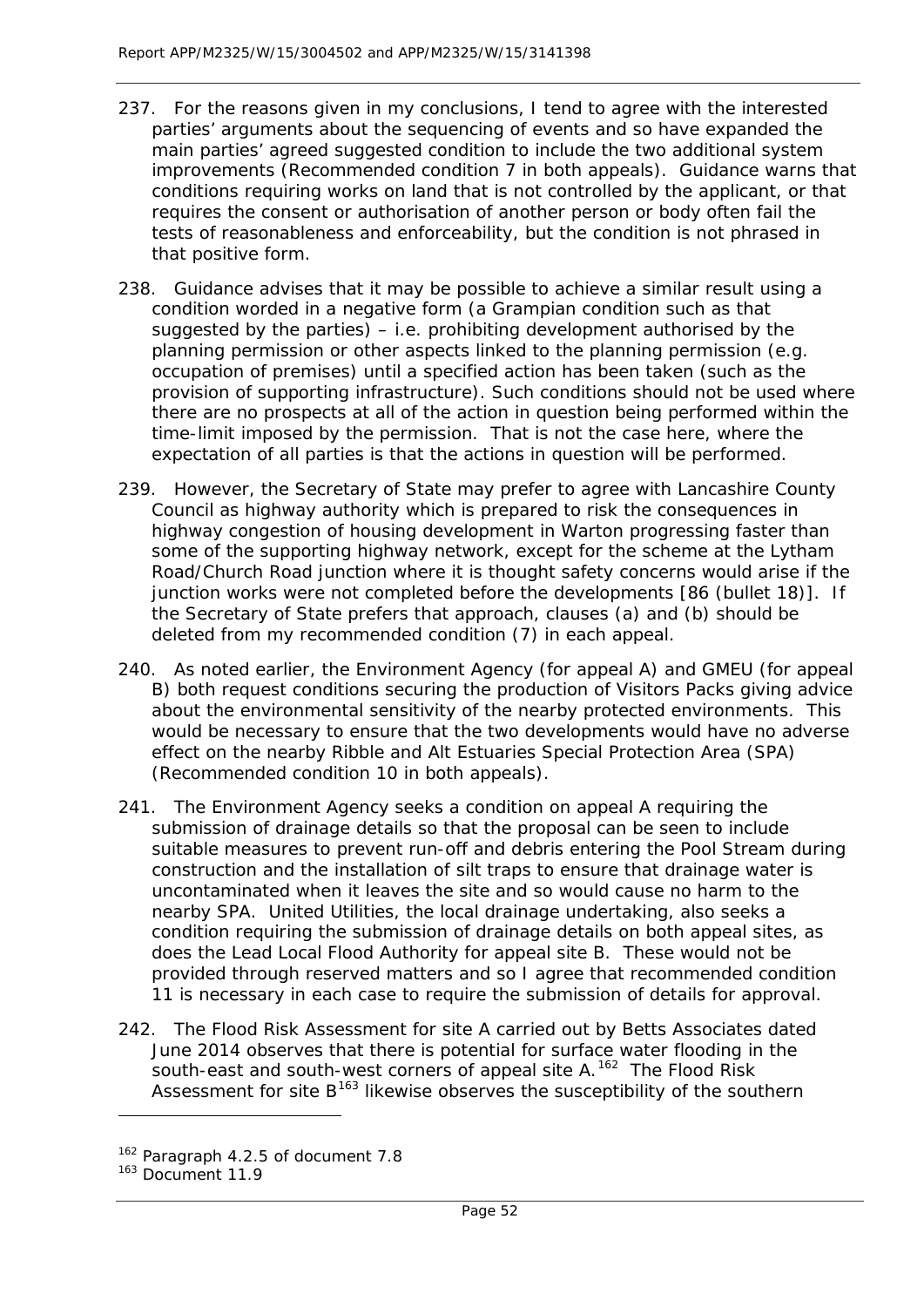boundary of that site to surface water flooding. Betts Associates advise that finished floor levels are raised 150 mm above external levels to allow overland flood routes for excess surface water run-off.[164](#page-53-0) They also make a recommendation for a minimum finished floor level of 13.27mAOD.<sup>[165](#page-53-1)</sup> Taking these recommendations on board, I adopt the parties' suggested condition on each appeal requiring the submission of details of external ground levels and finished floor levels for both sites (Recommended condition 12 in both appeals).

- 243. The "Phase 1 Detailed Desk Top Study" by "Curtins" dated 29 June for appeal site  $B^{166}$  $B^{166}$  $B^{166}$  records a negligible to moderate risk from contaminants but a high/moderate risk from ground gases and unexploded ordnance and recommends an intrusive investigation. Although the Phase 1 Geo-Environmental Assessment by Resource and Environmental Consultants Ltd [167](#page-53-3) submitted with appeal A advises in its Initial Conceptual Site Model that the likelihood of the site being affected by the presence of any on-site contamination is low, anecdotal advice given at the Inquiry reported that much land around Warton was used during World War II for the storage of ordnance. Consequently all parties are agreed that a condition requiring intrusive investigations for contamination on that site is also necessary. I have no reason to disagree (Recommended condition 13 in both appeals).
- 244. The Heritage Assessment for site  $B^{168}$  $B^{168}$  $B^{168}$  finds high potential for the presence of as yet undiscovered heritage assets with archaeological interest but low significance. It recommends a programme of archaeological mitigation to provide a record of the assets, to be secured by condition. The County Archaeologist agrees and I concur. There is no equivalent assessment for appeal site A and there is no record of any comment from the County Archaeologist, so no positive evidence to say that there is or that there is not archaeological interest on site A. In the absence of positive information, it is necessary that at least a desk study be carried out before development commences (Recommended condition 14 in both appeals).
- 245. The appellants' suggested condition 12 in respect of appeal B and suggested conditions 12 and 13 in respect of appeal A call for the submission of details of the site access amongst other matters. Yet this is a matter for which details are already submitted and consent is sought as part of these appeals. National Guidance advises that a condition requiring the re-submission and approval of details that have already been submitted as part of the planning application is unlikely to pass the test of necessity and so, I do not recommend the imposition of those parts of these conditions.
- 246. What is necessary is a condition requiring the implementation of these accesses before other development on site is occupied and for the sightlines shown on the approved drawings to be retained thereafter. I have added these requirements to my recommended condition (5) specifying the drawings of the access which have been approved. It is not necessary to specify in the conditions the details which are shown on the drawings; it is enough that the conditions

<span id="page-53-0"></span><sup>164</sup> Paragraph 4.2.6 of document 7.8

<span id="page-53-1"></span><sup>&</sup>lt;sup>165</sup> Paragraph 4.1.8 of document 7.8

<sup>166</sup> Document 11.10

<span id="page-53-3"></span><span id="page-53-2"></span><sup>167</sup> Document 7.9

<span id="page-53-4"></span><sup>&</sup>lt;sup>168</sup> Document 11.16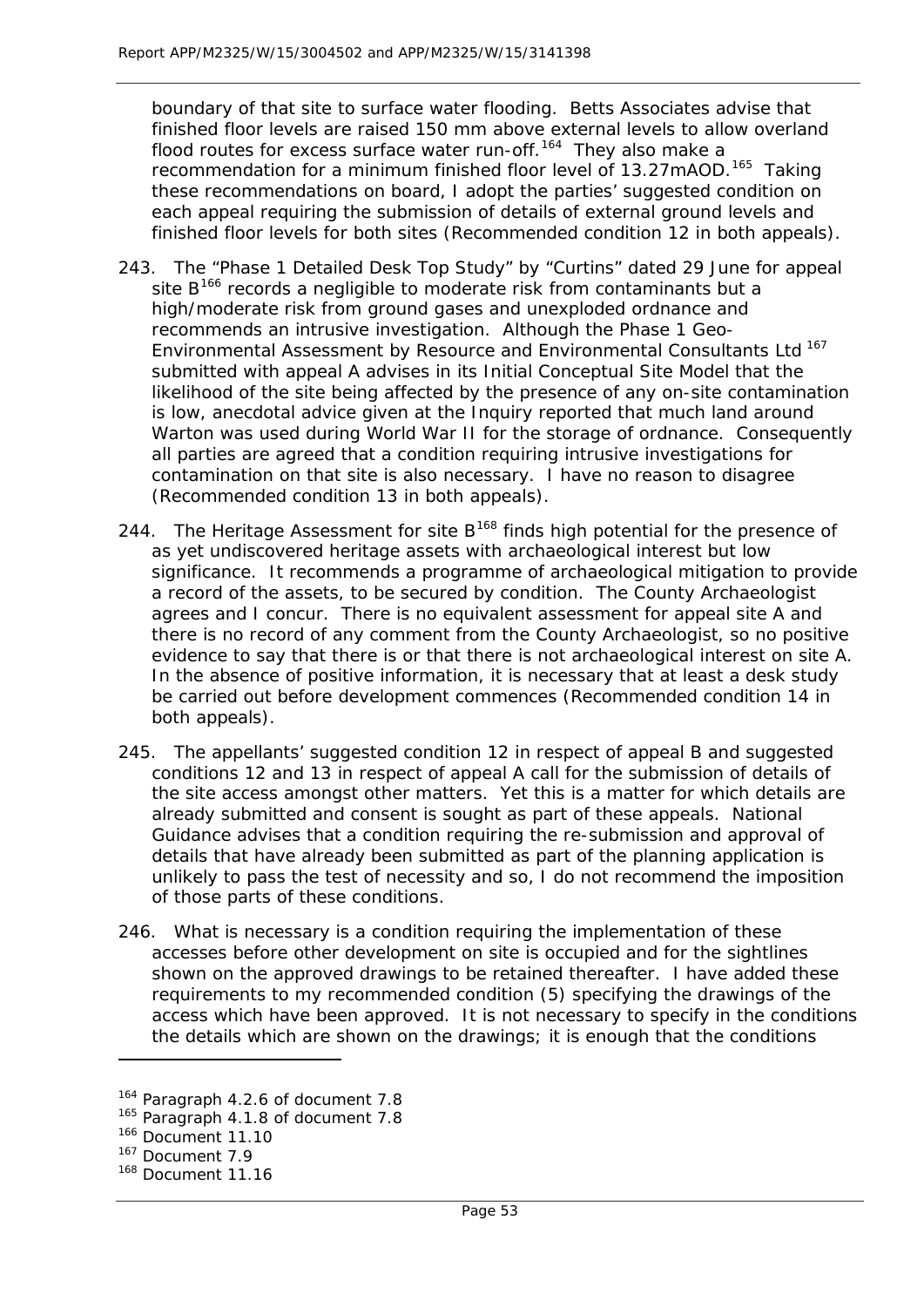require that the details shown on the approved plans have been completed before any dwelling is occupied. That includes such matters as the Toucan crossing (for appeal A) and the upgraded bus stops (for appeal B).

- 247. A number of the parties' suggested conditions<sup>[169](#page-54-0)</sup> seek not to place limitations on the developments proposed but instead seek to prescribe the contents of the applications which may be made under reserved matters where there is no evidence of the necessity of doing so. Since a condition cannot preclude more than one reserved matters application being made, these would be effectively unenforceable and so contrary to the advice contained in NPPF paragraph 206. They provide useful information to the appellants as indications of the Council's desires but unless there is evidence that these developments would not be acceptable without the requirement, I do not include them in my recommended conditions. These include the parties' suggested condition 10 (for both appeals) seeking to require the provision of waterbodies within any application for the approval of layouts and suggested conditions 18, 19, 20 and 21 (for appeal A) and 16, 17 and 18 (for appeal B) which seek to prescribe the contents of the layout and landscaping details which are reserved matters.
- 248. All that is necessary at this stage is to specify the total quantity of open space and recreational facilities to be provided on each scheme<sup>[170](#page-54-1)</sup> (which I do in recommended condition 1 in both appeals), to require that they are completed and that there is a maintenance regime in place before the final phase of dwellings is occupied (Recommended condition 17 in both appeals), to control the timing of site clearance so as to protect nesting birds (Recommended condition 20 in both appeals) and to specify which existing features are to be retained and protected before any other details are submitted or development commences. The parties' consultants' recommendations for tree and hedgerow, pond and ditch protection<sup>[171](#page-54-2)</sup> provide the evidence which demonstrates the necessity of these limitations at this outline stage (Recommended conditions 18 and 19 in both appeals). It will be for the local planning authority to apply the other recommendations of the ecologists and landscape architects when considering the submission of reserved matters of layout and landscaping.
- 249. Similarly, other conditions suggested by the parties seek not just the submission of a certain detail which is necessary to be approved but which would not otherwise be submitted as a reserved matter but also seek to specify the content or nature of the detail where there is no evidence of the necessity of doing so. These include the suggested conditions (numbered 14 for appeal A, 13 for appeal B) for Travel Plans and for pedestrian and cycle connections (numbered 15 for appeal A, 14 for appeal B), which all are agreed would be a necessary part of any mitigation of the traffic impacts of the two schemes. In such cases, I include within my recommended conditions 9 and 15 a requirement

 $169$  In documents 15.14 and 15.15

<span id="page-54-2"></span><span id="page-54-1"></span><span id="page-54-0"></span> $170$  For appeal A, Mr Appleton's evidence (document 9.10) paragraph 7.4 offers not less than 2ha in quantity. Mr Griffiths (document 9.1) at paragraph 11.1 offers the facility of one LEAP/LAP. For appeal B, Mr Tibenham's evidence (document 13.2) paragraph 5.32 offers a quantity of 0.87ha including 0.4ha as a village green and (on figure 5.1) a play area.  $1<sup>71</sup>$  In documents 7.5, 7.7, 9.11 and 9.12 for appeal A and in documents 11.7. 11.11 and 11.12 for appeal B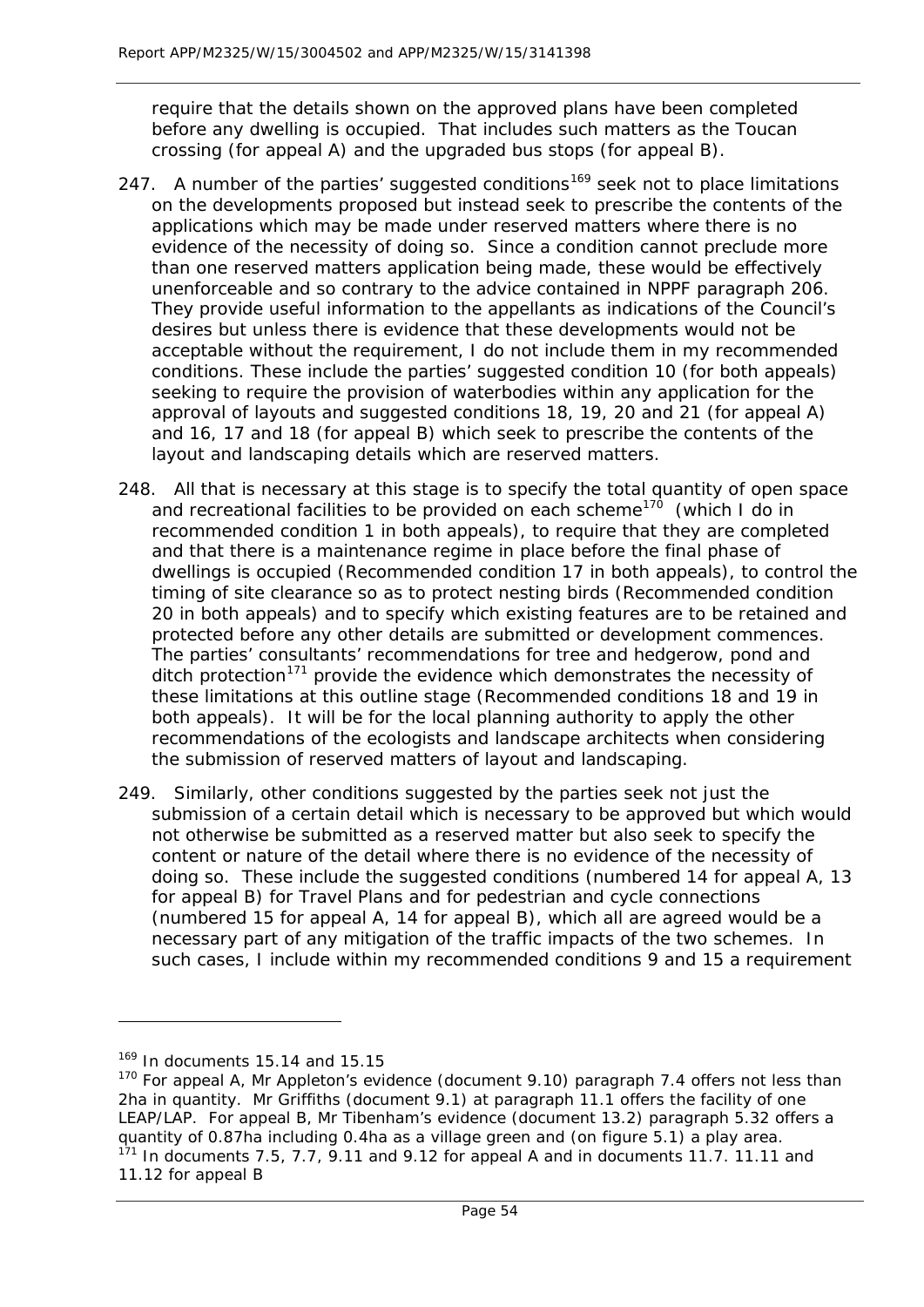for the submission of the detail but omit the specification for what the details might show.

- 250. Suggested condition 16 for appeal A is proposed in the event that I found the provision made for a scheme of public realm improvement in the Unilateral Undertaking to be contrary to the CIL regulations. As noted earlier, I am convinced by the arguments put forward by the Council in favour of the public realm improvements and so I advise that this condition is unnecessary.
- 251. Both appeals are accompanied by Noise Assessments. These make specific recommendations. There is no suggestion that these recommendations are unnecessary or should not be followed. They can be translated into requirements in recommended condition 16 in both appeals and so obviate the necessity of a further submission of details implied in the parties' suggested condition.
- 252. Both sites are bordered by other residential development and access for construction purposes may have effects on those residential areas or on the safe operation of the Lytham Road, so Construction Method Statements will be required for both appeals (Recommended condition 21 in both appeals).

#### **Recommendations**

#### *Appeal A*

253. I recommend that appeal A (reference APP/M2325/W/15/3004502) be allowed and that planning permission be granted subject to the conditions annexed to this report.

#### *Appeal B*

254. I recommend that appeal B (reference APP/M2325/W/15/3141398) be allowed and that planning permission be granted subject to the conditions annexed to this report.

*P. W. Clark*

Inspector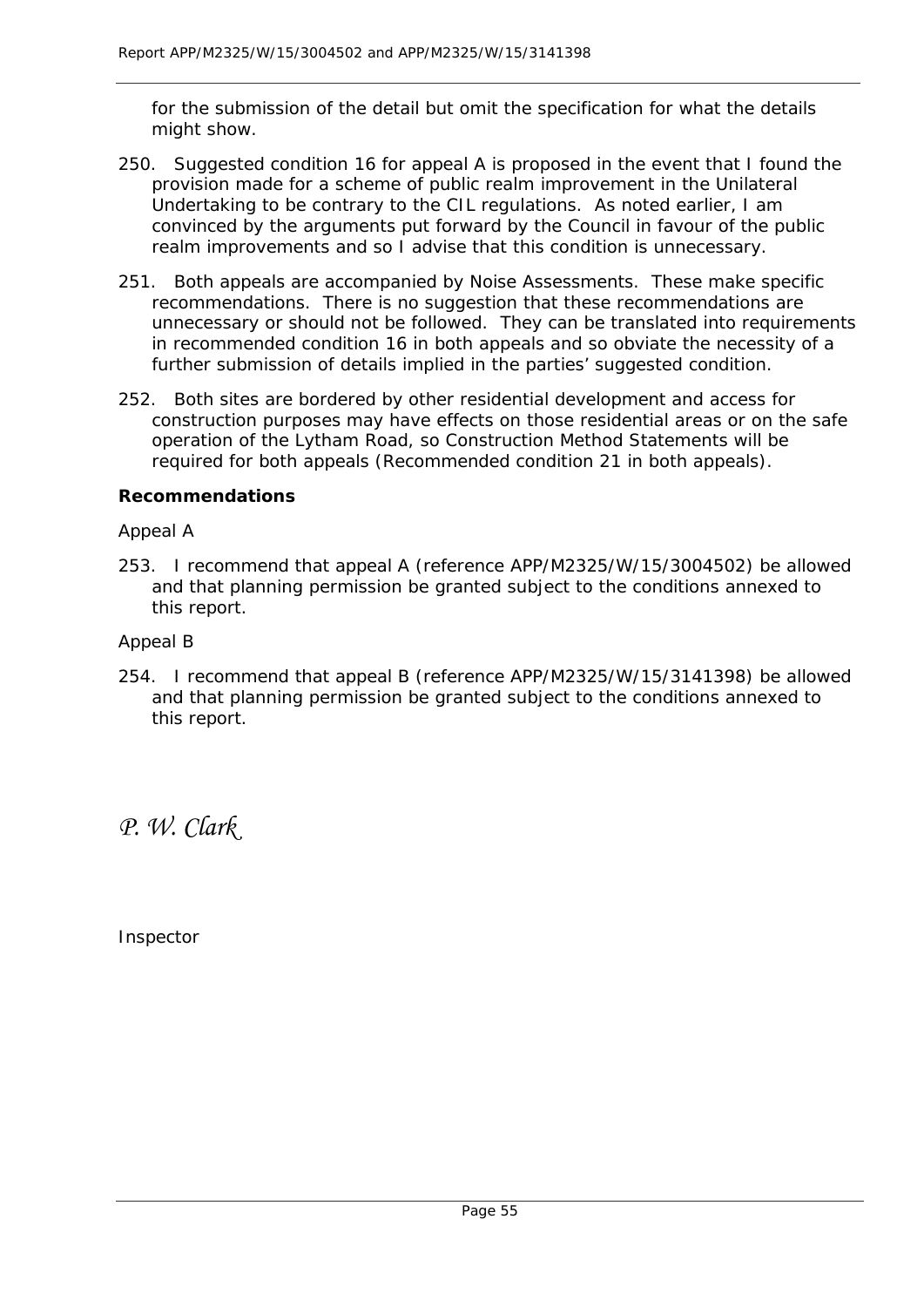## **Conditions applicable to Appeal A (APP/M2325/W/15/3004502)**

- 1) No development shall take place until a plan detailing the phasing of development and the allocation to each phase of a share of a total open space provision of not less than 2ha including a LEAP/LAP has been submitted to and agreed in writing by the local planning authority. The development shall be carried out in accordance with the approved details.
- 2) Details of the access within each phase of the site, appearance, landscaping, layout, and scale, (hereinafter called "the reserved matters") shall be submitted to and approved in writing by the local planning authority before any development begins on the phase in question and the development shall be carried out as approved.
- 3) Application for approval of the reserved matters shall be made to the local planning authority not later than three years from the date of this permission.
- 4) The development hereby permitted shall begin not later than two years from the date of approval of the last of the reserved matters to be approved.
- 5) The access on to Lytham Road to the development hereby permitted shall be carried out in accordance with approved plan number SK21338-12. No dwelling shall be occupied until the details shown on the approved plan have been completed and made available for use. Notwithstanding the provisions of the Town and Country Planning (General Permitted Development)(England) Order 2015 (or any equivalent Order following the revocation or re-enactment thereof) the area indicated as an area to be kept free of obstruction to visibility shall thereafter be kept free of any obstruction higher than 0.6m above the level of the carriageway.
- 6) No greater quantity of housing shall be built than that which would give rise to traffic generated by the development no greater than that forecast in the submitted Transport Assessment 140603/SK21338/TA02 June 2014 by SK Transport Planning Ltd.
- 7) No more than 15% of the development hereby approved shall be occupied until the completion and bringing into use of
	- a) The Preston Western Distributor Road
	- b) The relocation of BAE Systems gate from Mill Road to the road known variously as Liberator Way, Typhoon Way and Thunderbolt Avenue
	- c) The works at the junction of Church Road, Lytham Road and Highgate Lane required by conditions 16 and 17 of appeal decision APP/M2325/A/14/2217060
- 8) No dwelling hereby approved shall be occupied until a MOVA/UTC control has been installed and brought in to use at
	- a) the Church Road/Lytham Road/Highgate Lane junction
	- b) the Lytham Road/Mill Lane junction and
	- c) the junction of Lytham Road and the road known variously as Liberator Way, Typhoon Way and Thunderbolt Avenue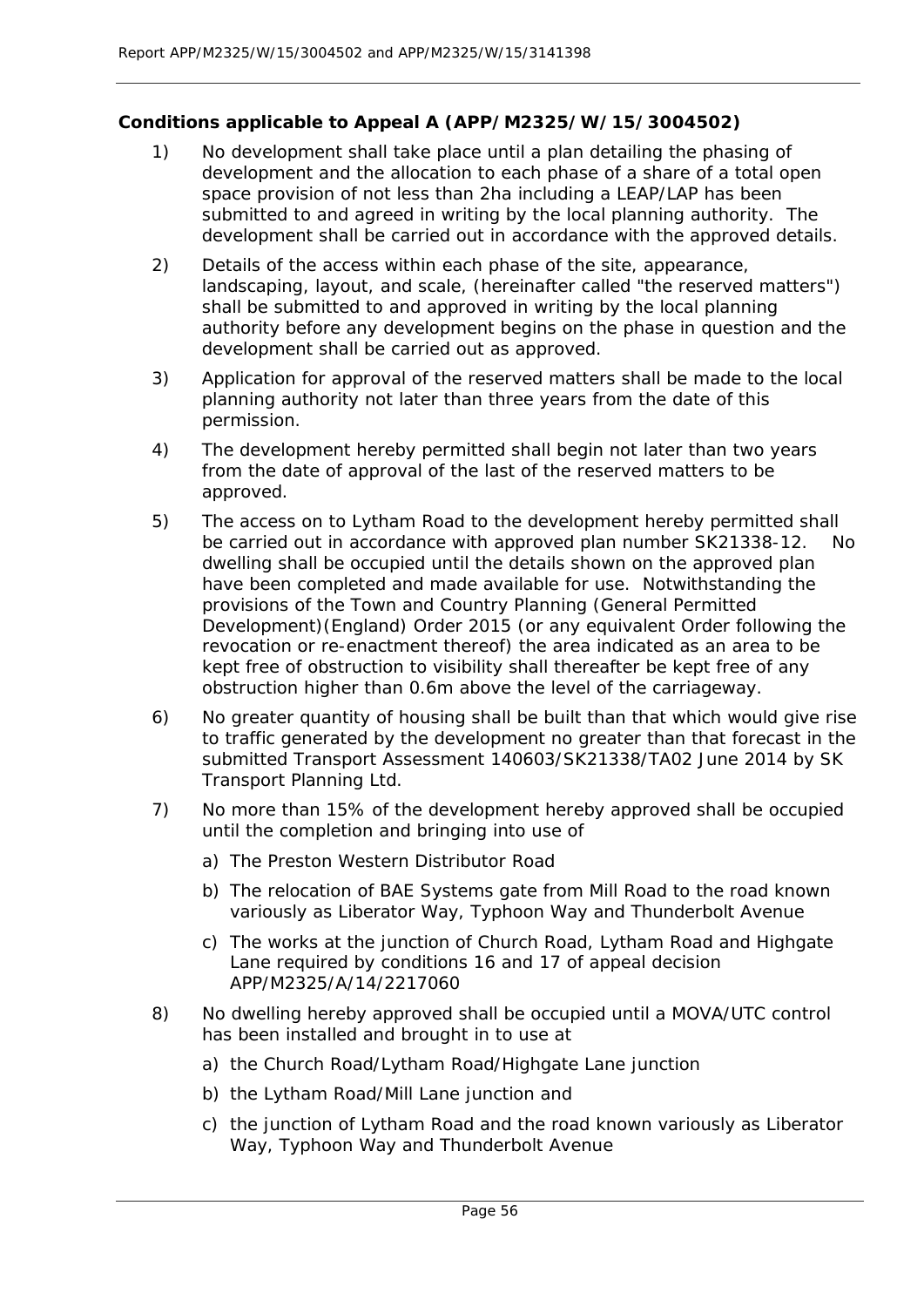- 9) No dwelling shall be occupied until details of travel mode share targets for the development and measures to achieve them (a Travel Plan) have been submitted to and approved in writing by the local planning authority. The development shall be carried out and retained in accordance with the approved details.
- 10) No dwelling shall be occupied until it has been provided with a Visitors Pack which shall have been previously submitted to and approved by the local planning authority, highlighting the sensitivity of the Ribble & Alt Estuaries to recreation activity and highlighting alternative recreational opportunities. The Visitors Pack shall thereafter be kept available in the dwelling for the use of future occupants.
- 11) No development shall take place on any phase of the site until details of foul and surface water drainage for that phase have been submitted to and approved in writing by the local planning authority. The development shall be carried out in accordance with the approved details. No dwelling shall be occupied until it is provided with its drainage as approved.
- 12) No development shall take place on any phase of the site until details of finished floor levels and external ground levels of each plot on that phase have been submitted to and approved in writing by the local planning authority. The development shall be carried out in accordance with the approved details.
- 13) No development shall take place on any phase of the site until an intrusive site investigation of the nature and extent of contamination and unexploded ordnance has been carried out in accordance with a methodology which has previously been submitted to and approved in writing by the local planning authority. The results of the site investigation shall be made available to the local planning authority before any new construction begins on that phase. If any contamination is found during the site investigation, a report specifying the measures to be taken to remediate that phase of the site to render it suitable for the development hereby permitted shall be submitted to and approved in writing by the local planning authority. That phase of the site shall be remediated in accordance with the approved measures before new construction begins. If, during the course of development, any contamination is found which has not been identified in the site investigation, additional measures for the remediation of this source of contamination shall be submitted to and approved in writing by the local planning authority. The remediation of the relevant phase of the site shall incorporate the approved additional measures.
- 14) No development shall take place within any phase of the site until a programme of archaeological work for that phase has been implemented in accordance with a written scheme of investigation which has been submitted to and approved in writing by the local planning authority.
- 15) No development shall take place on the relevant phase until details of the pedestrian and cycle access to Canberraway at the north-western corner of the site and to Butlers Meadow at the south-western corner of the site (both shown indicatively on the illustrative master plan accompanying the application) have been submitted to and approved in writing by the local planning authority. No dwelling on the relevant phase shall be occupied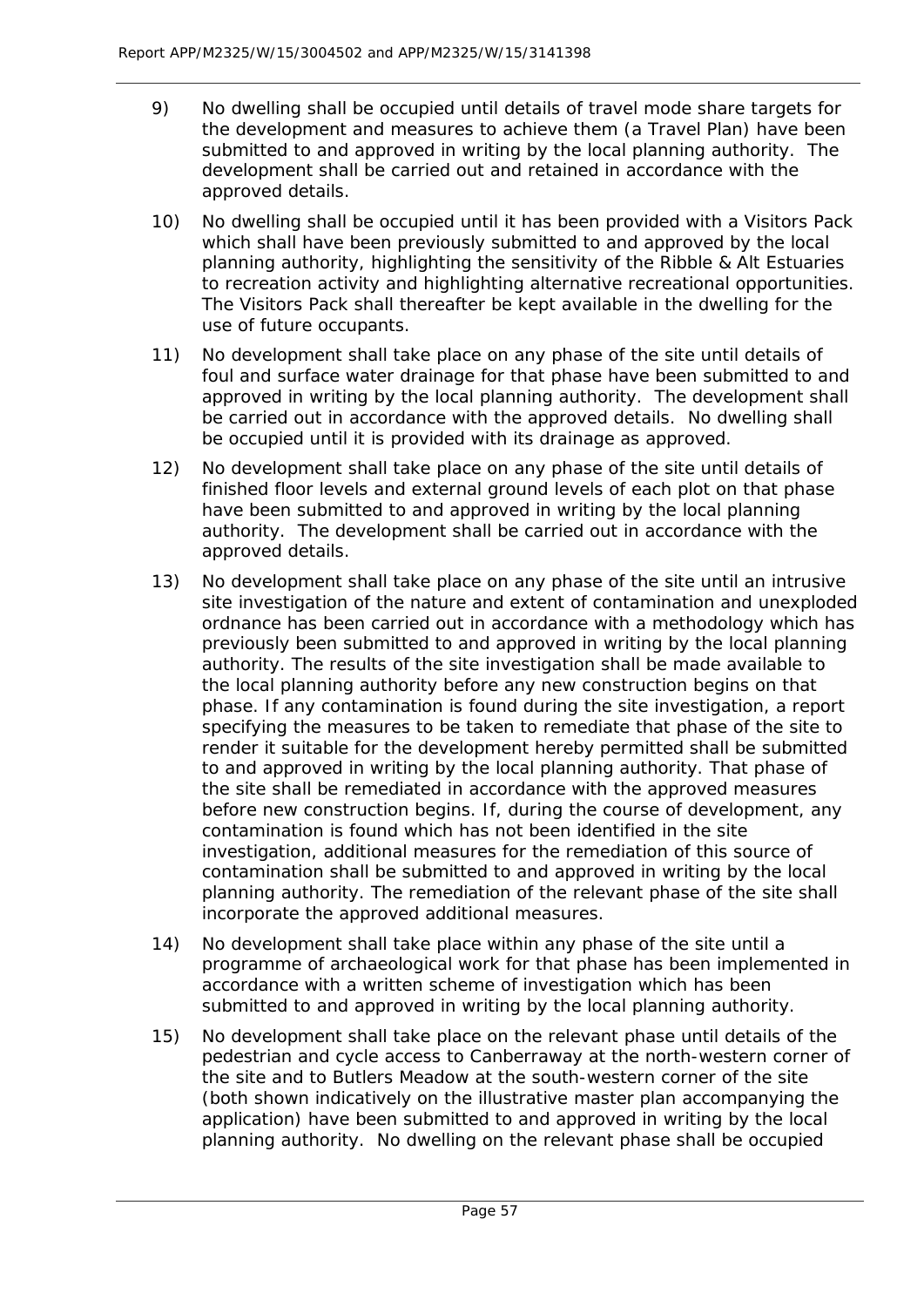until the relevant pedestrian and cycle access shall have been completed and made available in accordance with the approved details.

- 16) The external fabric of any dwelling hereby approved having a direct line of sight to Lytham Road and the boundary fences around their rear or private amenity areas shall be constructed so as to comply with the sound reduction performance recommended in section 5 of the Noise Impact Assessment by Resource & Environmental Consultants Ltd reference 90342R2.
- 17) No dwelling on any particular phase shall be occupied until the public open space allocated to that phase has been laid out and made available for its intended purpose. The public open space shall be retained thereafter in accordance with a maintenance scheme which shall have been submitted to and approved by the local planning authority before development commences on the relevant phase. No dwelling on the last of any phase of the development which includes residential dwellings shall be occupied until the LEAP/LAP and all the public open space on all phases has been laid out and made available for its intended purpose.
- 18) In this condition "retained tree" means an existing tree or hedgerow which is to be retained in accordance with the recommendations contained in section 5 and drawing 60072-002 of the Arboricultural and Hedgerow Assessment reference 60072P1R4 by Resource and Environmnetal Consultants Ltd dated 2 June 2014 and paragraphs (i) and (ii) below shall have effect until the expiration of 1 year from the date of the first occupation of the last completed dwelling for its permitted use.
	- i. No retained tree shall be cut down, uprooted or destroyed, nor shall any retained tree be topped or lopped other than in accordance with the approved plans and particulars, without the written approval of the local planning authority. Any topping or lopping approved shall be carried out in accordance with British Standard 3998 (Tree Work).
	- ii. If any retained tree is removed, uprooted or destroyed or dies, another tree shall be planted at the same place and that tree shall be of such size and species, and shall be planted at such time, as may be specified in writing by the local planning authority.
	- iii. The erection of fencing for the protection of any retained tree shall be undertaken in accordance with the approved plans and particulars before any equipment, machinery or materials are brought on to the site for the purposes of the development, and shall be maintained until all equipment, machinery and surplus materials have been removed from the site. Nothing shall be stored or placed in any area fenced in accordance with this condition and the ground levels within those areas shall not be altered, nor shall any excavation be made, without the written approval of the local planning authority.
- 19) None of the ponds and ditches shown on figure 2 of the Ecological Survey and Assessment reference 2013 089 by ERAP Ltd dated September 2013 (Updated June 2014) shall be removed or filled in except in accordance with details submitted and approved in compliance with other conditions of this permission. A buffer zone of 10m around the edge of each pond shall be kept free of development.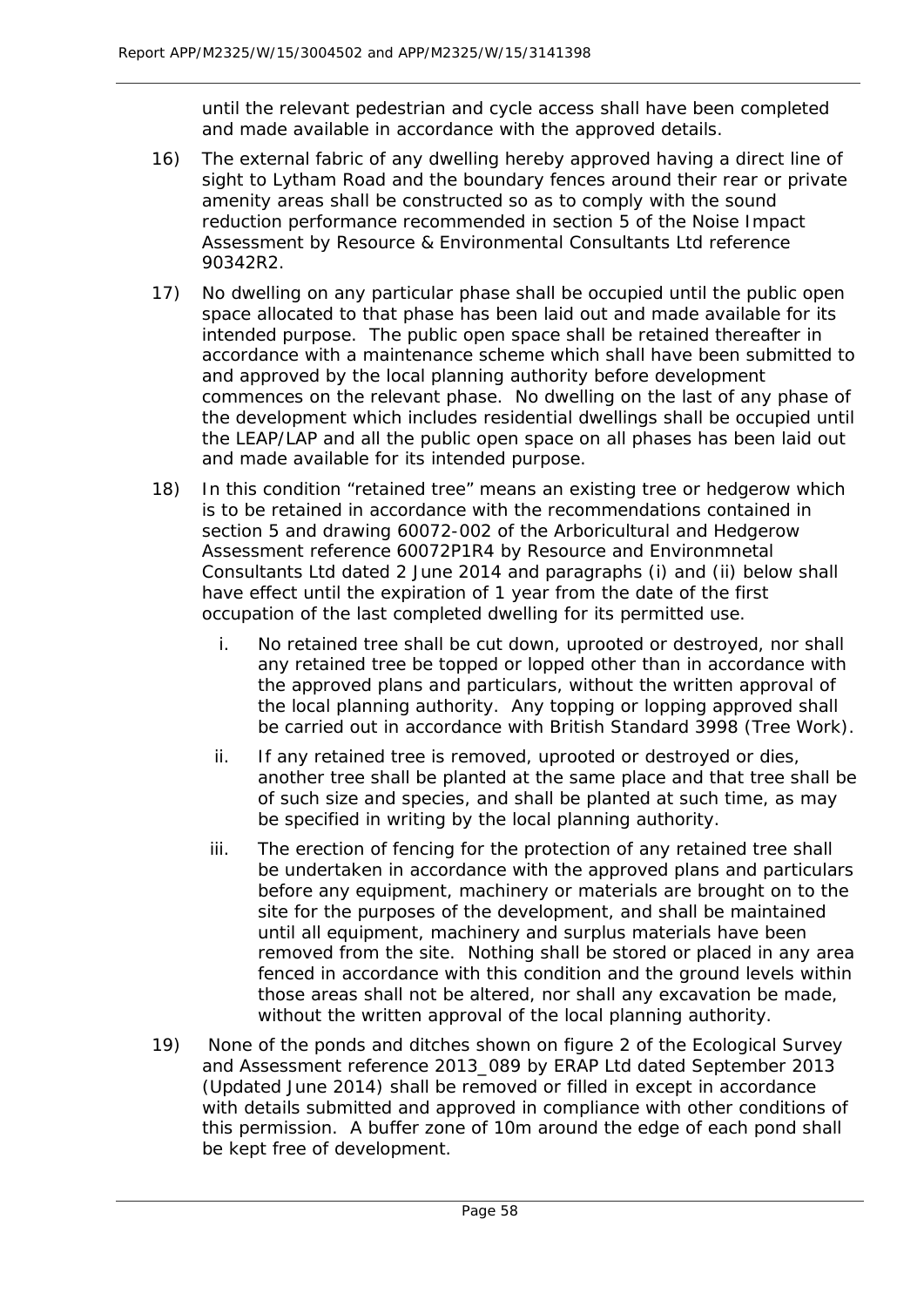- 20) No clearance of any vegetation in preparation for or during the course of development shall take place during the bird nesting season (March to July inclusive) unless an ecological survey has first been submitted to and approved in writing by the local planning authority. Should the survey reveal the presence of any nesting species, then no clearance of any vegetation shall take place during the bird nesting season until a methodology for protecting nest sites during the course of the development has been submitted to and approved in writing by the local planning authority. Nest site protection shall thereafter be provided in accordance with the approved methodology.
- 21) No development shall take place, including any works of demolition, until a Construction Method Statement has been submitted to, and approved in writing by, the local planning authority. The approved Statement shall be adhered to throughout the construction period. The Statement shall provide for:

The hours of site operation

the parking of vehicles of site operatives and visitors

loading and unloading of plant and materials

storage of plant and materials used in constructing the development the erection and maintenance of security hoarding including decorative displays and facilities for public viewing, where appropriate wheel washing facilities

measures to control the emission of dust and dirt during construction a scheme for recycling/disposing of waste resulting from demolition and construction works.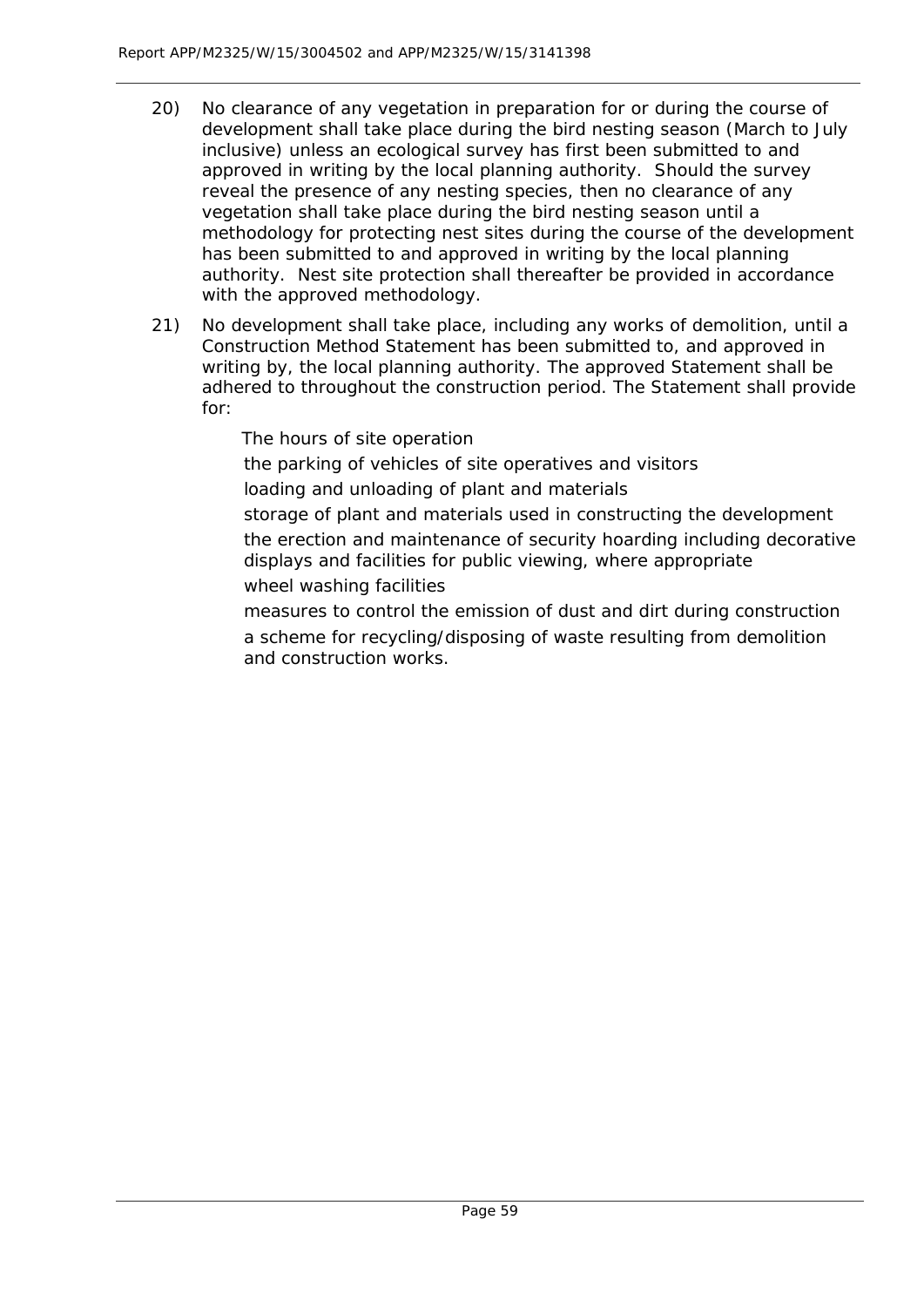## **Conditions applicable to Appeal B (APP/M2325/W/15/3141398)**

- 1) No development shall take place until a plan detailing the phasing of development and the allocation to each phase of a share of a total open space provision of not less than 0.87ha including a play area has been submitted to and agreed in writing by the local planning authority. The development shall be carried out in accordance with the approved details.
- 2) Details of the access within each phase of the site, appearance, landscaping, layout, and scale, (hereinafter called "the reserved matters") shall be submitted to and approved in writing by the local planning authority before any development begins on the phase in question and the development shall be carried out as approved.
- 3) Application for approval of the reserved matters shall be made to the local planning authority not later than three years from the date of this permission.
- 4) The development hereby permitted shall begin not later than two years from the date of approval of the last of the reserved matters to be approved.
- 5) The access on to Lytham Road to the development hereby permitted shall be carried out in accordance with approved plan number 0988-F01 revision F. Notwithstanding the provisions of the Town and Country Planning (General Permitted Development)(England) Order 2015 (or any equivalent Order following the revocation or re-enactment thereof) the area indicated as an area of verge to be kept free of all obstructions above 0.6m shall thereafter be kept free of any obstruction higher than 0.6m above the level of the carriageway. No dwelling shall be occupied until the details shown on the approved plan have been completed and made available for use.
- 6) No greater quantity of housing shall be built than that which would give rise to traffic generated by the development no greater than that forecast in the submitted Transport Assessment July 2015 by Croft Transport Solutions.
- 7) No more than 15% of the development hereby approved shall be occupied until the completion and bringing into use of
	- a) The Preston Western Distributor Road
	- b) The relocation of BAE Systems gate from Mill Road to the road known variously as Liberator Way, Typhoon Way and Thunderbolt Avenue
	- c) The works at the junction of Church Road, Lytham Road and Highgate Lane required by conditions 16 and 17 of appeal decision APP/M2325/A/14/2217060
- 8) No dwelling hereby approved shall be occupied until a MOVA/UTC control has been installed and brought in to use at the Church Road/Lytham Road/Highgate Lane junction
- 9) No dwelling shall be occupied until details of travel mode share targets for the development and measures to achieve them (a Travel Plan) have been submitted to and approved in writing by the local planning authority. The development shall be carried out and retained in accordance with the approved details.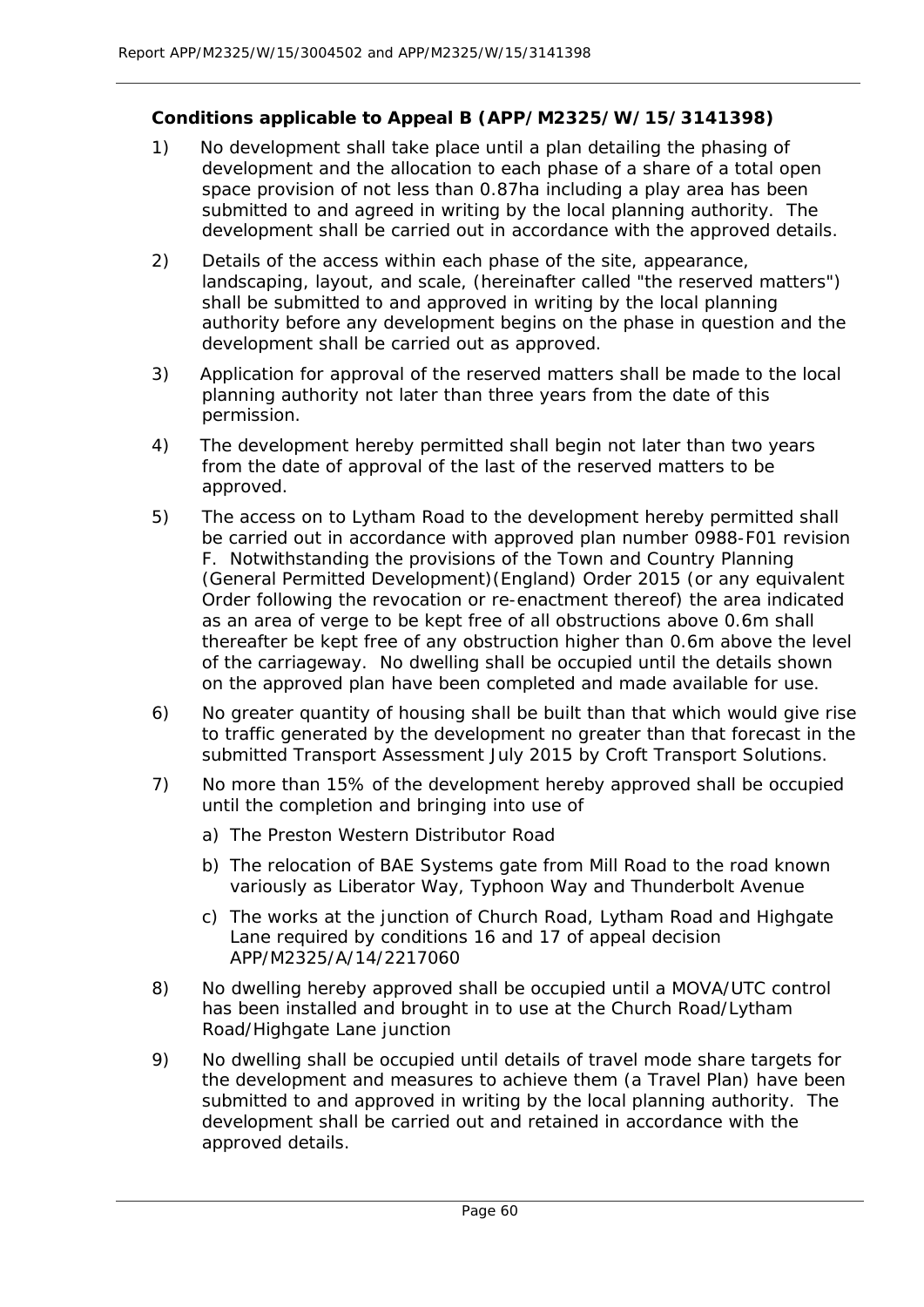- 10) No dwelling shall be occupied until it has been provided with a Visitors Pack which shall have been previously submitted to and approved by the local planning authority, highlighting the sensitivity of the Ribble & Alt Estuaries to recreation activity and highlighting alternative recreational opportunities. The Visitors Pack shall thereafter be kept available in the dwelling for the use of future occupants.
- 11) No development shall take place on any phase of the site until details of foul and surface water drainage for that phase and of its management have been submitted to and approved in writing by the local planning authority. The development shall be carried out in accordance with the approved details and retained thereafter in accordance with the approved management details. No dwelling shall be occupied until it is provided with its drainage as approved.
- 12) No development shall take place on any phase of the site until details of finished floor levels and external ground levels of each plot on that phase have been submitted to and approved in writing by the local planning authority. The development shall be carried out in accordance with the approved details.
- 13) No development shall take place on any phase of the site until an intrusive site investigation of the nature and extent of contamination and unexploded ordnance has been carried out in accordance with a methodology which has previously been submitted to and approved in writing by the local planning authority. The results of the site investigation shall be made available to the local planning authority before any new construction begins on that phase. If any contamination is found during the site investigation, a report specifying the measures to be taken to remediate that phase of the site to render it suitable for the development hereby permitted shall be submitted to and approved in writing by the local planning authority. That phase of the site shall be remediated in accordance with the approved measures before new construction begins. If, during the course of development, any contamination is found which has not been identified in the site investigation, additional measures for the remediation of this source of contamination shall be submitted to and approved in writing by the local planning authority. The remediation of the relevant phase of the site shall incorporate the approved additional measures.
- 14) No development shall take place on any phase of the site until a programme of archaeological work for that phase has been implemented in accordance with a written scheme of investigation which has been submitted to and approved in writing by the local planning authority.
- 15) No development shall take place on the relevant phase until details of the pedestrian and cycle accesses to the southern and eastern boundaries of the site (shown indicatively on the illustrative master plan drawing number 013-006-P009 REV C accompanying the application) have been submitted to and approved in writing by the local planning authority. No dwelling on the relevant phase shall be occupied until the relevant pedestrian and cycle access shall have been completed and made available in accordance with the approved details.
- 16) The external fabric of the dwellings hereby approved and the boundary fences around their rear or private amenity areas shall be constructed so as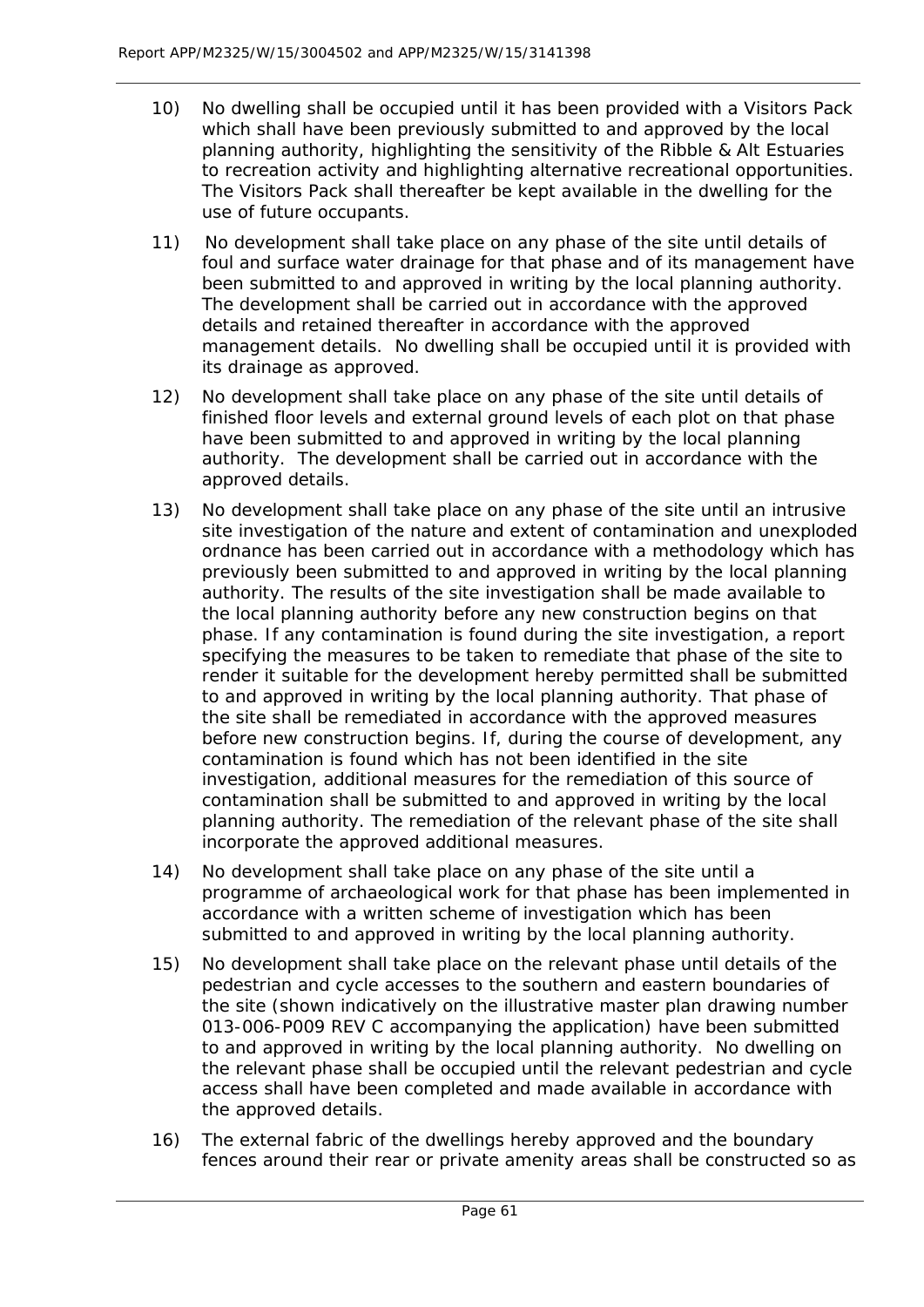to comply with the sound reduction performance recommended in section 5 of the Noise Assessment version number 2 by SLR global environmental solutions reference 410.02826.00007.

- 17) No dwelling on any particular phase shall be occupied until the public open space allocated to that phase has been laid out and made available for its intended purpose. The public open space shall be retained thereafter in accordance with a maintenance scheme which shall have been submitted to and approved by the local planning authority before development commences on the relevant phase. No dwelling on the last of any phase of the development which includes residential dwellings shall be occupied until the play area and all the public open space on all phases has been laid out and made available for its intended purpose.
- 18) No development shall take place until details of existing trees or hedgerows which are to be retained on site and the manner of their protection have been submitted to and approved by the local planning authority and paragraphs (i) and (ii) below shall have effect until the expiration of 1 year from the date of the first occupation of the last completed dwelling for its permitted use.
	- i. No retained tree shall be cut down, uprooted or destroyed, nor shall any retained tree be topped or lopped other than in accordance with the approved plans and particulars, without the written approval of the local planning authority. Any topping or lopping approved shall be carried out in accordance with British Standard 3998 (Tree Work).
	- ii. If any retained tree is removed, uprooted or destroyed or dies, another tree shall be planted at the same place and that tree shall be of such size and species, and shall be planted at such time, as may be specified in writing by the local planning authority.
	- iii. The erection of fencing for the protection of any retained tree shall be undertaken in accordance with the approved plans and particulars before any equipment, machinery or materials are brought on to the site for the purposes of the development, and shall be maintained until all equipment, machinery and surplus materials have been removed from the site. Nothing shall be stored or placed in any area fenced in accordance with this condition and the ground levels within those areas shall not be altered, nor shall any excavation be made, without the written approval of the local planning authority.
- 19) No development shall take place within 6m of the ditch immediately to the east of the application site.
- 20) No clearance of any vegetation in preparation for or during the course of development shall take place during the bird nesting season (March to July inclusive) unless an ecological survey has first been submitted to and approved in writing by the local planning authority. Should the survey reveal the presence of any nesting species, then no clearance of any vegetation shall take place during the bird nesting season until a methodology for protecting nest sites during the course of the development has been submitted to and approved in writing by the local planning authority. Nest site protection shall thereafter be provided in accordance with the approved methodology.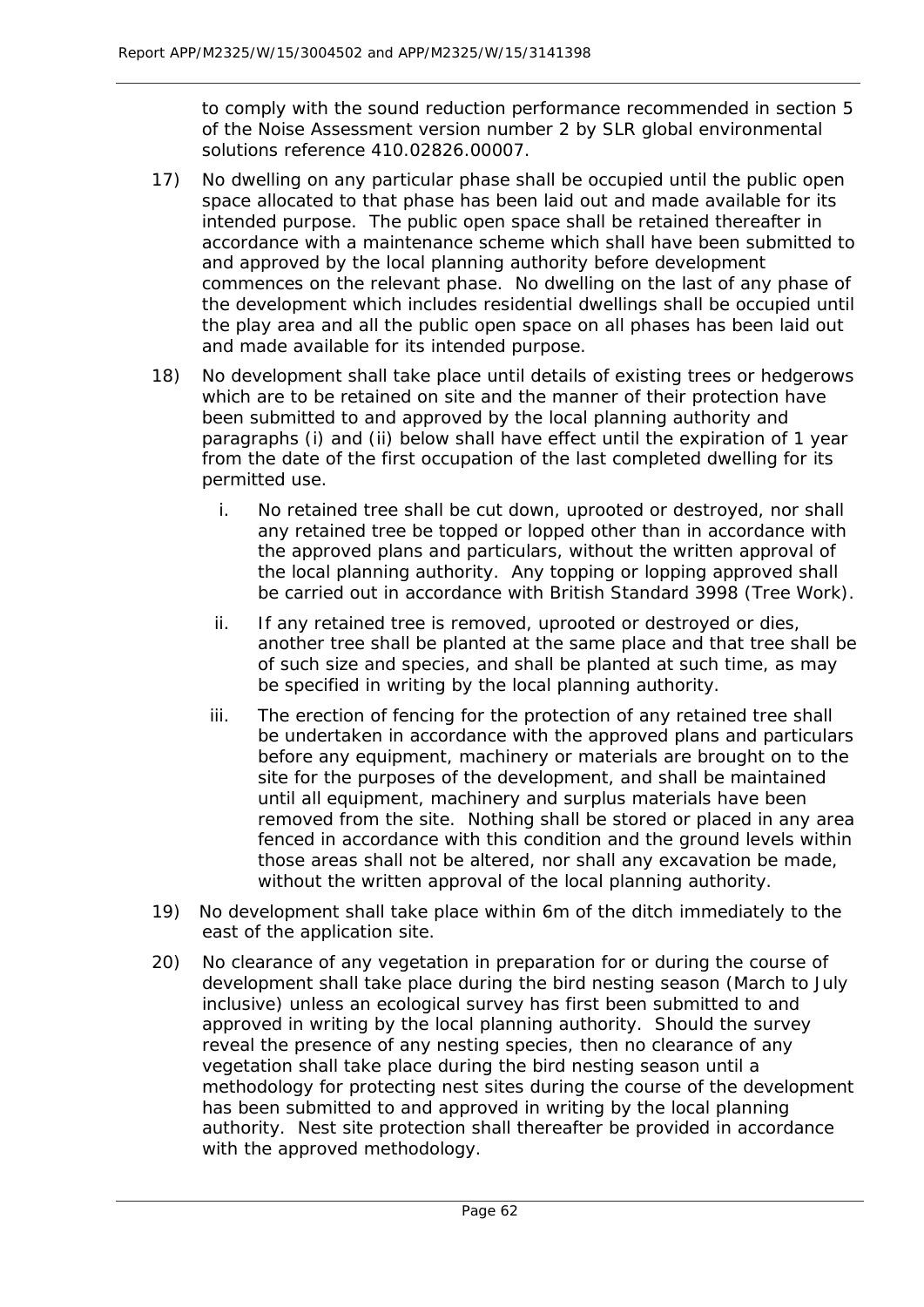21) No development shall take place, including any works of demolition, until a Construction Method Statement has been submitted to, and approved in writing by, the local planning authority. The approved Statement shall be adhered to throughout the construction period. The Statement shall provide for:

The hours of site operation

the parking of vehicles of site operatives and visitors

loading and unloading of plant and materials

storage of plant and materials used in constructing the development

the erection and maintenance of security hoarding including decorative displays and facilities for public viewing, where appropriate

wheel washing facilities

measures to control the emission of dust and dirt during construction

a scheme for recycling/disposing of waste resulting from demolition and construction work.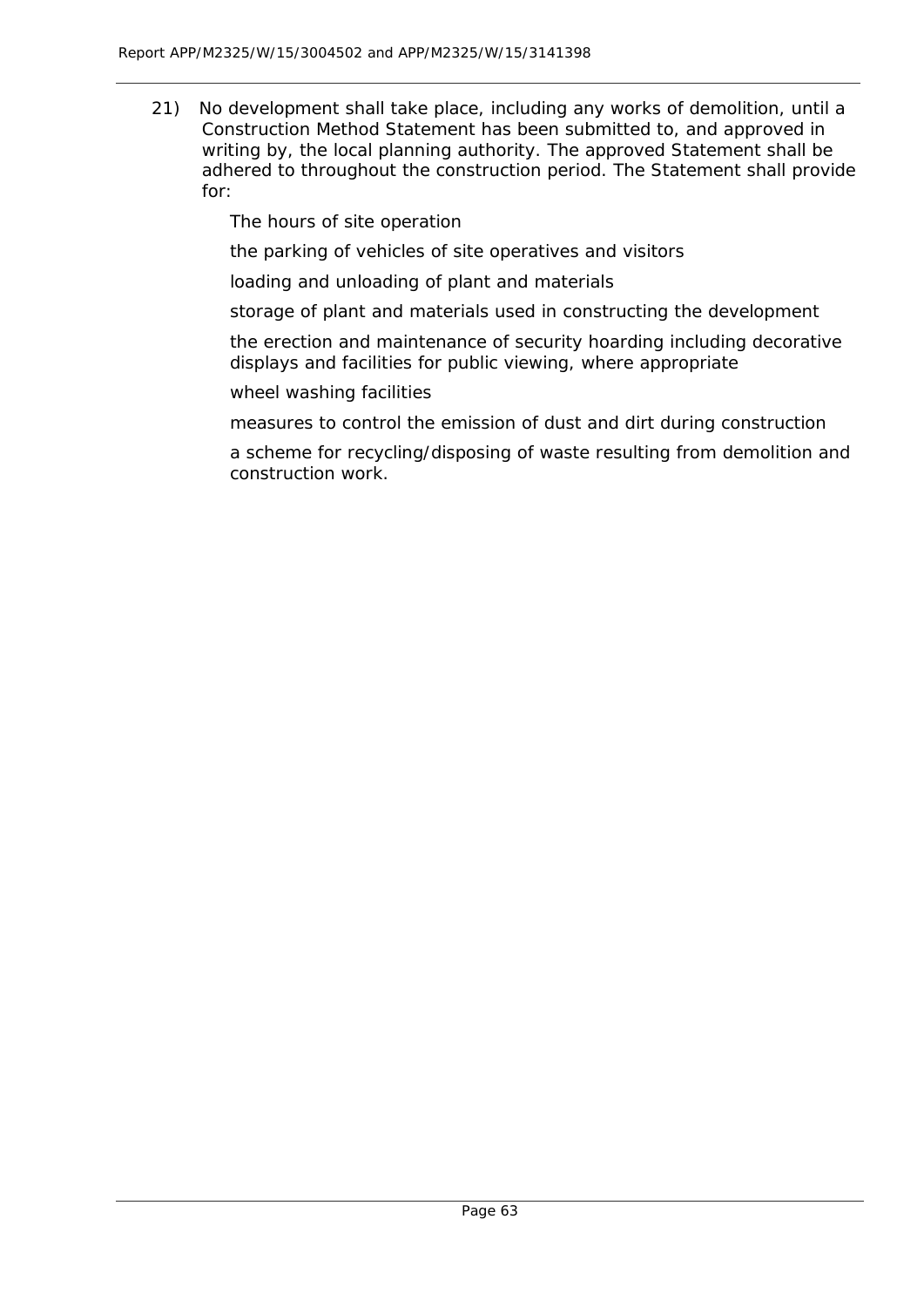## **APPEARANCES**

#### FOR THE LOCAL PLANNING AUTHORITY:

| Jonathan Easton, of Counsel                                                                                                                                                                         |                                                                           | Instructed by the Solicitor to Fylde Borough<br>Council |  |
|-----------------------------------------------------------------------------------------------------------------------------------------------------------------------------------------------------|---------------------------------------------------------------------------|---------------------------------------------------------|--|
| discussions on<br>conditions                                                                                                                                                                        | Andrew Stell BA MRTPI<br>did not give evidence<br>but participated in the | Development Manager, Fylde Borough Council              |  |
| Martin Porter did not<br>give evidence but<br>participated in the<br>discussions on<br>conditions<br>Mark Evans did not give<br>evidence but<br>participated in the<br>discussions on<br>conditions |                                                                           | Lancashire County Council                               |  |
|                                                                                                                                                                                                     |                                                                           | Regeneration Manager, Fylde Borough Council             |  |
| FOR APPELLANT A:                                                                                                                                                                                    |                                                                           |                                                         |  |
| John Barrett, of Counsel<br>He called                                                                                                                                                               |                                                                           | Instructed by Satnam Planning Services                  |  |
| <b>MIHT CMILT</b>                                                                                                                                                                                   | John Thompson BEng                                                        | Project Director, SK Transport Planning Limited         |  |
| <b>CMLI</b>                                                                                                                                                                                         | David Appleton MA NDH                                                     | Director, Appletons                                     |  |
| Colin Griffiths BA(Hons)<br><b>MRTPI</b>                                                                                                                                                            |                                                                           | Director, Satnam Planning Services Limited              |  |
| discussions on<br>conditions                                                                                                                                                                        | Sebastian Heeley did not<br>give evidence but<br>participated in the      | Redwaters                                               |  |
| FOR APPELLANT B:                                                                                                                                                                                    |                                                                           |                                                         |  |
| Andrew Williamson BA, DipTP,<br><b>MRTPI</b>                                                                                                                                                        |                                                                           | Partner, Walker Morris Solicitors                       |  |
| He called<br><b>HNC</b>                                                                                                                                                                             | Phil Wooliscroft MSc                                                      | Director, Croft Transport solutions                     |  |
| Chris May BA(Hons)<br><b>MRTPI</b><br>Sebastian Tibenham<br><b>MTPC MRTPI MIED</b>                                                                                                                  |                                                                           | Director, Pegasus Planning Group                        |  |
|                                                                                                                                                                                                     |                                                                           | Regional Director, Pegasus Group                        |  |
|                                                                                                                                                                                                     | Graham Lamb did not<br>give evidence but<br>participated in the           | Pegasus Group                                           |  |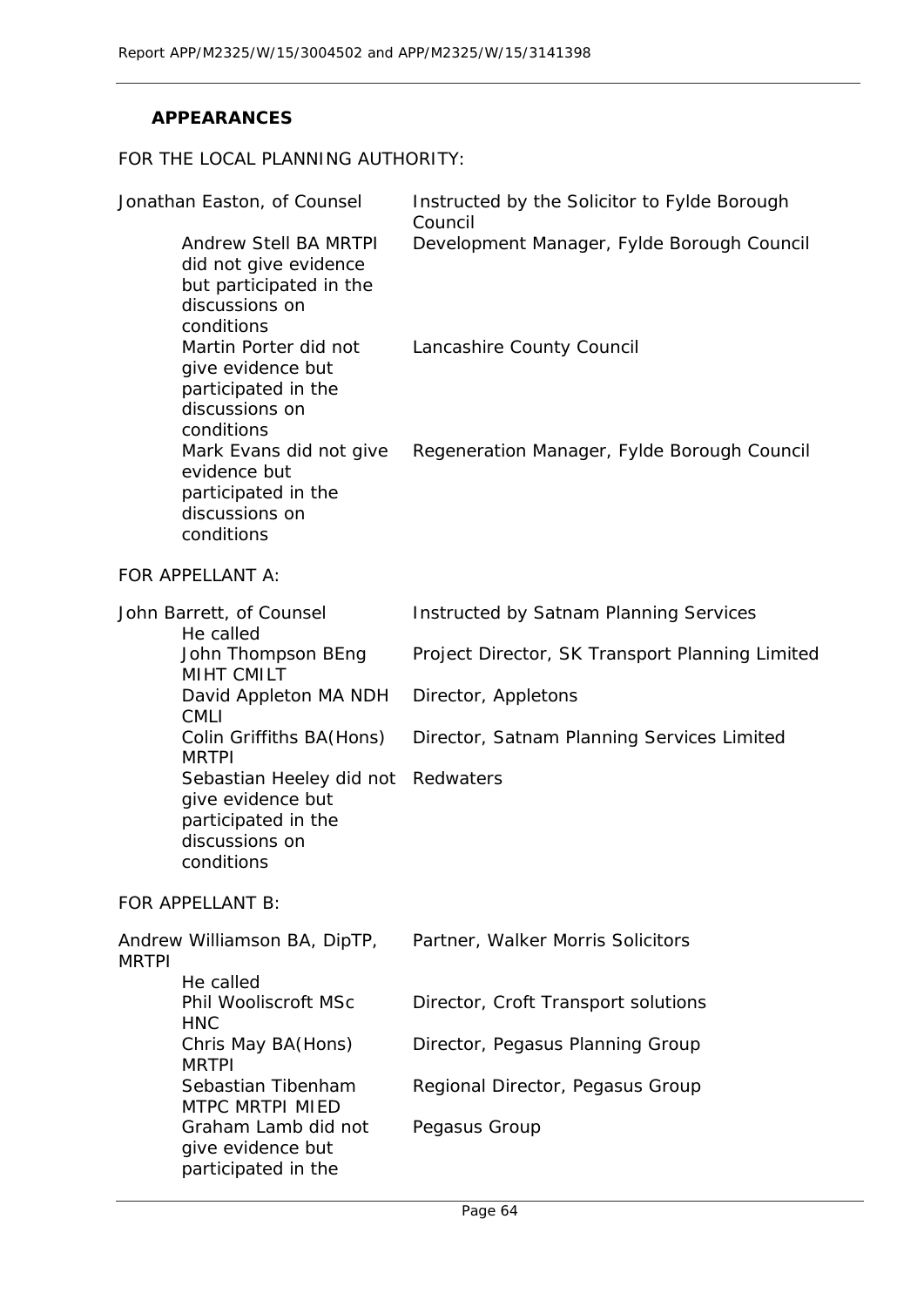| discussions on<br>conditions<br>Katie Dean did not give Hallam Land<br>evidence but<br>participated in the<br>discussions on<br>conditions |                                                                                                                                                           |
|--------------------------------------------------------------------------------------------------------------------------------------------|-----------------------------------------------------------------------------------------------------------------------------------------------------------|
| <b>INTERESTED PERSONS:</b>                                                                                                                 |                                                                                                                                                           |
| Jacqueline McDermot<br>Jean King<br>David Hoyle<br>Gail Gallacher<br><b>Tony Guest</b><br>Alan Child                                       | Local resident<br>Local resident<br>Local resident<br>Local resident<br>Local resident<br>Bryning-with-Warton Neighbourhood Plan<br><b>Steering Group</b> |
| Anthony Wood<br>Margaret Scott<br>John Rowson<br><b>Michael Gilbert</b><br>John Barton Bennett<br><b>Ruth Fraser</b>                       | Clerk for Bryning-with-Warton Parish Council<br>Local resident<br>Local resident<br>Local resident<br>Local resident<br>Local resident                    |
| Howard Ashworth                                                                                                                            | Local resident                                                                                                                                            |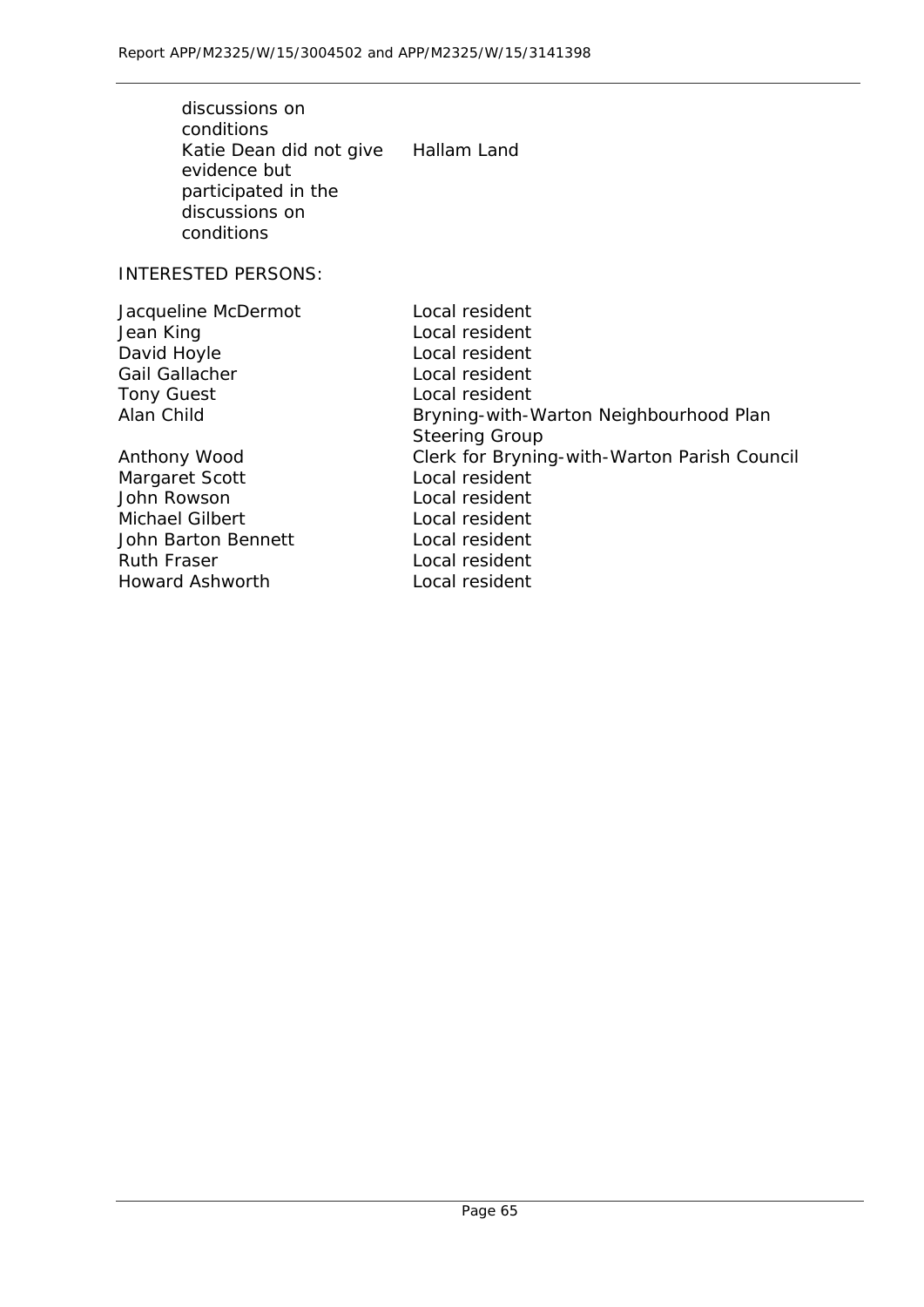## **DOCUMENTS**

## **Documents Common to both appeals**

## **1. Adopted Local/ Regional Development Plan and SPDs/SPGs (provided electronically)**

- 1.1 Fylde Borough Local Plan Alterations Review (and Proposals Map) (2004- 2016)- October 2005
- 1.2 Fylde Borough Local Plan (1996-2006) May 2003
- 1.3 Lancashire Structure Plan (1991-2006)- 1997 *(extracts)*
- 1.4 Landscape Strategy for Lancashire 2000
- 1.5 Regional Planning Guidance for the North West (RPG13) (2001-2016) March 2003
- 1.6 Joint Lancashire Structure Plan (2001-2016)- March 2005
- 1.7 RSS for the North West of England (2003-2021)- September 2008
- 1.8 Fylde Interim Housing Policy Updated February 2013
- 1.9 Fylde Regeneration Framework- September 2010
- 1.10 Fylde Interim Housing Policy July 2008
- 1.11 Local Plan Saving Letter- October 2008
- 1.12 Fylde Coast Highways and Transport Masterplan

#### **2. Emerging Local Plan and Evidence Base Documents (provided electronically)**

- 2.1 Fylde Local Plan to 2030 'Issues and Options'- June/ July 2012
- 2.2 Fylde Local Plan to 2030- Interim Sustainability Appraisal- May 2012
- 2.3 Developing Infrastructure Delivery Plan- June 2013
- 2.4 Employment Land and Premises Study (AECOM) August 2012
- 2.5 Fylde Local Plan to 2030: Part 1- Preferred Options- July/ August 2013 (An extract is also provided at Appendix 11 of document 9.2)
- 2.6 Fylde Local Plan to 2030: Part 1- Preferred Options Sustainability Appraisal-June 2013
- 2.7 Fylde Local Plan to 2030: Part 1- Preferred Options Responses Report- July 2014
- 2.8 Fylde Coast SHMA (December 2013) Issued February 2014
- 2.9 FBC Report Adopting Fylde Coast SHMA- 29.04.2014
- 2.10 Housing Land Availability Schedule- Base date 31.03.2014
- 2.11 FBC Local Plan Steering Group Report on Housing Requirement- 16.04.2014
- 2.12 Fylde Annual Monitoring Report 2005
- 2.13 Fylde Annual Monitoring Report March 2010/2011
- 2.14 Strategic Housing Land Availability Assessment (March 2013 base date)
- 2.15 Local Plan Steering Group Meeting- November 2014
- 2.16 Five Year Housing Supply Statement- March 31<sup>st</sup> 2015
- 2.17 Five Year Housing Supply Statement- March 31<sup>st</sup> 2016
- 2.18 Housing Land Availability Schedule- March 2015
- 2.19 Fylde Coast SHMA Addendum 1- November 2014
- 2.20 Fylde Coast SHMA Addendum 2 for Fylde May 2015
- 2.21 Development Management Policy Committee- 17.06.2015 (Housing Requirement Paper 2015)
- 2.22 Development Management Policy Committee- 16.09.2015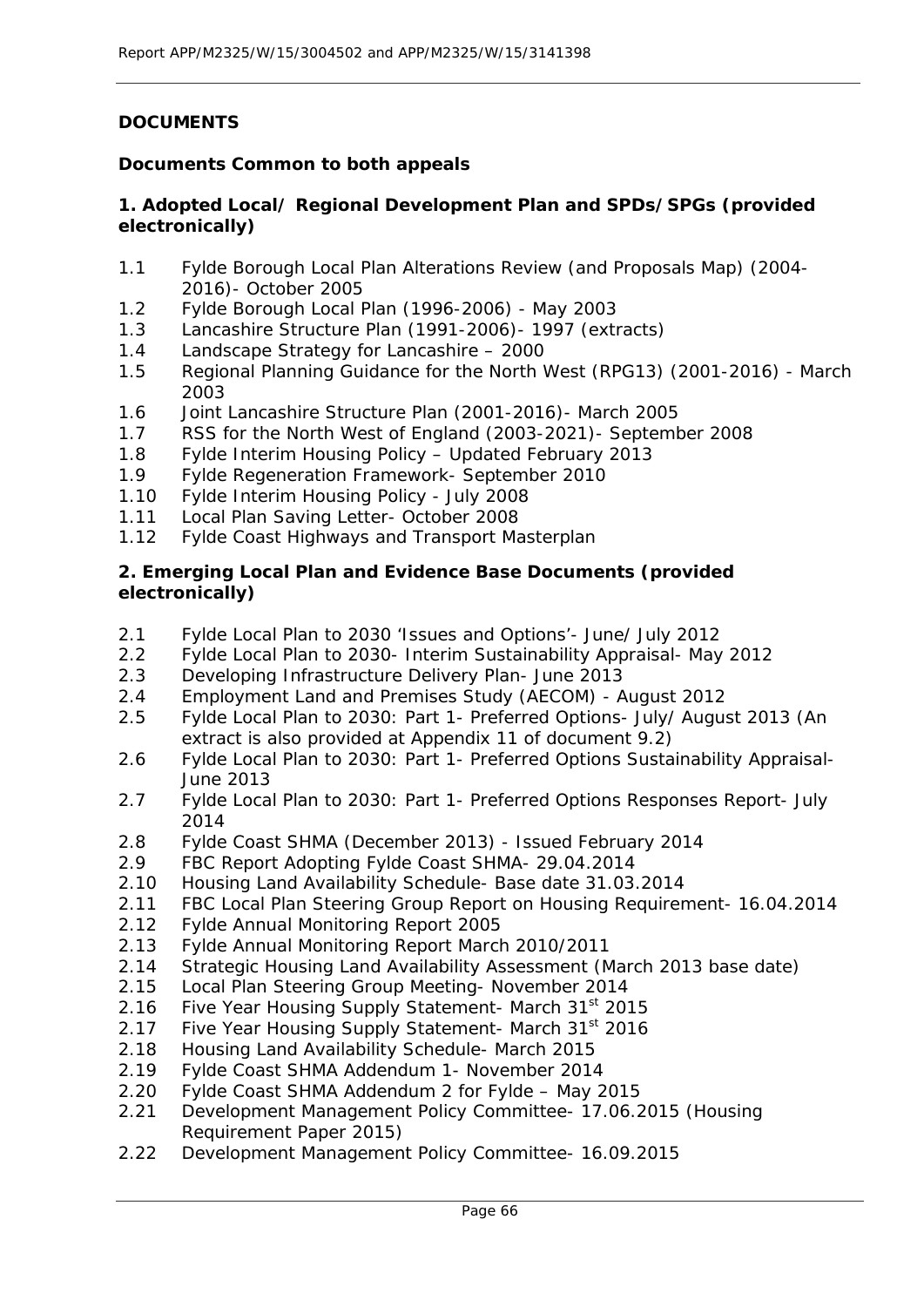- 2.23 Draft Statement of Community Involvement- September 2015
- 2.24 Draft Infrastructure Delivery Plan September 2015
- 2.25 Site Assessment Background Paper- October 2015
- 2.26 Health Impact Assessment- October 2015
- 2.27 Rural Proofing Assessment
- 2.28 Local Plan Revised Preferred Option (RPO) October 2015
- 2.29 RPO Proposals Maps of Warton (1 & 2)
- 2.30 RPO Proposals Maps of Blackpool Periphery (1 of 2)
- 2.31 RPO Sustainability Appraisal (& Non-Technical Summary) 19<sup>th</sup> November 2015
- 2.32 RPO Habitats Regulation Assessment  $-17<sup>th</sup>$  November 2015
- 2.33 RPO Responses Report- March 2016
- 2.34 Settlement Hierarchy Background Paper March 2016
- 2.35 Council Report on Publication Draft Local Plan (15<sup>th</sup> June 2016)
- 2.36 Publication Draft Local Plan (as reported  $15<sup>th</sup>$  June 2016)
- 2.37 Proposals Map of Publication Draft Local Plan (as reported 15<sup>th</sup> June 2016)
- 2.38 HLM Reps to Revised Preferred Options- December 2015 (duplicate copy at Appendix A to Statement of Case (document 11.22)
- 2.39 FBC Regeneration Scheme for Warton Village Centre (hard copy also provided)(duplicate copy at Appendix 23 of Sebastian Tibenham's evidence (document 13.3)
- 2.40 FBC Regeneration Scheme for wider Warton improvements (hard copy also provided)(duplicate copy at Appendix 23 of Sebastian Tibenham's evidence (document 13.3)
- 2.41 Confirmation of support to concept of enhanced public realm from Warton PC (hard copy also provided)
- 2.42 Housing Needs Survey 2007 (Hard copy also provided)

# **3. Emerging Neighbourhood Plan (provided electronically)**

- 3.1 Draft Warton Neighbourhood Plan 2030- July/ August 2014
- 3.2 Warton Draft Neighbourhood Plan Sustainability Appraisal- July 2014
- 3.3 FBC Representations to Draft Warton Neighbourhood Plan 2030- 13.08.2014
- 3.4 HLM Representations to Draft Warton Neighbourhood Plan 2030 20.08.2014
- 3.5 Warton Submission Neighbourhood Plan- 23.09.2014 (Extracts are also provided at Appendices 12 and 13 to document 9.2)
- 3.6 Warton Submission Neighbourhood Plan Consultation Statement- 21.09.2014
- 3.7 Warton Submission Neighbourhood Plan 'Basic Conditions Statement'- 21.09.2014
- 3.8 Warton Submission Neighbourhood Plan Sustainability Appraisal- 19.09.2014
- 3.9 HLM Representations to Submission Warton Neighbourhood Plan 28.11.2014
- 3.10 Warton Neighbourhood Plan Examiners Report, Nigel McGurk April 2016 (A duplicate is also provided at appendix 14 to document 9.2)

## **4. National Planning Policy and Companion Guides and Legislation (provided electronically)**

- 4.1 Laying the Foundations- November 2011
- 4.2 DCLG: National Planning Policy Framework March 2012
- 4.3 Localism Act- 15.11.2011
- 4.4 Housing and Growth- Ministerial Statement September 2012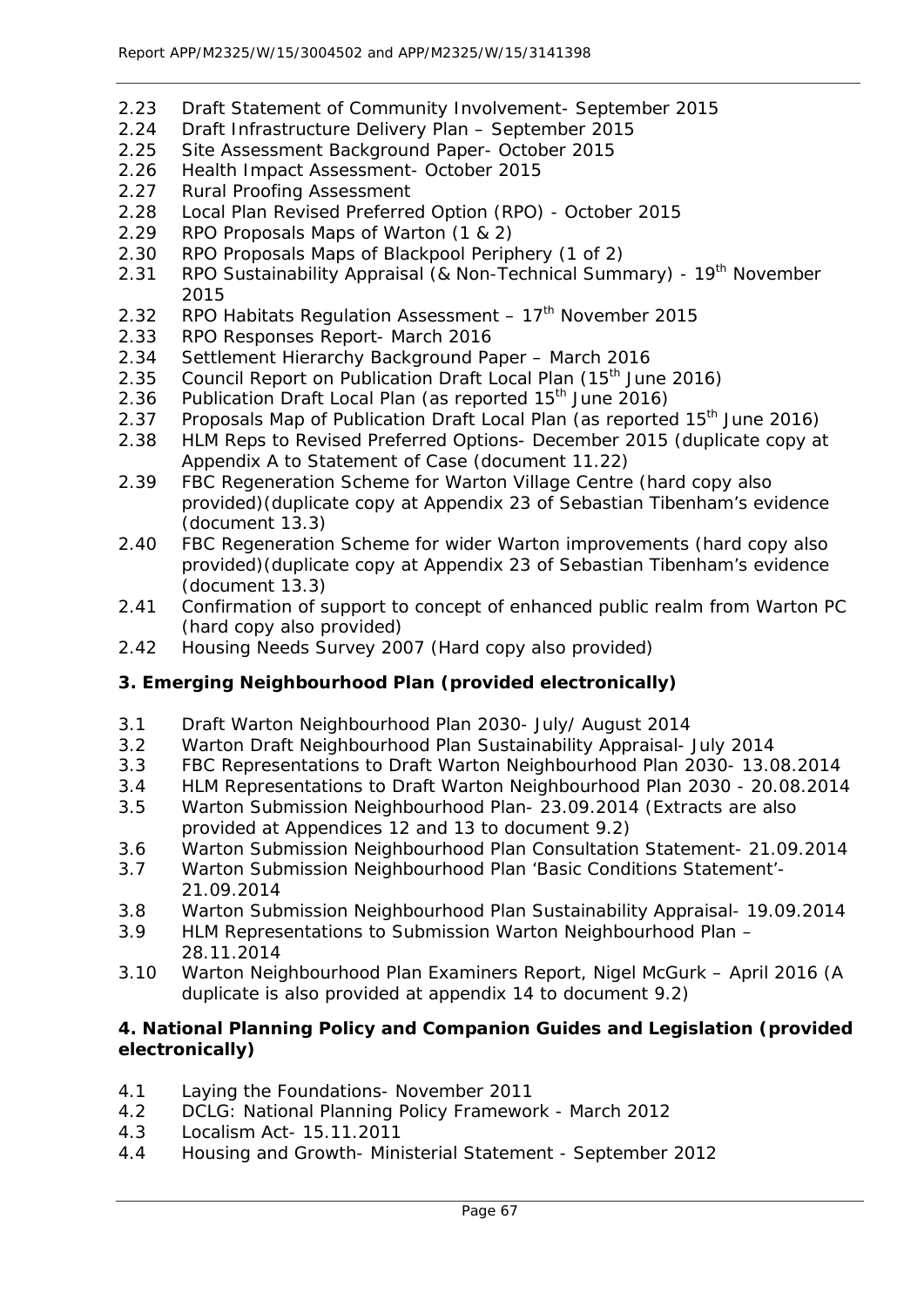- 4.5 National Planning Practice Guidance March 2014
- 4.6 Community Infrastructure Levy, England and Wales SI 2010 No 948
- 4.7 Planning Policy Guidance 3: Housing-2000
- 4.8 Town and Country Planning Act 1990
- 4.9 Planning and Compulsory Purchase Act 2004
- 4.10 Neighbourhood Planning Ministerial Statement July 2014
- 4.11 Planning Advisory Service Objectively Assessed Need and Housing Targets (Second Edition July 2015) Peter Brett Associates
- 4.12 Local Plans Expert Group Report- March 2016
- 4.13 PBA Representations on Local Plan Experts Group Report April 2016
- 4.14 Fixing the Foundations- July 2015
- 4.15 IHT Guidelines for Planning for Public Transport in New Developments March 1999
- 4.16 The Lancashire Strategic Transport Prospectus January 2016

## **5. Other Documents (Enterprise Zone/ Blackpool Core Strategy Committee & Meeting Notes) (provided electronically**)

- 5.1 Warton Enterprise Zone Local Development Order adopted October 2012
- 5.2 Warton Enterprise Zone Phase 1 Masterplan- July 2014
- 5.3 Planning Committee Report on Warton EZ Phase 1 Masterplan 03.09.2014
- 5.4 Warton Enterprise Zone Phase 1 Final Masterplan- (Rev 3) September 2014 (duplicate copy provided as Appendix 7 to Martin Porter's proof of evidence (document 10.4)
- 5.5 Enterprise Zone Local Development Order Extended October 2015
- 5.6 Section 106 for GEC Marconi Site (Ref 12/0550) 08.07.2013
- 5.7 Lancashire Strategic Economic Plan- March 2014
- 5.8 LEP's Growth Deal Implementation document- November 2015
- 5.9 Preston, South Ribble and Lancashire City Deal
- 5.10 City Deal Implementation Plan 2015-2018
- 5.11 Economic Contribution of BAE Systems to the UK (Oxford Economics) April 2011
- 5.12 Blackpool Core Strategy Inspectors Report 23.11.2015
- 5.13 Preston Western Distributor Road Planning Application Details- (Including Environmental Statement)
- 5.14 Tree Preservation Order, 1994 No.7 (Warton)
- 5.15 Riversleigh Farm Committee Report 07.05.2014

# **6. Appeal Decisions and Court Judgements (provided electronically)**

- 6.1 Tewkesbury Judgement [2013] EWHC 286 (Admin) 20.02.2013
- 6.2 R v Rochdale Metropolitan Borough Council ex parte Milne [2000] 31.07.2000
- 6.3 Tenbury Wells appeal (Ref: APP/J1860/A/13/2194904) 13.08.2013
- 6.4 Colman Judgement [2013] EWHC 1138 (Admin) 09.05.2013
- 6.5 South Northamptonshire vs SoS & Barwood Homes [2014] EWHC 570 & 573 (Admin) – 13.02.2014 & 14.02.2014
- 6.6 Queensway and Lytham Moss appeals (Refs: APP/M2325/A/09/2103453 & APP/Q2371/V/11/2157314) - 21.010.2012
- 6.7 Mowbreck Lane, Wesham appeal (Ref: APP/M2325/A/12/2186415) 01.08.2013
- 6.8 54 Bryning Lane, Wrea Green appeal (Ref: APP/M2325/A/13/2196494) –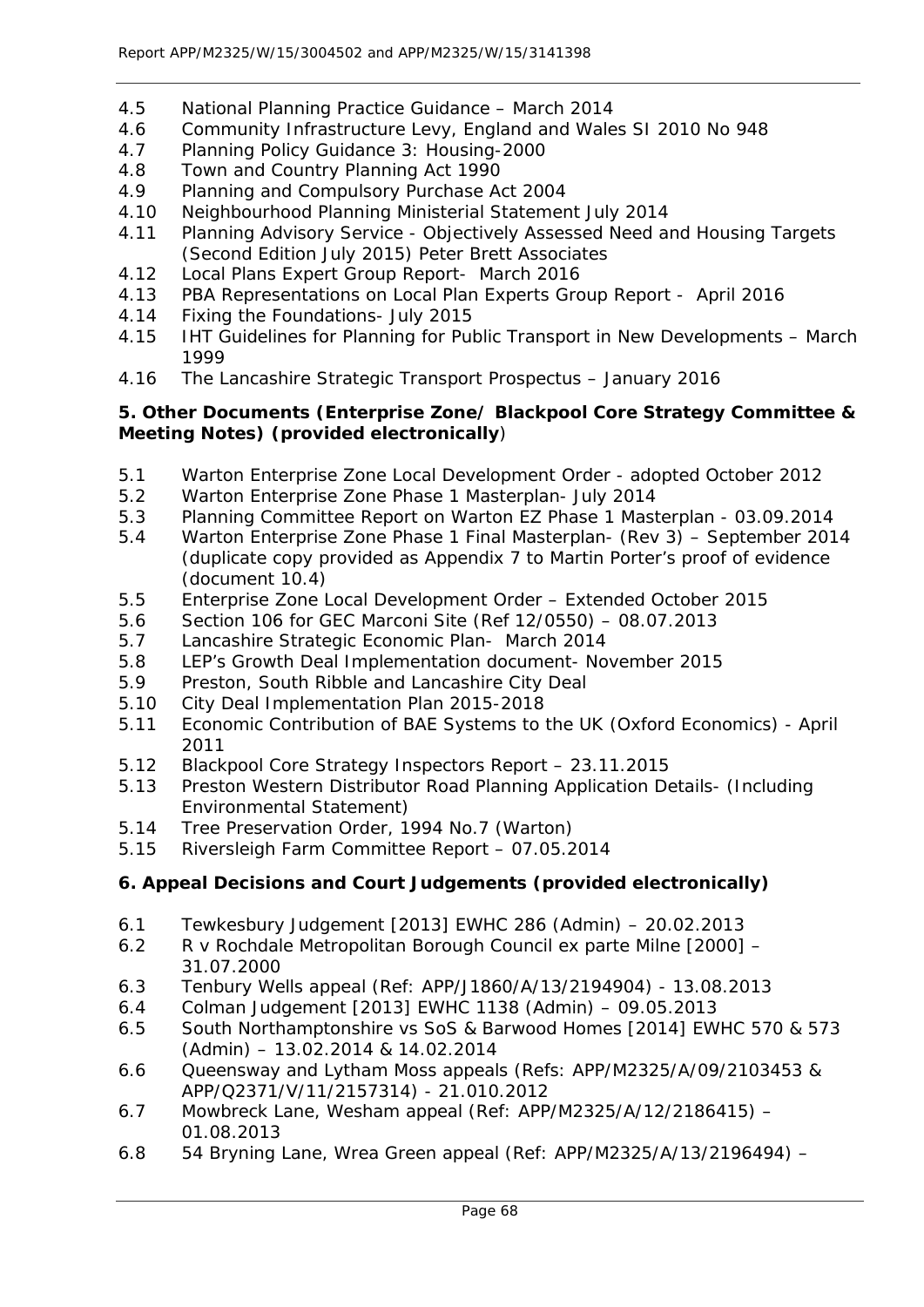110.04.2014

- 6.9 53 Bryning Lane, Wrea Green appeal (Ref: APP/M2325/A/13/2200215) 110.04.2014
- 6.10 Moss Side Road, Wrea Green appeal (Ref: APP/M2325/A/13/2200856) 110.04.2014
- 6.11 Ribby Road, Wrea Green appeal (Ref: APP/M2325/A/13/2209839) 10.04.2014
- 6.12 Droitwich Spa appeals (Refs: APP/H1840/A/13/2199085 & APP/H1840/A/13/2199426) – 02.07.2014
- 6.13 Hunston Properties V SoS [2013] EWHC 2678 HC Judgement 05.09.2013
- 6.14 Hook Norton appeal (Ref: APP/C3105/A/12/2184094) 23.09.2013
- 6.15 Hunston Court of appeal [2013] EWCA 1610 12.12.2013
- 6.16 Shottery appeal (Ref: APP/J3720/A/11/2163206) 24.10.2012
- 6.17 Blackfield End Farm appeal (Ref: APP/M2325/A/14/2217060) 24.09.2015 (duplicate copy at Appendix 3 of document 9.2 and (electronic copy only) at appendix 10 of Martin Porter's proof (document 10.4))
- 6.18 Chard appeals (Refs: APP/R3325/A/13/2209680 & APP/R3325/A/13/2203867) – 03.06.2016
- 6.19 Wychavon Judgment [2016] EWHC 592 (Admin) 16.03.2016
- 6.20 Aston Clinton appeal (Ref: APP/J0405/A/13/2210864) 21.10.2014
- 6.21 Crane Judgment [2015] EWHC 425 (Admin) 23.02.2015
- 6.22 Suffolk Coastal and Hopkins and Richborough and Cheshire East Court of Appeal [2016] EWCA Civ 168 – 17.03.2016 (a duplicate copy is also provided in document 9.3)
- 6.23 Gallagher v Solihull MBC Judgment [2014] EWHC 1283 (Admin) 30.04.2014
- 6.24 Clenchwarton Kings Lynn Judgment [2015] EWHC 2464 (Admin) 09.07.2015
- 6.25 Oadby and Wigston Judgment [2015] EWHC 1879 (Admin) 26.06.2015
- 6.26 Daventry Judgment [2015] EWHC 3459 (Admin) 02.12.2015
- 6.27 Gallagher v Solihull MBC Court of Appeal [2014] EWCA Civ 1610 17.12.2014
- 6.28 Stroud Judgement [2015] EWHC 488 (Admin) 06.02.2015
- 6.29 Cawrey Judgment [2016] EWHC 1198 (Admin) 23.05.2016
- 6.30 Cheshire East Judgment [2016] EWHC 571 (Admin) 16.03.2016

## **APPEAL A- Warton East Developments (Ref: 3004502) – Case Specific Docs List**

## **7. Application and Appeal Documents (provided electronically and in hard copy)**

- 7.1 Affordable Housing Statement June 2014
- 7.2 Agricultural Land Classification May 2014
- 7.3 Air Quality Assessment  $-3<sup>rd</sup>$  June 2014
- 7.4 Application Form  $-11^{th}$  June 2014
- 7.5 Arboricultural and Hedgerow Assessment  $2<sup>nd</sup>$  June 2014
- 7.6 Design and Access Statement June 2014
- 7.7 Ecological Survey and Assessment September 2013 (Updated June 2014) (duplicate copy provided as Appendix 1 to Appendix 2 of David Appleton's proof of evidence (document 9.12)
- 7.8 Flood Risk Assessment June 2014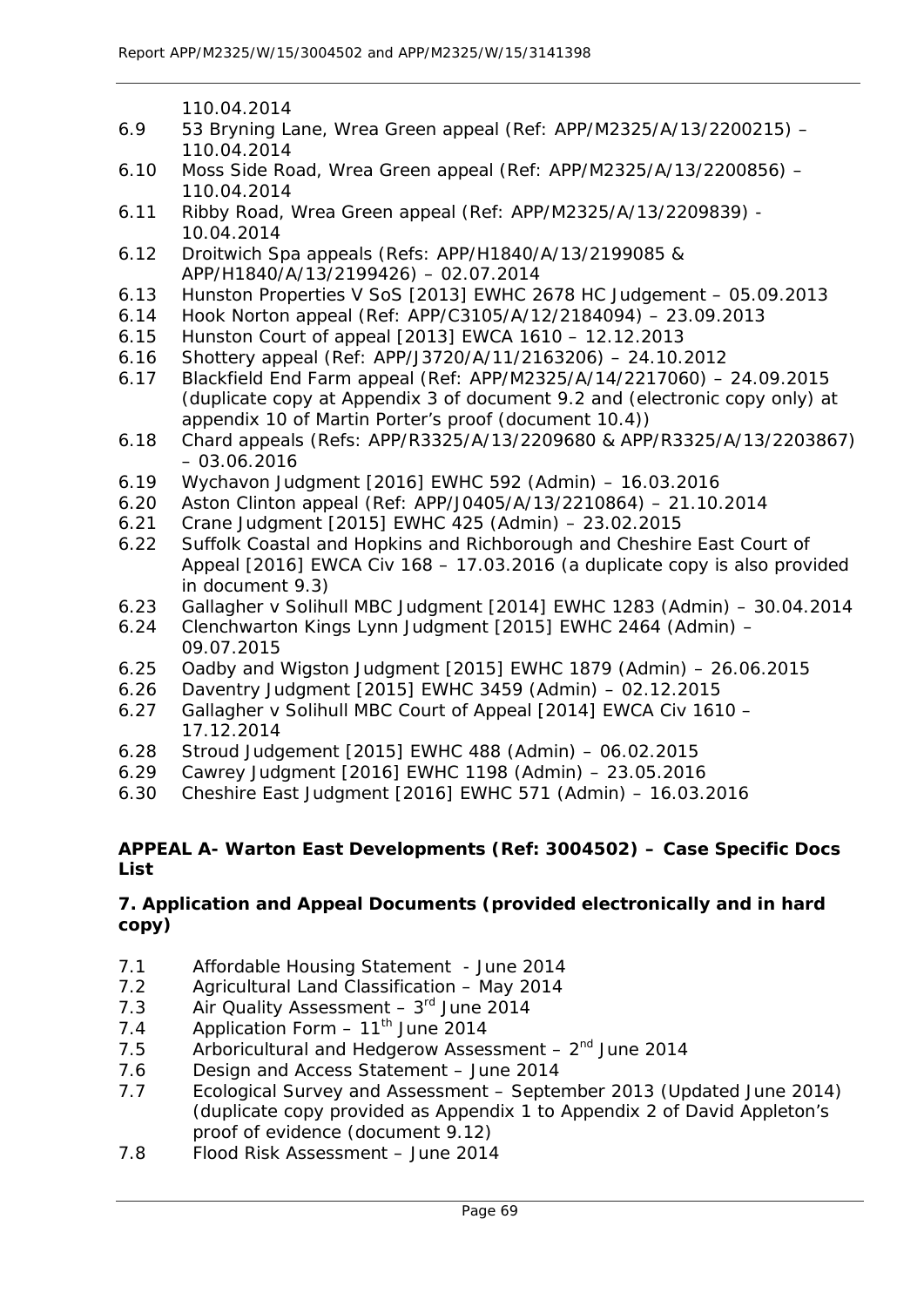- 7.9 Geo-environmental Assessment Phase 1 June 2014
- 7.10 Illustrative Masterplan  $1\_1000 29$ <sup>th</sup> May 2014
- 7.11 Illustrative Masterplan  $1\overline{2000} 29^{th}$  May 2014
- 7.12 Location Plan  $9^{th}$  June 2014
- 7.13 Noise Assessment  $-1<sup>st</sup>$  May 2014
- 7.14 Planning Statement June 2014
- 7.15 S106 proforma June 2014
- 7.16 Transport Assessment June 2014 (includes Framework Travel Plan June 2014 at appendix C)
- 7.16a Framework Travel Plan September 2014 (Hard copy only)
- 7.17 Utility Survey June 2014
- 7.18 Warton Masterplan Residential  $13<sup>th</sup>$  August 2014
- 7.19 Revised Landscape Masterplan for 14/0410 and 15/0303
- 7.20 ERAP Wintering Bird Survey 2015-16 (duplicate copy provided at Appendix 3 of Appendix 2 to David Appleton's proof of evidence (document 9.12)

## **8. Council and Third Party Appeal Documents and Correspondence (provided electronically and in hard copy)**

- 8.1 Statement of Case (August 2015)
- 8.2 LCC Education Assessment- March 16
- 8.3 Development Management Committee Report (Appeal Scheme)- 29.07.2015
- 8.4 DM Committee Minutes (Appeal Scheme)- 29.07.2015
- 8.5 Development Management Committee Report & late observations (Resubmission Scheme)- 25.05.2016 (duplicate copy at Appendix 4 of document 9.2)
- 8.6 DM Committee Minutes (Resubmission Scheme)- 25.05.2016
- 8.7 Decision Notice (Resubmission Scheme) 25.05.2016 (duplicate copy at appendix 5 of document 9.2)
- 8.8 (number not used)
- 8.9 Plan of Development Sites in Warton
- 8.10 Natural England Original Consultation Letter
- 8.11 Natural England Revised consultation letter (duplicate copy provided at Appendix 7 to Appendix 2 of David Appleton's proof of evidence (document 9.12))
- 8.12 Third party representations at application stage (Hard copies only, attached to Council's Questionnaire)

## **9. Appellant's Proofs of Evidence (provided electronically and in hard copy)**

- 9.1 CG1 Proof of Evidence Colin Griffiths
- 9.2 CG2 Volume of Appendices (hard copy only)
- 9.3 CG3 Volume of Authorities
- 9.4 CG4 Site Plan
- 9.5 CG5 Illustrative Layout
- 9.6 CG6 Facilities Plan
- 9.7 CG7 Housing Requirement Technical Paper
- 9.8 Statement of Common Ground, Planning Issues
- 9.9 Draft Unilateral Undertaking (S106)
- 9.10 Proof of Evidence David Appleton
- 9.11 LVIA
- 9.12 Volume of Ecology Surveys and Correspondence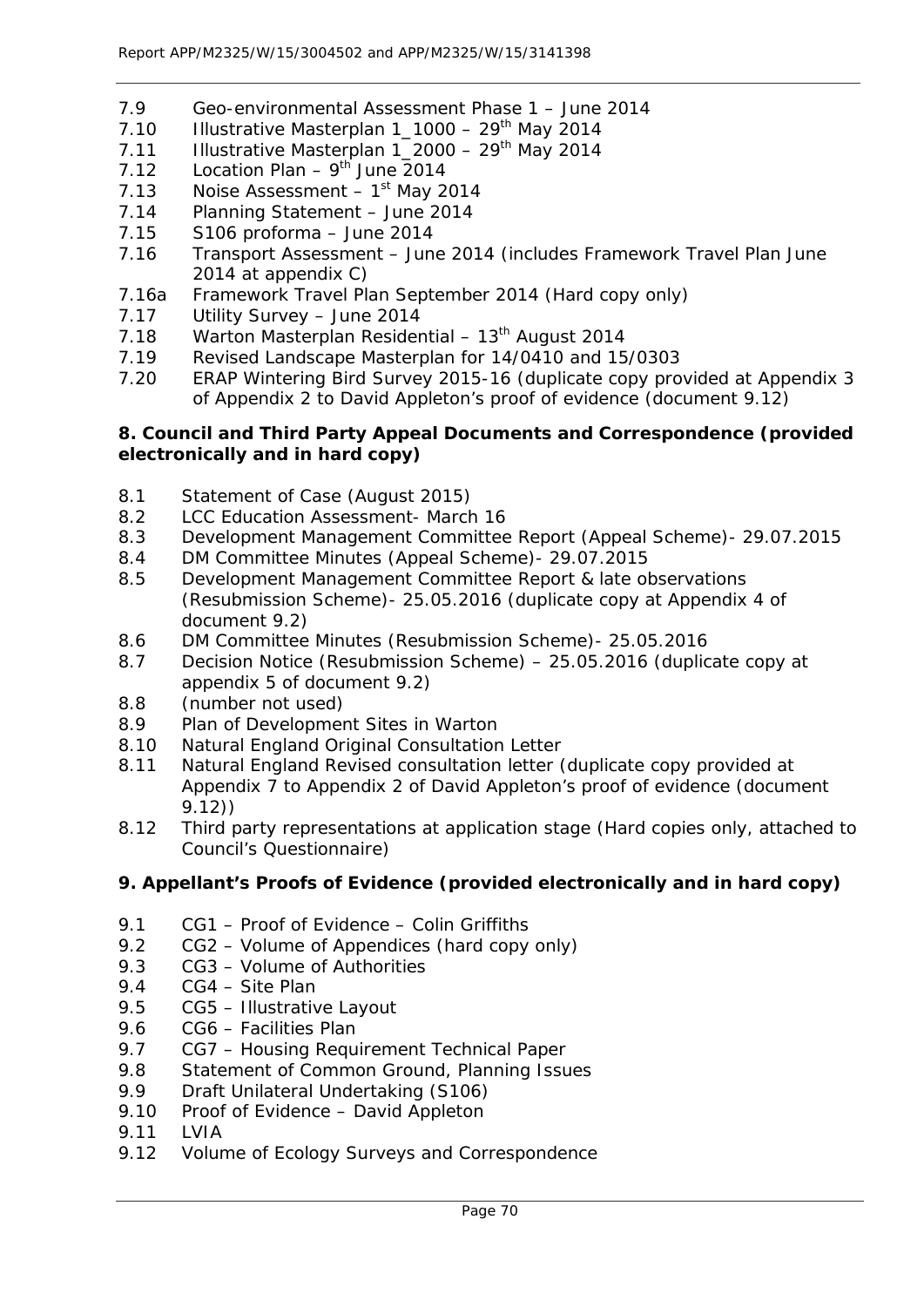- 9.13 Proof of Evidence John Thompson
- 9.14 Summary Proof John Thompson
- 9.15 Statement of Common Ground on Highways Matters.

## **10. Council & Third Party Proofs of Evidence (provided electronically and in hard copy)**

- 10.1 Planning Proof of Evidence- Andrew Stell
- 10.2 LCC Highways Proof- Martin Porter
- 10.3 LCC Highways Summary Proof- Martin Porter
- 10.4 LCC Highways Proof Appendices (x19)

#### **APPEAL B- Hallam Land Management (Ref: 3141398) – Case Specific Docs List**

#### **11. Application and Appeal Documents (provided electronically and in hard copy)**

- 11.1 Application Form and Certificates
- 11.2 Illustrative Masterplan (Ref: 13-006-P009 Rev C)
- 11.3 Site Location Plan (Ref: 13-006-P002 Rev C)
- 11.4 Warton West Spatial Masterplan (Ref: 13-006-P008 Rev B)
- 11.5 Planning Statement (including Statement of Community Involvement)
- 11.6 Design and Access Statement
- 11.7 Landscape and Visual Impact Assessment
- 11.8 Transport Assessment and Travel Plan (duplicate copy of Travel Plan Framework at Appendix 17 of Phil Wooliscroft's evidence (document 13.8))
- 11.9 Flood Risk Assessment and Outline Drainage Strategy
- 11.10 Phase 1 Detailed Desk Top Study
- 11.11 Preliminary Ecological Appraisal Report
- 11.12 Tree Survey Report (with covering letter)
- 11.13 Bat Survey Report
- 11.14 Great Crested Newt Report
- 11.15 Utilities Report
- 11.16 Heritage Assessment (and figures)
- 11.17 Noise Assessment<br>11.18 Air Quality Assessi
- Air Quality Assessment
- 11.19 Soils and Agricultural Land Report
- 11.20 Planning Obligations Statement
- 11.21 Screening Request
- 11.22 Statement of Case and appendices (R004v1) 23.12.2015
- 11.23 Draft Statement of Common Ground (R005v1) 23.12.2015
- 11.24 Additional Landscape Impact Note- October 2015
- 11.25 Highways Statement of Common Ground signed and dated 1 July 2016 (Hard copy only)
- 11.26 Planning statement of Common Ground (R005v5) signed and dated 8 July 2016 (Hard copy only)

## **12. Council & Third Party Appeal Documents and Correspondence (provided electronically and in hard copy)**

- 12.1 Appeal Questionnaire 03.02.2016<br>12.2 Screening Opinion 01.05.2015
- Screening Opinion 01.05.2015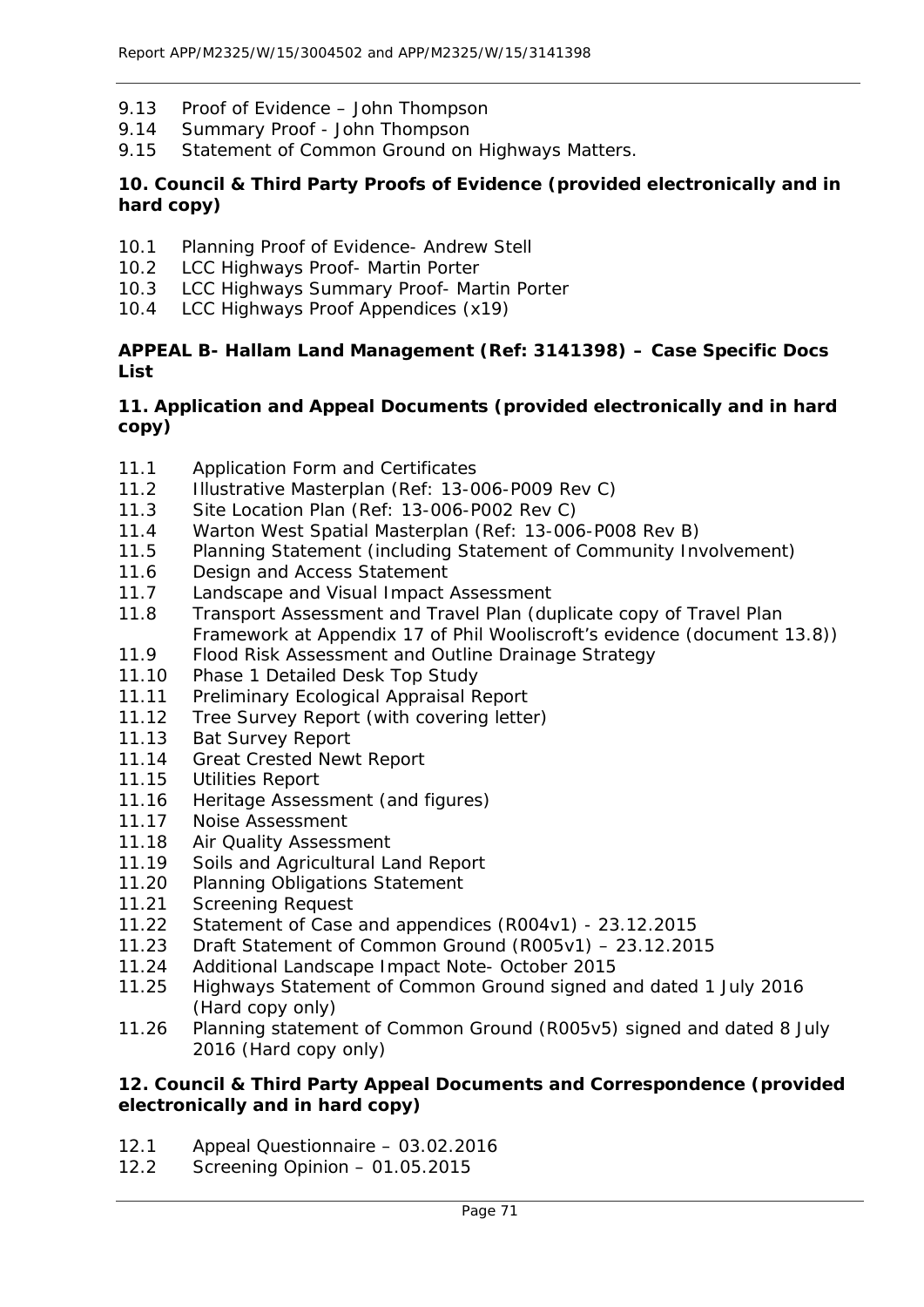- 12.3 3<sup>rd</sup> Party Representations to Application (September 2015)(supplemented by email 8 July 2016 (Hard copy only on file))
- 12.4 Statement of Case (and Appendices- several of which are covered under separate core docs) – 03.05.2016
- 12.5 DM Committee Report and Late Observations (Appeal Scheme) 27.04.2016
- 12.6 DM Committee Minutes (Appeal Scheme)- 27.04.2016
- 12.7 DM Committee Report and Late Observations (Resubmission Scheme) 25.05.2016
- 12.8 DM Committee Minutes (Resubmission Scheme)- 25.05.2016 (duplicate copy provided at Appendix 13 of Sebastian Tibenham's proof of evidence (document 13.3)
- 12.9 LCC Highways Consultation Response 23.03.2016
- 12.10 Environmental Health Officer Consultation Response 10.09.2015
- 12.11 Greater Manchester Ecological Unit Response 06.10.2015
- 12.12 Natural England Response 23.09.2015
- 12.13 LCC Education Assessments  $-20^{th}$  May 2016 for application ref: 15/0562
- 12.14 LCC Education Assessments  $20<sup>th</sup>$  May 2016 for application ref: 15/0903
- 12.15 LCC Education Assessments  $-6$ <sup>th</sup> April 2016 for application ref: 15/0903
- 12.16 LCC Education Assessments  $-12^{th}$  January 2016 for application ref: 15/0903
- 12.17 LCC Education Assessments  $-11^{th}$  September 2015 for application ref: 15/562
- 12.18 LCC Education Assessments  $-21<sup>st</sup>$  May 2015 for Clifton House Farm Pre-App
- 12.19 Methodology for Education Contributions in Lancashire- May 2016 Update
- 12.20 Decision Notice (Resubmission Scheme) 25.05.2016
- 12.21 Regeneration Team Comments (Landscape) 29.09.2015
- 12.22 Housing Officer Response 25.02.2016

## **13. Appellant's Proofs of Evidence (provided electronically and in hard copy)**

- 13.1 Summary Planning Proof of Evidence (Enclosure 1) prepared by Sebastian Tibenham of Pegasus Group
- 13.2 Planning Proof of Evidence (Enclosure 2) prepared by Sebastian Tibenham of Pegasus Group (see also document 15.11)
- 13.3 Planning Proof of Evidence Appendices (Enclosure 3) prepared by Sebastian Tibenham of Pegasus Group (Including Proposed Access Arrangement, Drawing number 0988-F01 revision F at Appendix 10)
- 13.4 Objectively Assessed Housing Need Paper (Enclosure 4) prepared by Chris May of Pegasus Group
- 13.5 Landscape and Visual Impact Paper (Enclosure 5) prepared by Brian Denney of Pegasus Group
- 13.6 Highways and Transport Summary Proof of Evidence prepared by Phil Wooliscroft of Croft Transport Solutions
- 13.7 Highways and Transport Proof of Evidence prepared by Phil Wooliscroft of Croft Transport Solutions
- 13.8 Highways and Transport Proof of Evidence Appendices prepared by Phil Wooliscroft of Croft Transport Solutions

## **14. Council & Third Party Proofs of Evidence (provided electronically and in hard copy)**

- 14.1 Planning Proof of Evidence- Andrew Stell
- 14.2 (see Document 10.2)